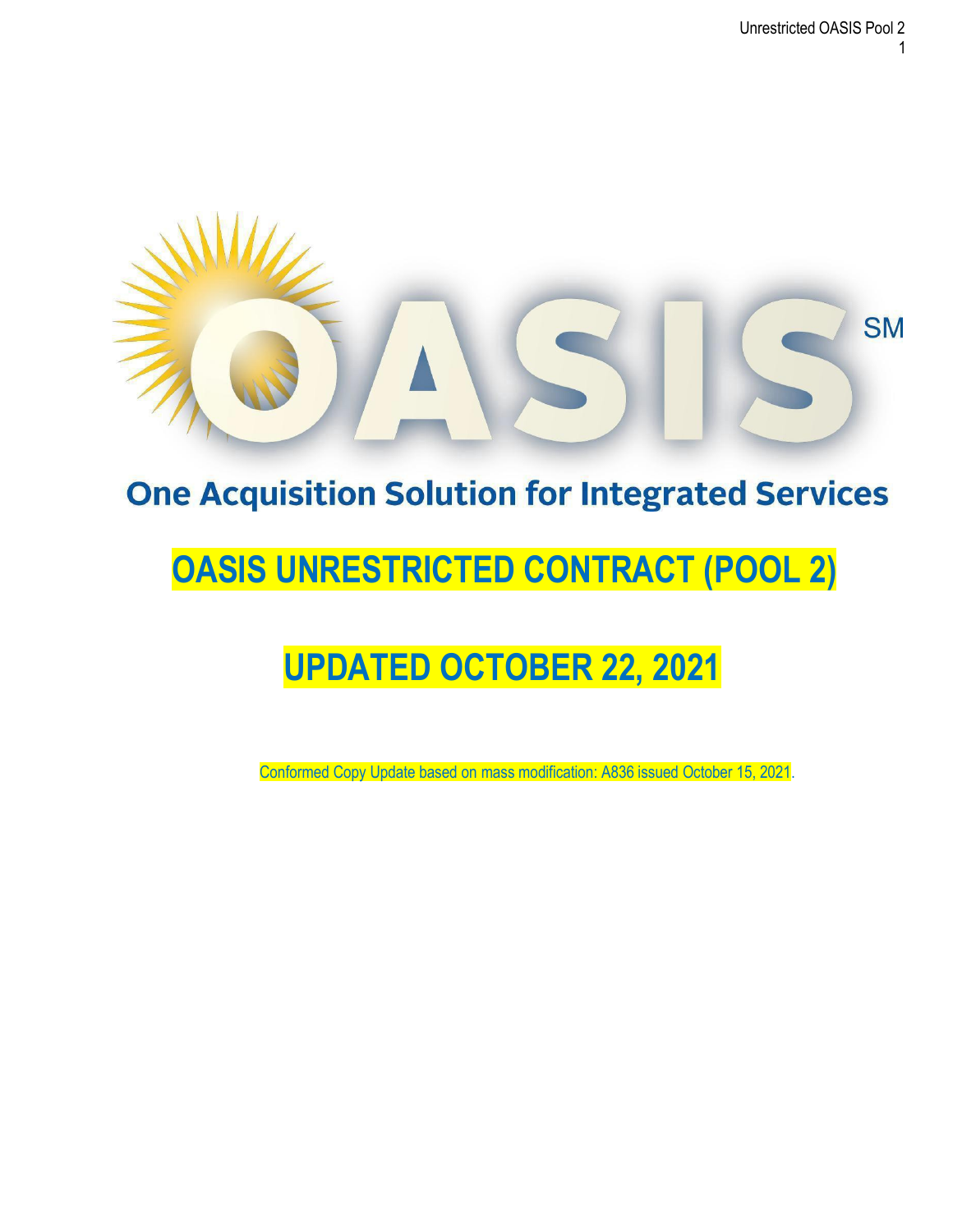## **OASIS**

## **TABLE OF CONTENTS**

| <b>PART I - THE SCHEDULE</b>                                                                                                                                                                                                                                                                                                                                                                                                                                                                                                                                                                                                                                                                                                                                                    | 6                                                                                                                                                                                                                            |
|---------------------------------------------------------------------------------------------------------------------------------------------------------------------------------------------------------------------------------------------------------------------------------------------------------------------------------------------------------------------------------------------------------------------------------------------------------------------------------------------------------------------------------------------------------------------------------------------------------------------------------------------------------------------------------------------------------------------------------------------------------------------------------|------------------------------------------------------------------------------------------------------------------------------------------------------------------------------------------------------------------------------|
| SECTION B - SUPPLIES OR SERVICES AND PRICES/COSTS                                                                                                                                                                                                                                                                                                                                                                                                                                                                                                                                                                                                                                                                                                                               | 6                                                                                                                                                                                                                            |
| <b>BACKGROUND</b><br>B.1.<br>B.1.1. Authority<br>B.1.2. Economy Act<br>B.1.3. Contract Type<br>B.1.4. Minimum Guarantee and Maximum Ceiling<br>B.1.5. Contract Access Fee (CAF)<br>TASK ORDER PRICING<br>B.2.<br>B.2.1. Standardized Labor Categories<br>B.2.2. Fixed Price Task Orders<br>B.2.3. Cost Reimbursement Task Orders<br>B.2.4. Incentive Task Orders<br>B.2.5. T&M and L-H Task Orders<br>B.2.5.1. Ceiling Rates for T&M and L-H Task Orders<br><b>B.3. ANCILLARY SUPPORT</b><br>B.3.1. Specialized Professional Services Labor<br>B.3.2. Construction Wage Rate Requirements<br>B.3.3. Service Contract Labor Standards<br>B.3.4. Labor outside the Continental United States (OCONUS)<br>B.3.5. Travel<br>B.3.6. Materials and Equipment<br>B.3.7. Subcontracting | 6<br>$\boldsymbol{6}$<br>$\boldsymbol{6}$<br>$\boldsymbol{6}$<br>$\overline{7}$<br>$\overline{7}$<br>$\overline{7}$<br>$\boldsymbol{7}$<br>8<br>8<br>$\bf 8$<br>$\bf 8$<br>9<br>10<br>10<br>10<br>10<br>11<br>11<br>11<br>11 |
| SECTION C - DESCRIPTION / SPECIFICATIONS / STATEMENT OF WORK                                                                                                                                                                                                                                                                                                                                                                                                                                                                                                                                                                                                                                                                                                                    | 12                                                                                                                                                                                                                           |
| <b>OBJECTIVE</b><br>C.1.<br>C.2.<br><b>SCOPE</b><br>C.2.1. Mission Spaces<br>C.2.1.1. Protection and Defense<br>C.2.1.2. Quality of Life<br>C.2.1.3. Commerce<br>C.2.1.4. Natural Resources<br>C.2.1.5. Other<br>C.2.2. Core Disciplines<br>C.2.2.1. Program Management Services<br>C.2.2.2. Management Consulting Services<br>C.2.2.3. Scientific Services<br>C.2.2.4. Engineering Services<br>C.2.2.5. Logistics Services<br>C.2.2.6. Financial Management Services<br>C.3.<br>INFORMATION TECHNOLOGY AND NON-INFORMATION TECHNOLOGY<br>C.4.<br>ANCILLARY OUT-OF-SCOPE SUPPORT SERVICES<br>C.4.1. Ancillary Support Services for Information Technology<br>C.5.<br>SERVICES NOT IN SCOPE                                                                                      | 12<br>12<br>12<br>12<br>13<br>13<br>13<br>13<br>14<br>14<br>15<br>15<br>16<br>17<br>18<br>18<br>19<br>19<br>19                                                                                                               |
| <b>SECTION D - PACKAGING AND MARKING</b>                                                                                                                                                                                                                                                                                                                                                                                                                                                                                                                                                                                                                                                                                                                                        | 20                                                                                                                                                                                                                           |
| $D.1$ .<br>PACKAGING AND MARKING                                                                                                                                                                                                                                                                                                                                                                                                                                                                                                                                                                                                                                                                                                                                                | 20                                                                                                                                                                                                                           |
| <b>SECTION E - INSPECTION AND ACCEPTANCE</b>                                                                                                                                                                                                                                                                                                                                                                                                                                                                                                                                                                                                                                                                                                                                    | 21                                                                                                                                                                                                                           |
| $E.1$ .<br>INSPECTION AND ACCEPTANCE                                                                                                                                                                                                                                                                                                                                                                                                                                                                                                                                                                                                                                                                                                                                            | 21                                                                                                                                                                                                                           |
| <b>SECTION F - DELIVERIES OR PERFORMANCE</b>                                                                                                                                                                                                                                                                                                                                                                                                                                                                                                                                                                                                                                                                                                                                    | 22                                                                                                                                                                                                                           |

F.1. DELIVERIES OR [PERFORMANCE](#page-21-1) CLAUSES **22**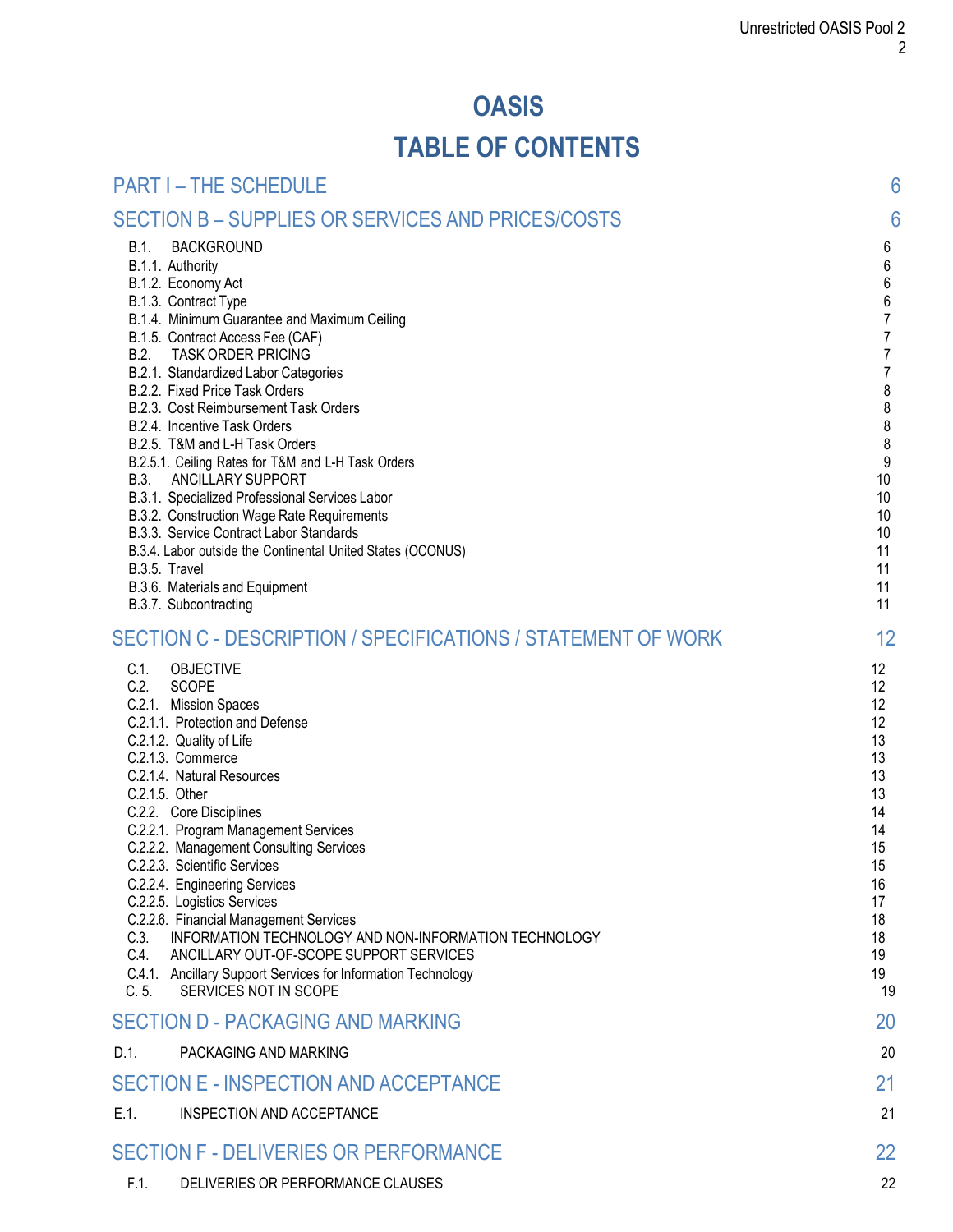|         |                                                                                                   | 22 |
|---------|---------------------------------------------------------------------------------------------------|----|
| F.2.    | PLACE OF PERFORMANCE                                                                              |    |
| F.3.    | PERIOD OF PERFORMANCE                                                                             | 22 |
| F.4.    | PERFORMANCE STANDARDS                                                                             | 22 |
|         |                                                                                                   |    |
| F.4.1.  | Deliverable and Reporting Requirements                                                            | 23 |
| F.4.2.  | Compliances                                                                                       | 26 |
|         |                                                                                                   |    |
|         | SECTION G - CONTRACT ADMINISTRATION DATA                                                          | 28 |
|         |                                                                                                   |    |
|         |                                                                                                   |    |
| $G.1$ . | <b>BACKGROUND</b>                                                                                 | 28 |
| G.2.    | ROLES AND RESPONSIBILITIES OF KEY PERSONNEL                                                       | 28 |
| G.2.1.  | Program Manager (PM)                                                                              | 28 |
| G.2.2.  |                                                                                                   |    |
|         | Contracting Officer (CO)                                                                          | 28 |
| G.2.3.  | Ombudsman                                                                                         | 28 |
| G.2.4.  | Industrial Operations Analyst (IOA)                                                               | 28 |
|         |                                                                                                   |    |
| G.2.5.  | Ordering Contracting Officer (OCO)                                                                | 29 |
|         | G.2.5.1. Contracting Officer's Representative (COR)                                               | 29 |
| G.2.6.  | Contractor Key Personnel                                                                          | 29 |
|         |                                                                                                   | 30 |
|         | G.2.6.1. Corporate OASIS Program Manager (COPM)                                                   |    |
|         | G.2.6.2. Corporate OASIS Contract Manager (COCM)                                                  | 30 |
| G.3.    | CONTRACTOR ADMINISTRATION REQUIREMENTS                                                            | 30 |
|         | G.3.1. Contract Access Fee (CAF)                                                                  | 30 |
|         |                                                                                                   |    |
| G.3.2.  | <b>Contractor Payment Reporting Module (CPRM)</b>                                                 | 31 |
|         | G.3.2.1. Task Order Award Data                                                                    | 31 |
|         | T&M/Labor Hour Award Data                                                                         | 31 |
|         |                                                                                                   |    |
|         | <b>Fixed Price Award Data</b>                                                                     | 31 |
|         | Cost Reimbursement Award Data                                                                     | 31 |
|         | Reserved                                                                                          | 32 |
|         | G.3.2.2. Task Order Modification Data                                                             | 32 |
|         |                                                                                                   |    |
|         | G.3.2.3. Invoice Data                                                                             | 32 |
|         | G.3.2.4. CAF Payment Data                                                                         | 33 |
|         | G.3.2.5. Closeout Data                                                                            | 33 |
|         |                                                                                                   |    |
|         | G.3.3. Subcontracting Plan                                                                        | 34 |
|         | G.3.4. Past Performance                                                                           | 34 |
|         | G.3.4.1. Contractor Self-Assessment                                                               | 34 |
|         |                                                                                                   |    |
|         | G.3.4.2. Task Order CPARS                                                                         | 35 |
| G.3.5.  | Insurance                                                                                         | 35 |
| G.3.6.  | Mergers, Acquisitions, Novation's, and Change-Of-Name Agreements                                  | 35 |
| G.3.7.  |                                                                                                   | 36 |
|         | Responsibility and FAPIIS                                                                         |    |
| G.3.8.  | VETS-4212 Reports                                                                                 | 36 |
| G.3.9.  | <b>FSRS Reports</b>                                                                               | 36 |
|         | G.3.10. Post Award Small Business Program Re-Representation                                       | 37 |
|         |                                                                                                   |    |
| G.4.    | OASIS AND TASK ORDER CLOSE-OUTS                                                                   | 37 |
|         | G.5. Agile Task Order and Contract Administration Systems, Process and/or Procedures Changes      | 37 |
|         |                                                                                                   |    |
|         | SECTION H - SPECIAL CONTRACT REQUIREMENTS                                                         | 38 |
|         |                                                                                                   |    |
| H.1.    | <b>BACKGROUND</b>                                                                                 | 38 |
| H.2.    | OBSERVANCE OF FEDERAL HOLIDAYS                                                                    |    |
|         |                                                                                                   | 38 |
| H.3.    | ORDERING PROCEDURES                                                                               | 38 |
| H.3.1.  | Reserved                                                                                          | 39 |
| H.4.    |                                                                                                   | 39 |
|         | NORTH AMERICAN INDUSTRY CLASSIFICATION SYSTEM (NAICS)                                             |    |
| H.4.1.  | Pool 2 NAICS Codes                                                                                | 39 |
| H.4.2.  | Predominant Task Order NAICS Determination                                                        | 39 |
| H.5.    | PRODUCT SERVICE CODES (PSC)                                                                       | 40 |
|         |                                                                                                   |    |
| H.6.    | SYSTEMS, CERTIFICATIONS, AND CLEARANCES                                                           | 40 |
| H.6.1.  | Acceptable Accounting System                                                                      | 40 |
| H.6.2.  | Acceptable Estimating System                                                                      | 40 |
|         |                                                                                                   |    |
| H.6.3.  | Cost Accounting Standards (CAS)                                                                   | 41 |
|         |                                                                                                   |    |
| H.6.4.  | Forward Pricing Rate Agreements, Forward Pricing Rate Recommendations, and Approved Billing Rates | 41 |
| H.6.5.  | Approved Purchasing System                                                                        | 42 |
|         |                                                                                                   |    |
| H.6.6.  | Earned Value Management System                                                                    | 42 |
| H.6.7.  | ISO 9001 Certification,                                                                           | 42 |
| H.6.8.  | ISO 17025 Certification,                                                                          | 43 |
|         |                                                                                                   |    |
|         |                                                                                                   |    |

 $\hat{\boldsymbol{\delta}}$ 

Unrestricted OASIS Pool 2

3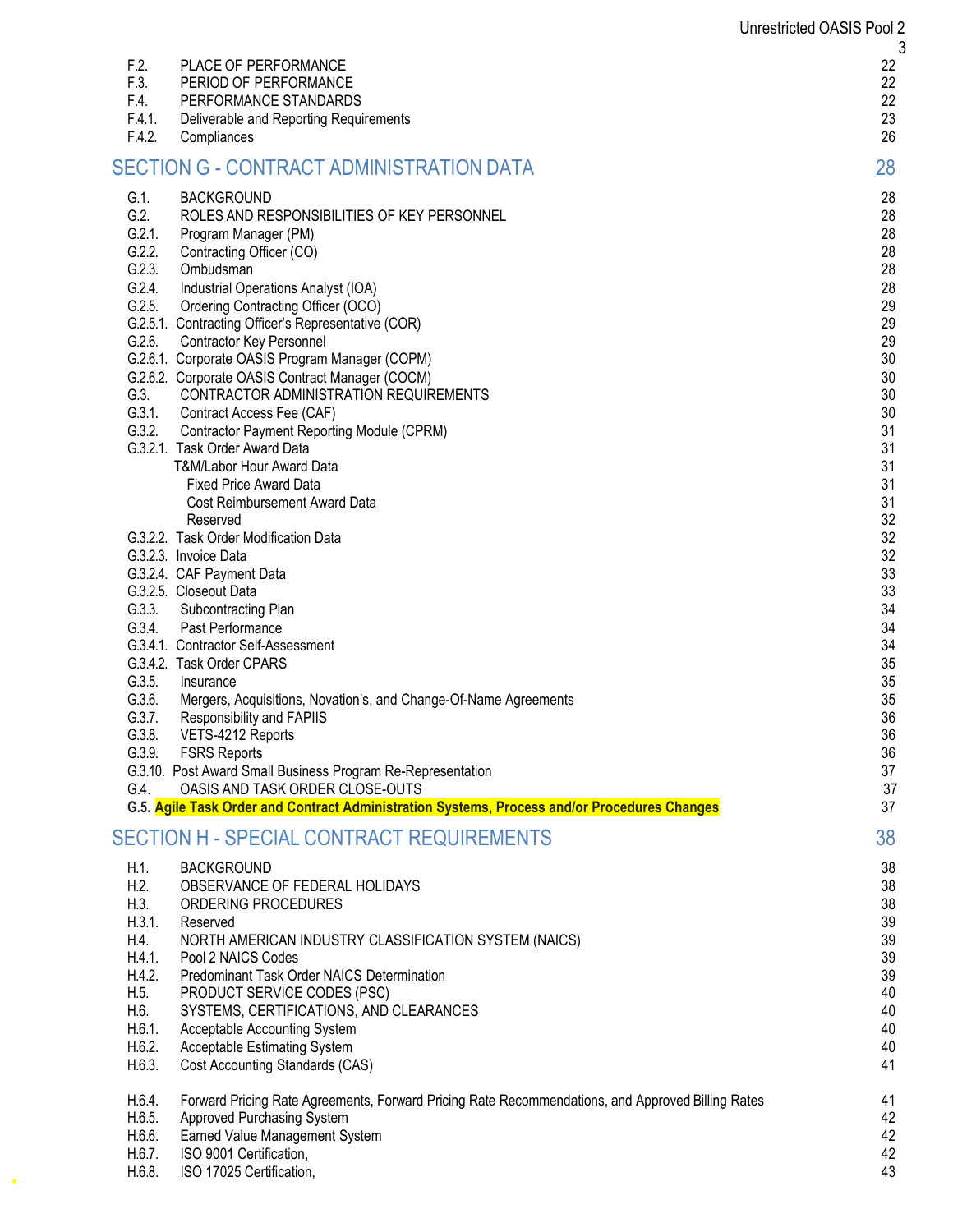|                  |                                                                                                                                       | 4        |
|------------------|---------------------------------------------------------------------------------------------------------------------------------------|----------|
| H.6.9.           | ISO 14001 Certification,                                                                                                              | 43       |
|                  | H.6.10. AS9100 Certification,                                                                                                         | 43       |
|                  | H.6.11. CMMI Maturity Level Certification                                                                                             | 43       |
|                  | H.6.12. Meaningful Relationship Commitment Letters                                                                                    | 43       |
| H.7.             | SECURITY CLEARANCE REQUIREMENTS                                                                                                       | 44       |
| H.7.2.           | H.7.1. Facility Clearance Level<br><b>Employee Security Clearance</b>                                                                 | 44<br>44 |
| H.7.3.           | HSPD-12                                                                                                                               | 45       |
| H.8.             | <b>SUSTAINABILITY</b>                                                                                                                 | 45       |
| H.9.             | PROPRIETARY SOLUTIONS                                                                                                                 | 45       |
| H.10.<br>H.11.   | <b>RESERVED</b><br>PARTNERING                                                                                                         | 45<br>45 |
|                  | H.11.1. Meetings                                                                                                                      | 46       |
|                  | H.11.2. GSA OASIS Webpage                                                                                                             | 46       |
|                  | H.11.3. Contractor OASIS Webpage                                                                                                      | 46       |
|                  | H.11.4. Marketing                                                                                                                     | 47       |
| H.12.            | H.11.5. Reserved<br><b>TRAINING AND PERMITS</b>                                                                                       | 47<br>47 |
| H.13.            | ETHICS AND CONDUCT                                                                                                                    | 47       |
|                  | H.13.1. Supervision                                                                                                                   | 47       |
|                  | H.13.2. Conduct                                                                                                                       | 48       |
|                  | H.13.3. Conflicts of Interest                                                                                                         | 48       |
| H.14.            | H.13.4. Cooperation with other Contractors on Government Sites<br><b>GOVERNMENT PROPERTY</b>                                          | 49<br>49 |
|                  | H.14.1. Leasing of Real and Personal Property                                                                                         | 49       |
|                  | H.14.2. Government Facilities                                                                                                         | 49       |
|                  | H.14.3. Rights of Ingress and Egress                                                                                                  | 50       |
| H.15.            | <b>ON-RAMPING</b>                                                                                                                     | 50       |
|                  | H.15.1. Reserved<br>H.15.2. Vertical Contract On-Ramping                                                                              | 50<br>50 |
|                  | H.15.3. Open Season On-Ramping                                                                                                        | 51       |
|                  | H.15.4. Focused On-Ramping (Sub Pool Creation)                                                                                        | 52       |
| H.16.            | <b>DORMANT STATUS</b>                                                                                                                 | 52       |
| H.17.            | OFF-RAMPING                                                                                                                           | 53       |
|                  | <b>PART II - CONTRACT CLAUSES</b>                                                                                                     | 54       |
|                  | <b>SECTION I - CONTRACT CLAUSES</b>                                                                                                   | 54       |
| 1.1.             | <b>TASK ORDER CLAUSES</b>                                                                                                             | 54       |
| 1.2.             | OASIS CLAUSES                                                                                                                         | 54       |
| 1.2.1.<br>1.2.2. | FAR 52.252-2 CLAUSES INCORPORATED BY REFERENCE<br>GSAR 552.252-6 AUTHORIZED DEVIATIONS IN CLAUSES (DEVIATION FAR 52.252-6) (SEP 1999) | 54<br>54 |
| 1.3.             | GSAR CLAUSES INCORPORATED BY REFERENCE                                                                                                | 57       |
| 1.4.             | FAR AND GSAR CLAUSES IN FULL TEXT                                                                                                     | 57       |
| 1.4.1.           | FAR 52.209-9 Updates of Publicly Available Information Regarding Responsibility Matters (FEB 2012)                                    | 57       |
| 1.4.2.<br>1.4.3. | FAR 52.216-18 Ordering (OCT 1995)<br>FAR 52.216-19 Order Limitations (OCT 1995)                                                       | 58<br>58 |
| 1.4.4.           | FAR 52.216-22 Indefinite Quantity (OCT 1995)                                                                                          | 58       |
| 1.4.5.           | 52.216-32 Task-Order and Delivery-Order Ombudsman. (Sept 2019)                                                                        |          |
| 1.4.6.           | FAR 52.217-8 Option to Extend Services (NOV 1999)                                                                                     | 59       |
| 1.4.7.           | FAR 52.217-9 Option to Extend the Term of the Contract (MAR 2000)                                                                     | 59       |
| 1.4.8.<br>1.4.9. | FAR 52.223-99 Ensuring adequate covid-19 safety protocols for federal contractors (Oct 2021) (deviation)                              |          |
| 1.4.10.          | FAR 52.230-3 Disclosure and Consistency of Cost Accounting Practices (DEVIATION 2018-O0015) (MAY 2018) *59                            |          |
| 1.4.11.          | FAR 52.230-4 Disclosure and Consistency of Cost Accounting Practices-Foreign Concerns (DEVIATION 2018-00015) (MAY                     |          |
|                  |                                                                                                                                       |          |
| 1.4.12.          | FAR 52.204-24 Representation Regarding Certain Telecommunications and Video Surveillance Services or Equipment (AUG                   |          |
| 1.4.13.          | FAR 52.205-25 PROHIBITION ON CONTRACTING FOR CERTAIN TELECOMMUNICATIONS AND VIDEO                                                     |          |
|                  | (AUG                                                                                                                                  |          |
|                  |                                                                                                                                       |          |
| 1.4.14.          | GSAR 552.204-70 Representation Regarding Certain Telecommunications and Video Surveillance Services or Equipment                      |          |

Unrestricted OASIS Pool 2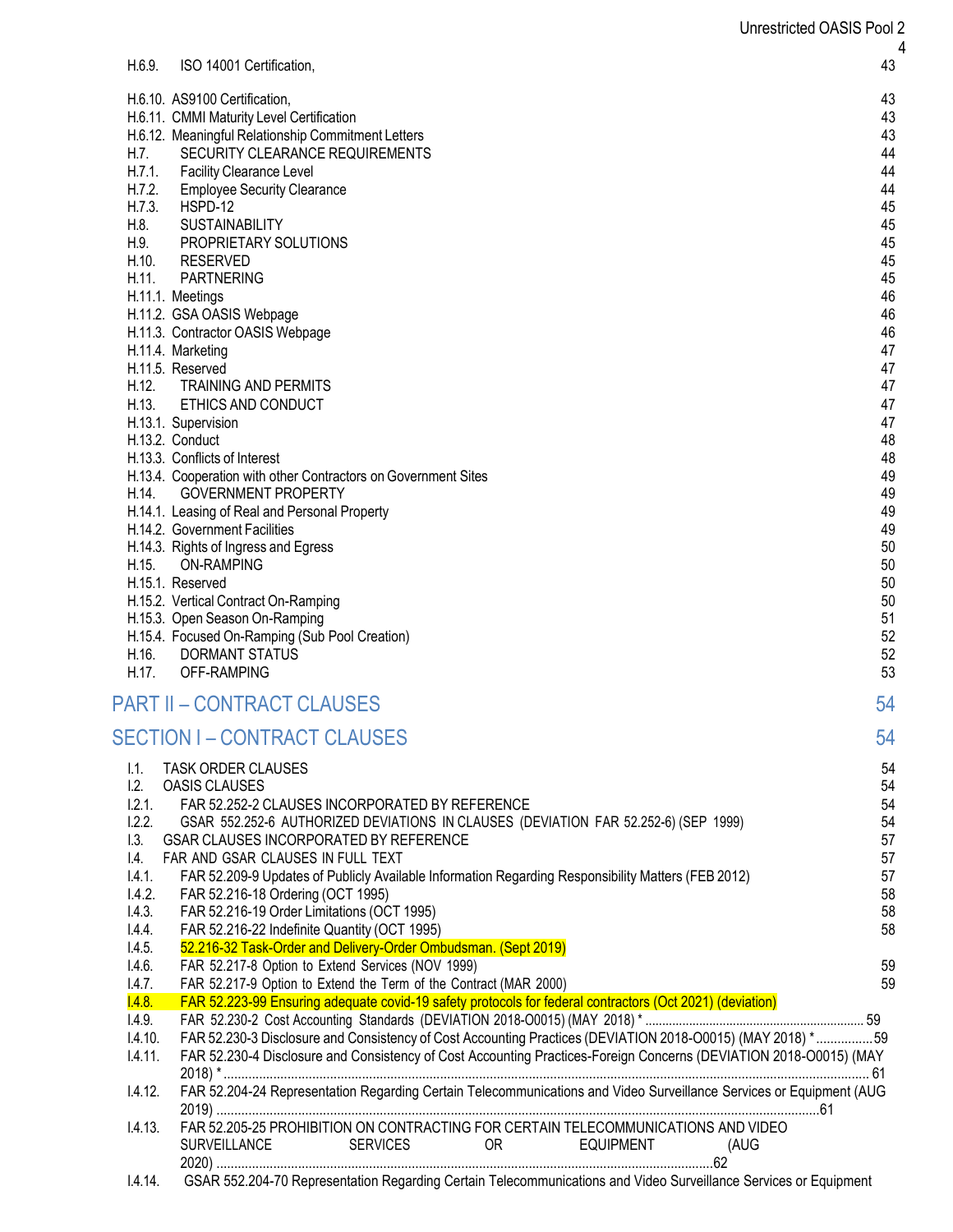|                                                                                                                                                                                              | Unrestricted OASIS Pool 2 |
|----------------------------------------------------------------------------------------------------------------------------------------------------------------------------------------------|---------------------------|
|                                                                                                                                                                                              |                           |
| <b>PART III - LIST OF DOCUMENTS, EXHIBITS, AND OTHER ATTACHMENTS</b>                                                                                                                         | 66                        |
| SECTION J - LIST OF ATTACHMENTS                                                                                                                                                              | 66                        |
| LABOR CATEGORIES AND DEFINITIONS - Attachment (1)<br>J.1<br>*PROPRIETARY CEILING RATES FOR SOLE-SOURCE T&M and L-H TASK ORDERS - Attachment (2) (incorporated herein<br>J.2<br>by reference) | 66<br>66                  |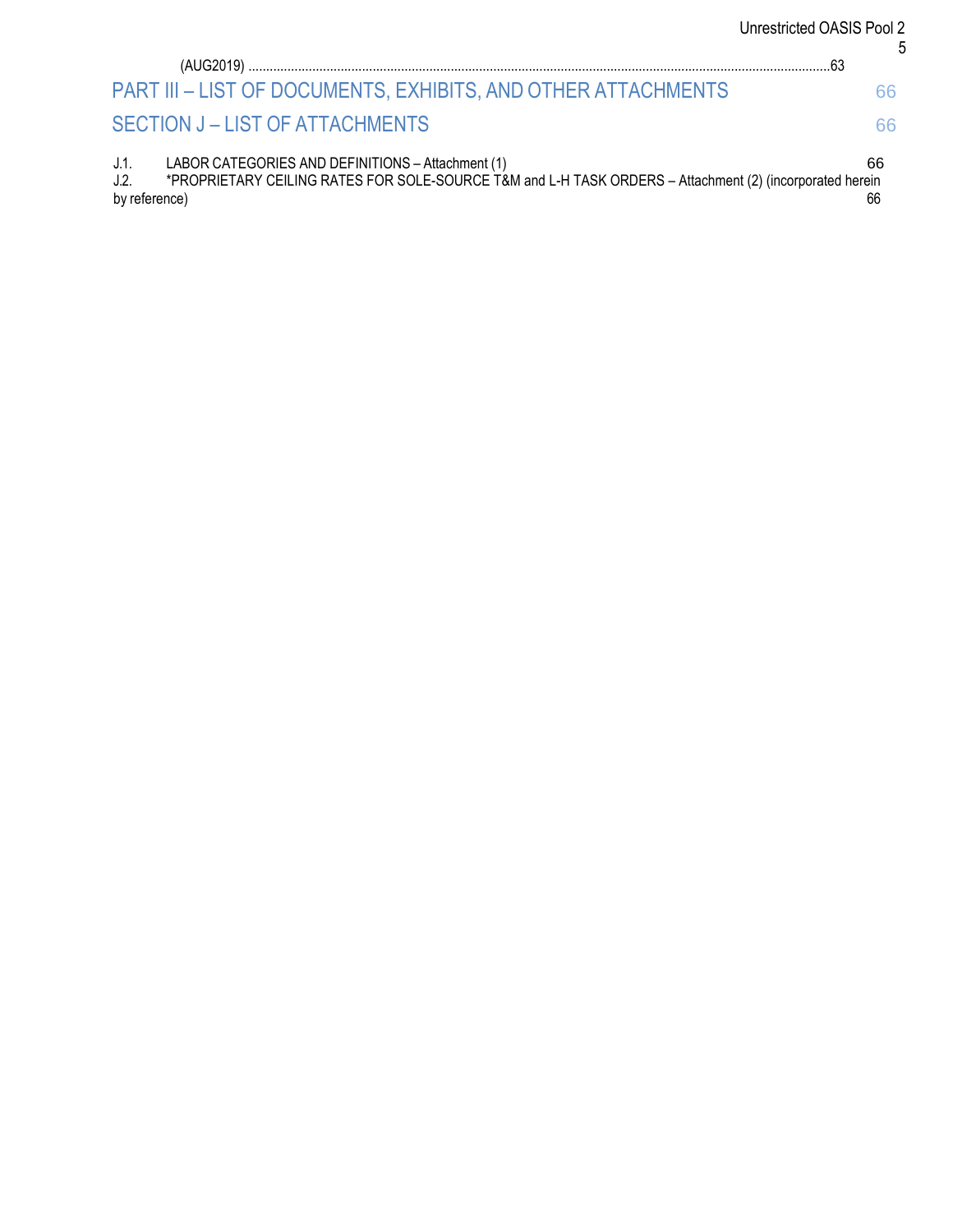## **PART I – THE SCHEDULE**

### **SECTION B – SUPPLIES OR SERVICES AND PRICES/COSTS**

#### **B.1. BACKGROUND**

One Acquisition Solution for Integrated Services (OASIS) is designed to address agencies' need for a full range of service requirements that integrate multiple professional service disciplines and ancillary services/products with the flexibility for all contract types and pricing at the task order level.

OASIS is a family of 7 separate Government-wide Multiple Award, Indefinite Delivery, Indefinite Quantity (MA-IDIQ) task order contracts that span 29 North American Industry Classification System (NAICS) Codes and 6 NAICS Code Exceptions under the economic subsector 541, Professional, Scientific, and Technical Services.

Each of the 7 separate MA-IDIQ task order contracts will be individually referred to as "Pools" within OASIS. This OASIS MA-IDIQ task order contract falls under Pool 2 in accordance with Section H.4.1.

The services to be provided under OASIS are intended to meet the professional service mission requirements of all Federal agencies, including all organizations within the Department of Defense (DoD) and National Security Community.

The scope of professional services under OASIS is defined in Section C.

#### **B.1.1. Authority**

The Administrator of the U.S. General Services Administration (GSA) is specifically authorized to purchase supplies and nonpersonal services on behalf of other agencies under the Federal Property and Administrative Services Act (40 U.S.C. 501).

The authority for the award and administration of OASIS and the delegation of authority for the award and administration of task orders under OASIS are defined in Section G.

Hereafter, the "OASIS Contracting Officer" will be referred to as the "OASIS CO" and the "Ordering Contracting Officer" at the task order level will be referred to as the "OCO".

#### **B.1.2. Economy Act**

In accordance with FAR 17.502-2(b), the Economy Act does not apply to task orders awarded under OASIS under the authority of 40 U.S.C. 501.

#### <span id="page-5-0"></span>**B.1.3. Contract Type**

OASIS is a family of Multiple Award, Indefinite Delivery, Indefinite Quantity (MA-IDIQ) task order contracts for Governmentwide professional service-based requirements which is available for use by all Federal agencies and other entities as listed in the current General Services Administration (GSA) Order, OGP 4800.2I, Eligibility to Use GSA Sources of Supply and Services.

OASIS allows for all contract types at the task order level (e.g., Cost-Reimbursement (all types), Fixed-Price (all types), Timeand-Materials, and Labor-Hour). Task orders may also combine more than one contract type (e.g., FFP/Cost, FFP/Labor Hour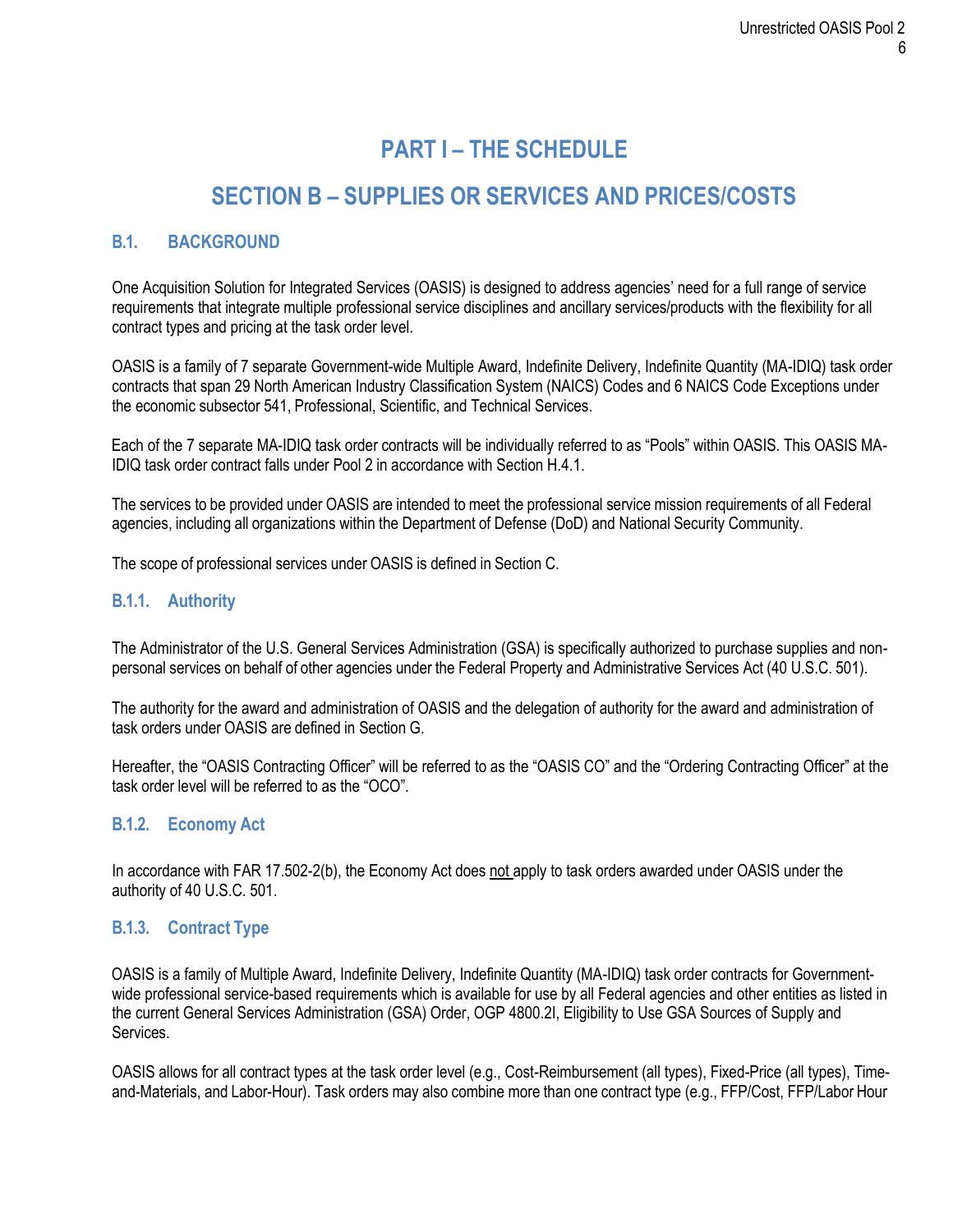etc.). Additionally, task orders may include incentives, performance-based measures, multi-year or option periods, and commercial or non-commercial items.

#### <span id="page-6-0"></span>**B.1.4. Minimum Guarantee and Maximum Ceiling**

The minimum guarantee is \$2,500 for each OASIS Contractor that does not obtain a task order award for the term of OASIS, including Option I, if exercised.

The minimum dollar limitation for an individual task order must exceed the Simplified Acquisition Threshold as defined in FAR Subpart 2.101, as amended. There is no maximum dollar ceiling for each individual task order placed under OASIS. An unlimited number of task orders may be placed under OASIS for the term of OASIS, including Option I, if exercised.

There is no maximum dollar ceiling for OASIS, including Option I, if exercised.

#### <span id="page-6-1"></span>**B.1.5. Contract Access Fee (CAF)**

GSA operating costs associated with the management and administration of OASIS are recovered through a CAF. The CAF is a percentage of the total task order amount invoiced and the CAF percentage is set at the discretion of GSA. GSA maintains the unilateral right to change the percentage at any time. See Section G.3.1. for more details regarding CAF.

#### <span id="page-6-2"></span>**B.2. TASK ORDER PRICING**

OASIS provides all Federal agencies the flexibility to determine fair and reasonable pricing tailored to the ordering agency's requirement dependent upon level of competition, risk, uncertainties, complexity, urgency, and contract type. The OCO has the authority and responsibility for the determination of cost or price reasonableness for their agency's task order requirements. Adequate price competition at the task order level, in response to an individual requirement, establishes the most accurate, fair, and reasonable pricing for that requirement.

The OCO must identify the applicable contract type for all CLINs in each OASIS task order.

#### <span id="page-6-3"></span>**B.2.1. Standardized Labor Categories**

OASIS provides standardized labor categories that correspond to the Office of Management and Budget's (OMB) Standard Occupational Classification (SOC) for which the Bureau of Labor Statistics (BLS) maintains compensation data.

In accordance with Section J.1., Attachment (1), all of the OASIS standardized labor categories are either an individual labor category that is mapped to a single SOC and functional description or a labor category group that is mapped to multiple SOC Numbers and functional descriptions. The OASIS labor category groups were established based upon BLS published data regarding similar direct labor compensation within a grouping of multiple SOC numbers and functional descriptions.

The OCO must specifically state in the task order solicitation if the standardized labor categories in Section J.1., Attachment (1) apply or do not apply. OCOs will be trained by GSA in the use of the SOC direct labor pricing estimates for their task order requirements, which incorporates pricing considerations for over 640 metropolitan and non-metropolitan areas in the CONUS and US territories.

The Contractor shall become proficient in the use of the BLS SOC system in preparation for submitting cost/price proposals under task order solicitations that require standardized labor category submissions in accordance with Section J.1., Attachment (1).

For each SOC, the BLS provides a National 50th Percentile estimate, a National 75th Percentile estimate, and a National 90th Percentile estimate. Also identified are the states where each occupation is paid the highest. While not identified on the BLS website, the BLS provides a 50th Percentile estimate, a 75th Percentile estimate, and a 90th Percentile estimate for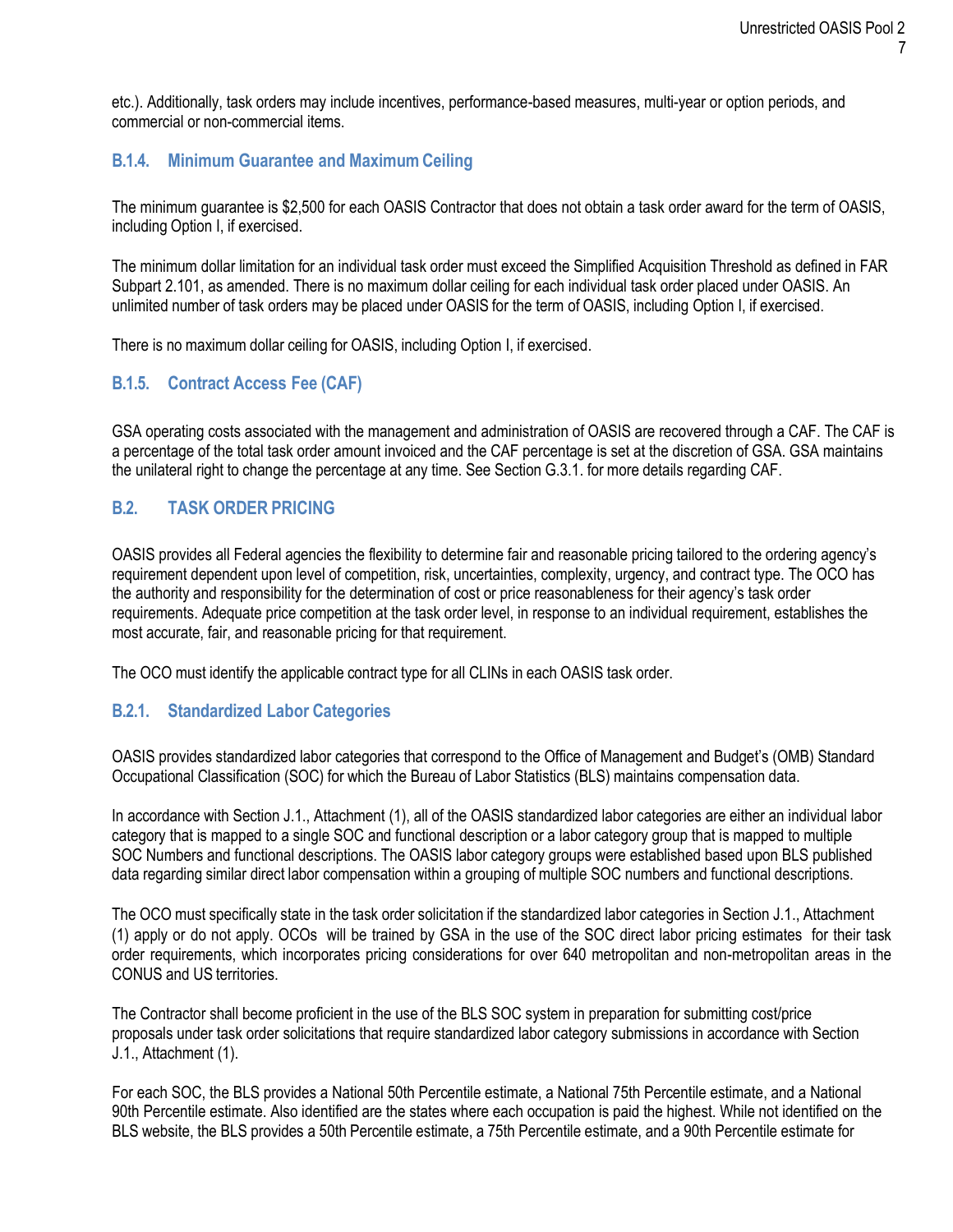each SOC in each state, metropolitan, and non-metropolitan area in the United States. This information will be incorporated into a labor estimating tool to be provided to OCOs and Contractors on the official GSA OASIS webpage at [http://www.gsa.gov/oasis.](http://www.gsa.gov/oasis)

Except for ancillary labor as defined under Section B.3., when responding to a request for proposal under task order solicitations, regardless of contract type, the Contractor may be required by the OCO to identify both Prime and Subcontractor labor using the OASIS Labor Categories and corresponding SOC Number that applies. The Contractor may deviate from the Junior, Journeyman, Senior, and Subject Matter Expert (SME) definitions in Section J.1., as long as the Contractor clearly identifies the deviation in their proposals. Additionally, the following qualification substitution chart applies:

| <b>Bachelor's Degree</b> | 6 years' work experience may be<br>substituted for a bachelor's degree   | Associate degree plus 4 years' work experience may besubstituted<br>for a bachelor's degree                                                            |
|--------------------------|--------------------------------------------------------------------------|--------------------------------------------------------------------------------------------------------------------------------------------------------|
| Master's Degree          | 12 years' work experience may be<br>substituted for a master's degree    | Bachelor's Degree plus 8 years' work experience may be substituted<br>for a master's degree                                                            |
| Doctorate's Degree       | 20 years' work experience may be<br>substituted for a Doctorate's Degree | Bachelor's Degree plus 16 years' work experience, or a master's<br>degree plus 12 years work experience may be substituted for a<br>Doctorate's Degree |

#### <span id="page-7-0"></span>**B.2.2. Fixed Price Task Orders**

Fixed price is defined under Federal Acquisition Regulation (FAR) Subpart 16.2, Fixed-Price Contracts, and other applicable agency-specific regulatory supplements.

#### <span id="page-7-1"></span>**B.2.3. Cost Reimbursement Task Orders**

Cost Reimbursement is defined under FAR Subpart 16.3, Cost-Reimbursement Contracts, and other applicable agencyspecific regulatory supplements. FAR Part 30, Cost Accounting Standards Administration and FAR Part 31, Contract Cost Principles and Procedures, may apply to cost-reimbursement task orders.

The Contractor shall have and maintain an acceptable accounting system that will permit timely development of all necessary cost data in the form required by the proposed contract type.

The Contractor may be required to submit a cost proposal with supporting information for each cost element, including, but not limited to, direct labor, fringe benefits, overhead, general and administrative (G&A) expenses, facilities capital cost of money, other direct costs, and fee consistent with their cost accounting system, provisional billing rates, forward pricing rate agreements, and/or CAS.

Cost Reimbursement task orders shall only be used for the acquisition of non-commercial items.

#### <span id="page-7-2"></span>**B.2.4. Incentive Task Orders**

Incentives are defined under FAR Subpart 16.4, Incentive Contracts, and other applicable agency-specific regulatory supplements.

#### <span id="page-7-3"></span>**B.2.5. T&M and L-H Task Orders**

Time and Materials (T&M) and Labor Hour (L-H) is defined under FAR Subpart 16.6, T&M and L-H Contracts, and other applicable agency-specific regulatory supplements.

The Contractor may provide separate and/or blended loaded hourly labor rates for prime Contractor labor, each Subcontractor, and/or each Division, Subsidiary, or Affiliate in accordance with the provisions set forth in FAR 52.216-29,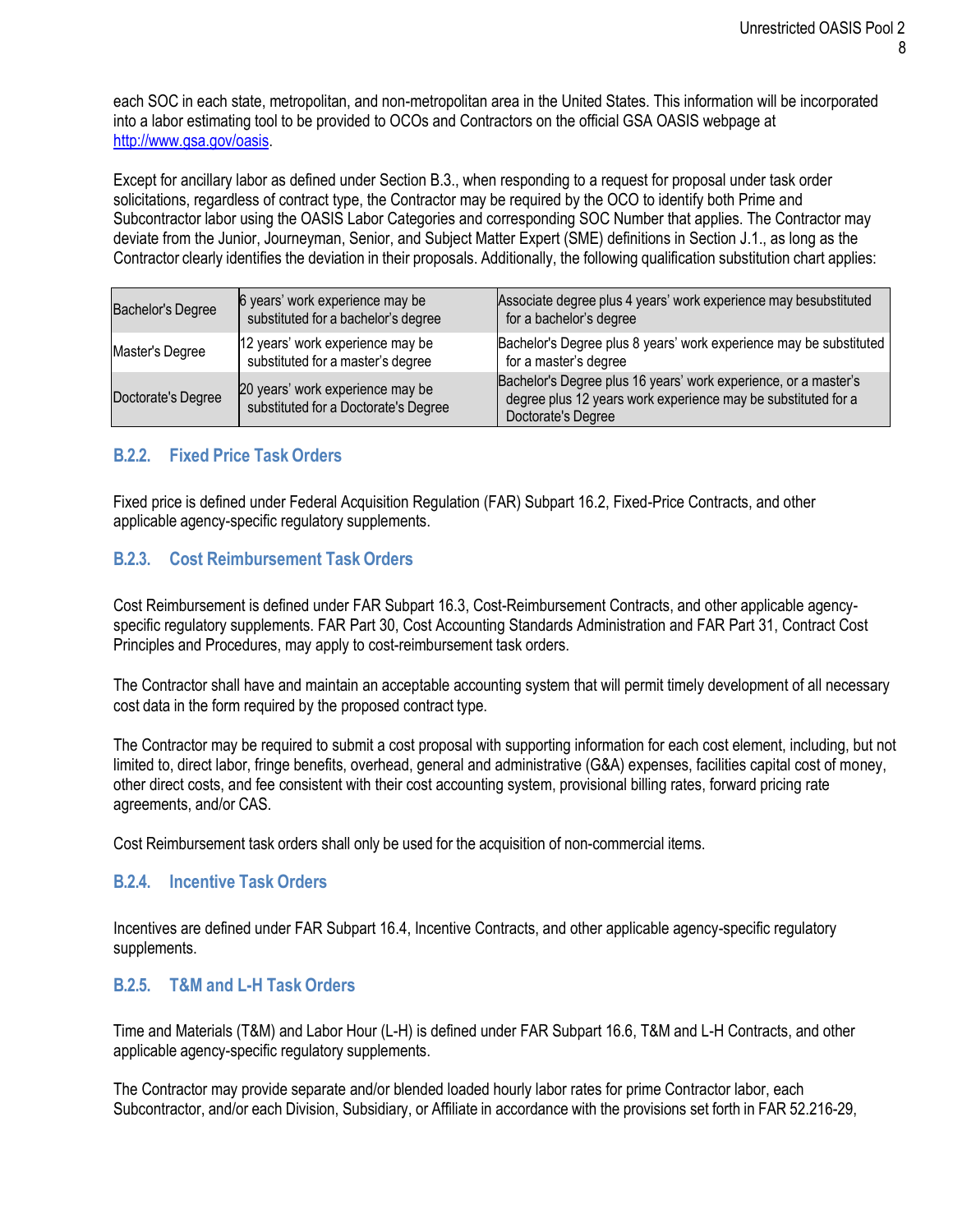DFARs 252.216-7002, FAR 52.216-30, or FAR 52.216-31. The OCO must identify which provision is applicable in the task order solicitation and the Contractor must comply with the provision.

T&M and L-H task orders require labor categories and their associated rates to be identified in the task order award document.

Ancillary subcontract labor shall be proposed and awarded as Materials in accordance with FAR 52.232-7, Payments under Time-and-Materials and Labor-Hour Contracts.

#### <span id="page-8-0"></span>**B.2.5.1. Ceiling Rates for T&M and L-H Task Orders**

When preparing solicitations for T&M and/or L-H task order Contract Line-Item Numbers (CLINs), the OCO must select one of the following provisions in the task order solicitation.

- 1. FAR 52.216-29 Time-and-Materials/Labor-Hour Proposal Requirements—Non-Commercial Item Acquisition with Adequate Price Competition
- 2. FAR 52.216-30 Time-and-Materials/Labor-Hour Proposal Requirements—Non-Commercial Item Acquisition Without Adequate Price Competition
- 3. FAR 52.216-31 Time-and-Materials/Labor-Hour Proposal Requirements—Commercial Item Acquisition

For organizations within DoD, when selecting FAR 52.216-29, the OCO must also select DFARs 252.216-7002, Alternate A.

When the provision FAR 52.216-30,Time-and-Materials/Labor-Hour Proposal Requirements--Non Commercial Item Acquisitions Without Adequate Price Competition is selected or; FAR 52.216-31, Time-and-Materials/Labor-Hour Proposal Requirements--Commercial Item Acquisition is selected and there is an exception to fair opportunity, OASIS establishes maximum allowable labor rates in the form of fully burdened ceiling rates for all professional, non-ancillary, CONUS, T&M/L-H labor for both Government and Contractor Sites. Based on the specific task order requirements, the OCO is authorized to exceed the OASIS ceiling rates for those labor categories that include Secret/Top Secret/SCI labor and/or OCONUS locations, if necessary.

The ceiling rates do not apply when the provision FAR 52.216-29 Time-and-Materials/Labor-Hour Proposal Requirements— Non-Commercial Item Acquisition with Adequate Price Competition is selected or; FAR 52.216-29 with DFARs 252.216-7002, Alternate A, is selected or; FAR 52.216-31, Time-and-Materials/Labor-Hour Proposal Requirements-Commercial Item Acquisition is selected and there is not an exception to fair opportunity.

The fully burdened T&M ceiling rates awarded at initial contract award shall serve as the basis for all future year pricing for those ceiling rates. In order to determine future year ceiling rate pricing, the originally awarded rates will have an escalation factor applied. This escalation factor will be the average annual Bureau of Labor Statistics (BLS) Economic Cost Index (ECI) for the previous three years. In Year 5 of OASIS, if the average annual ECI for the previous three years is higher than at time of OASIS award, the ceiling rates for Years 6 through 15 will be adjusted by the difference of percentage increase. For example, if the BLS ECI index was 2.23% at time of proposal submission and the BLS ECI index is 3.16% in Year 5 of OASIS, the ceiling rates for years 6 through 15 will be adjusted by 0.93% per year on a cumulative basis. If BLS ECI index in Year 5 of OASIS is equal to or below the BLS ECI index at time of award, the ceiling rates will remain unchanged.

In Year 10 of OASIS, if the previous three-year average annual BLS ECI index for the previous three years is higher than Year 5 of OASIS, the ceiling rates for Years 11 through 15 will be adjusted by the difference of percentage increase in accordance with the example above. If the average index in Year 10 is equal to or below the average index in Year 5, the ceiling rates will remain unchanged.

The OASIS ceiling rates that are in effect at the time a task order is awarded shall remain with the task order award during the entire term of the task order, including task orders with option periods.

See Section F.3., Period of Performance, for OASIS and task orders awarded under OASIS.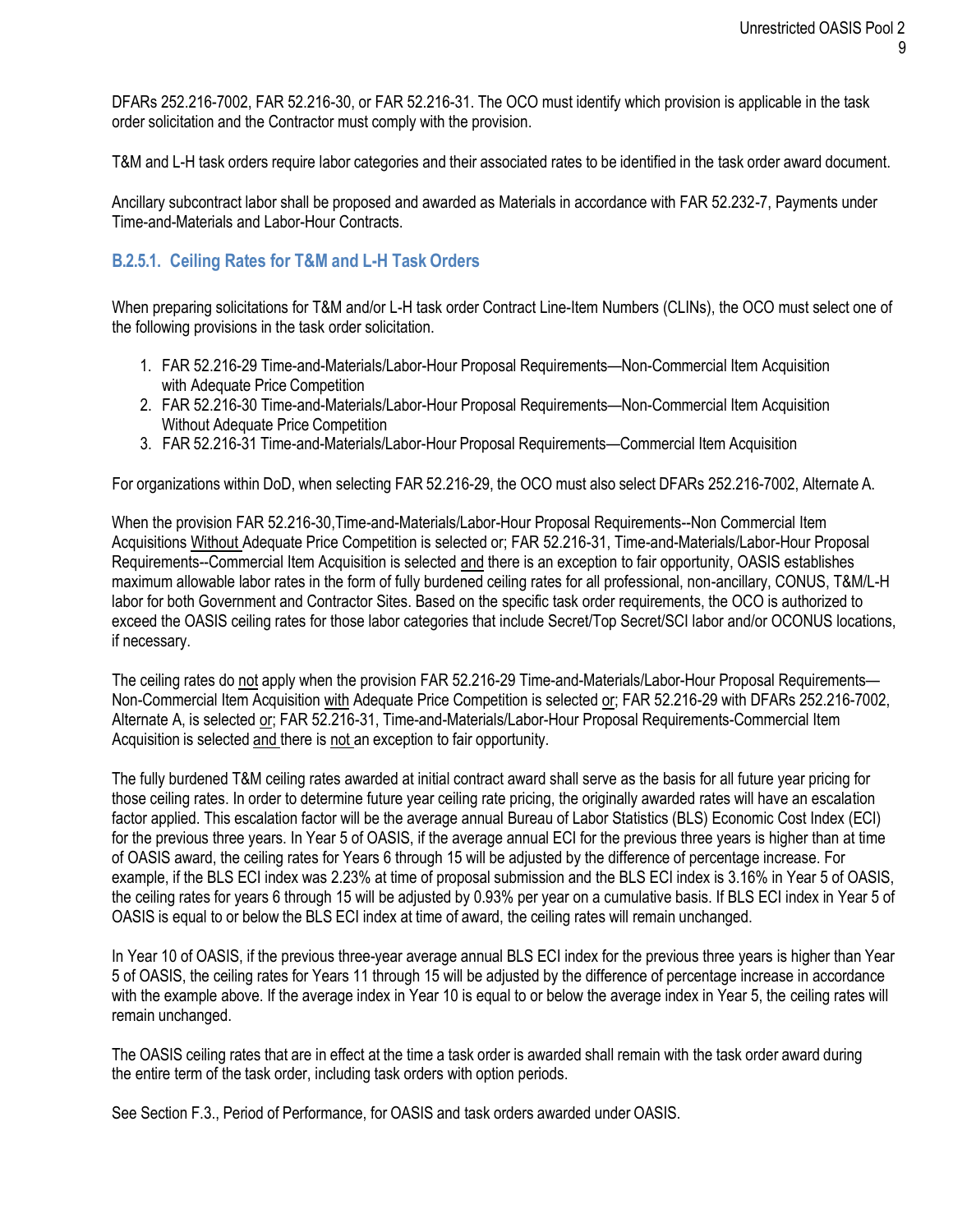#### <span id="page-9-0"></span>**B.3. ANCILLARY SUPPORT**

Ancillary support, integral and necessary as part of a total integrated solution within the scope of OASIS for which there is not a labor category specified in OASIS or includes other direct costs such as travel, materials, equipment, Subcontractors, etc., to obtain a total professional service solution, are allowable costs and may be included within an individual task order under OASIS.

Ancillary support may be either:

"Ancillary-In-Scope," meeting the definition of an employee employed in a bona fide professional capacity contained in 29 CFR 541, Subpart D or Other Direct Costs as described above, OR

"Ancillary-Out-of-Scope," as described in section C.4.

The Contractor should propose and identify each ancillary support service or other direct costs separately and the OCO should identify each ancillary support service or other direct costs by a separate CLIN on the task order award.

The Contractor shall report in the CPRM all ancillary labor in accordance with Section G.3.2.

#### <span id="page-9-1"></span>**B.3.1. Specialized Professional Services Labor**

Specialized professional services labor is defined as bona fide executive, administrative, or professional skills for which the expertise required, or duties performed are within the scope of OASIS but, are so specialized that they are not explicitly defined in any labor category description in Section J.1., Attachment (1). The Contractor may propose specialized professional services labor when proposing "Ancillary-In-Scope" support as defined in Section B.3; however, the OCO will determine whether circumstances merit the use of specialized professional skills. Whenever possible, this specialized professional labor shall be mapped to the BLS SOC.

If the use of specialized professional services labor becomes frequent, additional labor categories and their associated ceiling rates may be added by bilateral modification to OASIS.

#### <span id="page-9-2"></span>**B.3.2. Construction Wage Rate Requirements**

To the extent that any ancillary labor for construction, alteration and repair are within the scope of OASIS and subject to the construction wage rate requirements in accordance with FAR Subpart 22.4 and other applicable agency specific regulatory supplements, the OCO must identify such work in the task order solicitation and make a determination as to whether wage determinations are to be applied or not.

OASIS does not include clauses applicable to any construction, alteration, or repair work that is part of a total solution within the scope of OASIS. The OCO must incorporate the appropriate clauses and provisions in each task order solicitation and subsequent award when construction wage rate requirements apply.

#### <span id="page-9-3"></span>**B.3.3. Service Contract Labor Standards**

The OASIS labor categories, identified in Section J.1., are considered bona fide executive, administrative, and professional labor that are exempt from service contract labor standards.

To the extent that any ancillary labor for services is within the scope of OASIS and subject to service contract labor standards in accordance with FAR Subpart 22.10 and other applicable agency specific regulatory supplements, the OCO mustidentify such work in the task order solicitation and make a determination as to whether service contract wage determinations are to be applied or not.

OASIS does not include clauses applicable to any service contract labor standards that are part of a total solution within the scope of OASIS. The OCO must incorporate the appropriate clauses and provisions in each task order solicitation and subsequent award when service contract labor standards apply.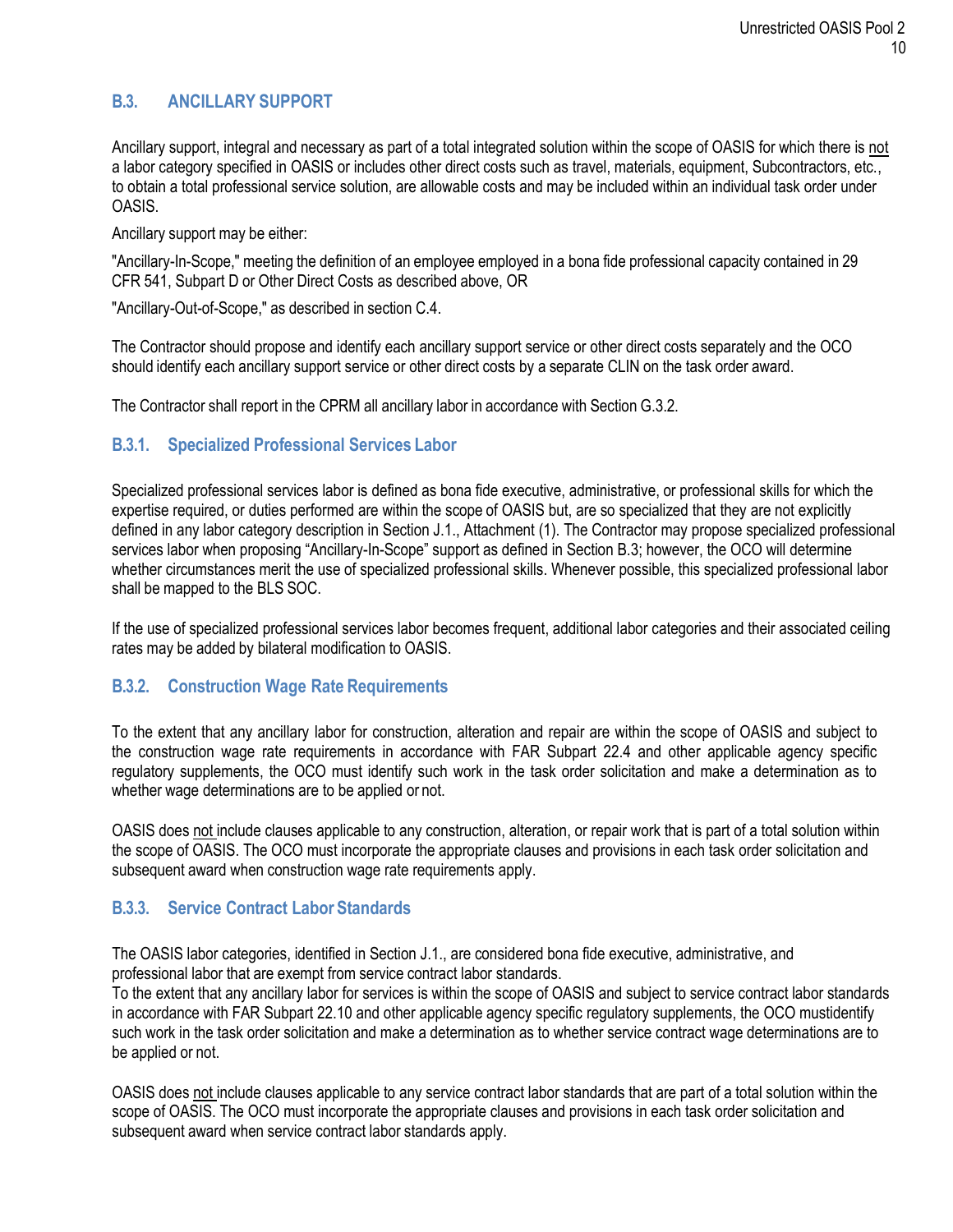#### <span id="page-10-0"></span>**B.3.4. Labor outside the Continental United States (OCONUS)**

"OCONUS" is defined as other than the 48 contiguous states plus the District of Columbia. It is anticipated that there may be task orders for work OCONUS.

The U.S. Department of State's Bureau of Administration Office of Allowances, publishes quarterly report indexes of living costs abroad, per-diem rate maximums, quarter's allowances, hardship differentials, and danger pay allowances.

The Department of State Standardized Regulations (DSSR) is the controlling regulations for allowances and benefits available to all U.S. Government civilians assigned to foreign areas. For task orders issued under OASIS, Contractor civilians assigned to foreign areas may receive the allowances and benefits in the DSSR but, shall not receive allowance and benefits in excess of those identified in the DSSR.

For OCONUS task orders where costs are not specifically addressed in the DSSR, the Government will reimburse the Contractor for all reasonable, allowable, and allocable costs in accordance with FAR 31, Contract Cost Principles and Procedures, and other applicable agency specific regulatory supplements.

#### <span id="page-10-1"></span>**B.3.5. Travel**

Travel costs may be firm fixed price or reimbursed at actual cost in accordance with the limitations set forth in FAR 31.205-46 and other applicable agency-specific regulatory supplements. Unless otherwise directed by task order terms and conditions, the Contractor may apply indirect costs to travel consistent with the Contractor's usual accounting practices.

#### <span id="page-10-2"></span>**B.3.6. Materials and Equipment**

Material means property that may be consumed or expended during performance, component parts of a higher assembly, or items that lose their individual identity through incorporation into an end item. Equipment means a tangible item that is functionally complete for its intended purpose, durable, nonexpendable, and needed for performance.

Materials and Equipment shall be priced in accordance with the terms of the task order award, contract type, and applicable FAR and agency-specific regulatory supplements. Unless otherwise directed by task order terms and conditions, the Contractor may apply indirect costs to materials and equipment consistent with the Contractor's usual accounting practices.

#### <span id="page-10-3"></span>**B.3.7. Subcontracting**

For non-commercial items, subcontracting shall follow the procedures set forth in FAR Part 44, Subcontracting Policies and Procedures, and other applicable agency-specific regulatory supplements. For commercial items, subcontracting shall follow the procedures set forth in FAR Part 12, Acquisition of Commercial Items, and other applicable agency-specific regulatory supplements.

(END OF SECTION B)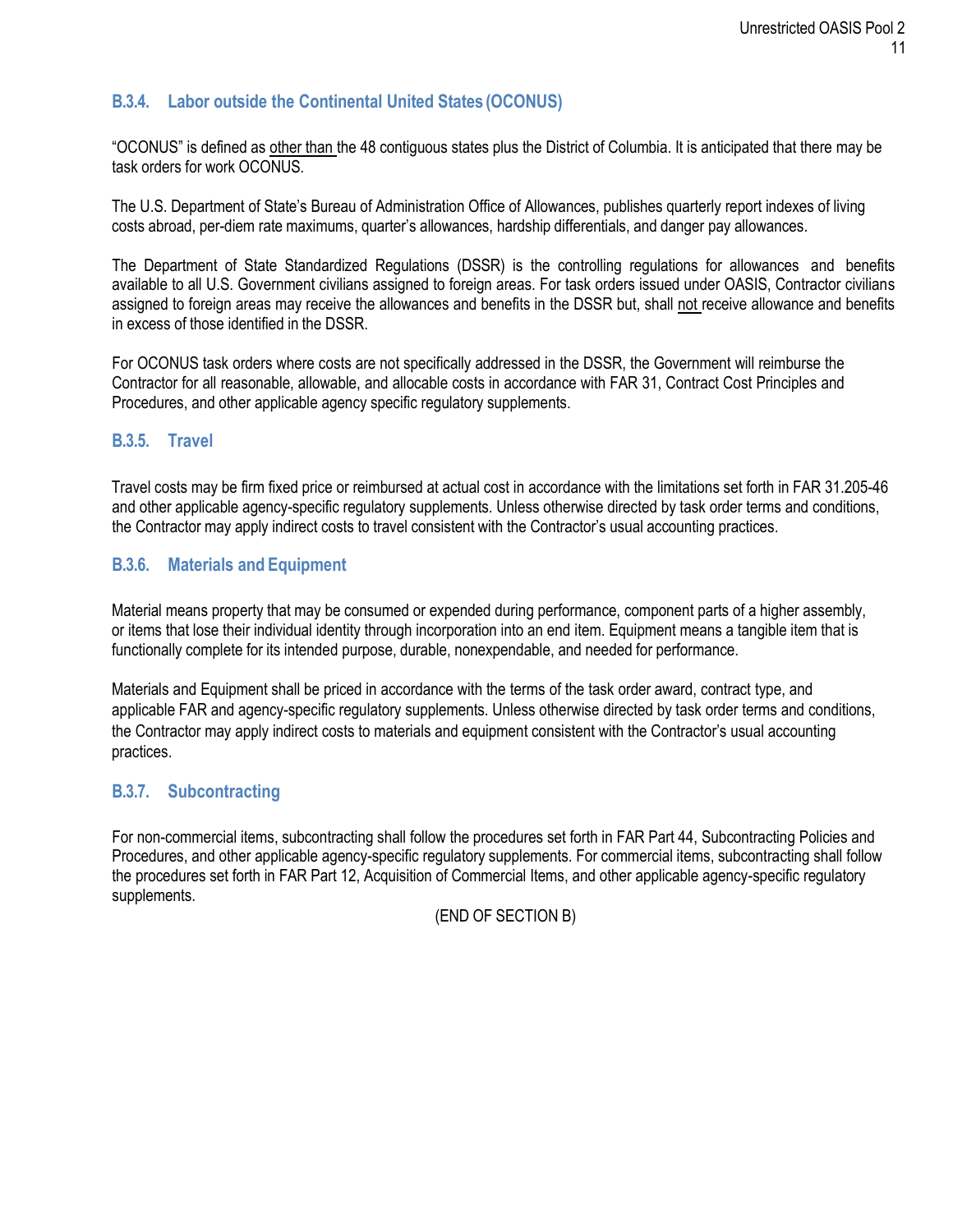## <span id="page-11-0"></span>**SECTION C - DESCRIPTION / SPECIFICATIONS / STATEMENT OF WORK**

#### <span id="page-11-1"></span>**C.1. OBJECTIVE**

The objective of OASIS is to provide Government agencies with total integrated solutions for a multitude of professional service-based requirements on a global basis.

These professional service requirements may call for solutions that cross over multiple disciplines, include ancillary support, and require commercial and/or non-commercial items, using a variety of contract types including fixed price (all types), cost reimbursement (all types), time and materials/labor hour, or a hybrid mix of contract types.

OASIS is available for use by all Federal agencies and other entities as listed in GSA Order ADM 4800.2I, Eligibility to Use GSA Sources of Supply and Service as amended.

#### <span id="page-11-2"></span>**C.2. SCOPE**

The scope of OASIS spans many areas of expertise and includes any and all components required to formulate a total solution to a professional services-based requirement, except for those services specifically prohibited in Section C.5. These areas of expertise include but are not limited to the following categories.

- 1. Communication
- 2. Compliance
- 3. Defense
- 4. Disaster
- 5. Energy
- 6. Environment
- 7. Financial
- 8. Health
- 9. Intelligence
- 10. Security
- 11. Transportation

#### <span id="page-11-3"></span>**C.2.1. Mission Spaces**

Additionally, OASIS is designed to support any and all mission spaces of the U.S. Federal Government. These mission spaces include but are not limited to the following categories and Federal agencies described in Sections C.2.1.1 through C.2.1.5.

#### <span id="page-11-4"></span>**C.2.1.1. Protection and Defense**

Protecting American interests at home and abroad through security and diplomacy.

- 1. Department of Defense
- 2. Department of Homeland Security
- 3. Department of Justice
- 4. Department of State
- 5. Central Intelligence Agency
- 6. Federal Bureau of Investigation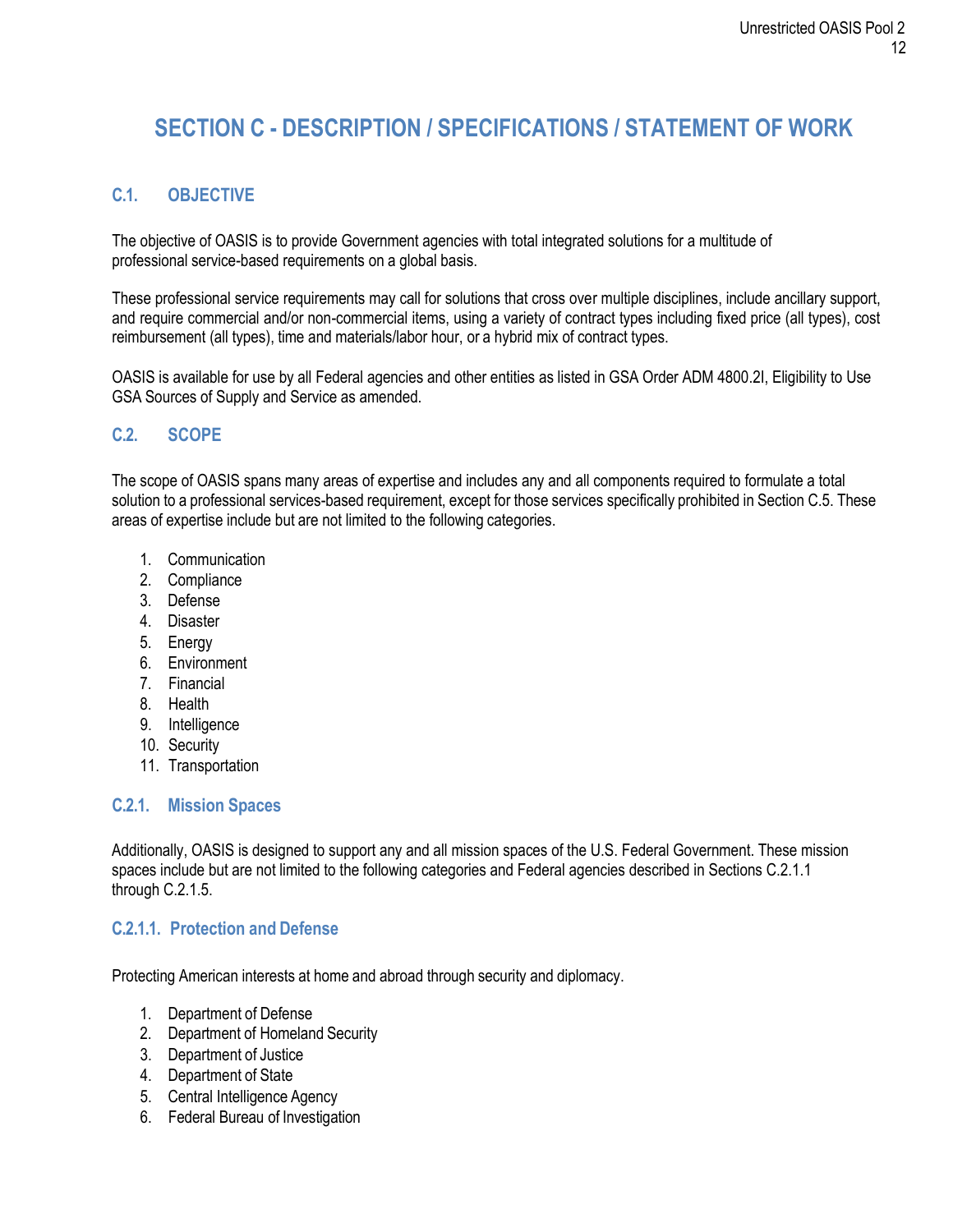## <span id="page-12-0"></span>**C.2.1.2. Quality of Life**

Improving the quality of life for Americans and others throughout the world.

- 1. Department of Education
- 2. Department of Health and Human Services
- 3. Department of Veterans Affairs
- 4. US Agency for International Development
- 5. Department of Housing and Urban Development
- 6. National Aeronautics and Space Administration
- 7. Peace Corps

#### <span id="page-12-1"></span>**C.2.1.3. Commerce**

Maintaining and improving commerce and economic growth, stability and prosperity in America.

- 1. Department of Commerce
- 2. Department of Treasury
- 3. Small Business Administration
- 4. Department of Labor
- 5. Department of Transportation
- 6. Social Security Administration
- 7. General Services Administration
- 8. Federal Reserve
- 9. Securities and Exchange Commission

#### <span id="page-12-2"></span>**C.2.1.4. Natural Resources**

Protecting America's great outdoors and natural resources.

- 1. Department of Agriculture
- 2. Department of Interior
- 3. Department of Energy
- 4. Environmental Protection Agency
- 5. Nuclear Regulatory Commission

#### <span id="page-12-3"></span>**C.2.1.5. Other**

1. All other U.S. Federal Government Agencies, Independent U.S. Federal Government Agencies, U.S. Federal Government Corporations not listed above.

Regardless of the particular area of expertise or mission space of the agency originating the requirement, OASIS may be used to support and/or improve an organization's Program Management, Management Consulting, Engineering, Scientific, Logistics, and Financial disciplines that span all life cycle phases for a total integrated solution as depicted in the OASIS Program Architecture illustration below.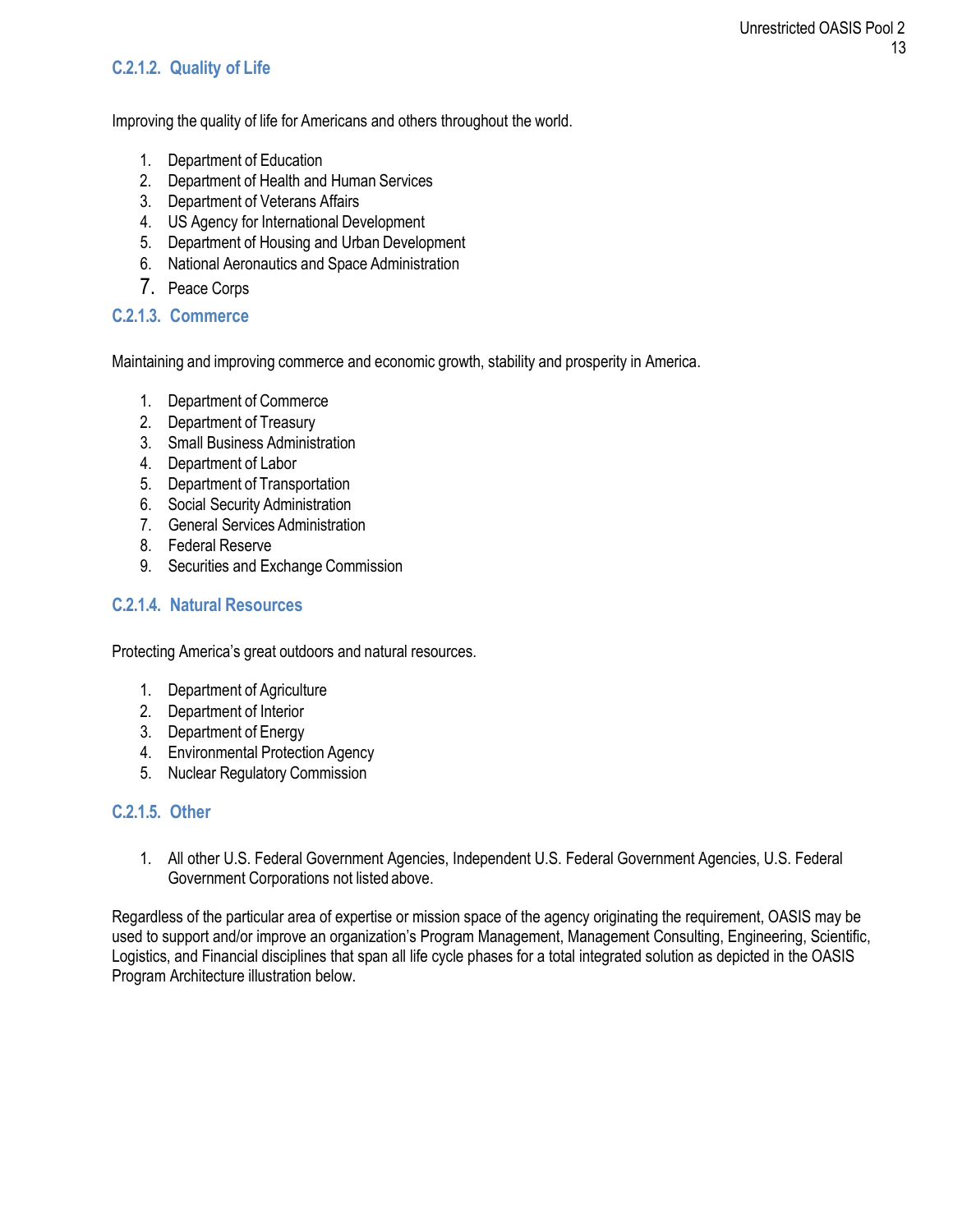

#### <span id="page-13-0"></span>**C.2.2. Core Disciplines**

For task orders placed under OASIS, professional services may be defined as those categories of services provided under one or more of the following Core Disciplines:

#### <span id="page-13-1"></span>**C.2.2.1. Program Management Services**

Definition: Program Management Services includes all services related to leading, facilitating, and ensuring the strategic planning, implementation, coordination, integration, and evaluation of programmatic activities and administrative systems.

Examples: Service areas that are included under the Program Management Services discipline include, but are not limited to the following:

- 1. Acquisition Support
- 2. Business Intelligence Support
- 3. Cost/Schedule/Performance Analysis
- 4. Cost Estimation and Analysis
- 5. Cost/Performance Trade-Off Analysis and Studies
- 6. Earned Value Management (EVM) Analysis
- 7. E-Business Support
- 8. Information Analytics
- 9. Investigative Services
- 10. Program Management
- 11. Integrated Program Management
- 12. Program Documentation
- 13. Project Management
- 14. Regulatory Compliance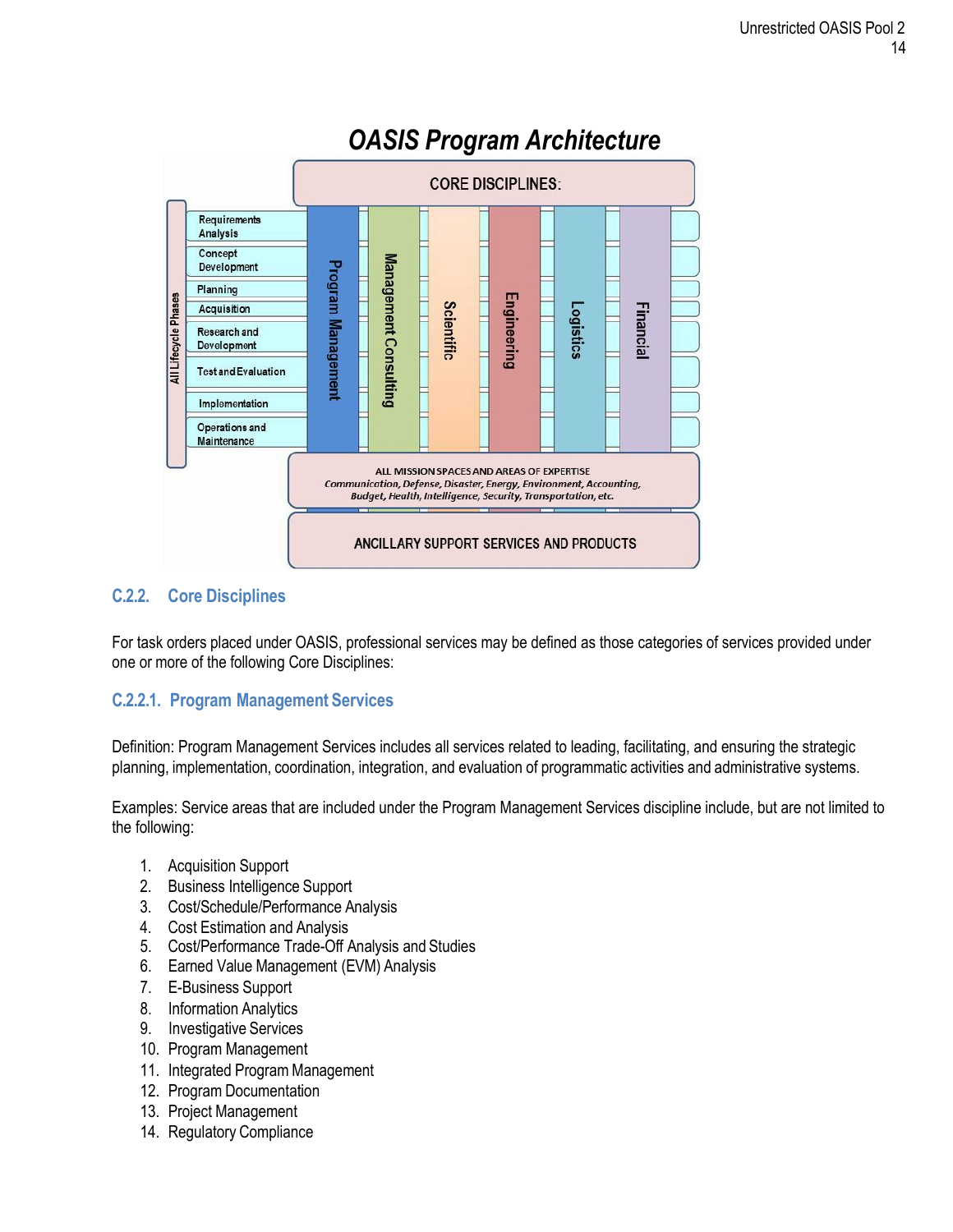- 15. Risk Assessment and Mitigation
- 16. Integration of Support Systems
- 17. Planning, Programming, Budgeting, and Execution Processes
- 18. Capabilities Integration and Development
- 19. Manpower Estimating
- 20. Stakeholder Requirements Analysis
- 21. Decision Analysis
- 22. Technical Planning
- 23. Technical Assessment
- 24. Requirements Management
- 25. Risk Management
- 26. Configuration Management
- 27. Technical Data Management
- 28. Interface Management
- 29. Intelligence Analysis
- 30. Threat Analysis
- 31. Knowledge Based Acquisition
- 32. Vulnerability Assessment
- 33. Counterintelligence Support
- 34. Horizontal Protection

#### <span id="page-14-0"></span>**C.2.2.2. Management Consulting Services**

Definition: Management Consulting Services includes all services related to the practice of helping organizations to improve their performance, primarily through the analysis of existing organizational problems and development of plans for improvement.

Examples: Service areas that are included under the Management Consulting Services discipline include, but are not limited to the following:

- 1. Business Process Reengineering
- 2. Business Case Development Support
- 3. Change Management
- 4. Concept Development and Requirements Analysis
- 5. Cost/Schedule/Performance Improvement
- 6. Information Analytics
- 7. Knowledge Management
- 8. Relations and Coordination with Law and Policy Making Entities
- 9. Social Media Consulting
- 10. Tactical and Readiness Planning
- 11. Technical Advisory Services
- 12. Training and Facilitation
- 13. Strategic Planning
- 14. Strategic Forecasting
- 15. Long-Range Planning, Futures, and Forecasting
- 16. Strategy Development

#### <span id="page-14-1"></span>**C.2.2.3. Scientific Services**

Definition: Scientific Services includes all services that are primarily involved in the application of comprehensive scientific and professional knowledge in planning, conducting, evaluating, and managing fundamental research, knowledge enhancement, and/or technology development and innovation.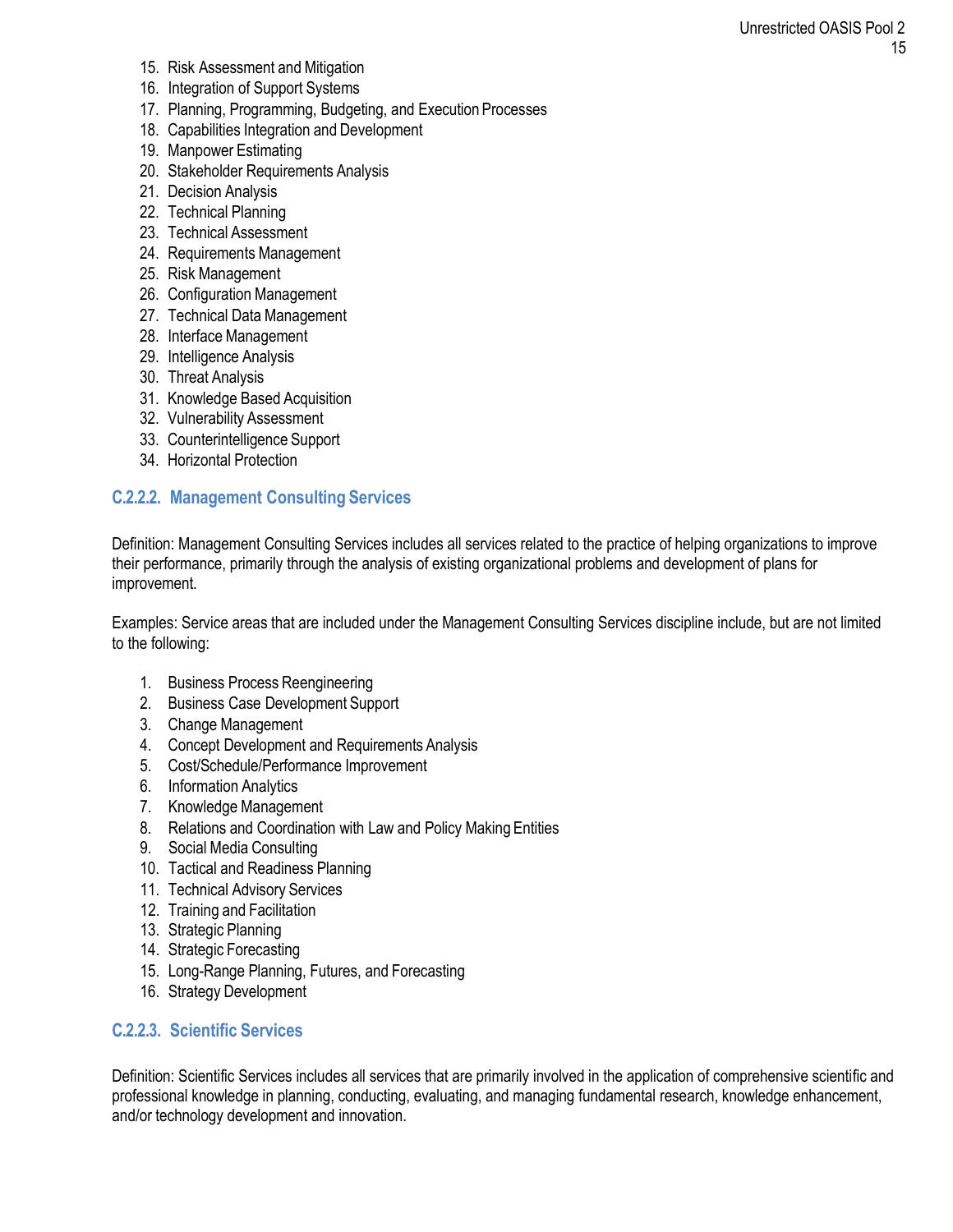Service areas that are included under the Scientific Services discipline include, but are not limited to the following:

- 1. Environmental Sciences
- 2. Engineering Sciences
- 3. Life Sciences
- 4. Physical Sciences
- 5. Psychological Sciences
- 6. Mathematical Sciences
- 7. Social Sciences
- 8. Decision Support Sciences

#### <span id="page-15-0"></span>**C.2.2.4. Engineering Services**

Definition: Engineering Services includes any service or creative work, the adequate performance of which requires education, training and experience in the application of special knowledge in consulting, investigating, evaluating, planning and designing, engineering principles. Engineering Services covered by the Brooks Architect-Engineers Act (40 U.S.C. 1102) are not covered in the primary scope of OASIS.

Examples: Service areas that are included under the Engineering Services discipline include, but are not limited to the following:

- 1. Systems Engineering
- 2. Advanced Technology Pilots and Trials
- 3. Alternative Energy Sources and Engineering
- 4. Configuration Management
- 5. Concept Development
- 6. Design Documentation and Technical Data
- 7. Energy Services to include Management Planning and Strategies, Audit Services andMetering
- 8. Engineering (Aeronautical, Astronautical, Chemical, Electrical, Mechanical, Metallurgy/Materials,etc.)
- 9. Engineering Process Improvement
- 10. Environmental Management
- 11. Environmental Consulting and Remediation
- 12. Human Factors/Usability Engineering
- 13. Independent Verification and Validation
- 14. Integration
- 15. Interoperability
- 16. Life Cycle Management
- 17. Modeling and Simulation
- 18. Natural Resources Management
- 19. Operation and Maintenance or Direct Support of an existing Weapon System or MajorSystem
- 20. Prototyping and Fabrication Support
- 21. Quality Assurance
- 22. Red Teaming and Wargaming
- 23. Requirements Analysis
- 24. System Design
- 25. System Integration
- 26. System Safety Engineering
- 27. Test and Evaluation
- 28. Technical Documentation
- 29. Mission Assurance
- 30. Data Analytics
- 31. Architecture Design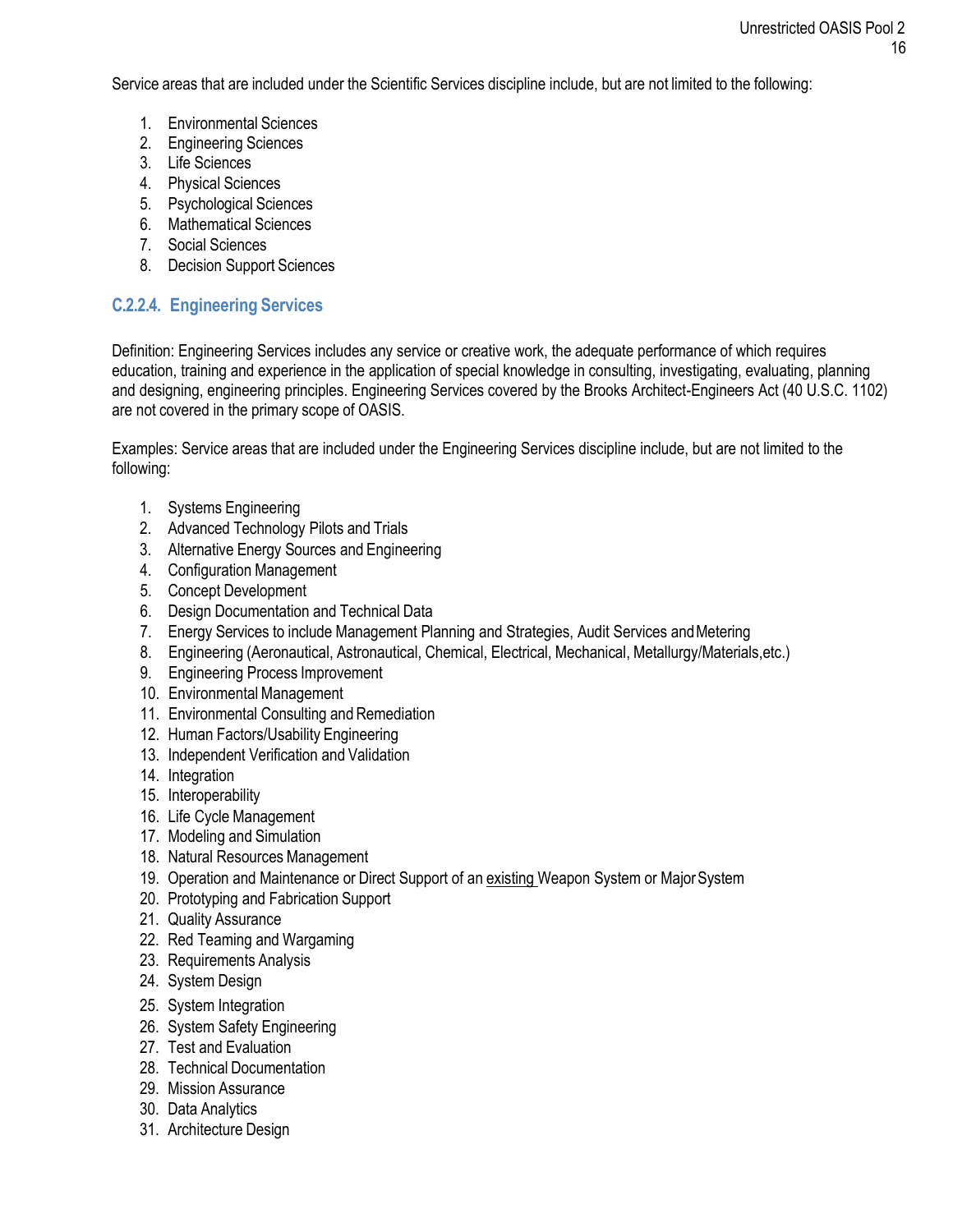- 32. System Verification and Validation
- 33. Human Systems Integration
- 34. Baseline (Configuration) Management
- 35. Data Management
- 36. Risk Management
- 37. Technical Planning
- 38. Systems Engineering Training
- 39. System Security and Information Assurance
- 40. System Effectiveness and Analysis
- 41. Launch Processing and Verification
- 42. Software Development (for non-IT requirements)
- 43. Software Independent Verification and Validation (for non-IT requirements)
- 44. Radar Engineering
- 45. Optical Engineering
- 46. Communications Engineering

#### <span id="page-16-0"></span>**C.2.2.5. Logistics Services**

Definition: Logistics Services includes the management of the flow of resources, not only goods, between the point of origin and the point of destination in order to meet the requirements of organizations. Logistics services involves the integration of information[, transportation, inventory,](http://en.wikipedia.org/wiki/Transportation) [warehousing, material handling,](http://en.wikipedia.org/wiki/Warehousing) [packaging, security, a](http://en.wikipedia.org/wiki/Packaging)nd any other function necessary to the flow of resources.

Examples: Service areas that are included under the Logistic Services discipline include, but are not limited to the following:

- 1. Analysis and Recommendation of Support Equipment
- 2. Deployment Logistics
- 3. Disaster Management/Contingency Operations
- 4. Distribution and Transportation Logistics Services
- 5. Infrastructure Services Including Transportation and Delivery
- 6. Integrated Logistics Support (ILS) Technical Requirement Creation
- 7. ILS Risk Assessments
- 8. ILS Schedules Creation and Performance Tracking
- 9. Inventory Management
- 10. Logistical Studies and Evaluations
- 11. Logistics Design
- 12. Logistics Management and Support Services
- 13. Logistics Operations Support
- 14. Logistics Operations and Maintenance
- 15. Logistics Optimization
- 16. Logistics Training Services
- 17. Repair and Alteration
- 18. Security
- 19. Supply Chain Management and Provisioning
- 20. Value Chain Management
- 21. Technology and Industrial Base Analysis
- 22. Test Range Support
- 23. Life Cycle Sustainment
- 24. Supportability Analysis and Implementation
- 25. Integrated Logistics Support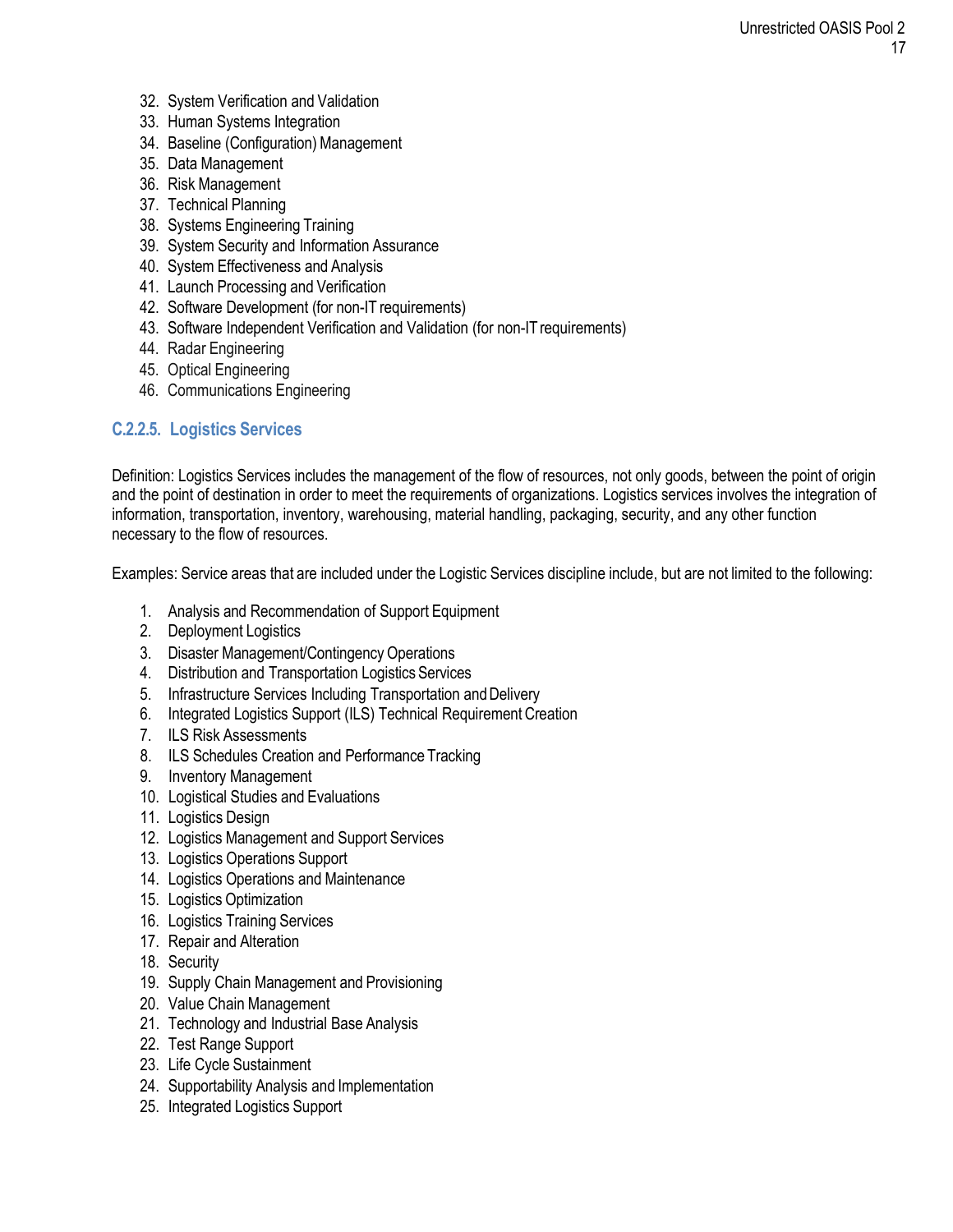#### <span id="page-17-0"></span>**C.2.2.6. Financial Management Services**

Definition: Financial Management Services includes the [planning, directing,](http://www.businessdictionary.com/definition/planning.html) [monitoring, organizing, a](http://www.businessdictionary.com/definition/monitoring.html)n[d controlling o](http://www.businessdictionary.com/definition/controlling.html)f the [monetary](http://www.businessdictionary.com/definition/monetary.html) [resources o](http://www.businessdictionary.com/definition/monetary.html)f an [organization.](http://www.businessdictionary.com/definition/organization.html)

Examples: Service areas that are included under the Financial Management Services discipline include, but are not limited to the following:

- 1. Budget Analysis and Tracking
- 2. Business Information Services
- 3. Cost Estimating and Analysis Support
- 4. Cost Performance Risk Assessments
- 5. Disbursement and Reconciliation Support
- 6. Financial and Financial Risk Analysis
- 7. Financial Management, Accounting, and Auditing Services
- 8. Impact Statement Development
- 9. Program Management for Financial Services
- 10. Program Objective Memorandum (POM) Creation and Documentation
- 11. Oversight and Fraud Detection
- 12. Safeguarding Personal Data
- 13. Loan Management
- 14. Grant Management
- 15. Economic Analysis
- 16. Return on Investment Analysis
- 17. Life Cycle Cost Determination
- 18. Total Ownership Cost Determination
- 19. Affordability Analysis
- 20. Analysis of Cost Alternatives
- 21. Should-Cost Determinations

#### <span id="page-17-1"></span>**C.3. INFORMATION TECHNOLOGY AND NON-INFORMATIONTECHNOLOGY**

Information Technology (IT), by legal definition, means any equipment, or interconnected system(s) or subsystem(s) of equipment that is used for the automatic acquisition, storage, analysis, evaluation, manipulation, management, movement, control, display, switching, interchange, transmission, or reception of data or information by the agency. For purposes of this definition, equipment is used by an agency if the equipment is used by the agency directly or is used by a Contractor under a contract with the agency that require its use, or to a significant extent, its use in the performance of a service or the furnishing of a product.

IT is considered an ancillary support service or product on OASIS task orders and may be performed only when the service or product is integral and necessary to complete a total integrated solution under a professional service-based requirement within the scope of OASIS.

"Non-IT" includes any service or equipment that is acquired by a Contractor incidental to a contract or contains imbedded IT that is used as an integral part of the service or product, but the principal function of which is not the acquisition, storage, analysis, evaluation, manipulation, management, movement, control, display, switching, interchange, transmission, or reception of data or information. (For example, HVAC (heating, ventilation, and air conditioning) equipment, such as thermostats or temperature control devices, and medical equipment where IT is integral to its operation, is non-IT).

Non-IT also includes any equipment or services related to a National Security System. The term "National Security System" means a telecommunications or information system operated by the Federal Government, the function, operation, or use of which involves intelligence activities, cryptologic activities related to national security, command and control of military forces, equipment that is an integral part of a weapon or weapons system; or, is critical to the direct fulfillment of military or intelligence missions, not including a system to be used for routine administrative and business applications (including payroll, finance, logistics, and personnel management applications).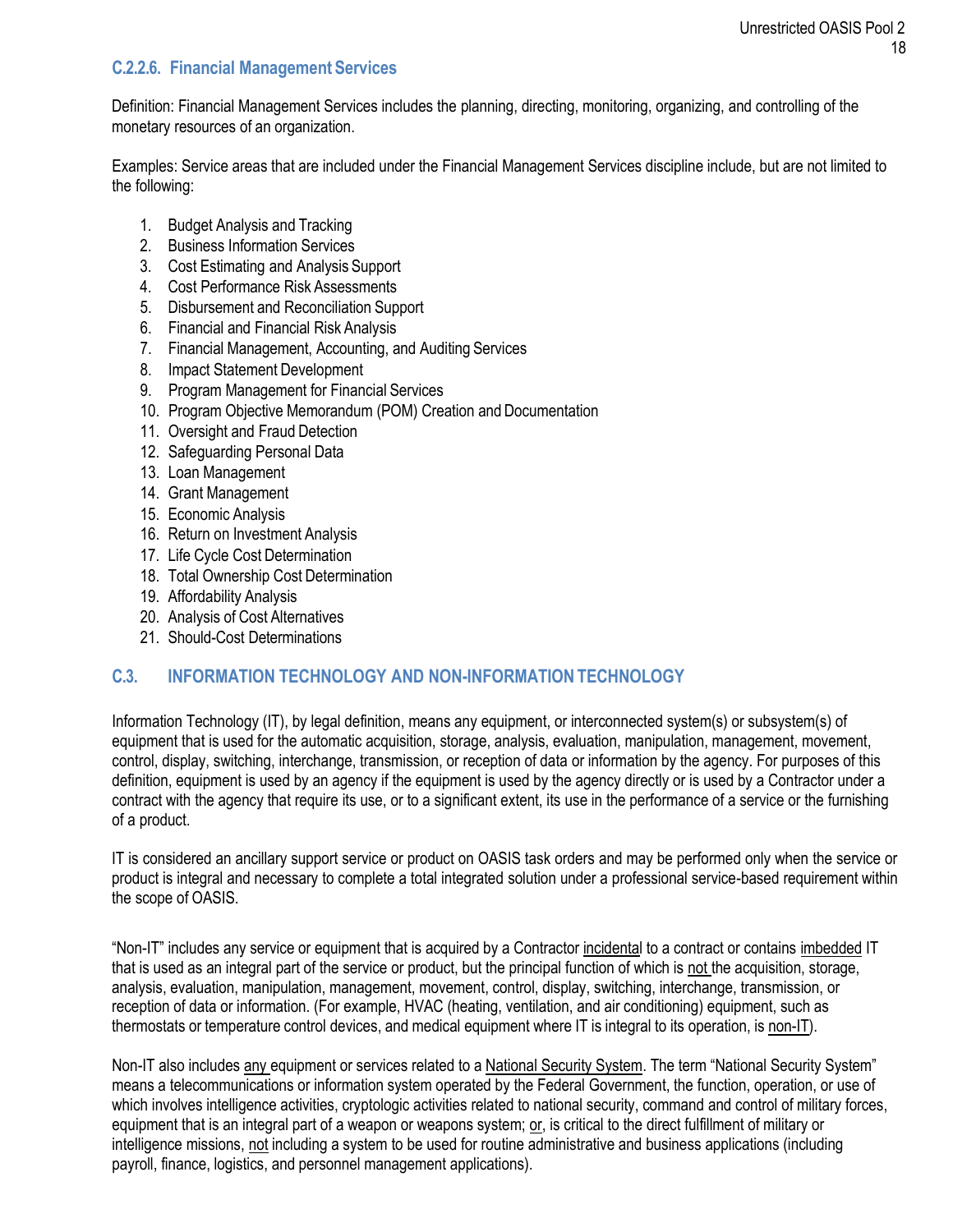Non-IT may include imbedded IT components including software, IT hardware, and other items and services traditionally considered IT on IT requirements.

Non-IT professional services are not considered ancillary support services. Non-IT professional services are considered to be within the primary scope of OASIS.

#### <span id="page-18-0"></span>**C.4. ANCILLARY OUT-OF-SCOPE SUPPORT SERVICES**

"Ancillary Out-of-Scope" support services are defined as services not within the scope of OASIS that are integral and necessary to complete a total integrated solution under a professional service-based requirement within the scope of OASIS.

Ancillary Out-of-Scope support services may include but are not limited to other professional and/or non-professional services; commercial and/or non-commercial items; IT services and/or components, administrative support; data entry; and subject matter expertise.

The OCO may allow and the Contractor may propose a labor category or labor categories at the task order level not identified in Section J.1., provided that the Contractor complies with all applicable contract clauses and labor laws, including the Service Contract Labor Standards or Construction Wage Rate Requirements, if applicable.

#### <span id="page-18-1"></span>**C.4.1. Ancillary Support Services for InformationTechnology**

When providing ancillary support for IT services and/or components, the Contractor shall promote IT initiatives and best practices that support Federal Government operational requirements for standardized technology and application service components. This shall facilitate integration requirements for broad Federal IT and E-Gov initiatives, as well as promote the sharing, consolidation, and re-use of business processes and systems across the Federal Government. The Contractor shall promote the use of open-source solutions and open technology development where practicable to enable this re-use.

#### <span id="page-18-2"></span>**C. 5. SERVICES NOT IN SCOPE**

The OCO shall not issue a task order and a Contractor shall not accept or perform work for the following services when the predominant task order scope of work\* is:

- 1. An "Ancillary Out-of-Scope" support service as defined in SectionC.4.
- 2. A requirement that does not include substantive effort by employees performing in a bona fide executive, administrative, or professional capacity as defined in 29 CFR Part 541. A requirement that utilizes a significant number of employees primarily employed as labor or mechanics as defined in FAR Subpart 22.401 (i.e., Service Contract Labor Standards employees) may indicate that the requirement is not consistent with the scope of Section C.2. However, provided the requirement is within scope of Section C.2. and any amount of SCLS labor needed is necessary and integral to support the Professional Services (29 CFR Part 541) requirement, such SCLS labor usage is permitted and considered within scope of OASIS.
- 3. Inherently Governmental Functions as defined in FAR Subpart 2.101
- 4. Personal Services as defined in FAR Subpart 2.101
- 5. Architect & Engineering (A&E) Services as defined in FAR Subpart 2.101 and subject to the Brooks Architect-Engineers Act (40 U.S.C. 1102)

\*Please note "scope of work" does not directly correlate to labor mix/breakdown. Scope of work instead refers to the principle purpose or objective of the work required under the task order.

(END OF SECTION C)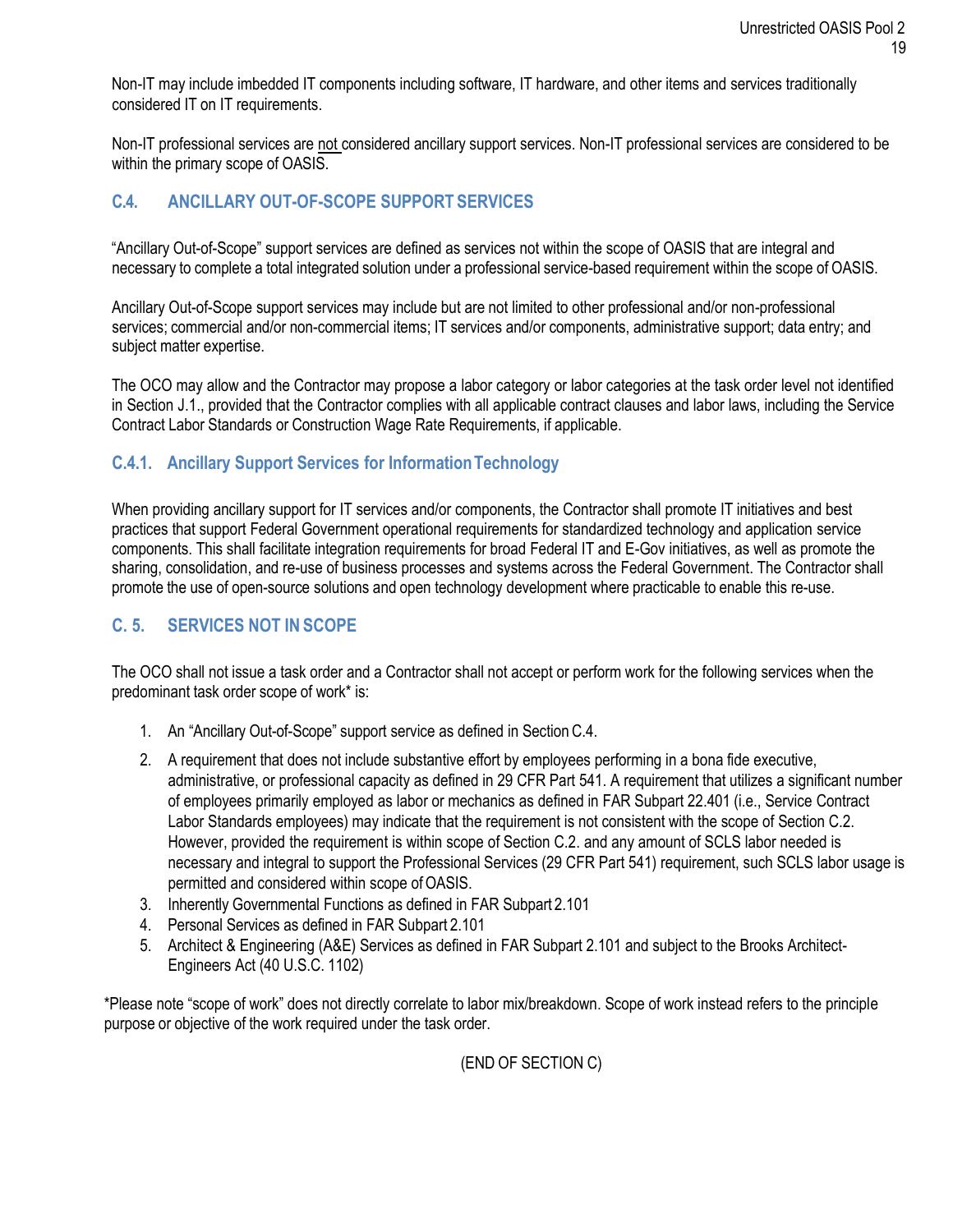### **SECTION D - PACKAGING AND MARKING**

#### <span id="page-19-1"></span><span id="page-19-0"></span>**D.1. PACKAGING AND MARKING**

Packaging and marking of all deliverables must conform to normal commercial packing standards to assure safe delivery at destination. Clauses and other requirements regarding packaging and marking shall be designated by the OCO at the task order level.

(END OF SECTION D)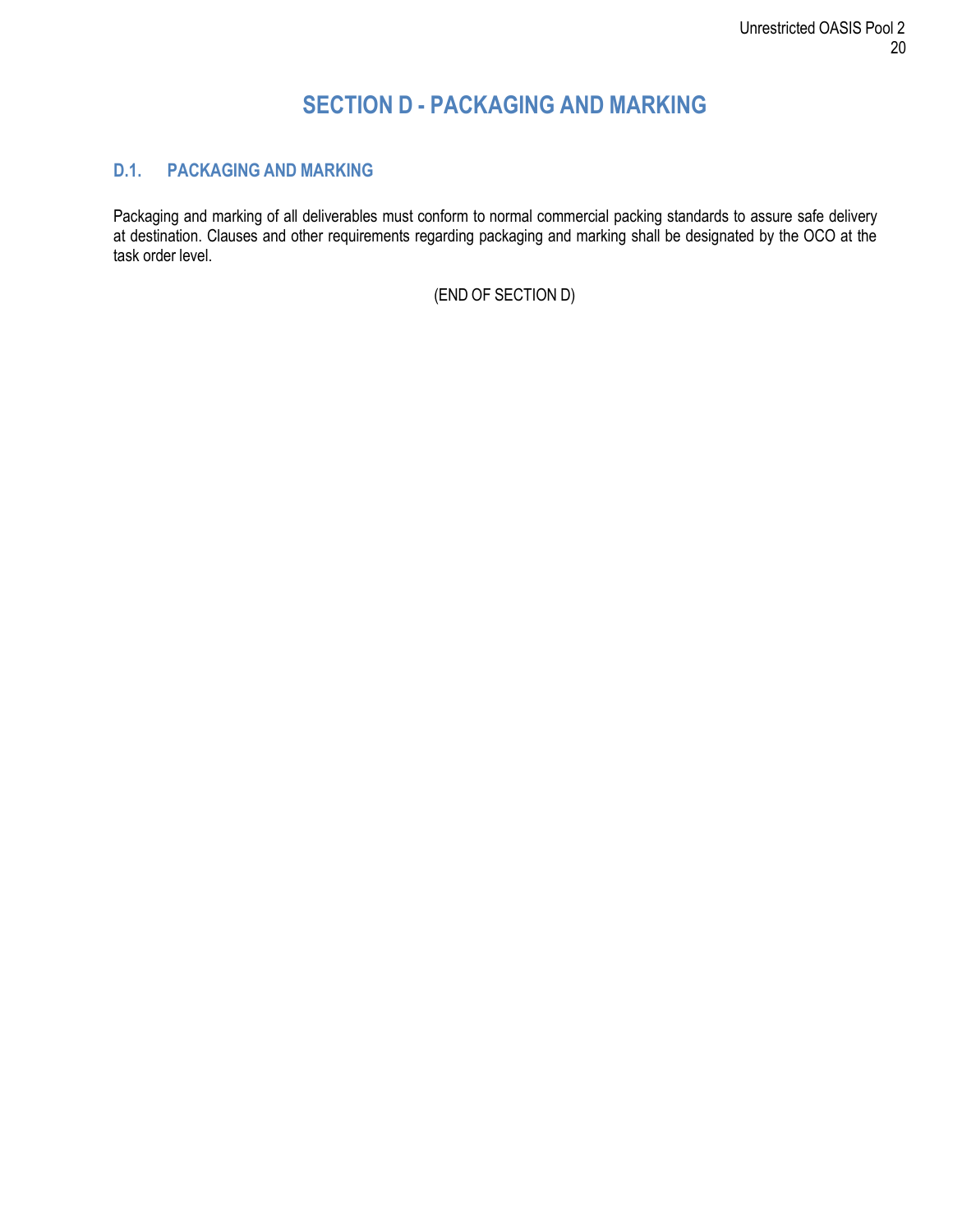## **SECTION E - INSPECTION AND ACCEPTANCE**

#### <span id="page-20-1"></span><span id="page-20-0"></span>**E.1. INSPECTION AND ACCEPTANCE**

Inspection and acceptance for OASIS is:

| <b>AR</b> | <b>ITLE</b>                                      | <b>ATE</b>     |
|-----------|--------------------------------------------------|----------------|
| 2.246-4   | Inspection of Services - Fixed<br><b>I</b> Price | <b>UG 1996</b> |

Clauses and other requirements regarding inspection and acceptance shall be designated by the OCO at the task order level.

(END OF SECTION E)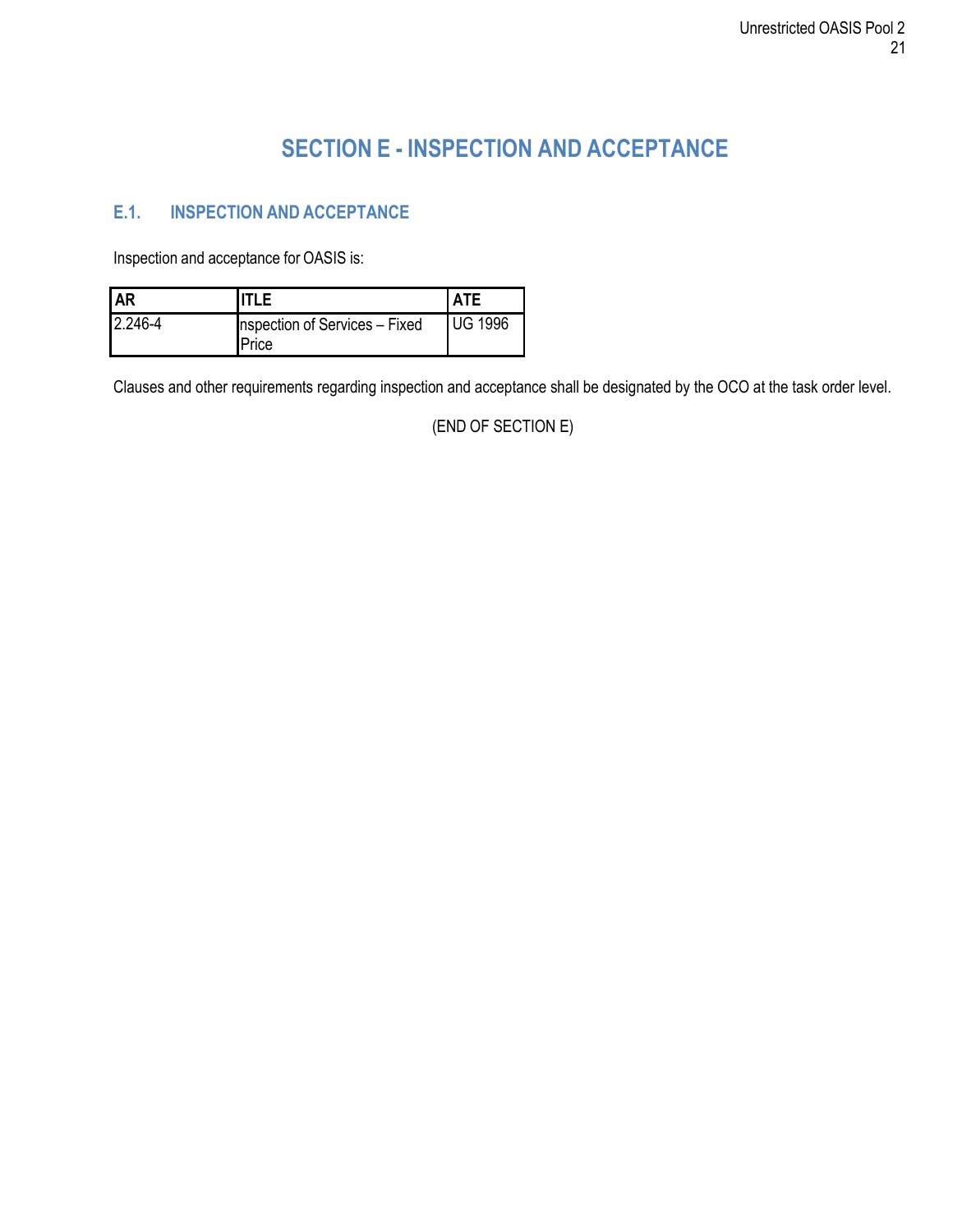## **SECTION F - DELIVERIES OR PERFORMANCE**

#### <span id="page-21-1"></span><span id="page-21-0"></span>**F.1. DELIVERIES OR PERFORMANCE CLAUSES**

Clauses regarding deliveries or performance for OASIS:

| <b>AR</b> | <b>ITLE</b>        | <b>LATE</b>    |
|-----------|--------------------|----------------|
| 2.242-15  | top Work Order     | <b>UG 1989</b> |
| 12.247-34 | . O.B. Destination | <b>OV 1991</b> |

Clauses and other requirements regarding deliveries or performance shall be designated by the OCO at the task order level.

#### <span id="page-21-2"></span>**F.2. PLACE OF PERFORMANCE**

The services to be provided under OASIS shall be accomplished at the locations identified in the task order and may include locations in the Continental United States (CONUS) and Outside the CONUS (OCONUS).

#### <span id="page-21-3"></span>**F.3. PERIOD OF PERFORMANCE**

The period of performance of OASIS is from September 3, 2014 through September 2, 2024 as exercised in accordance with FAR 52.217-9, Option to Extend the Term of the Contact.

The period of performance for each task order awarded under OASIS shall be specified in the task order by the ordering agency. Task orders must be solicited and awarded prior to the OASIS term expiring and may extend up to 5 years after the OASIS term expires.

Task order option periods may be exercised after the OASIS term expires as long as the final task order option period does not extend the cumulative term of the task order beyond 5 years after the OASIS term expires.

After the OASIS term expires, OASIS will remain an active contract until the final task order is closed-out and shall govern the terms and conditions with respect to active task orders to the same extent as if it were completed during the OASIS term.

Accordingly, the cumulative term of all task orders placed under OASIS may span up to September 2, 2029.

#### <span id="page-21-4"></span>**F.4. PERFORMANCE STANDARDS**

OASIS is a performance-based contract with measurable standards in terms of quality and timeliness of deliverables and compliances in accordance with Section F.4.1. and F.4.2.

In the event the CPRM is not operational, deliverable and reporting requirements designated for input into the CPRM shall be provided as directed by the OASIS CO within the stated timeframes.

The OASIS CO or an authorized representative shall have the right to examine and audit all supporting records and materials, regardless of whether such items are in written form, in the form of computer data, or in any other form, for the purpose of enforcing all deliverables and compliances herein.

Acceptable Accounting Systems are mandatory for all Contractors on OASIS. Cost Accounting Standards (CAS) are mandatory unless, covered by exemption under 48 CR 9903.201-1 and 48 CFR 9903.201-2. All other systems and certifications are optional; however, Contractors are encouraged to acquire these systems and certifications.

All Systems, Compliances, and Certifications must be maintained at the Contractors current level at time of award or higher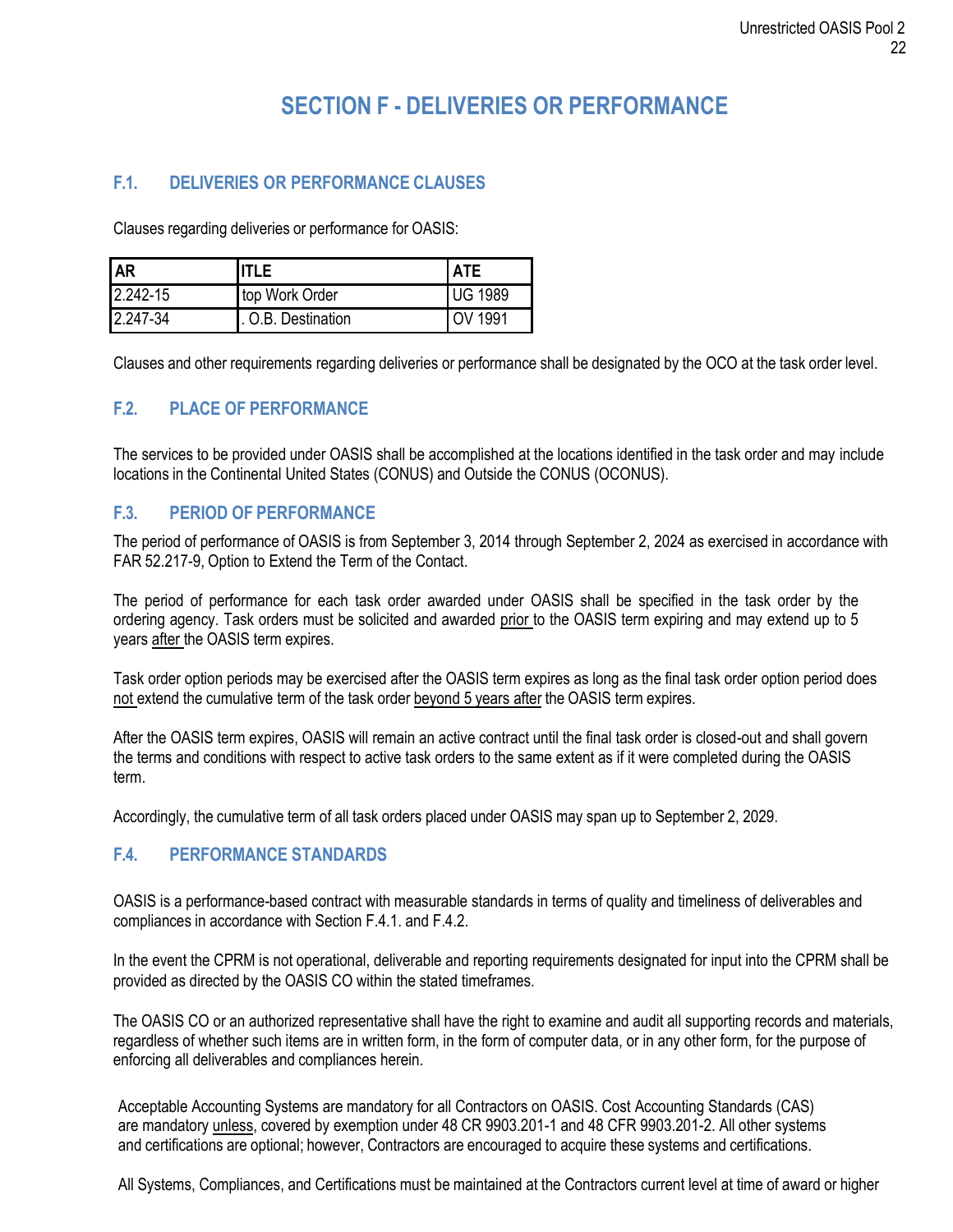throughout the period of performance of OASIS. For example, if a Contractor received an evaluation credit for having an Approved Purchasing System and CMMI Level 3 certification at time of award, then the Contractor must maintain an Approved Purchasing System and CMMI Level 3 certification level or higher for the life of OASIS.

Failure to meet the following deliverables, reports, or compliance standards may result in activation of Dormant Status and/or result in a Contractor being Off-Ramped (See Sections H.16. and H.17.).

#### <span id="page-22-0"></span>**F.4.1. Deliverable and ReportingRequirements**

The following table contains deliverables and reports required for OASIS. Task order deliverables and reporting will be specified in the task order. The Government does not waive its right to request other deliverables or reports not specifically listed in the table below. Deliverables or reports are required until the final task order is closed-out for each Contractor. If a deliverable is due on a calendar day that falls on a weekend day or a Government holiday, the deliverable or report is due the following business day.

For Quarterly reporting use the following calendar:

| Calendar Quarters                       | <b>CAF Due Date</b>        |
|-----------------------------------------|----------------------------|
| 1st Quarter January 1st - March 31st    | No later than April 30th   |
| 2nd Quarter April 1st - June 30th       | No later than July 30th    |
| 3rd Quarter July 1st - September 30th   | No later than October 30th |
| 4th Quarter October 1st - December 31st | No later than January 30th |

| <b>SECTION</b>                  | <b>REFERENCE</b>                                    | <b>DESCRIPTION</b>                                                                                | <b>FREQUENCY</b>                                                                                                                         | <b>LOCATION</b>                                          |
|---------------------------------|-----------------------------------------------------|---------------------------------------------------------------------------------------------------|------------------------------------------------------------------------------------------------------------------------------------------|----------------------------------------------------------|
| G.2.6.                          | Contractor Key<br>Personnel                         | Updated COPM or COCM Point<br>of Contact Information                                              | Within 5 calendars days of the<br>substitution                                                                                           | OASIS CO via<br>oasismods@gsa.gov                        |
| G.3.1.<br>and<br>G.3.2.4.       | <b>Contract Access Fee</b><br>(CAF) Remittance      | CAF for all task orders awarded<br>during the previous quarter on a<br>cumulative basis           | Quarterly (April 30th, July 30th,<br>October 30th, and January 30th)                                                                     | Electronic Funds Transfer (EFT)<br>via the CPRM website  |
| G.3.2.2.<br>through<br>G.3.2.5. | <b>CPRM</b>                                         | Task Order Award, Modification,<br>Invoice, CAF data, and Close-out<br>data on a cumulative basis | Monthly (30th calendar day of each<br>month, last day in February)                                                                       | Electronically via the CPRM<br>website                   |
| G.3.2.1<br>through<br>G.3.2.5.  | <b>CPRM Contract</b><br>Administrative<br>Reporting | Task Order Award Data, including<br>$G.3.2.1.1 - G.3.2.1.3$ as<br>applicable                      | Report all order data within 30<br>calendar days after the month the<br>document was signed by the Ordering<br>Contracting Officer (OCO) | Electronically via the Contract<br>Payment Module CPRM   |
| G.3.2.1.4                       | <b>CPRM Contract</b><br>Administrative<br>Reporting | Limitations on Subcontracting<br><b>Reporting Data</b>                                            | Not Required                                                                                                                             | Not Required                                             |
| G.3.2.2                         | <b>CPRM Contract</b><br>Administrative<br>Reporting | <b>Task Order Modification Data</b>                                                               | Report all order data within 30<br>calendar days after the month the<br>document was signed by the Ordering<br>Contracting Officer (OCO) | Electronically via the Contract<br>Payment Module (CPRM) |
| G.3.2.3                         | <b>CPRM Contract</b><br>Administrative<br>Reporting | <b>Invoice Data</b>                                                                               | Report invoice data from each paid or<br>remitted invoice within 30 calendar<br>days after the end of the reporting<br>quarter           | Electronically via the Contract<br>Payment Module (CPRM) |
| G.3.2.4                         | <b>CPRM Contract</b><br>Administrative<br>Reporting | CAF Payment Data                                                                                  | Report CAF Payment data from each<br>paid or remitted invoice within 30<br>calendar days after the end of the<br>reporting quarter       | Electronically via the Contract<br>Payment Module (CPRM) |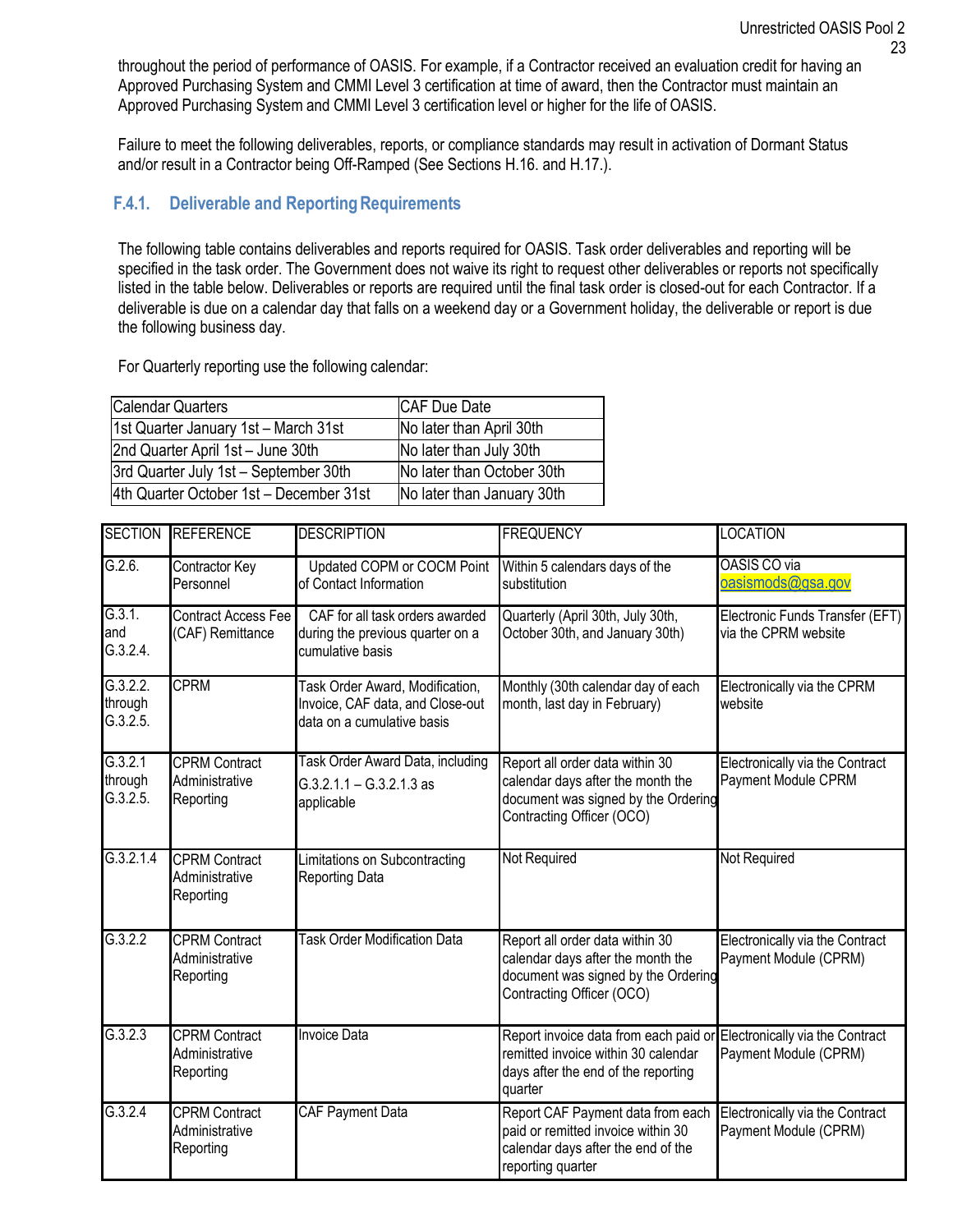|          |                                               |                                                                                |                                                                                                                                                            | 24                                                                                  |
|----------|-----------------------------------------------|--------------------------------------------------------------------------------|------------------------------------------------------------------------------------------------------------------------------------------------------------|-------------------------------------------------------------------------------------|
| G.3.3.   | Individual<br>Subcontracting<br>Reports (ISR) | If applicable,<br><b>ISRs from Individual</b><br>Subcontracting Plans on OASIS | Within 30 calendar days after the<br>close of each reporting period ending<br>March 31st, September 30th, and<br>within 30<br>days of contract completion. | Electronically via the Electronic<br>Subcontract Reporting System<br>(eSRS) website |
| G.3.3.   | Summary<br>Subcontracting<br>Reports (SSR)    | GSA agency wide SSRs                                                           | Within 30 calendar days after the<br>close of each reporting period ending<br>September 30th                                                               | Electronically via the Electronic<br>Subcontract Reporting System<br>(eSRS) website |
| G.3.4.1. | Contactor Self-<br>Assessment                 | Self-Assessment Report                                                         | Annually on November 15th for the<br>preceding reporting period of<br>September 3rd through September<br>2nd                                               | OASIS CO via online CSA tool                                                        |

| <b>SECTION</b> | <b>REFERENCE</b>                                                                         | <b>DESCRIPTION</b>                                                                        | <b>FREQUENCY</b>                                                                                                                                                                                                                                                | <b>LOCATION</b>                                                                                                                                                                |
|----------------|------------------------------------------------------------------------------------------|-------------------------------------------------------------------------------------------|-----------------------------------------------------------------------------------------------------------------------------------------------------------------------------------------------------------------------------------------------------------------|--------------------------------------------------------------------------------------------------------------------------------------------------------------------------------|
| G.3.5.         | Insurance                                                                                | CORD 25, Certificate of Insurance                                                         | Within 30 calendar days after<br><b>OASIS</b><br>Notice-to-<br>the<br>Proceed and any updates<br>thereafter                                                                                                                                                     | Annually notify OASIS CO via<br>online CSA tool<br>for affected task orders                                                                                                    |
| G.3.6.         | Mergers, Acquisitions,<br>Novation's, and<br>Change-of-<br>Name<br>Agreements            | If applicable, SF 30<br>Modification or other applicable<br>documents                     | Copy of SF 30 and other<br>applicable documents within 45<br>calendar days of finalization                                                                                                                                                                      | OASIS CO via<br>oasismods@gsa.gov and<br>OCOsfor affected task<br>orders                                                                                                       |
| G.3.7.         | <b>Federal Awardee</b><br>Performance and<br>Integrity<br>Information<br>System (FAPIIS) | <b>APIIS reporting</b>                                                                    | Semi-Annually starting 6<br>months from the anniversary<br>date of the OASIS Notice-to-<br>Proceed.                                                                                                                                                             | Electronically via SAM.GOV<br>website and notify the OASIS<br>CO annually via online CSA tool                                                                                  |
| G.3.8.         | <b>VETS-4212</b>                                                                         | ETS-4212 reporting                                                                        | 30 of each year                                                                                                                                                                                                                                                 | Annually no later than September Electronically via the Department<br>of Labor (DOL) VETS-4212<br>reporting website and notify the<br>OASIS CO annually via online<br>CSA tool |
| G.3.9.         | <b>Reporting Executive</b><br>Compensation and<br>First-Tier<br>Subcontract<br>Awards    | <b>Federal Funding Accountability</b><br>and Transparency Act (FFATA)<br>Sub-Award Report | The end of the month following<br>the month in which the prime<br>Contractor awards any sub-<br>contract greater than \$25,000<br>into the FFATA Sub-Award<br>Reporting System (FSRS)                                                                           | Electronically via FSRS website<br>and notify the OASIS<br>CO annually via online CSA tool                                                                                     |
| G.3.10.        | Post Award Small<br><b>Business</b><br>Re-<br>Program<br>Representation                  | If applicable, Small Business<br>Size Recertification                                     | Within 30 days after execution of<br>a novation agreement; within<br>30 days after a merger or<br>acquisition that does not<br>require a novation; and, within<br>60 to 120 days prior to the end<br>of the fifth year and exercising<br>the option thereafter. | OASIS CO via<br>oasismods@gs<br>a.gov                                                                                                                                          |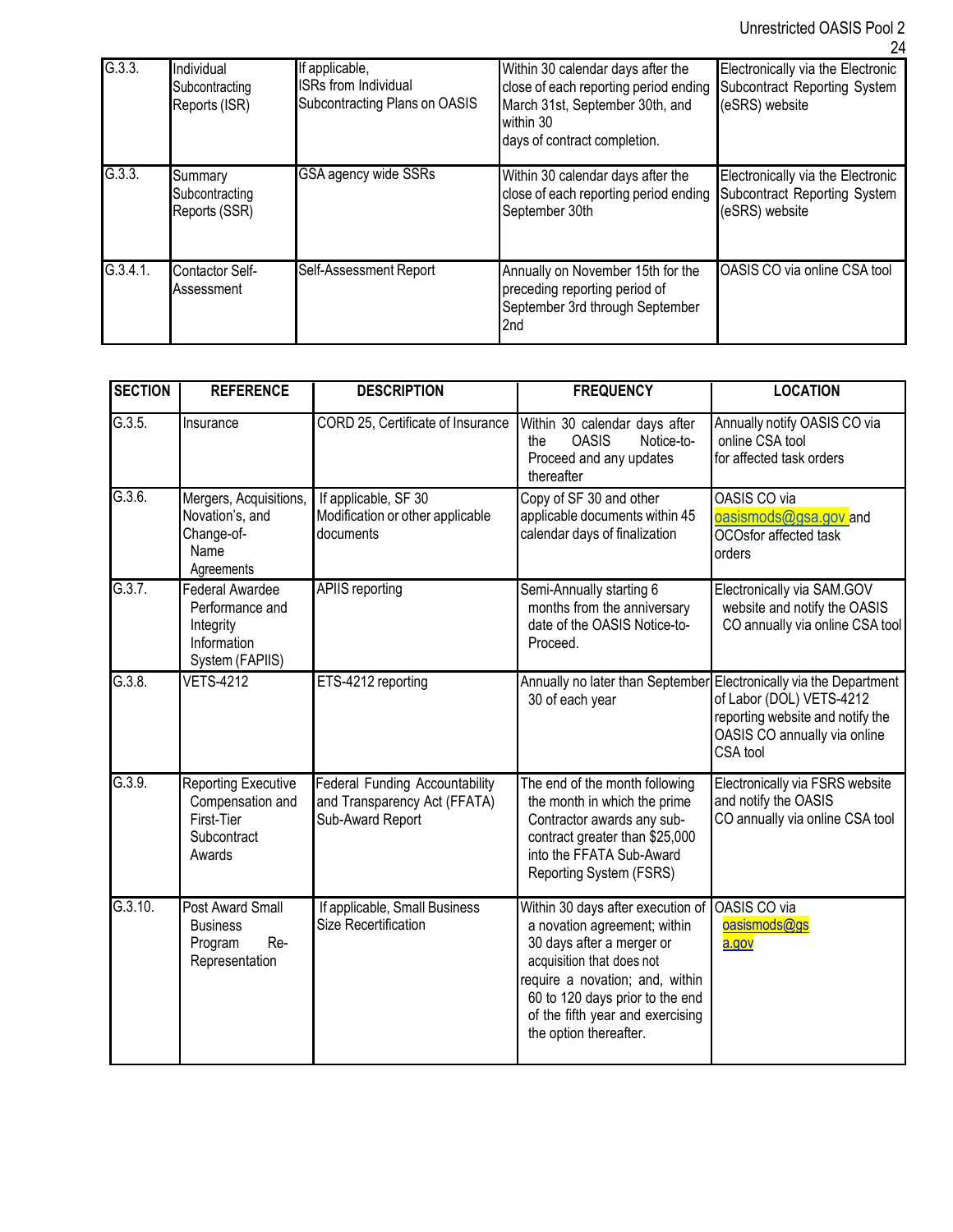|        |                                                                                                                                |                                                                                                                                                                                                        |                                                                                                                | 25                                                                                   |
|--------|--------------------------------------------------------------------------------------------------------------------------------|--------------------------------------------------------------------------------------------------------------------------------------------------------------------------------------------------------|----------------------------------------------------------------------------------------------------------------|--------------------------------------------------------------------------------------|
| G.5    | <b>Agile Task Order</b><br>and Contract<br>Administration<br>Systems,<br>Process and/or<br><b>Procedures</b><br><b>Changes</b> | Agile changes to facilitate<br>improved contract<br>administration/performance                                                                                                                         | As directed by the Contracting<br>Officer throughout the life of<br>the master contract and all task<br>orders | <b>Not Required</b>                                                                  |
| H.6.1. | Acceptable<br>Accounting System                                                                                                | Correspondence and audit<br>reports from DCAA/DCMA that<br>updates the current status                                                                                                                  | Within 45 calendar days after<br>the update                                                                    | Annually notify OASIS CO via<br>online CSA tool and OCOs for<br>affected task orders |
| H.6.2. | Acceptable Estimating<br>System                                                                                                | If applicable, correspondence<br>and audit reports from<br>DCAA/DCMA or other<br>cognizant auditing entity that<br>updates the current status                                                          | Within 45 calendar days after<br>the update                                                                    | Annually notify OASIS CO via<br>Online CSA tool and OCOs for<br>affected task orders |
| H.6.3. | Cost Accounting<br><b>Standards</b><br>(CAS)                                                                                   | If applicable, correspondence<br>and audit reports from<br>DCAA/DCMA that updates the<br>current CAS Disclosure<br>Statements, Administration of<br>CAS, or Cost Accounting<br><b>Practice Changes</b> | Within 45 calendar days after<br>the update                                                                    | Annually notify OASIS CO via<br>Online CSA tool and OCOs for<br>affected task orders |

 $\hat{\mathbf{z}}$ 

| <b>SECTION</b> | <b>REFERENCE</b>                                                                                                                           | <b>DESCRIPTION</b>                                                                                                                            | <b>FREQUENCY</b>                            | <b>LOCATION</b>                                                                      |
|----------------|--------------------------------------------------------------------------------------------------------------------------------------------|-----------------------------------------------------------------------------------------------------------------------------------------------|---------------------------------------------|--------------------------------------------------------------------------------------|
| H.6.4.         | Forward Pricing Rate<br>Agreements (FPRA),<br>Forward Pricing Rate<br>Recommendations<br>(FPRR) and/or<br><b>Approved Billing</b><br>Rates | If applicable, correspondence<br>and audit reports from<br>DCAA/DCMA or other<br>cognizant auditing entity that<br>updates the current status | Within 45 calendar days after<br>the update | Annually notify OASIS CO via<br>online CSA tool and OCOs for<br>affected task orders |
| H.6.5.         | Approved Purchasing<br>System                                                                                                              | If applicable, correspondence<br>and audit reports from DCMA<br>or other cognizant auditing<br>entity that updates the current<br>atus        | Within 45 calendar days after<br>the update | Annually notify OASIS CO via<br>online CSA tool and OCOs for<br>affected task orders |
| $H.6.6$ .      | <b>EVMS ANSI-standard</b>                                                                                                                  | If applicable, correspondence<br>and audit reports from DCMA<br>or other cognizant auditing<br>entity that updates the current<br>status      | Within 45 calendar days after<br>the update | Annually notify OASIS CO via<br>online CSA tool                                      |
| H.6.7.         | <b>ISO 9001</b><br>Certification                                                                                                           | If applicable, correspondence<br>or audit from an ISO 9001<br>Certification Body that updates<br>the current status                           | Within 45 calendar days after<br>the update | Annually notify OASIS CO via<br>online CSA tool                                      |
| H.6.8.         | <b>ISO 17025</b><br>Certification                                                                                                          | If applicable, correspondence<br>or audit from an ISO 17025<br>Certification Body that updates<br>the current status                          | Within 45 calendar days after<br>the update | Annually notify OASIS CO via<br>online CSA tool                                      |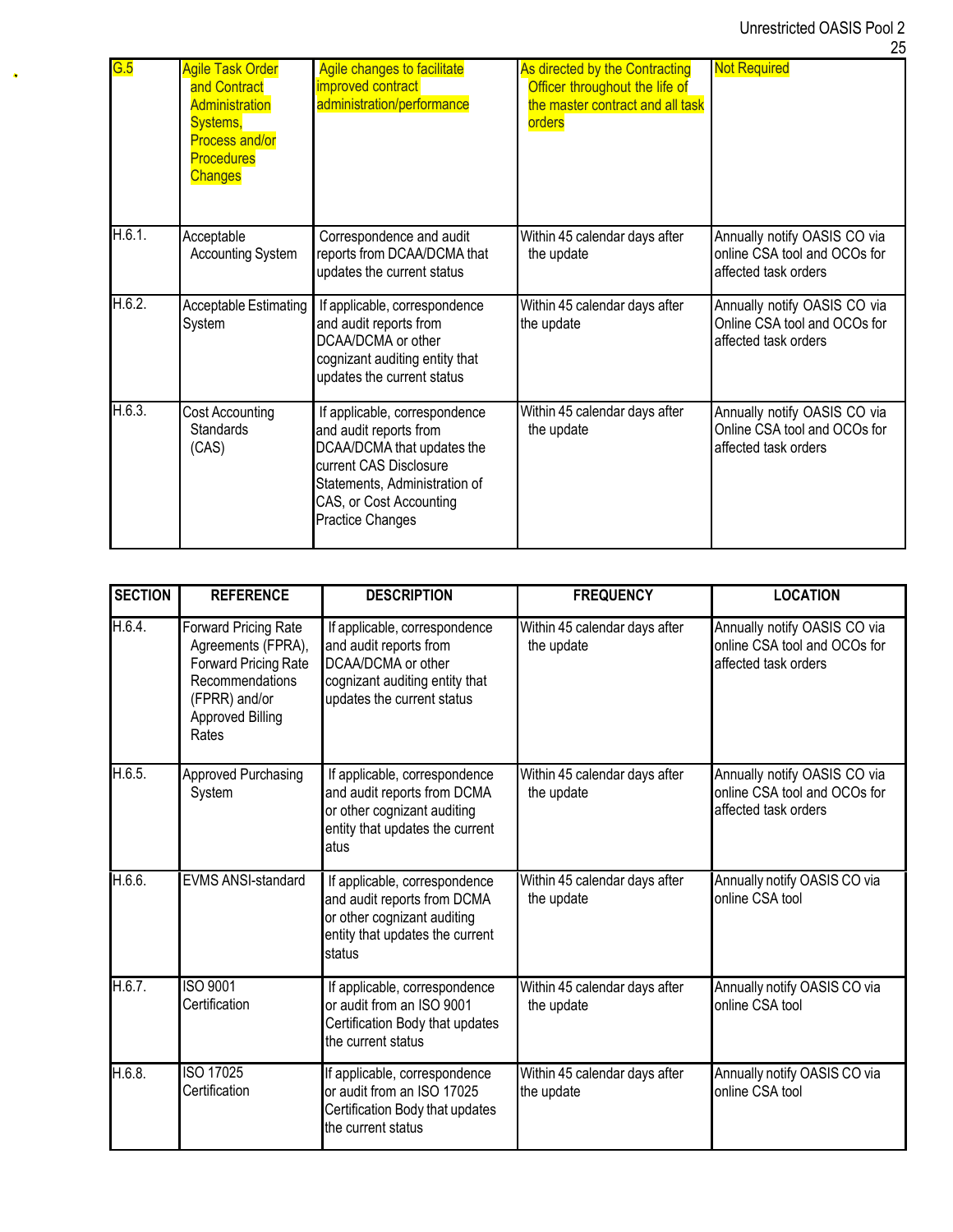|         |                                                                   |                                                                                                                                                                                                                                        |                                             | 26                                                                                   |
|---------|-------------------------------------------------------------------|----------------------------------------------------------------------------------------------------------------------------------------------------------------------------------------------------------------------------------------|---------------------------------------------|--------------------------------------------------------------------------------------|
| H.6.9.  | ISO 14001<br>Certification                                        | If applicable, correspondence<br>or audit from an ISO<br>4001 Certification Body<br>that updates the current status                                                                                                                    | Within 45 calendar days after<br>the update | Annually notify OASIS CO via<br>online CSA tool                                      |
| H.6.10  | AS9100 Certification                                              | As applicable, correspondence or<br>audit from an AS9100<br>Certification body that updates<br>the current status                                                                                                                      | Within 45 calendar days after the<br>update | Annually notify the OASIS CO via<br>online CSA tool                                  |
| H.6.11. | <b>CMMI Maturity Level</b>                                        | If applicable, correspondence<br>or audit from a CMMI Instituted<br>Certified Lead Appraiser that<br>updates the current status                                                                                                        | Within 45 calendar days after<br>the update | Annually notify OASIS CO via<br>online CSA tool                                      |
| H.6.12. | Meaningful<br>Relationship<br><b>Commitment Letters</b><br>(MRCL) | If applicable, any change of<br>entity or commitment identified<br>in any MRCL submitted                                                                                                                                               | Within 45 calendar days after<br>the update | Annually notify OASIS CO via<br>online CSA tool                                      |
| H.7.1.  | <b>Facility Security</b><br>Clearance                             | If applicable, correspondence<br>signed by a Facility Security<br>Officer, screen prints from the<br><b>Industrial Security Facilities</b><br>Database and DD Form 441,<br>DD Form 441-1, or SF 328<br>that updates the current status | Within 45 calendar days after<br>the update | Annually notify OASIS CO via<br>online CSA tool and OCOs for<br>affected task orders |

#### <span id="page-25-0"></span>**F.4.2. Compliances**

The following table contains compliances required for OASIS. Task Order compliances will be specified in the task order. The Government does not waive its right to request other compliances in order to align the OASIS contract with new statuary or regulatory requirements. The Government will provide the Contractor with at least 90 days' notice of these requirements.

|                               | <b>SECTION REFERENCE</b>                                                                       | <b>COMPLIANCE</b>                                                                                                                                                                                                                             |
|-------------------------------|------------------------------------------------------------------------------------------------|-----------------------------------------------------------------------------------------------------------------------------------------------------------------------------------------------------------------------------------------------|
| G.2.6.                        | Contractor Key Personnel                                                                       | The Contractor shall maintain responsive and competent Contractor Key Personnel                                                                                                                                                               |
| G.3.1.<br>and<br>G.3.2.4.     | Contract Access Fee (CAF) Remittance                                                           | The Contractor shall submit timely and accurate CAF Payments                                                                                                                                                                                  |
| G.3.2.<br>through<br>G.3.2.5. | <b>CPRM</b> Data                                                                               | The Contractor shall submit timely and accurate data in the CPRM                                                                                                                                                                              |
| G.3.3.                        | Subcontracting Goals and Reporting                                                             | The Contractor shall submit timely and accurate ISR subcontract reports, if<br>applicable, and SSR subcontract reports and make good faith efforts in meeting<br>small business goals in accordance with the Contractor's subcontracting plan |
| G.3.4.1.                      | <b>Contactor Self-Assessment</b>                                                               | The Contractor shall submit timely and accurate self-assessments reports                                                                                                                                                                      |
| G.3.5.                        | Insurance                                                                                      | The Contractor shall submit timely and accurate Certificates of Insurance and<br>maintain adequate insurance coverage at the OASIS and task order level                                                                                       |
| G.3.6.                        | Mergers, Acquisitions, Novation's<br>andChange-of-Name Agreements                              | The Contractor shall submit timely notice of Merger and Acquisitions or contractual<br>copies of Novation or Change-of-Name Agreements, if applicable                                                                                         |
| G.3.7.                        | Responsibility and Federal Awardee<br>Performance and Integrity Information<br>System (FAPIIS) | The Contractor shall submit timely and accurate FAPIIS information<br>and maintain sufficient financial resources and meet the responsibility standards<br>and qualifications set forth in FAR Part 9                                         |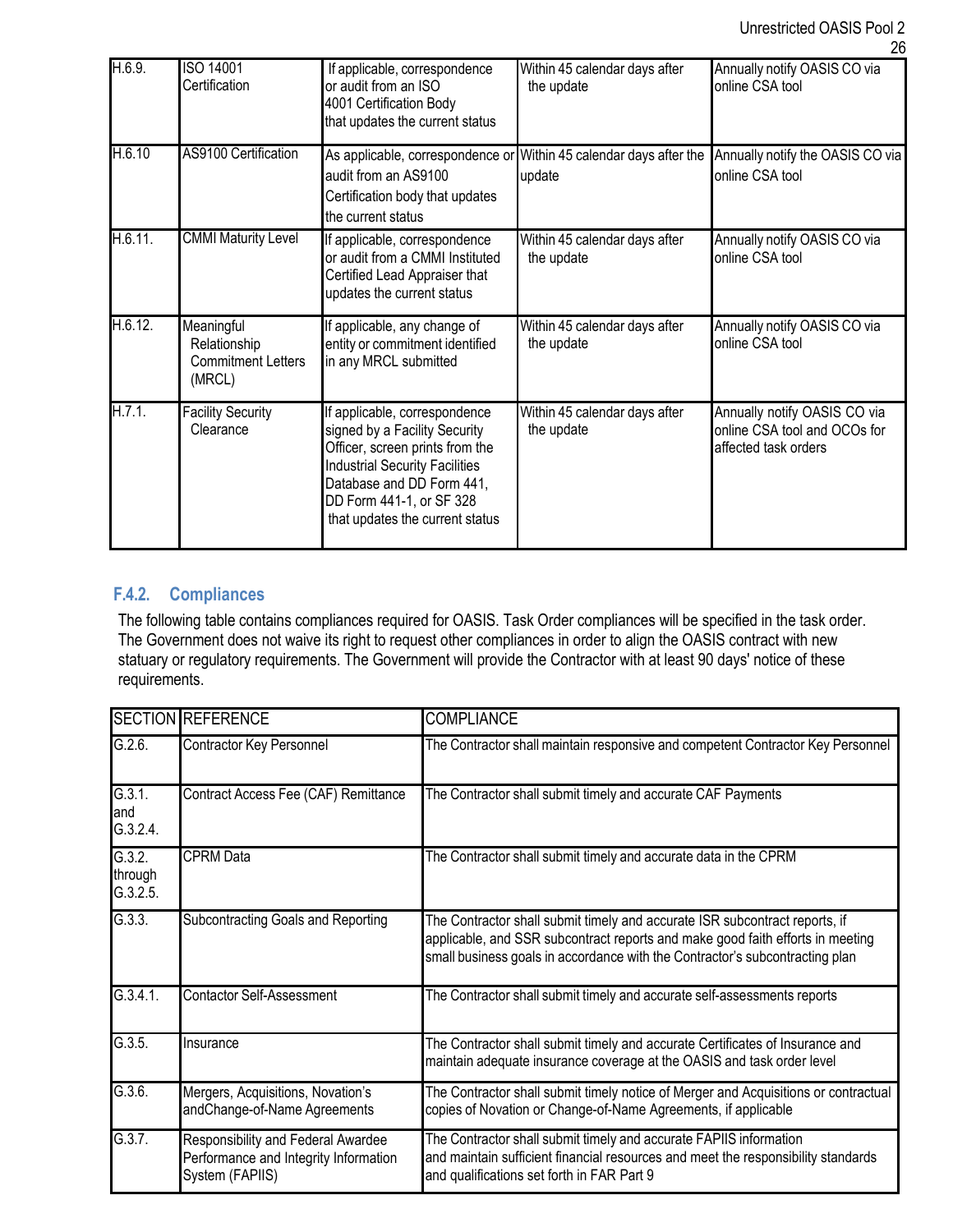|         |                                                                                                                                          | 27                                                                                                                                                                                                                                    |
|---------|------------------------------------------------------------------------------------------------------------------------------------------|---------------------------------------------------------------------------------------------------------------------------------------------------------------------------------------------------------------------------------------|
| G.3.8.  | VETS-4212 Reporting                                                                                                                      | The Contractor shall report timely and accurate VETS-4212 reports in the<br>Department of Labor VETS-4212 website and send confirmation to the OASIS CO<br>via the CSA tool                                                           |
| G.3.9.  | Reporting Executive Compensation and<br><b>First-Tier Subcontract Awards</b>                                                             | The Contractor shall report timely and accurate sub-award and executive<br>compensation data regarding first-tier sub-awards in FSRS to meet the FFATA<br>reporting requirements & send confirmation to the OASIS CO via the CSA tool |
| G.3.10. | Post-Award Small Business Program Re-<br>Representation                                                                                  | If applicable, The Contractor shall report timely and accurately their small business<br>program re-representation and update SAM.gov.                                                                                                |
| G.4.    | Task Order Close-Out                                                                                                                     | The Contractor agrees to cooperate with the OCO to close out task orders as soon<br>as practical after expiration, cancellation, or termination.                                                                                      |
| H.6.1.  | Acceptable Accounting System                                                                                                             | The Contractor shall maintain the acceptable/approved status of their Accounting<br>System and submit updates to the current status                                                                                                   |
| H.6.2.  | <b>Acceptable Estimating System</b>                                                                                                      | The Contractor shall maintain the acceptable status of their Estimating System and<br>submit updates to the current status, if applicable                                                                                             |
| H.6.3.  | Cost Accounting Standards (CAS)                                                                                                          | The Contractor shall maintain CAS compliance and submit updates to the current<br>status, if applicable                                                                                                                               |
| H.6.4.  | <b>Forward Pricing Rate Agreements</b><br>(FPRA), Forward Pricing Rate<br>Recommendations (FPRR) and/or<br><b>Approved Billing Rates</b> | The Contractor shall maintain their FPRA, FPRR, and/or Approved Billing Rates<br>and submit updates, if applicable                                                                                                                    |

|         | <b>SECTION REFERENCE</b>                             | <b>COMPLIANCE</b>                                                                                                                                                                                                                                                 |
|---------|------------------------------------------------------|-------------------------------------------------------------------------------------------------------------------------------------------------------------------------------------------------------------------------------------------------------------------|
| H.6.5.  | <b>Approved Purchasing System</b>                    | The Contractor shall maintain an Approved Purchasing System and submit<br>updates, if applicable                                                                                                                                                                  |
| H.6.6   | <b>EVMS ANSI-standard</b>                            | The Contractor shall maintain or exceed their EVMS ANSI-standard and submit<br>updates, if applicable                                                                                                                                                             |
| H.6.7.  | ISO 9001 Certification                               | The Contractor shall maintain or exceed their ISO 9001 Certification and submit<br>updates, if applicable                                                                                                                                                         |
| H.6.8.  | ISO 17025 Certification                              | The Contractor shall maintain or exceed their ISO 17025 Certification and submit<br>updates, if applicable                                                                                                                                                        |
| H.6.9.  | ISO 14001 Certification                              | The Contractor shall maintain or exceed their ISO 14001 Certification and submit<br>updates, if applicable                                                                                                                                                        |
| H.6.10. | AS9100 Certification                                 | The Contractor shall maintain or exceed their AS9100 Certification and submit<br>updates, if applicable                                                                                                                                                           |
| H.6.11. | <b>CMMI Maturity Level</b>                           | The Contractor shall maintain or exceed their CMMI Maturity Level and submit<br>updates, if applicable                                                                                                                                                            |
| H.6.12. | Meaningful Relationship Commitment<br>Letters (MRCL) | The Contractor shall honor the commitments contained in all MRCLs, if<br>applicable                                                                                                                                                                               |
| H.7.1   | <b>Facility Security Clearance (FSC)</b>             | The Contractor shall maintain or exceed their FSC and submit updates, if applicable                                                                                                                                                                               |
| H.11.1. | Meetings                                             | The Contractor's Key Personnel shall attend and actively participate in all meetings,<br>including all PMR Meetings. It is preferred that both Key Personnel (COPM and<br>COCM) attend all PMRs; at a minimum, one of the Key Personnel shall attend each<br>PMR. |
| H.11.3. | Contractor OASIS Webpage                             | The Contractor shall maintain an OASIS Webpage that meets the minimum<br>webpage requirements                                                                                                                                                                     |
| H.13.   | <b>Ethics and Conduct</b>                            | The Contractor shall adhere to the standards under Section H.13.                                                                                                                                                                                                  |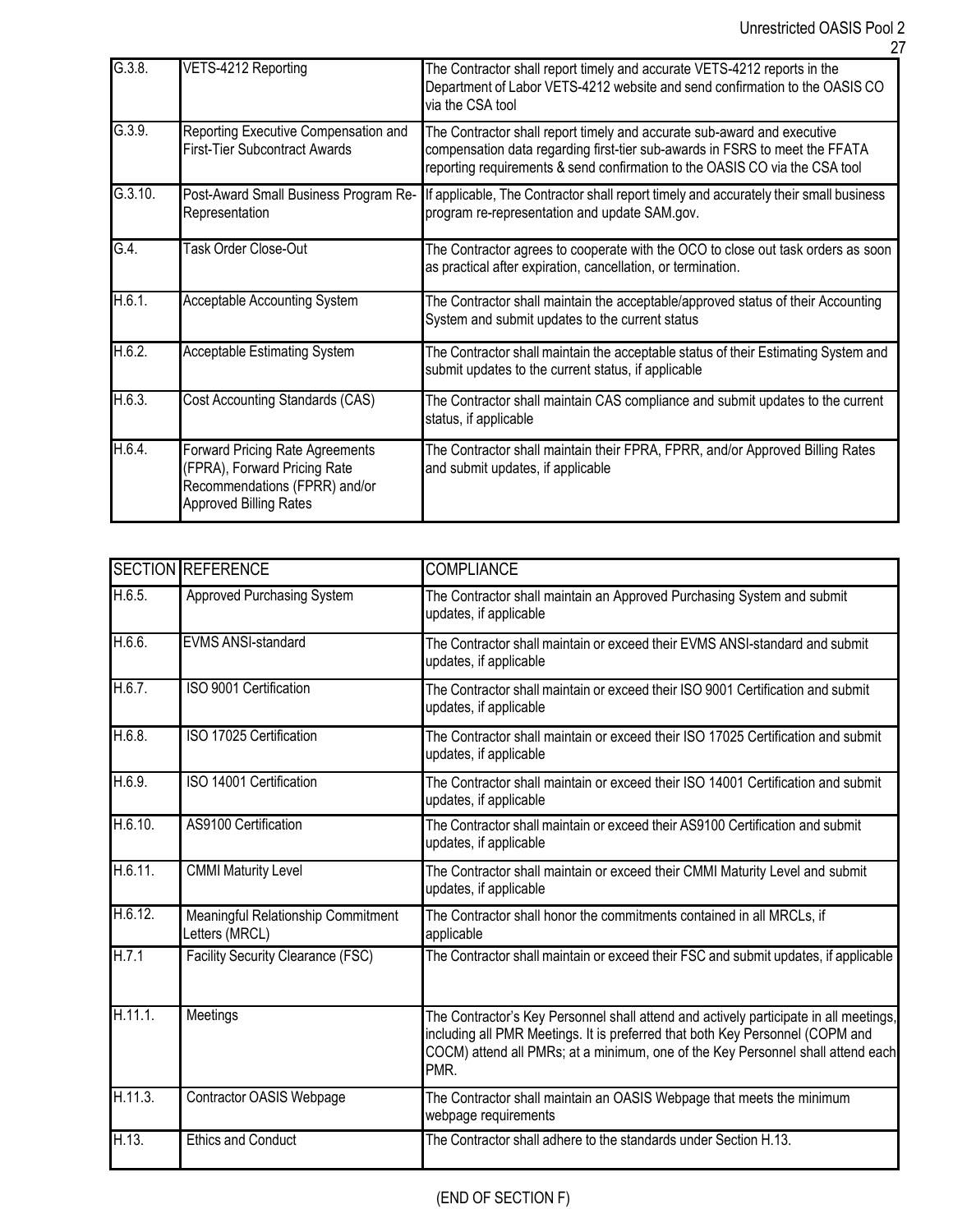### **SECTION G - CONTRACT ADMINISTRATION DATA**

#### <span id="page-27-1"></span><span id="page-27-0"></span>**G.1. BACKGROUND**

This section provides roles, responsibilities, and contract administration requirements for OASIS and each task order placed under OASIS. Clauses and other requirements regarding contract administration may be designated by the OCO at the task order level.

#### <span id="page-27-2"></span>**G.2. ROLES AND RESPONSIBILITIES OF KEY PERSONNEL**

This section describes the roles and responsibilities of Government and Contractor personnel. The current point of contact information of GSA's Key Personnel for OASIS will be maintained on the official GSA OASIS webpage at [http://www.gsa.gov/oasis.](http://www.gsa.gov/oasis)

#### <span id="page-27-3"></span>**G.2.1. Program Manager (PM)**

The OASIS PM is a GSA Government official who performs various programmatic functions for the overall success of the OASIS program.

#### <span id="page-27-4"></span>**G.2.2. Contracting Officer (CO)**

The OASIS CO is the sole and exclusive GSA Government official with actual authority to administer and/or modify the terms of OASIS, monitor the Contractor's performance in the areas of contract compliance and contract administration, and assist the Contractor and OCO on matters related to the OASIS terms and conditions.

The OASIS CO may delegate routine administrative functions to an authorized OASIS representative.

#### <span id="page-27-5"></span>**G.2.3. Ombudsman**

In accordance wit[h GSAM 516.505 a](https://www.acquisition.gov/content/part-516-types-contracts#FYMUACIX)nd FAR Clause 52.216-32: *The GSA Task-Order and Delivery Order Ombudsman shall review and resolve complaints from contractors concerning all task and delivery order actions made by GSA. Complaints regarding task and delivery order actions of other agencies using GSA contract vehicles shall be directed to the ordering agency's Task-Order and Delivery-Order Ombudsman.* For orders issued by GSA, see [https://www.gsa.gov/policy](https://www.gsa.gov/policy-regulations/policy/acquisition-policy/gsa-ombudsman)[regulations/policy/acquisition-policy/gsa-ombudsman](https://www.gsa.gov/policy-regulations/policy/acquisition-policy/gsa-ombudsman) . For orders issued by another ordering activity (outside of GSA), refer to their Ombudsman.

#### <span id="page-27-6"></span>**G.2.4. Industrial Operations Analyst (IOA)**

The IOA is a GSA Government official who audits Contractor records and conducts Contractor Assistance Visits (CAVs) to the Contractor's place of business to assist the Contractor with task order reporting, Contract Access Fee (CAF) management, and other general contract administration functions deemed necessary by the Government.

#### <span id="page-27-7"></span>**G.2.5. Ordering Contracting Officer (OCO)**

For purposes of OASIS Contracts authorized users are identified as OCOs. Only an authorized user, who is a delegated OCO, may solicit, award, and administer a task order under OASIS Contracts. In order to qualify as an authorized user, a duly warranted Contracting Officer of the Federal Government, as defined in FAR Subpart 2.101, in good standing, must have received a Delegation of Procurement Authority (DPA) from the OASIS Program.

Contractor employees authorized under [FAR 51.1 Contractor Use of Government Supply Sources t](https://www.acquisition.gov/far/subpart-51.1)o use OASIS are considered OCOs and are not required to obtain a DPA as their authority is granted to them by a Federal Government Contracting Officer administering an applicable contract (e.g.,a [FFRDC\).](https://www.nsf.gov/statistics/ffrdclist/)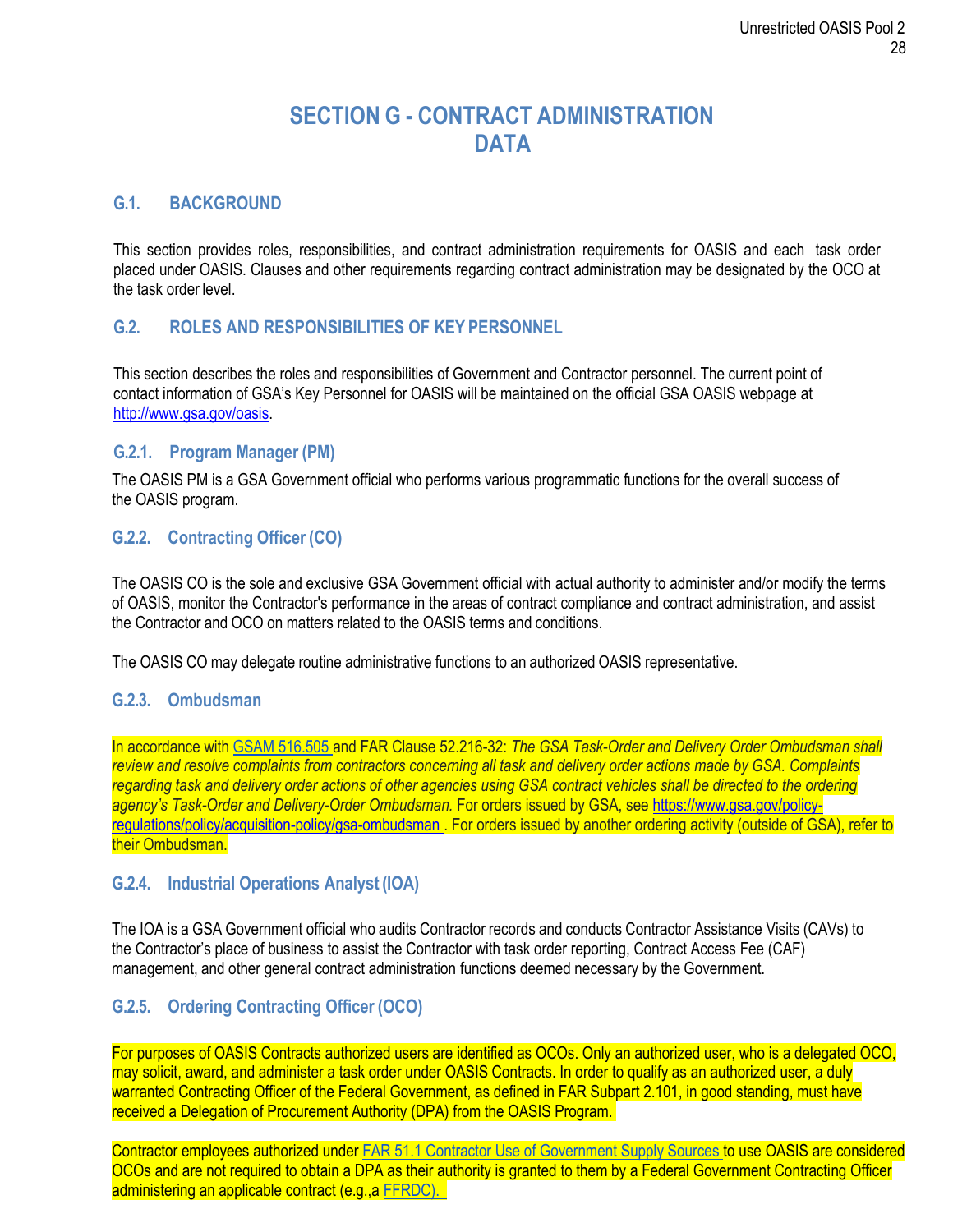The OCO for each task order is the sole and exclusive official with actual authority to solicit, award, administer, and/or modify a task order under OASIS Contracts.

The OCO is encouraged to contact the OASIS Program Office for any OASIS related assistance including, but not limited to, the following:

1. Training on the OASIS program and ordering procedures

- 2. Task order scope compliance
- 3. Task order Solicitation development
- 4. Assistance on order disputes, claims, or protests

5. Contractor performance

The OCO duties include, but are not limited to:

1. Requesting and receiving a Delegation of Procurement Authority (DPA) prior to soliciting and awarding a task order

2. Complying with the terms and conditions of OASIS SB (See Section H.3)

3. Complying with the ordering procedures outlined in FAR Subpart 16.505, and other agency specific regulatory supplements

4. Issuing task order Solicitations under the proper NAICS Code and corresponding OASIS SB Multiple Award (MA)-Indefinite Delivery Indefinite Quantity (IDIQ) Contract Number (See Section H.4)

5. Allowing a reasonable time for fair opportunity proposal submission

6. Resolving any performance issues, disputes, claims or protests at the task order level

7. Responding to all Freedom of Information Act (FOIA) requests at the task order level

8. Entering task order performance evaluation in the Contractor Performance Assessment Reporting System (CPARS) or alternative past performance assessment reporting system mandated by customer agencies that do not require the use of **CPARS** 

9. Entering task order award data in the Federal Procurement Data System - Next Generation (FPDS-NG) upon task order award, if applicable

10. Providing Solicitation and task order award data to the OASIS SB Contracting Officer in accordance with the OASIS SB Ordering Guide and Appendices located at <https://www.gsa.gov/oasis>

11. Closing out task orders in a timely manner

#### <span id="page-28-0"></span>**G.2.5.1. Contracting Officer's Representative (COR)**

The OCO for each task order may designate a Contracting Officer Representative (COR) or Contracting Officer Technical Representative (COTR) to perform specific administrative or technical functions.

The specific rights and responsibilities of the COR or COTR for each task order shall be described in writing, which upon request, shall be provided to the Contractor. A COR/COTR has no actual, apparent, or implied authority to bind the Government.

#### <span id="page-28-1"></span>**G.2.6. Contractor Key Personnel**

The Contractor shall assign a Corporate OASIS Program Manager (COPM) and Corporate OASIS Contract Manager (COCM) as Contractor Key Personnel to represent the Contractor as primary points-of-contact to resolve issues, perform administrative duties, and other functions that may arise relating to OASIS and task orders solicited and awarded under OASIS. Additional Key Personnel requirements may be designated by the OCO at the task order level.

There is no minimum qualification requirements established for Contractor Key Personnel. Additionally, Contractor Key Personnel do not have to be full-time positions; however, the Contractor Key Personnel are expected to be fully proficient in the performance of their duties.

The Contractor shall ensure that the OASIS CO has current point-of-contact information for both the COPM and COCM. In the event of a change to Contractor Key Personnel, the Contractor shall notify the OASIS CO and provide all Point of Contact information for the new Key Personnel within 5 calendar days of the change.

All costs associated with Contractor Key Personnel duties shall be handled in accordance with the Contractor's standard accounting practices; however, no costs for Contractor Key Personnel may be billed to the OASIS Program Office.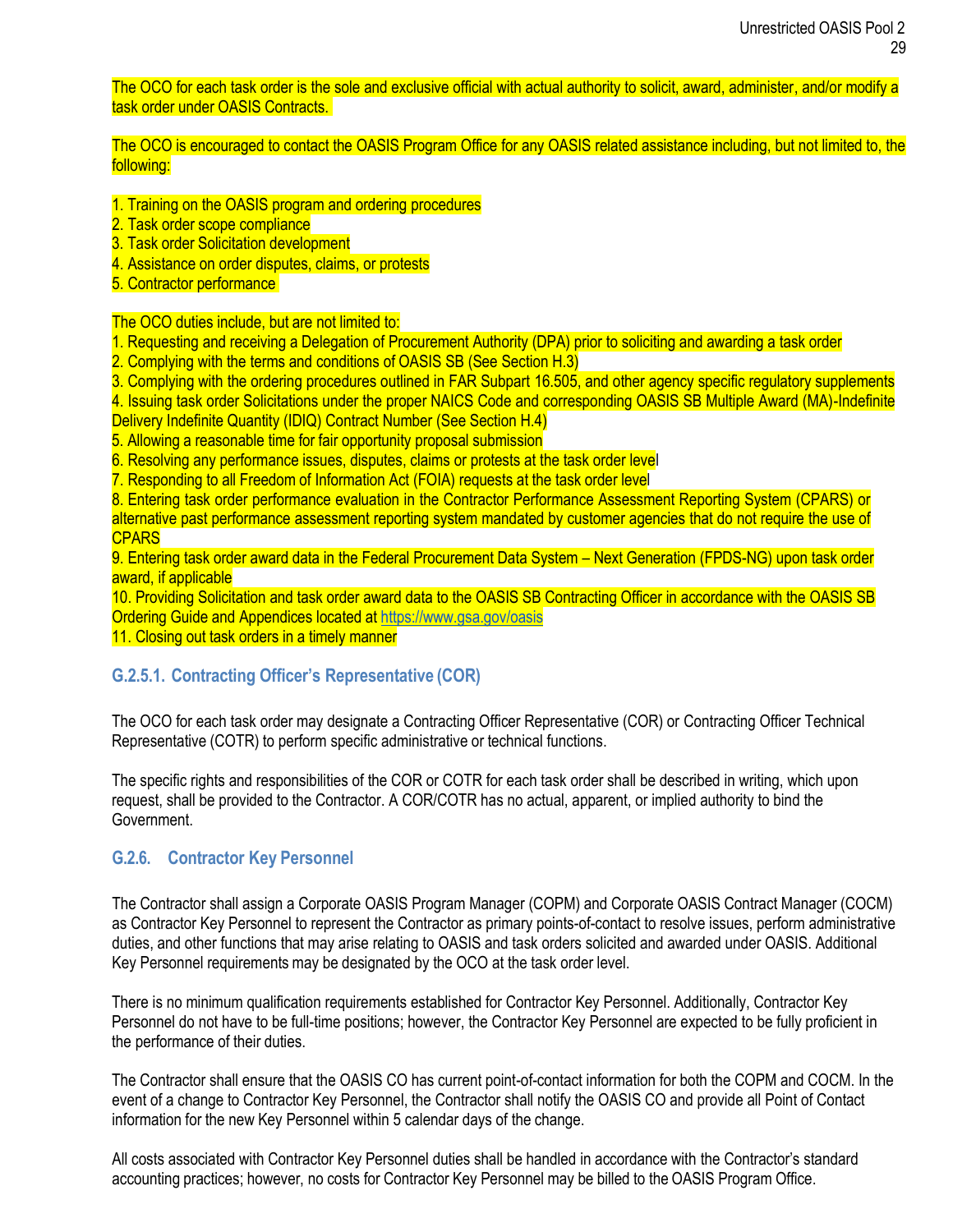Failure of Contractor Key Personnel to effectively and efficiently perform their duties will be construed as conduct detrimental to contract performance and may result in activation of Dormant Status and/or Off-Ramping (See Sections H.16. and H.17.).

#### <span id="page-29-0"></span>**G.2.6.1. Corporate OASIS Program Manager (COPM)**

The Contractor's corporate management structure shall guarantee senior, high-level, program management of the OASIS Program, including a COPM to represent the company in all OASIS program-related matters.

The COPM duties include, but are not limited to:

- 1. Advising and assisting current and potential OASIS customers regarding the technical scope of OASIS and the overall attributes of the OASIS Program
- 2. Promoting customer use of the OASIS contract
- 3. Being ultimately responsible for ensuring that all reporting information required under OASIS is provided accurately, thoroughly and timely
- 4. Being ultimately responsible for all performance issues related to OASIS and task orders awarded under OASIS
- 5. Ensuring at least one of the Key Personnel attends all OASIS UNR Program Management Review (PMR) Meetings and other OASIS UNR meetings as scheduled

#### <span id="page-29-1"></span>**G.2.6.2. Corporate OASIS Contract Manager(COCM)**

The Contractor's corporate management structure shall guarantee senior, high-level, program management of the OASIS Program, including a COCM to represent the company in all OASIS contract-related matters.

The COCM duties include, but are not limited to:

- 1. Ensuring the company's task order awards under OASIS are contractually in compliance with OASIS (See **Section** H.3.)
- 2. Ensuring all data within the CPRM is current, accurate, and complete (See SectionG.3.2.)
- 3. Ensuring contract administrative functions and meeting all the performance reporting and compliance standards listed under Section F.4., aremaintained
- 4. Being ultimately responsible for ensuring that all contractual agreements, including modifications, are negotiated and put in place expeditiously
- 5. Being ultimately responsible for ensuring that all task order invoicing is accurate andtimely
- 6. Ensuring at least one of the Key Personnel attends all OASIS UNR Program Management Review (PMR) Meetings and other OASIS UNR meetings as scheduled

<span id="page-29-2"></span>**G.3.**

#### **CONTRACTOR ADMINISTRATION REQUIREMENTS**

The following sections describe the administration requirements for OASIS and task orders awarded under OASIS. The COCM shall be the primary point-of-contact for these requirements.

Failure to meet administration requirements may result in activation of Dormant Status and/or Off-Ramping (See Sections H.16. and H.17.).

#### <span id="page-29-3"></span>**G.3.1. Contract Access Fee (CAF)**

CAF rates, once established and verified as correct, shall be used for the entire life of the order (to include base + options).

The default CAF rate is 0.75%. The only exception to the default CAF rate is for customer organizations with a CAF Memorandum of Understanding (MOU) agreement in place with the OASIS Program Office. See [https://www.gsa.gov/oasis to](http://www.gsa.gov/oasis) finds the latest list of customer organizations and their reduced CAF rate specified in the MOU agreement.

In response to all task order solicitations, regardless of order type (fixed price, cost-reimbursable, etc) the CAF shall be proposed as a separate and distinct Contract Line Item (CLIN) for the base period and each option period (if applicable). For other than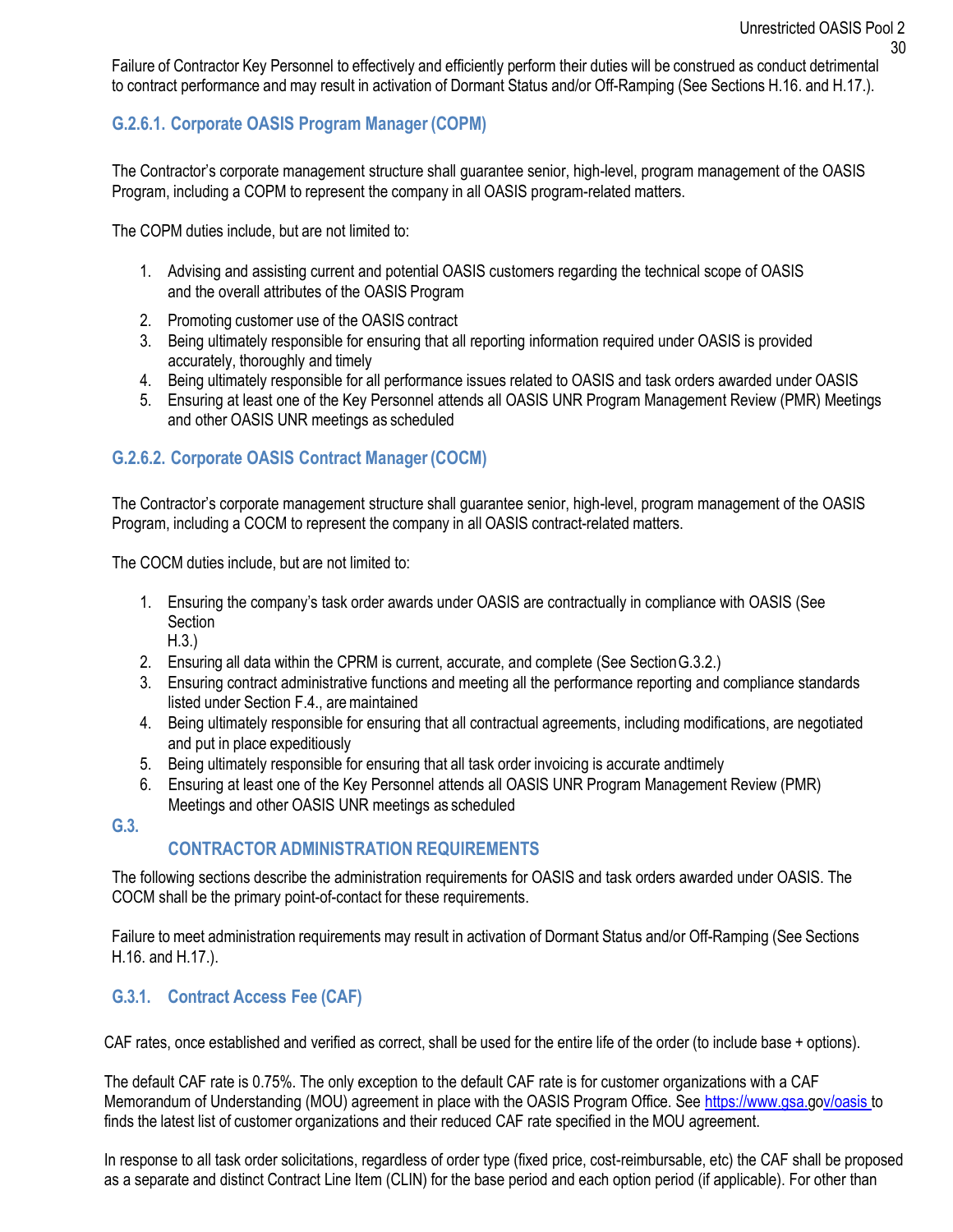Firm Fixed Price proposals, the CAF line item shall be proposed as a Not to Exceed (NTE) amount.

Each invoice billed under the task order shall include a separate CAF line item as in the following example:

CLIN 0001 Labor \$100.00 CLIN 0002 Material \$50.00 CLIN 0003 Travel \$50.00 Subtotal \$200.00 CLIN 0004 CAF (0.75% of subtotal) \$1.50 Total Invoice including CAF \$201.50

The OCO must establish a separate and distinct CAF CLIN in all task order awards for the base year(s) and each option period (if applicable).

#### <span id="page-30-0"></span>**G.3.2. Contractor Payment Reporting Module (CPRM)**

The specific system for all unclassified task order award, modification, invoice, and CAF payment data will be reported electronically through the CPRM system located within the GSA Assisted Acquisition Services (AAS) Business Systems Portal. For classified task orders please contact the OASIS Contracting Officer for further instruction. Do not send classified information to the OASIS Program Management Office.

Task order and modification data issued through the AAS Business System Portal may automatically populate into the CPRM; however, it is the Contractor's responsibility to ensure the data has been reported into the CPRM.

CPRM is an operational system under continuous enhancement. The system may not allow for some contractually required data elements identified herein to be directly reported until a future enhancement is accomplished.

#### <span id="page-30-1"></span>**G.3.2.1. Task Order Award Data**

The Contractor shall report all task order award data in G.3.2.1 (and applicable subsections below) in CPRM within 30 calendar days after month task order was signed by the OCO. For example, if the task order was signed on June 01 the task order award data must be reported by July 31.

Regardless of contract type, all task order award data shall include:

- 1. OASIS MA-IDIQ Contract Number
- 2. Task Order Award Number (**NOT** the Solicitation Number)
- 3. Task Order Description (i.e., Type of Professional Services Project)
- 4. Government-Site, Contractor-Site, or Both
- 5. Predominant Contract Type (e.g., T&M, CPFF, FFP, etc.)
- 6. Task Order NAICS Code
- 7. Task Order PSC Code
- 8. OCO Name
- 9. Customer Agency Name and Full Address
- 10. Customer Agency Code and Bureau Code
- 11. Initial Period of Performance
- 12. Award Date
- 13. Contract Line-Item Numbers (CLINs) of the task order. (Including the CAFCLIN)
- 14. Contract Type for each CLIN
- 15. An electronic copy of the complete task order solicitation issued by theOCO
- 16. An electronic copy of the complete task order awarded by anOCO

#### <span id="page-30-2"></span>**G.3.2.1.1. T&M/Labor Hour Award Data**

In addition to the data required under Section G.3.2.1., all T&M/Labor Hour award data shall also include:

- 1. Initial Obligated/Funded amount
- 2. Total task order ceiling, including the base and all option periods by CLIN Number
- 3. Awarded Labor Categories. (Note: If the labor categories are in accordance with Section J.1., identify the Labor ID#, SOC number, Job Title, and Contractor or Government Site)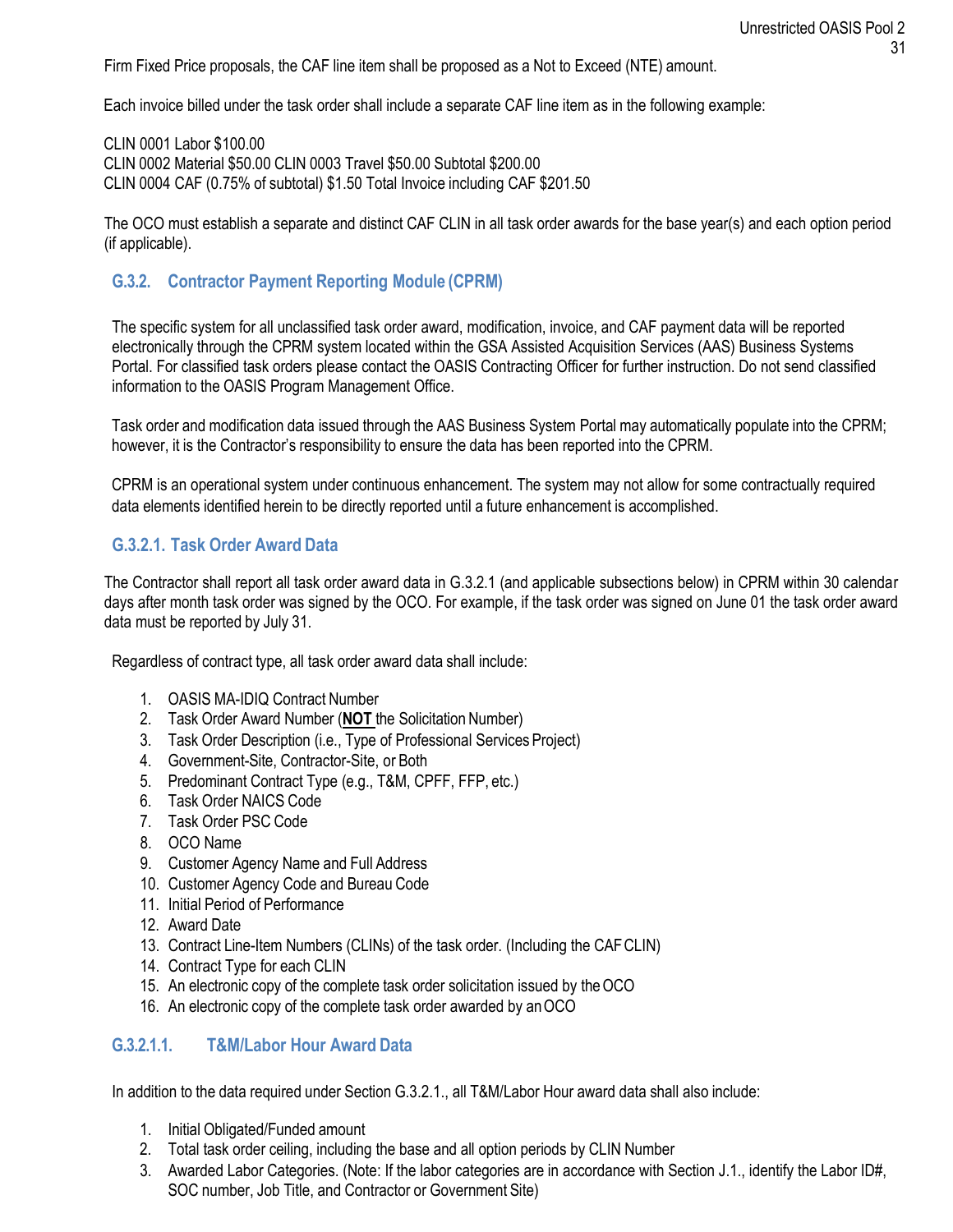- 4. The Loaded Hourly Labor Rate and Hours by each corresponding Labor Category, for the base and all option periods
- 5. For any ancillary labor, the Loaded Hourly Labor Rate and Hours by each Specialized Professional Services Labor, Construction Wage Rate Labor, Service Contract Labor Standards, or OCONUS Labor, including a title and description of the labor category, if applicable, for the base and all option periods

#### <span id="page-31-0"></span>**G.3.2.1.2. Fixed Price Award Data**

In addition to the data required under Section G.3.2.1., all Fixed Price award data shall also include:

- 1. Initial Obligated/Funded amount
- 2. Total Firm Fixed Price, including the base and all option periods by CLINNumber
- 3. Initial Maximum Incentive or Award Fee, if applicable

#### <span id="page-31-1"></span>**G.3.2.1.3. Cost Reimbursement Award Data**

In addition to the data required under Section G.3.2.1., all Cost Reimbursement award data shall also include:

- 1. Initial Obligated/Funded amount
- 2. Total Estimated Cost, including the base and all option periods by CLIN Number
- 3. Fixed Fee, if applicable
- 4. Initial Incentive or Award Fee, if applicable

#### <span id="page-31-2"></span>**G.3.2.1.4. Reserved**

#### <span id="page-31-3"></span>**G.3.2.2. Task Order Modification Data**

The Contractor shall report all task order modification data in CPRM within 30 calendar days after month task order modification was signed by the OCO. For example, if the modification was signed on June 01, the task order modification data must be reported by July 31.

Modification data shall include:

- 1. OASIS MA-IDIQ Contract Number
- 2. Task Order Award Number (**NOT** the Solicitation Number)
- 3. Modification Number
- 4. Modification Description (e.g., Incremental Funding, Obligation Increase or Decrease, Exercise of Option, Change Order, Period of Performance extension, etc.)
- 5. OCO Name
- 6. Modification Period of Performance (Do **NOT** change the initial start date of the task order)
- 7. Modification Date
- 8. Modification Obligated/Funded amount allocated to the applicable Contract Line Item Numbers (CLINs)
- 9. An electronic copy of the complete modification awarded by an OCO

#### <span id="page-31-4"></span>**G.3.2.3. Invoice Data**

The Contractor shall report invoice data from each paid or remitted invoice within 30 calendar days after the end of the reporting quarter, including the invoice data on task orders issued through the GSA AAS Business System Portal. (Note: Whatever method the Contractor chooses (e.g., "each paid" or "remitted") the Contractor must be consistent in their reporting method throughout the term of the OASIS Contract).

If no Invoice Data was received during a required reporting period for a specific task order, the Contractor shall report in the "Zero Invoice Data" screen located in the CPRM system for that particular task order.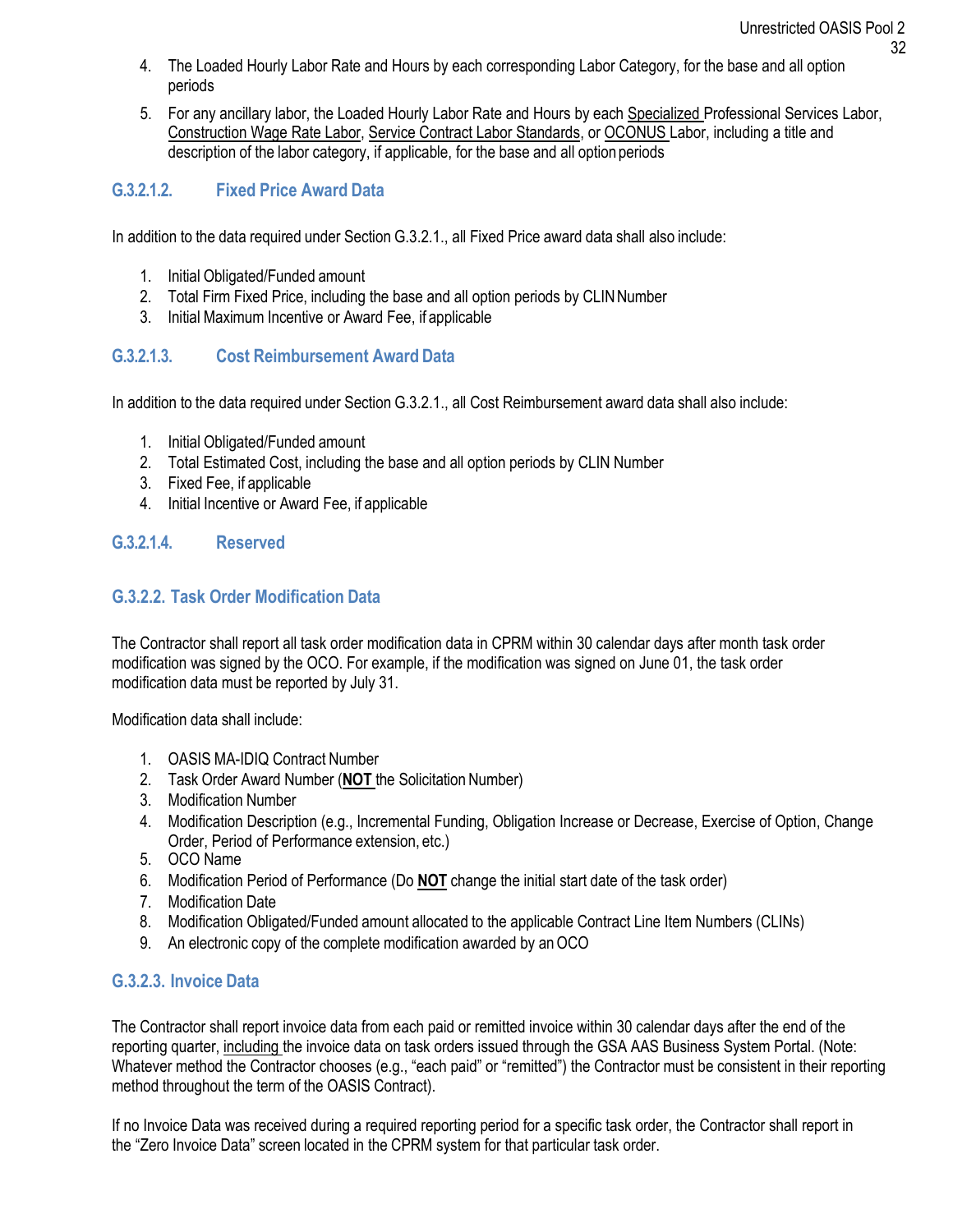Regardless of contract type, the Contractor shall report the following into the CPRM:

- 1. OASIS MA-IDIQ Contract Number
- 2. Task Order Award Number (**NOT** the Solicitation Number)
- 3. Contractor Invoice Number
- 4. Date Invoice Paid
- 5. \*Amount of Invoice that was Labor
- 6. Amount of Invoice that was Other Direct Costs (if identified as separate CLIN(s) in the task order)
- 7. Amount of Invoice that was Travel (if identified as a separate CLIN in the task order)

\*For T&M or L-H type task orders, the Contractor shall report Labor Categories, Number of Hours, and Fully Loaded Labor Rates for each invoice by Contract Line-Item Number (CLIN)

#### <span id="page-32-0"></span>**G.3.2.4. CAF Payment Data**

The Contractor shall remit the CAF in U.S. dollars to GSA within 30 calendar days after the end of each calendar quarter for all invoice payments received during that calendar quarter as follows:

| <b>Calendar Quarters</b>                | <b>CAF Due Date</b>        |
|-----------------------------------------|----------------------------|
| 1st Quarter January 1st - March 31st    | No later than April 30th   |
| 2nd Quarter April 1st - June 30th       | No later than July 30th    |
| 3rd Quarter July 1st - September 30th   | No later than October 30th |
| 4th Quarter October 1st - December 31st | No later than January 30th |

Failure to remit the full amount of the CAF within 30 calendar days after the end of the applicable reporting period constitutes a contract debt to the United States Government under the terms of FAR Subpart 32.6, Contact Debts. In addition, the Government may exercise all rights under the Debt Collection Improvement Act of 1996, including withholding or off setting payments and interest on the debt.

The Contractor's failure to accurately and timely remit the CAF is sufficient cause for the Government to Off-Ramp the Contractor (See Section H.17.)

CAF Payment Data shall include:

- 1. Trace Number
- 2. Total Remitted Amount
- 3. Remit Date
- 4. Amount applied to each Task Order Number (for the reported payment)

Contractors are encouraged to submit CAF payments electronically using htt[ps://www.Pay.gov](http://www.pay.gov/) via the CPRM system only,

#### <span id="page-32-1"></span>**G.3.2.5. Closeout Data**

The Contractor shall submit task order close-out data quarterly following the expiration of a task order. This shall be accomplished for each and every task order. This data shall include:

- 1. Final Task Order Dollar Value
- 2. Cumulative Invoiced Amount
- 3. Total CAF Amount Paid
- 4. CAF Balance Owed
- 5. Final Invoice Paid (Y/N)
- 6. Release of Claims Date
- 7. Pending Actions Preventing Close-out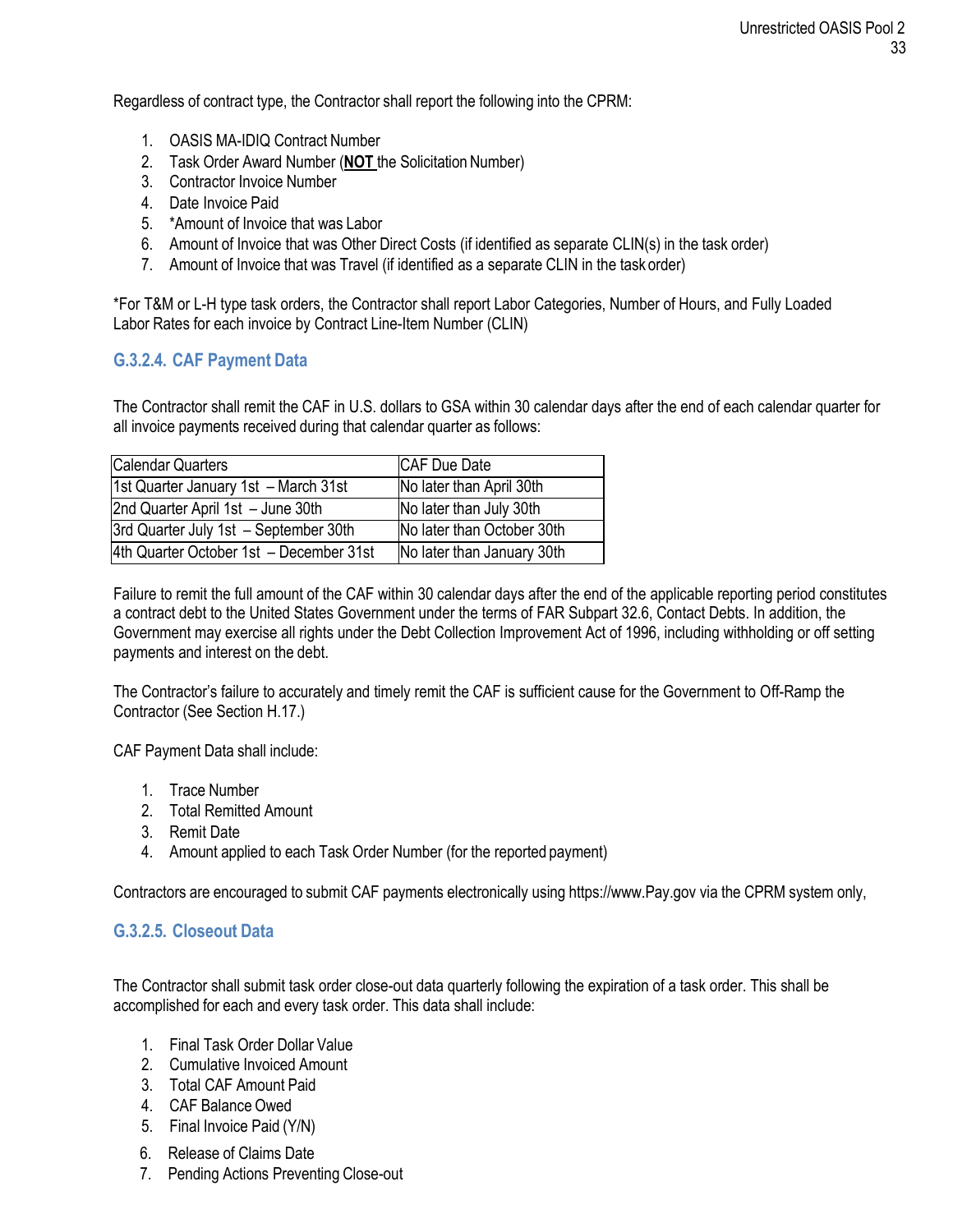#### <span id="page-33-0"></span>**G.3.3. Subcontracting Plan**

The Contractor shall comply with the Contractor's Subcontracting Plan and Subcontracting Plan Addendums, incorporated into the OASIS contract by reference, to ensure that small business, small disadvantage business (SDB), women-owned business (WOSB), HUBZone small business (HUBZone), veteran-owned small business (VOSB), and service-disabled veteran-owned small business (SDVOSB), are provided the maximum practicable opportunity to participate as Subcontractors.

As stated in 15 U.S.C. 637(d)(8), any Contractor or Subcontractor failing to comply in good faith with the requirements of the subcontracting plan is in material breach of its contract. Further, 15 U.S.C. 637(d)(4)(F) directs that a Contractor's failure to make a good faith effort to comply with the requirements of the subcontracting plan shall result in the imposition of liquidated damages.

The OASIS Program Office requires use of the electronic Subcontracting Reporting System (eSRS) modules as the secure, confidential, information management tool to evaluate subcontracting goal performance for OASIS.

The Subcontracting Plan covers the OASIS program as whole, however, the Contractor shall submit Individual Subcontract Reports (ISR) for Individual Subcontracting Plans, if applicable, and Summary Subcontract Reports (SSR) per each individual Pool the Contractor has a contract award using the web-based eSRS at [http://www.esrs.gov](http://www.esrs.gov/)*[.](http://www.esrs.gov/)*

Affiliates of the Prime Contractor or Subcontractor are not included in these reports. Subcontract award data reported by Prime Contractors and Subcontractors shall be limited to awards made to their immediate next-tier Subcontractors.

Contractors are required to adhere to their Subcontracting Plan, incorporated into the basic contract by reference. When a Contractor does not meet any one or more of their Subcontracting Goals for a given reporting period, the Contractor shall explain, in writing, the rationale for not meeting the goals in the comments section of the ISR/SSR.

#### <span id="page-33-1"></span>**G.3.4. Past Performance**

Past performance information is relevant information, for future source selection purposes, regarding a Contractor's actions under a previously awarded contract. It includes, for example, the Contractor's record of conforming to contract requirements and to standards of good workmanship; record of forecasting and controlling costs; adherence to contract schedules, including the administrative aspects of performance; history of reasonable and cooperative behavior and commitment to customer satisfaction; reporting into required databases; record of integrity and business ethics; and business-like concern for the interest of the customer.

The OASIS Program Office requires use of the Contractor Performance Assessment Reporting System (CPARS) modules as the secure, confidential, information management tool to facilitate the performance evaluation process for task orders awarded under OASIS. However, if a customer agency requires an alternative past performance assessment reporting system for a specific task order(s) other than CPARS, the alternative reporting system takes precedence over CPARS.

The COCM will serve as a primary contact and who will be authorized access to the evaluation for review and comment for OASIS and task orders awarded under OASIS. The COCM shall respond promptly to past performance evaluations as documented by the OCO at the task order level and the OASIS CO for OASIS.

In addition, the COCM will be required to identify an alternate contact that will be responsible for notifying the OASIS CO in the event the primary contact is unavailable to process evaluations within the required 30-day time frame.

#### <span id="page-33-2"></span>**G.3.4.1. Contractor Self-Assessment**

For the annual reporting period of September 3rd through September 2nd, the Contractor shall provide the OASIS Contracting Officer a self-assessment on the contractual requirements herein.

The purpose of the self-assessment is to support the OASIS Contracting Officer in monitoring Contractor's performance standards and compliances outlined in Sections F.4. through F.4.2. of this contract. Self-assessments will be used to resolve any performance or compliance weaknesses, if necessary.

<span id="page-33-3"></span>The OASIS Contracting Officer will provide a standardized template via the CSA online tool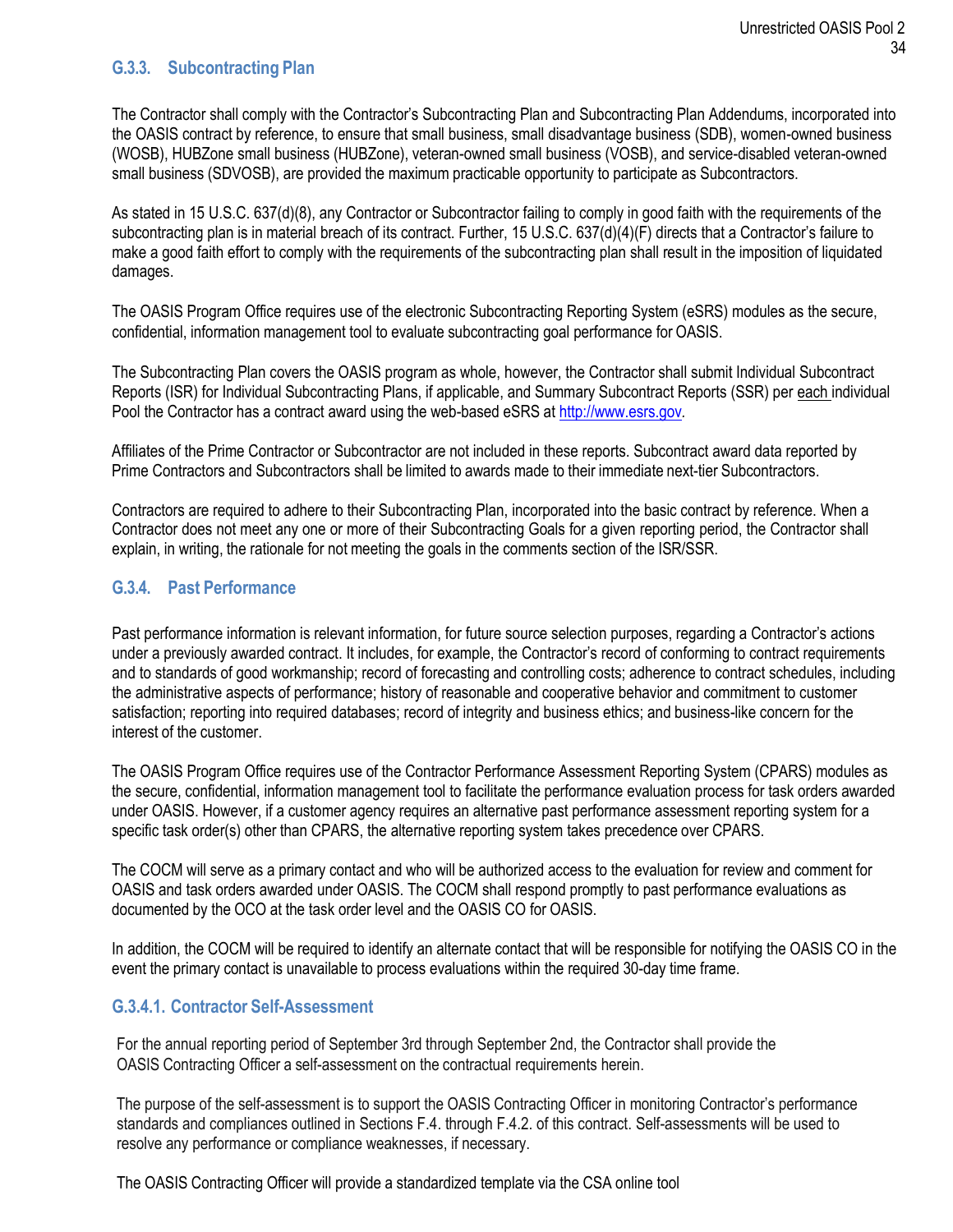(https://feedback.gsa.gov/jfe/form/SV\_eLkQ59G0DibjTGl) to the COCM for submitting the self-assessment content and format. The self-assessment report is due November 15th for the preceding reporting period.

#### **G.3.4.2. Task Order CPARS**

The OASIS CO does not administer or evaluate task order performance. It is the sole responsibility of Federal customer agencies to evaluate each task order exceeding the simplified acquisition threshold under OASIS using the process and criteria in the Contractor Performance Assessment Reporting System (CPARS) or alternative past performance assessment reporting system. OCOs and customer agencies must use CPARS for task orders awarded under OASIS unless otherwise mandated by the customer agency to utilize past performance systems other than CPARS.

At a minimum, the OCO will be responsible for evaluating final Contractor performance upon task order completion. Interim performance evaluations may be conducted as prescribed by the customer agency's procedures on any task order with a period of performance exceeding one year.

Evaluations of Contractor performance will be accomplished in accordance with FAR 42.1503.

<span id="page-34-0"></span>Copies of the evaluations, Contractor responses, and review comments, if any, will be retained as part of the task order file, and may be used by Federal agencies to support future award decisions.

#### **G.3.5. Insurance**

The insurance coverage specified in FAR Subpart 28.3, Insurance, is the minimum insurance requirement for OASIS. Insurance coverage applies to the OASIS program as a whole (e.g. this requirement is cumulative across Pool(s) the Contractor has been awarded OASIS contracts under).

The OCO may require additional insurance coverage or higher limits specific to a task order awarded under OASIS. If the task order does not specify any insurance coverage amounts, the minimum insurance requirements in FAR Subpart 28.3 shall apply to the task order. OCOs must tailor insurance coverage clauses, provisions, and other applicable terms and conditions specific to each task order's contract type, solicitation, and award.

The Contractor must maintain the minimum insurance coverage for the entire term of OASIS. The Contractor shall notify the OASIS CO and designated OCO for affected task orders, in writing, if there are any changes in the status of their insurance coverage and provide the reasons for the change and copies of ACORD Form, Certificate of Liability Insurance, as applicable.

<span id="page-34-1"></span>The OASIS CO will maintain a record of each OASIS Contractor's status of insurance coverage for the OCO. Only those Contractors that meet the insurance coverage requirements on task order solicitations shall be eligible to compete.

#### **G.3.6. Mergers, Acquisitions, Novation's, and Change-Of-NameAgreements**

If a Contractor merges, is acquired, or recognizes a successor in interest to Government contracts when Contractor assets are transferred; or, recognizes a change in a Contractor's name; or, executes novation agreements and change-of-name agreements by a CO other than the OASIS CO, the Contractor must notify the OASIS CO and provide a copy of the novation or other any other agreement that changes the status of the Contractor. This notification, if applicable, applies once to the OASIS CO and not for each Pool the Contractor has an award under.

If requesting a novation by the OASIS CO, the following information shall govern the request and be taken into consideration before requesting the novation:

The law (41 U.S.C. 6305) prohibits transfer of Government contracts from an awardee to a third party. However, the Government may, when in its interest, novate an awardee's contract to a third party when there is a transfer of:

- 1. All of the awardee's assets
- 2. The entire portion of the assets involved in performing the contract

When a company purchases ALL of an awardee's assets, the purchasing company will need to submit the novation requirements found at FAR 42.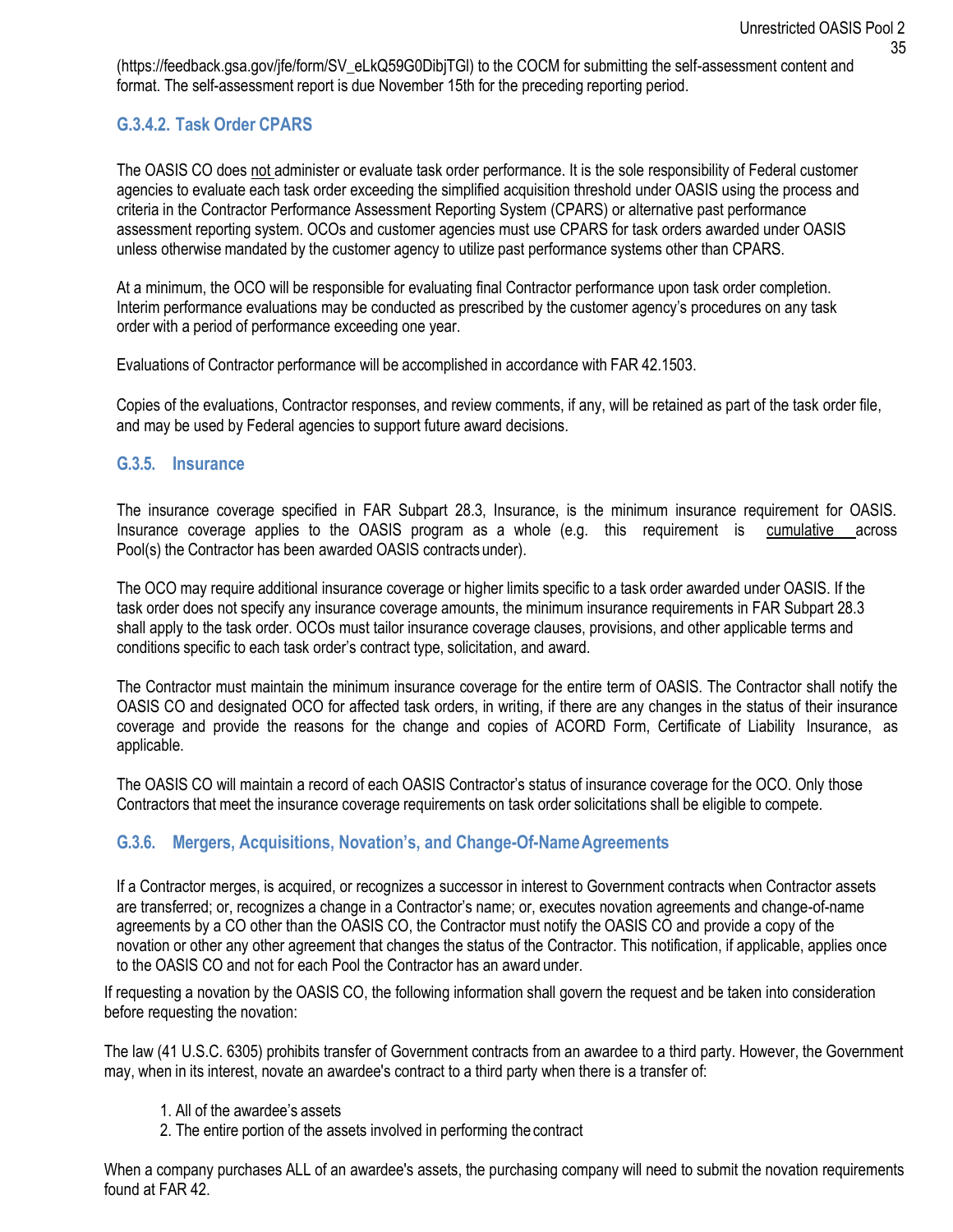When a company purchases the entire portion of the assets involved in performing the contract, the purchasing company will need to submit the novation requirements found at FAR 42.1204. IMPORTANT to note here is that the interpret of this exception means that people shall be involved in the transfer of assets along with all other non-personnel assets.

For companies with OASIS task orders, that means all of the people performing those task orders as well as the people performing at the contract level (COCM and COPM).

For companies without OASIS task orders, that means the people performing at the contract level (COCM and COPM).

No company may hold multiple contracts within the same Pool.

In the event that an existing OASIS Prime Contractor purchases ALL of the awardee's assets OR the portion of the assets involved in performing the contract of another OASIS Prime contractor in the same pool, upon finalization of the novation or change of name agreement the duplicate contract shall be considered "surrendered" and shall be placed in dormant status if there are on-going task orders or off-ramped if there are no on-going task orders. If the duplicate contract is off-ramped, the OASIS CO will begin the contract close out process immediately.

If a company is considering submitting a request for the Government to recognize a successor in interest, it is highly recommended for the contractor(s) to meet with the OASIS CO before the request is submitted.

All novation packages shall be submitted to [oasismods@gsa.gov,](mailto:oassimods@gsa.gov) and soft/electronic copies are required. Hard copies are not required, unless otherwise directed by the responsible contracting officer. [NOTE: The requirement at 42.1204(e) "...to submit three signed copies…" is considered to be met by submission of a complete electronic/soft copy Novation file, which the CO will replicate and share as appropriate to facilitate review and approval of the package.]

#### <span id="page-35-0"></span>**G.3.7. Responsibility and FAPIIS**

The Contractor shall maintain sufficient resources and meet the responsibility standards and Contractor qualifications set forth in FAR Part 9, Contractor Qualifications, to continue performance under the OASIS program.

Subject to FAR 52.209-9, Updates of Publicly Available Information Regarding Responsibility Matters, the Contractor shall update the information in the Federal Awardee Performance and Integrity Information System (FAPIIS) on a semi-annual basis, throughout the term of OASIS, by posting the required information in the System for Award Management (SAM) database. This update applies for each Pool the Contractor has an award under.

#### <span id="page-35-1"></span>**G.3.8. VETS-4212 Reports**

Subject to FAR 22.1303, Applicability, and FAR 52.222-37, Employment Reports on Veterans, the Vietnam Era Veterans' Readjustment Assistance Act (VEVRAA) Contractors and Subcontractors to report annually to the Department of Labor the number of employees in their workforces, by job category and hiring location, who are qualified covered veterans. VEVRAA also requires Contractors and Subcontractors to report the number of new hires during the reporting period who are qualified covered veterans.

Contractors shall submit a VETS-4212 report annually to the DOL VETS-4212 website and provide confirmation to the OASIS CO, even if the Contractor has no covered veterans or new employees to report during the reporting period.

This report applies for the OASIS Program as a whole, not for each Pool the Contractor has an award under.

#### <span id="page-35-2"></span>**G.3.9. FSRS Reports**

Subject to FAR 52.204-10, Reporting Executive Compensation and First-Tier Subcontract Awards, Contractors are required to file a Federal Funding Accountability and Transparency Act (FFATA) Sub-Award Report by the end of the month following the month in which the prime Contractor awards any sub-contract greater than \$25,000 into the FFATA Sub-Award Reporting System (FSRS). This reporting applies for each Pool the Contractor has an award under.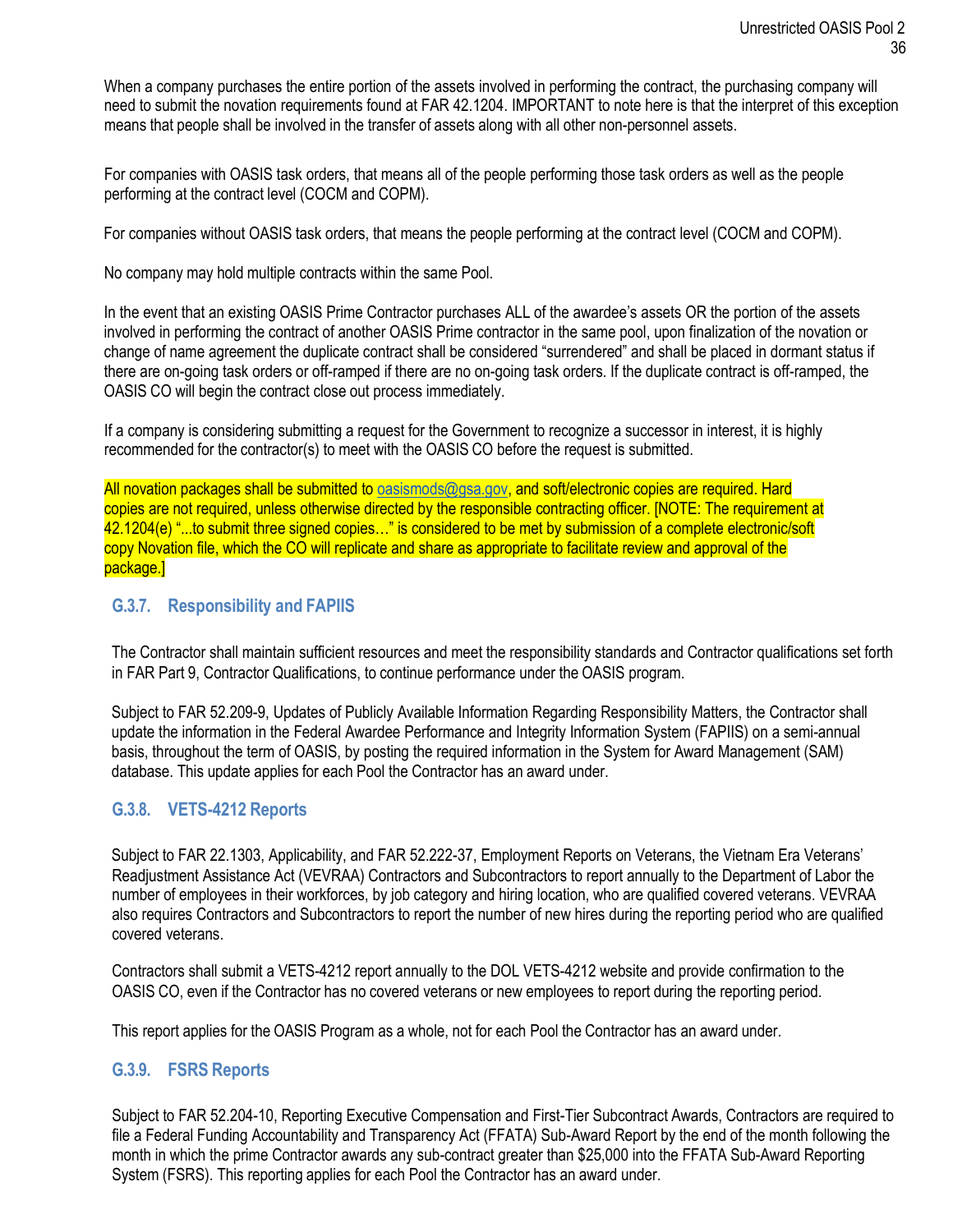#### <span id="page-36-0"></span>**G.3.10. Post Award Small Business ProgramRe-Representation**

Subject to FAR 52.219-28, Post-Award Small Business Program Re-Representation, if a Contractor represented that it was a small business concern prior to award; the Contractor shall re-represent its size status upon the occurrence of any of the following:

- 1. Within 30 days after execution of a novation agreement
- 2. Within 30 days after a merger or acquisition that does not require a novation,and
- 3. Within 60 to 120 days prior to the end of the fifth year of the contract; and
- 4. Within 60 to 120 days prior to the date specified in the contract for exercising any option thereafter

The Contractor shall re-represent its size status in accordance with the size standard in effect at the time of this rerepresentation that corresponds to the North American Industry Classification System (NAICS) code assigned to the Pool(s) that corresponds to the Contractor's respective OASIS Multiple Award Contract Number(s).

The Contractor shall make the re-representation by validating and updating all its representations in the Representations and Certifications section of the System for Award Management (SAM) and its other data in SAM, as necessary, to ensure that they reflect the Contractor's current status. The Contractor shall also notify the OASIS Contracting Officer in writing, within the timeframes specified above.

#### <span id="page-36-1"></span>**G.4. OASIS AND TASK ORDERCLOSE-OUTS**

OASIS contracts will be closed out upon the close-out of all task orders awarded under OASIS and all CAF fees submitted.

The OCO is responsible for closing out their task orders under OASIS. Task order close-out will be accomplished within the procedures set forth in FAR Part 4, Administrative Matters, and FAR Part 42, Contract Administration and Audit Services, and other agency specific regulatory supplements.

The OCO is encouraged to utilize FAR Subpart 42.708, Quick-Closeout Procedures, to the maximum extent practicable. The OCO has the authority to negotiate settlement of indirect costs in advance of the determination of final indirect cost rates if the task order is physically complete and the amount of unsettled indirect cost to be allocated to the task order is relatively insignificant. A determination of final indirect costs under quick-closeout procedures shall be final for the task order it covers and no adjustment shall be made to other task orders for over-or under-recoveries of costs allocated or allocable to the task order covered by the agreement. Once agreement for quick closeout is reached on an individual task order, a bilateral modification will be issued to close out the task order.

The Contractor agrees to cooperate with the OCO to close out task orders as soon as practical after expiration, cancellation, or termination. The Contractor must report all task order close outs in the CPRM (See Section G.3.2.5.).

#### **G.5. Agile Task Order and Contract Administration Systems, Process and/or Procedures Changes**

During the life of this contract there may be changes necessary to improve and enhance contract administration, data reporting, data management and overall contract performance. Such changes may occur, but are not limited to systems, processes and/or procedures utilized to administer the OASIS Program and the OASIS contracts. All OASIS prime contractors, whether in active or dormant status, must comply and utilize all systems, processes and procedures as directed by the OASIS contracting officer(s) throughout the life of the contract, and the active period of performance of all task orders issued under an OASIS contract. Directions may not always come in the form of a modification and may be provided via email or via letter from a contracting officer. Contractors will be provided a reasonable transition time for any newly required systems, processes or procedures. Reasonable transition time will be determined by the circumstances created by the change and will vary on a case-by-case basis.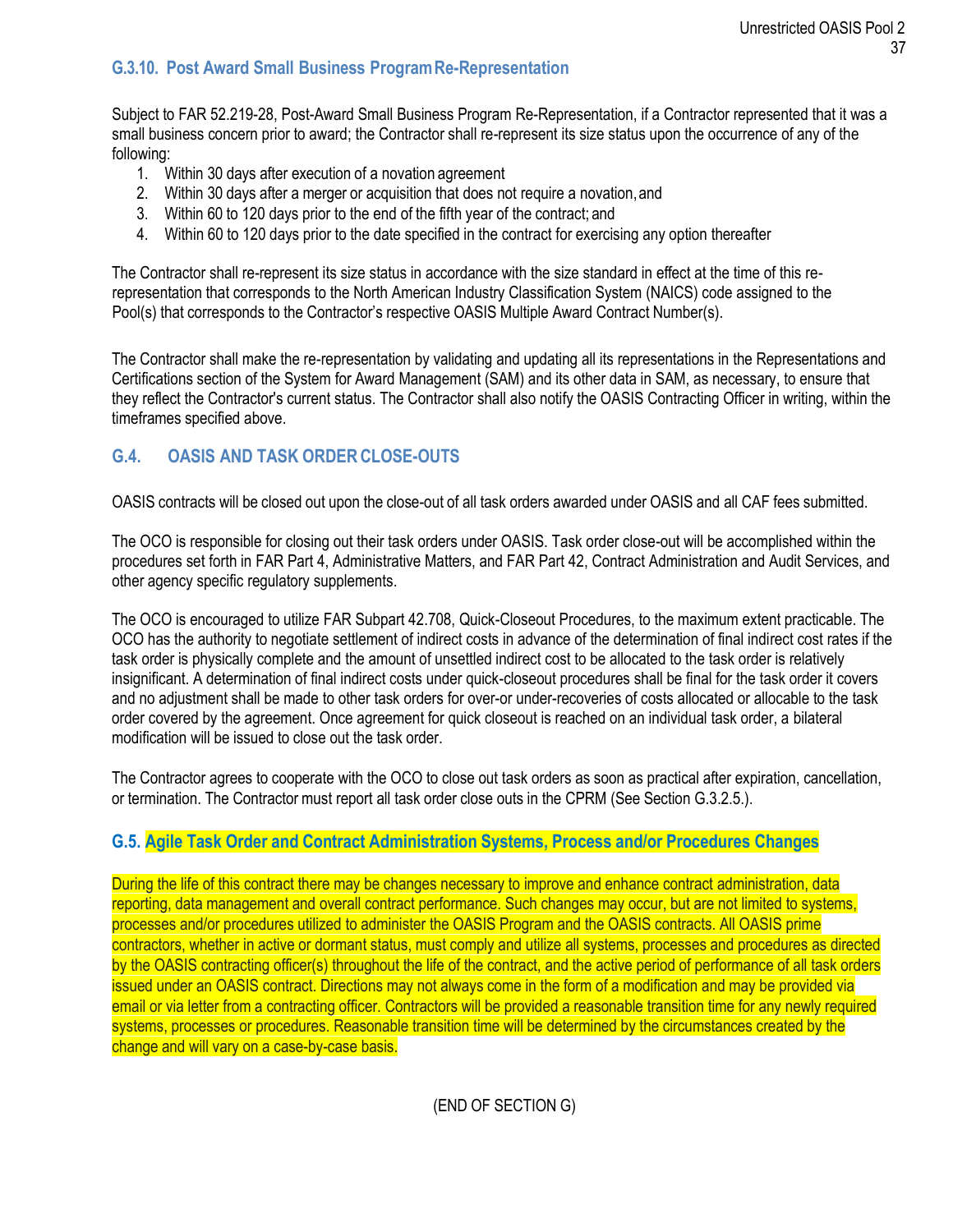## **SECTION H - SPECIAL CONTRACT REQUIREMENTS**

#### <span id="page-37-1"></span><span id="page-37-0"></span>**H.1. BACKGROUND**

This section provides special contract requirements for OASIS and each task order placed under OASIS for the most effective and efficient streamlined ordering processes for customer agencies and to facilitate the overall quality and success of professional service-based solutions.

Clauses and other requirements regarding special contract requirements may be designated by the OCO at the task order level.

#### <span id="page-37-2"></span>**H.2. OBSERVANCE OF FEDERAL HOLIDAYS**

The Contractor shall observe Federal holidays and other days identified in this section unless otherwise indicated in individual task orders. The Government observes the following days as holidays:

- 1. New Year's Day
- 2. Birthday of Martin Luther King Jr. Day
- 3. Washington's Birthday
- 4. Memorial Day
- 5. Independence Day
- 6. Labor Day
- 7. Columbus Day
- 8. Veterans Day
- 9. Thanksgiving Day, and
- 10. Christmas Day

In addition to the days designated as holidays, the Government may also observe the following days:

1. Any day designated by Federal Statute; Executive Order; or President's Proclamation

Notwithstanding holidays and Government closures, the Contractor shall perform in accordance with the terms established in OASIS and associated task orders.

#### <span id="page-37-3"></span>**H.3. ORDERING PROCEDURES**

All task orders under OASIS must:

- 1. Be awarded by an OCO with a Delegation of Procurement Authority (DPA) or by a Contractor authorized to use the OASIS Contracts as a Government Source of Supply
- 2. Be within the scope of Section C and all other terms and conditions of the OASIS contract
- 3. Be solicited and awarded under the proper NAICS Code and corresponding OASIS MA-IDIQ Contract Number (See Section H.4.)
- 4. Identify the proper Product Service Code (See Section H.5.) and,
- 5. Comply with the OASIS Contract, OASIS DPA Training, OASIS Ordering Guide, and the Ordering Procedures in FAR Subpart 16.505, Ordering, and other applicable agency specific regulatory supplements.

The OCO must tailor all optional and agency supplemental clauses, provisions, and other applicable terms and conditions specific to the task order solicitation and award (See Section I.1 Task Order Clauses).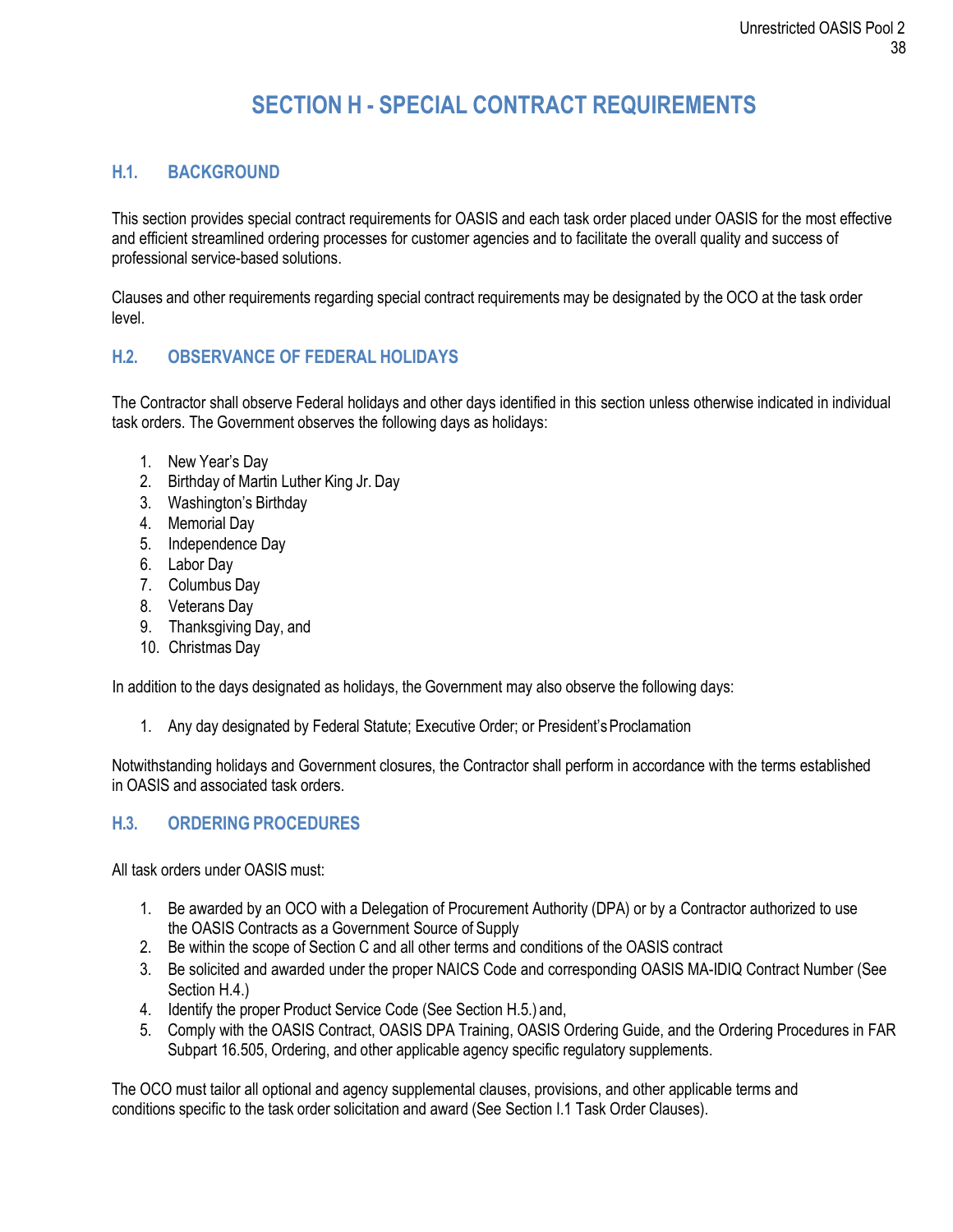All costs associated with the preparation, presentation, and discussion of the Contractor's proposal in response to a task order solicitation will be at the Contractor's sole and exclusive expense and each task order will be funded by the ordering agency at the task order level.

#### <span id="page-38-0"></span>**H.3.1. Reserved**

#### <span id="page-38-1"></span>**H.4. NORTH AMERICAN INDUSTRY CLASSIFICATION SYSTEM(NAICS)**

The Office of Management and Budget's (OMB's) North American Industry Classification System (NAICS) is a coding system for classifying where services are performed by type of economic activity in order to analyze economic data and promote uniformity in describing the economy.

The Small Business Administration (SBA) assigns a business size standard to each NAICS code, which is usually stated in number of employees or average annual receipts, to represent the largest size that a business (including its subsidiaries and affiliates) may be to remain classified as a small business by the SBA in order to qualify for small business socio-economic programs.

NAICS Codes and small business size standards are periodically updated and revised by SBA. If SBA revises NAICS Code(s) and small business size standard(s) that are within the scope of OASIS during the term of OASIS, the OASIS CO may need to update the OASIS MA-IDIQ task order contracts to reflect the updated NAICS Code(s) and small business size standards(s).

#### <span id="page-38-2"></span>**H.4.1. Pool 2 NAICS Codes**

All NAICS Codes associated to Pool 2 are grouped under the small business size standard of \$22 Million and identified in Section H.4.2.

#### <span id="page-38-3"></span>**H.4.2. Predominant Task Order NAICS Determination**

The OCO has the responsibility to determine which predominant NAICS code applies to a task order solicitation, whether or not the task order is unrestricted or set-aside, including the type of socio-economic set-aside if applicable, and whether or not the solicitation is sole-source or competitive. Under this unrestricted contract, a task order cannot be a set-aside or a socioeconomic set-aside. If the solicitation could be classified in two or more NAICS codes with the same or different size standard, the OCO shall only apply the OASIS Unrestricted Pool 2 NAICS code and corresponding size standard for the industry accounting for the greatest percentage of anticipated task order price/cost.

Under this contract, the OCO must identify a predominant OASIS Unrestricted Pool 2 NAICS Code and \$22 Million Dollar Business Size Standard from the table below in the task order solicitation.

The OCO must provide fair opportunity to all Contractors under OASIS Unrestricted Pool 2 for solicitation purposes, unless an exception to fair opportunity under Pool 2 has been properly executed. Ordering Procedures at FAR 16.505 apply.

**Only OASIS Unrestricted Pool 2 NAICS Codes are eligible to be selected as the predominant NAICS Code for task orders solicited under this contract and only OASIS Unrestricted Pool 2 Contractors are eligible to receive solicitations and task order awards under this contract.**

| Pool 2<br>(\$22 M Business Size Standard) |                                                                |  |
|-------------------------------------------|----------------------------------------------------------------|--|
| <b>NAICS CODE</b>                         | <b>NAICS TITLE</b>                                             |  |
| 541211                                    | Offices of Certified Public Accountants                        |  |
| 541213                                    | <b>Tax Preparation Services</b>                                |  |
| 541214                                    | Payroll Services                                               |  |
| 541219                                    | <b>Other Accounting Services</b>                               |  |
| 541720                                    | Research and Development in the Social Sciences and Humanities |  |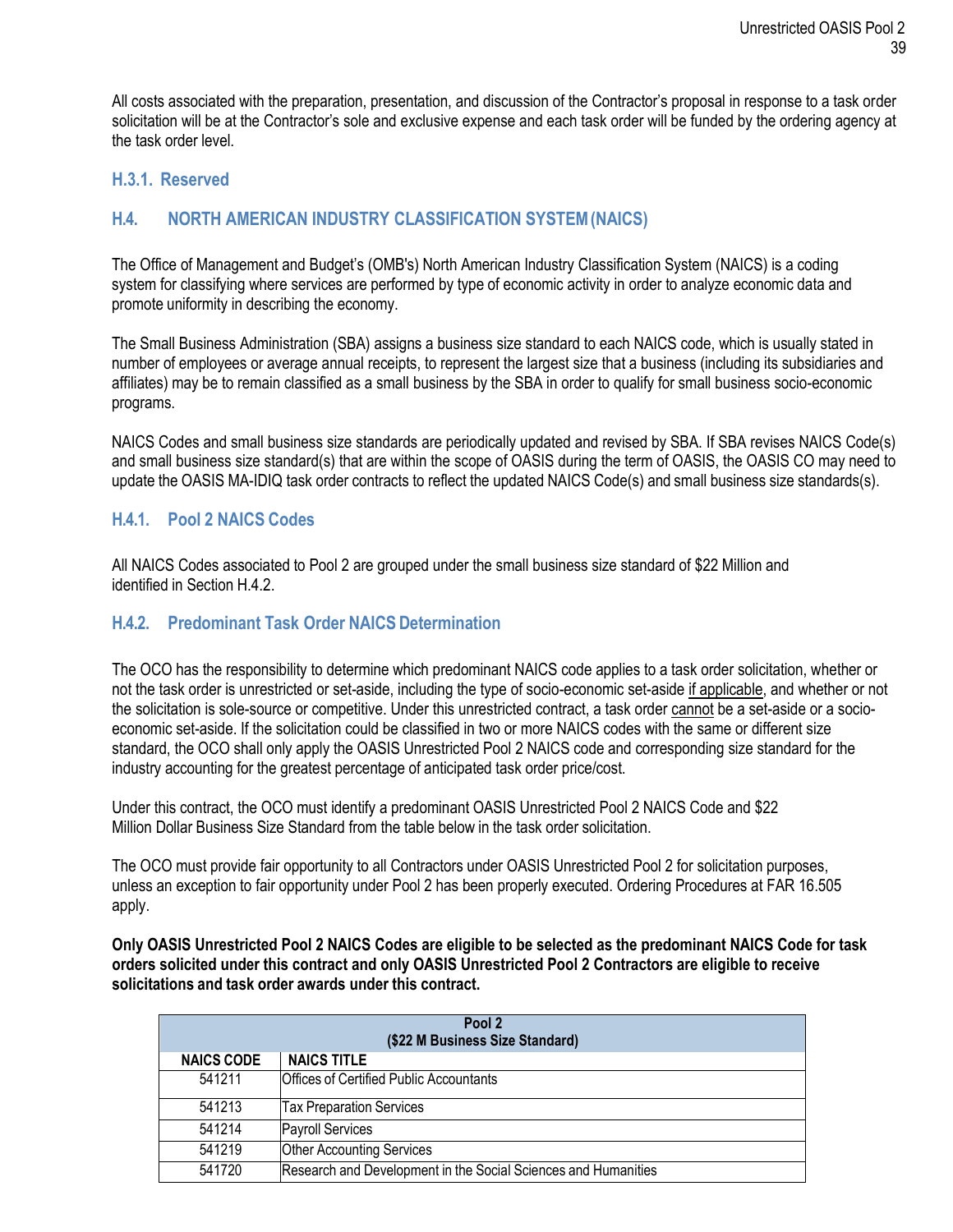#### <span id="page-39-0"></span>**H.5. PRODUCT SERVICE CODES (PSC)**

The PSC represents what products, services, and/or research and development (R&D) was purchased by the Federal Government for each task order award reported in the Federal Procurement Data System (FPDS).

The scope of OASIS spans across many PSCs, however, the primary PSC selected must be based on the predominant service that is being purchased.

The CPRM reporting system facilitates compliance with proper PSC reporting for all federal agencies, including DoD's taxonomy for the acquisition of services that maps PSCs into 6 separate Portfolio Groups, such as, Knowledge Based Services; Facility Related Services; Transportation Services; Medical Services, Electronics & Communication Services; and Equipment Related Services.

The OCO must identify the PSC in the task order solicitation and report the PSC in the Federal Procurement Data System (FPDS).

The Contractor shall enter the PSC in CPRM for each task order award.

#### <span id="page-39-1"></span>**H.6. SYSTEMS, CERTIFICATIONS, ANDCLEARANCES**

Acceptable Accounting Systems are mandatory for all Contractors on OASIS. Cost Accounting Standards (CAS) are mandatory unless, covered by exemption under 48 CR 9903.201-1 and 48 CFR 9903.201-2. All other Systems, Certifications, and Clearances are optional; however, Contractors are encouraged to acquire the following Systems, Certifications, and Clearances for the benefit of customer agencies.

All Systems, Certifications, and Clearances must be maintained at the Contractors current level at time of award or higher throughout the period of performance of OASIS. For example, if a Contractor received an evaluation credit for having an Approved Purchasing System and CMMI Level 3 certification at time of award, then the Contractor must maintain an Approved Purchasing System and CMMI Level 3 certification level or higher for the life of OASIS.

Failure to meet the following deliverables, reports, or compliance standards may result in activation of Dormant Status and/or result in a Contractor being Off-Ramped (See Sections H.16. and H.17.).

For each Contractor, the OASIS Program Office will maintain a current list of all applicable Systems, Certifications, and Clearances for the OCO upon request.

#### <span id="page-39-2"></span>**H.6.1. Acceptable Accounting System**

An acceptable accounting system is a system that is approved by the OASIS CO and provides for the proper segregation, identification, accumulation, and allocation of direct and indirect costs for government procurements

Acceptable Accounting Systems are mandatory. The Contractor must maintain an acceptable accounting system for the entire term of OASIS. The Contractor shall notify the OASIS CO and designated OCO for affected task orders, in writing, if there are any changes in the status of their accounting system and provide the reasons for the change and copies of audit reports, as applicable.

Only those Contractors that maintain an acceptable accounting system, as approved by the OASIS CO, shall be eligible for task order solicitations.

#### <span id="page-39-3"></span>**H.6.2. Acceptable Estimating System**

An estimating system is a system that includes policies, procedures, and practices for budgeting and planning controls, and generating estimates of costs and other data included in proposals submitted to customers in the expectation of receiving contract awards.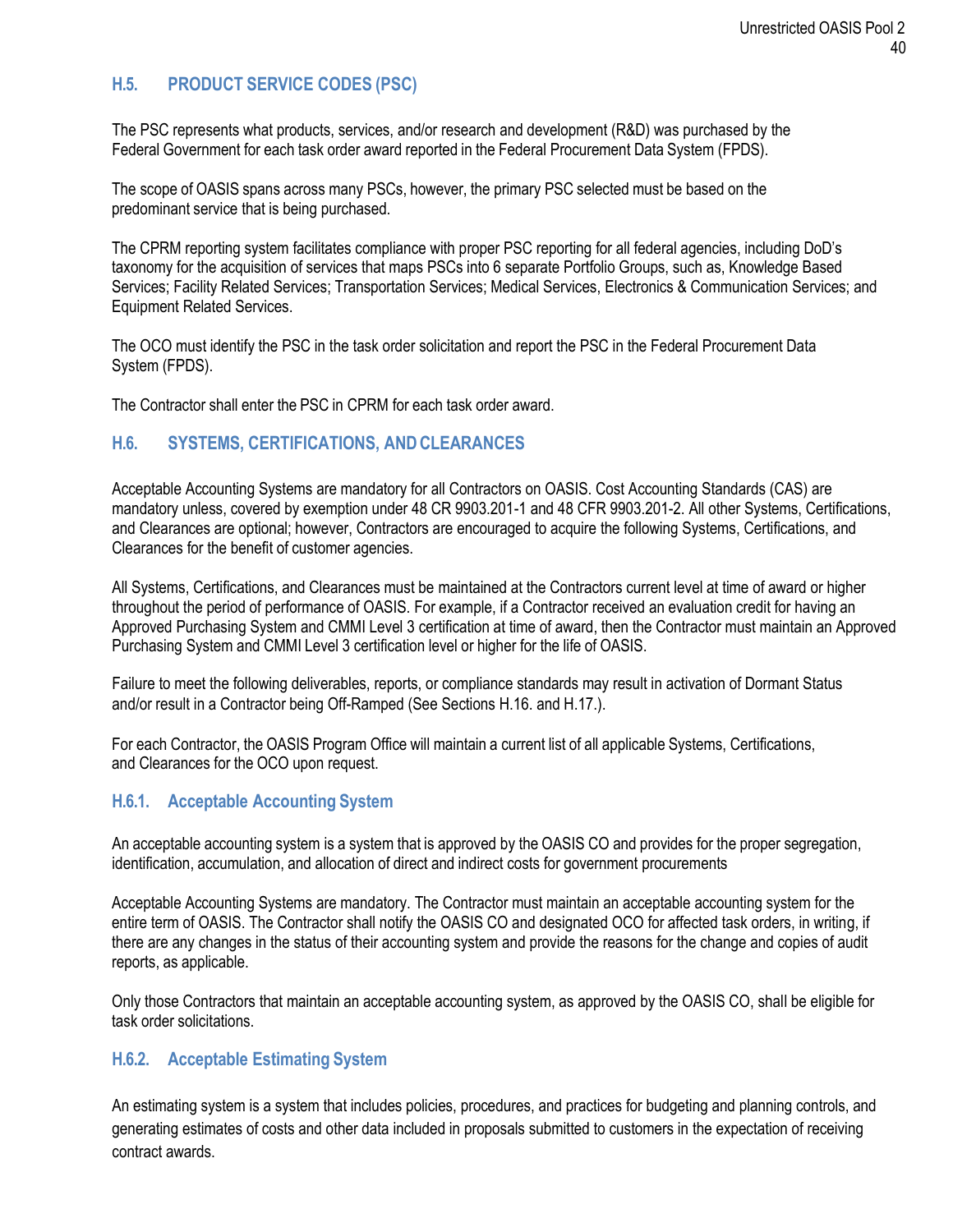An acceptable estimating system means an estimating system that is:

- 1. Maintained, reliable, and consistently applied
- 2. Produces, verifiable, supportable, documented, and timely cost estimates that are an acceptable basis for negotiation of fair and reasonable prices
- 3. Is consistent with and integrated with the Contractor's related management systems
- 4. Is subject to applicable financial control systems

An Acceptable Estimating System is not mandatory; however, Contractors are encouraged to have an acceptable estimating system approved by the Defense Contract Management Agency (DCMA) or other cognizant auditor for the entire term of OASIS. The Contractor shall notify the OASIS CO and designated OCO for affected task orders, in writing, if there are any changes in the status of their estimating system and provide the reasons for the change and copies of audit reports, as applicable.

#### <span id="page-40-0"></span>**H.6.3. Cost Accounting Standards (CAS)**

Cost Accounting Standards (CAS) are a set of 19 standards and rules promulgated by the Government for use in determining costs on procurements and for Contractors to disclose in writing and follow consistently their cost accounting practices.

The Contractor and its Subcontractors may be subject to "full" CAS coverage which requires all 19 standards, "modified" CAS coverage which requires Standards 401, 402, 405, and 406, or be "exempt" from CAS coverage under 48 CFR 9903.201-1 and 48 CFR 9903.201-2. Also, a Contractor under "full" coverage is not subject to a standard where it does not apply.

When a Contractor is subject to CAS, the Contractor must comply with CAS coverage for task orders awarded under OASIS. CAS does not apply to task orders and subcontracts for the acquisition of commercial items under FAR Part 12 or when task orders and subcontracts are firm-fixed-price or fixed-price with economic price adjustment provided that the price adjustment is not based on actual costs incurred.

When a Contractor is subject to CAS, the Contractor must maintain CAS compliance by DCAA or other cognizant auditor for the entire term of OASIS. The Contractor shall notify the OASIS CO and designated OCO for affected task orders, in writing, if there are any changes to their CAS Disclosure Statements, Administration of CAS, or Cost Accounting Practice Changes, and provide the reasons for the change and copies of audit reports, as applicable.

CAS does not apply to task orders for the acquisition of commercial items when the task orders are firm-fixed-price or fixedprice with economic price adjustment provided that the price adjustment is not based on actual costs incurred.

#### <span id="page-40-1"></span>**H.6.4. Forward Pricing Rate Agreements, Forward Pricing Rate Recommendations, and Approved Billing Rates**

Billing rates and final indirect cost rates may be used in reimbursing indirect costs under cost-reimbursement task orders and in determining progress payments under fixed-price task orders.

A Forward Pricing Rate Agreement (FPRA) means a written agreement to make certain rates available during a specified period for use in pricing contracts or modifications. These rates represent reasonable projections of specific costs that are not easily estimated for, identified with, or generated by a specific contract, contract end item, or task. These projections may include rates for such things as direct labor, indirect costs, material obsolescence and usage, and material handling.

A Forward Pricing Rate Recommendation (FPRR) means a set of rates and factors unilaterally established by the ACO for use by the Government in negotiations or other contract actions when forward pricing rate agreement negotiations have not been completed or when the Contractor will not agree to a forward pricing rate agreement.

Approved Billing Rates means an indirect cost rate established temporarily for interim reimbursement of incurred indirect costs and adjusted as necessary pending establishment of final indirect cost rates.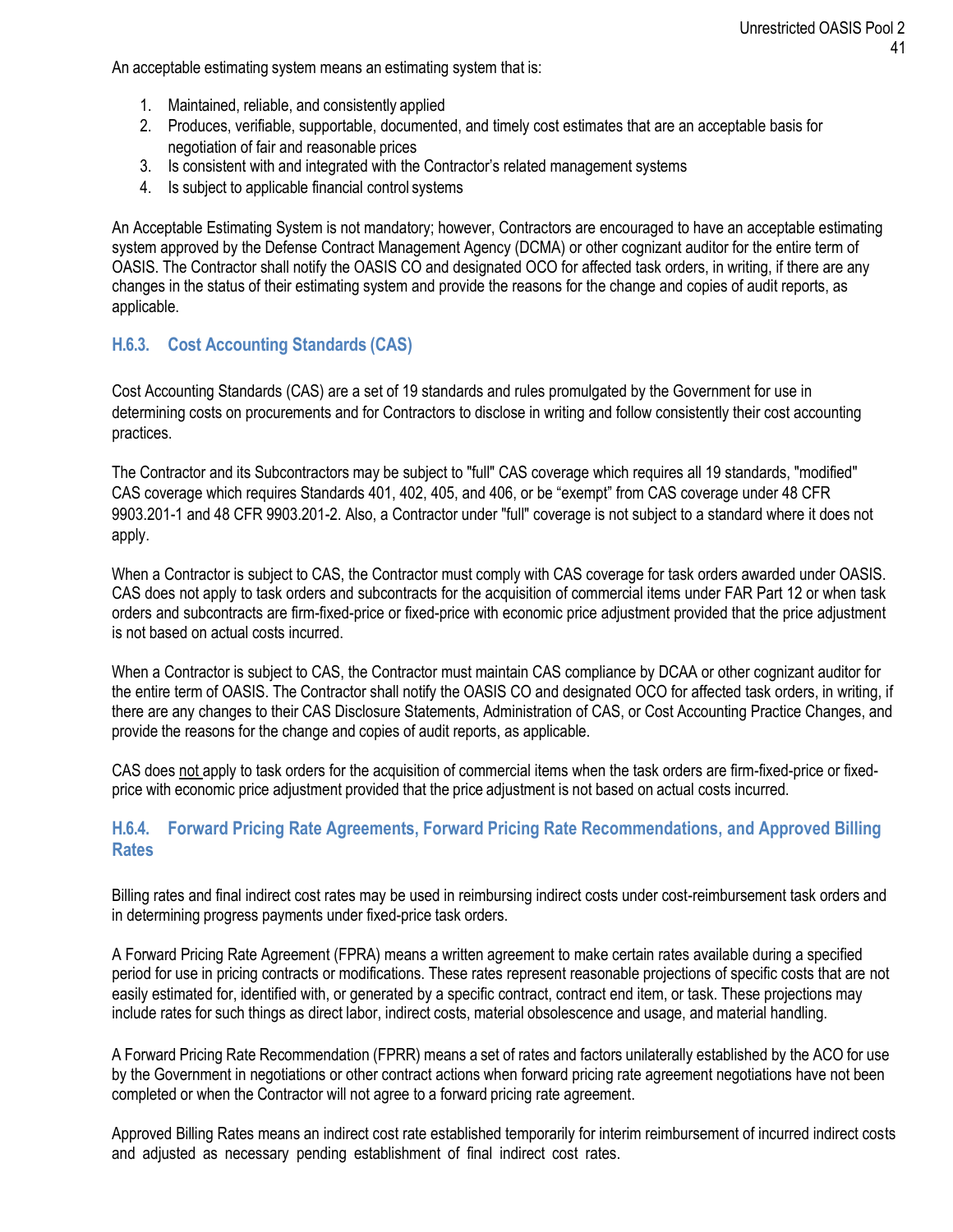For Time and Material, Labor-Hour, and Cost Reimbursement (all types) task orders solicited and awarded under OASIS,

Contractors are encouraged to execute a FPRA and/or approved billing rates to the maximum extent practicable. Contractors may use FPRRs when an FPRA has not been negotiated.

The Contractor shall notify the OASIS CO and designated OCO for affected task orders, in writing, if there are any changes in the status of their FPRA, FPRR, and/or approved billing rates and provide the reasons for the change and copies of audit reports, as applicable.

<span id="page-41-0"></span>FPRA, FPRR, and/or Approved Billing Rates will not be disclosed on the OASIS website. Only the OCO will have access to this information upon request.

#### **H.6.5. Approved Purchasing System**

An approved purchasing system means the Contractor's purchasing system has been approved under a Contractor Purchasing System Review (CPSR) for efficiency and effectiveness with which the Contractor spends Government funds and complies with Government policy when subcontracting.

Advance notification requirements for subcontracting and consent to subcontract are not required when a Contractor has an approved purchasing system unless otherwise requested by the OCO on an individual task order or task orders with no subcontracting possibilities or for commercial items acquired under FAR Part 12.

An Approved Purchasing System is not mandatory; however, Contractors are encouraged to have a purchasing system approved by the Defense Contract Management Agency (DCMA) or other cognizant Government administration office for the entire term of OASIS.

The Contractor shall notify the OASIS CO and designated OCO for affected task orders, in writing, if there are any changes in the status of their purchasing system and provide the reasons for the change and copies of CPSR reports, as applicable.

#### <span id="page-41-1"></span>**H.6.6. Earned Value Management System**

An earned value management system (EVMS) means a project management tool that effectively integrates the project scope of work with cost, schedule and performance elements for optimum project planning and control. The qualities and operating characteristics of EVMS are described in American National Standards Institute /Electronics Industries Alliance (ANSI/EIA) Standard-748.

An EVMS is not mandatory; however, Contractors are encouraged to have an EVMS ANSI/EIA Standard-748 during the entire term of OASIS. The Contractor shall notify the OASIS CO, in writing, if there are any changes in the status of their EVMS and provide the reasons for the change and copies of audits by the Defense Contract Management Agency (DCMA) or other cognizant Government administration office, as applicable. If only part of a Contractor's organization is EVMS ANSI/EIA Standard-748 certified, the Contractor shall make the distinction between which business units or sites and geographic locations have been certified.

#### <span id="page-41-2"></span>**H.6.7. ISO 9001 Certification,**

International Organization for Standardization (ISO) 9001 Certification specifies requirements for a quality management system to demonstrate the Contractor's ability to consistently meet the customer requirements as well as statutory and regulatory requirements.

An ISO 9001 Certification is not mandatory; however, Contractors are encouraged to have ISO 9001 Certification, during the entire term of OASIS. The Contractor shall notify the OASIS CO, in writing, if there are any changes in the status of their ISO 9001 Certification and provide the reasons for the change and copies of audits from an ISO 9001 Certification Body, as applicable. If only part of a Contractor's organization is ISO 9001, certified, the Contractor shall make the distinction between which business units or sites and geographic locations have been certified.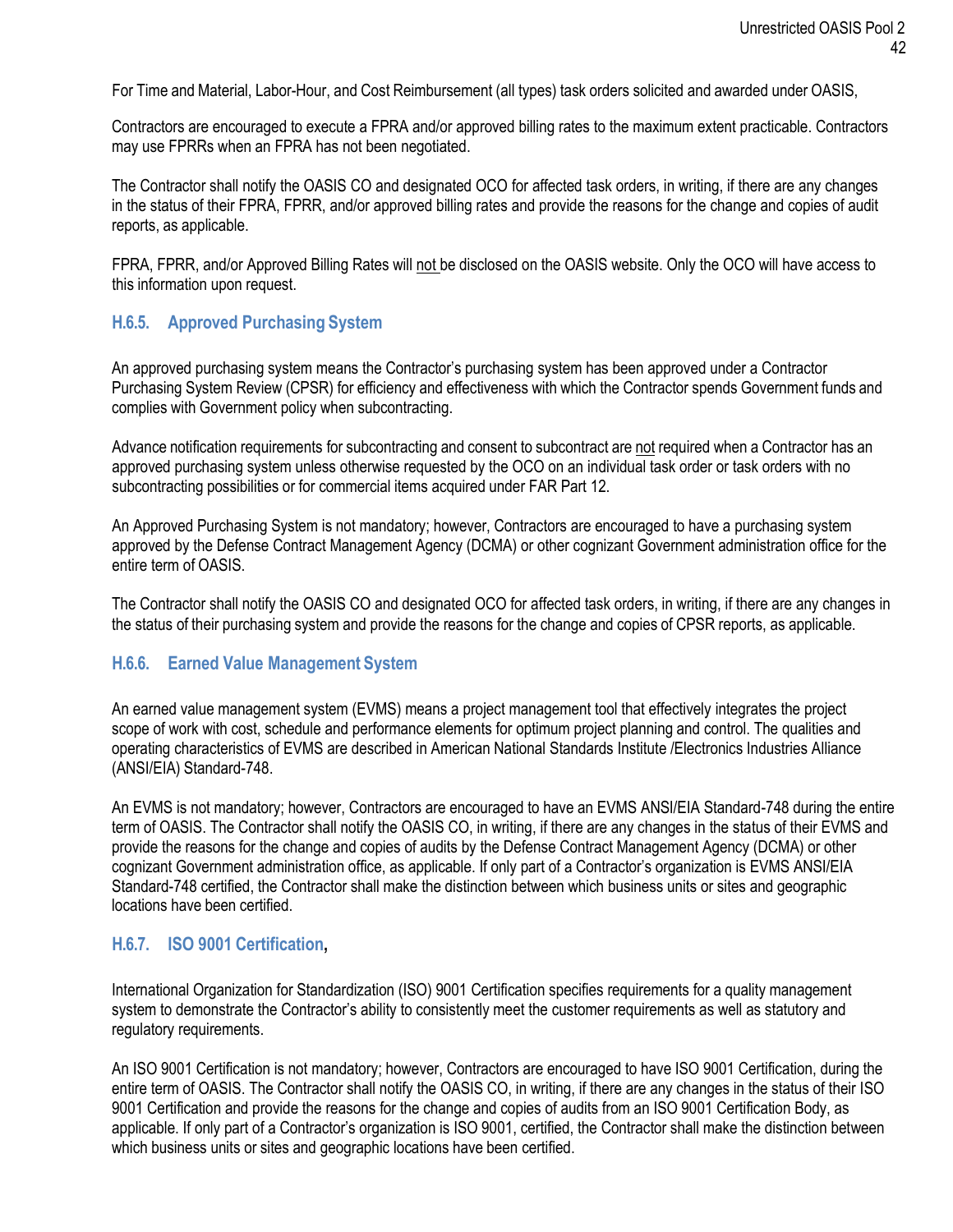#### <span id="page-42-0"></span>**H.6.8. ISO 17025 Certification,**

International Organization for Standardization (ISO) 17025 Certification, is used by laboratories to implement a qualitysystem aimed at improving their ability to consistently produce valid results.

An ISO 17025 Certification is not mandatory; however, Contractors who desire to compete for work involving laboratories within the research and development industry are encouraged to have ISO 17025 Certification, during the entire term of OASIS. The Contractor shall notify the OASIS CO, in writing, if there are any changes in the status of their ISO 17025 Certification and provide the reasons for the change and copies of audits from an ISO 17025 Certification Body, as applicable. If only part of a Contractor's organization is ISO 17025, certified the Contractor shall make the distinction between which business units or sites and geographic locations have been certified.

#### <span id="page-42-1"></span>**H.6.9. ISO 14001 Certification,**

International Organization for Standardization (ISO) 14001 Certification, is applicable to any organization that wishes to establish, implement, maintain and improve their environmental management system and to assure itself of conformity with its stated environmental policy.

An ISO 14001 Certification is not mandatory; however, Contractors who desire to compete for environmental related work are encouraged to have ISO 14001 Certification, during the entire term of OASIS. The Contractor shall notify the OASIS CO, in writing, if there are any changes in the status of their ISO 14001 Certification and provide the reasons for the change and copies of audits from an ISO 14001 Certification Body, as applicable. If only part of a Contractor's organization is ISO 14001, certified, the Contractor shall make the distinction between which business units or sites and geographic locations have been certified.

#### <span id="page-42-2"></span>**H.6.10. AS9100 Certification,**

AS9100 Certification, specifies requirements for a quality management system to demonstrate the Contractor's ability to consistently meet the customer requirements as well as statutory and regulatory requirements for the aerospace industry.

An AS9100 Certification, is not mandatory; however, Contractors who desire to compete for work within the aerospace industry are encouraged to have AS9100 Certification, during the entire term of OASIS. The Contractor shall notify the OASIS CO, in writing, if there are any changes in the status of their AS9100 Certification and provide the reasons for the change and copies of audits from an AS9100 Certification Body, as applicable. If only part of a Contractor's organization is AS9100, certified, the Contractor shall make the distinction between which business units or sites and geographic locations have been certified.

#### <span id="page-42-3"></span>**H.6.11. CMMI Maturity Level Certification**

Capability Maturity Model Integration (CMMI) is a 5-level approach to improve processes across projects, divisions, or an entire organization in the areas of acquisition, services, and/or development.

CMMI Certification is not mandatory; however, Contractors are encouraged to have CMMI Maturity Level 3 or higher in acquisition, services, and/or development during the entire term of OASIS. The Contractor shall notify the OASIS CO, in writing, if there are any changes in the status of their CMMI Level and provide the reasons for the change and copies of appraisals from a CMMI Instituted Certified Lead Appraiser, as applicable. If only part of a Contractor's organization is CMMI certified, the Contractor shall make the distinction between which business units or sites and geographic locations have been certified.

#### <span id="page-42-4"></span>**H.6.12. Meaningful Relationship Commitment Letters**

If applicable, Meaningful Relationship Commitment Letter(s) (MRCL) establishes the relationship and commitments of performance for Contractors who share Systems, Certifications, and Clearances from other affiliates, divisions, or subsidiaries within a Contractor's internal corporate structure.

If applicable, the Contractor must maintain and honor each MRCL for the entire term of OASIS. The Contractor shall notify the OASIS CO, in writing, if there are any changes in the status of their internal corporate relationships or commitments and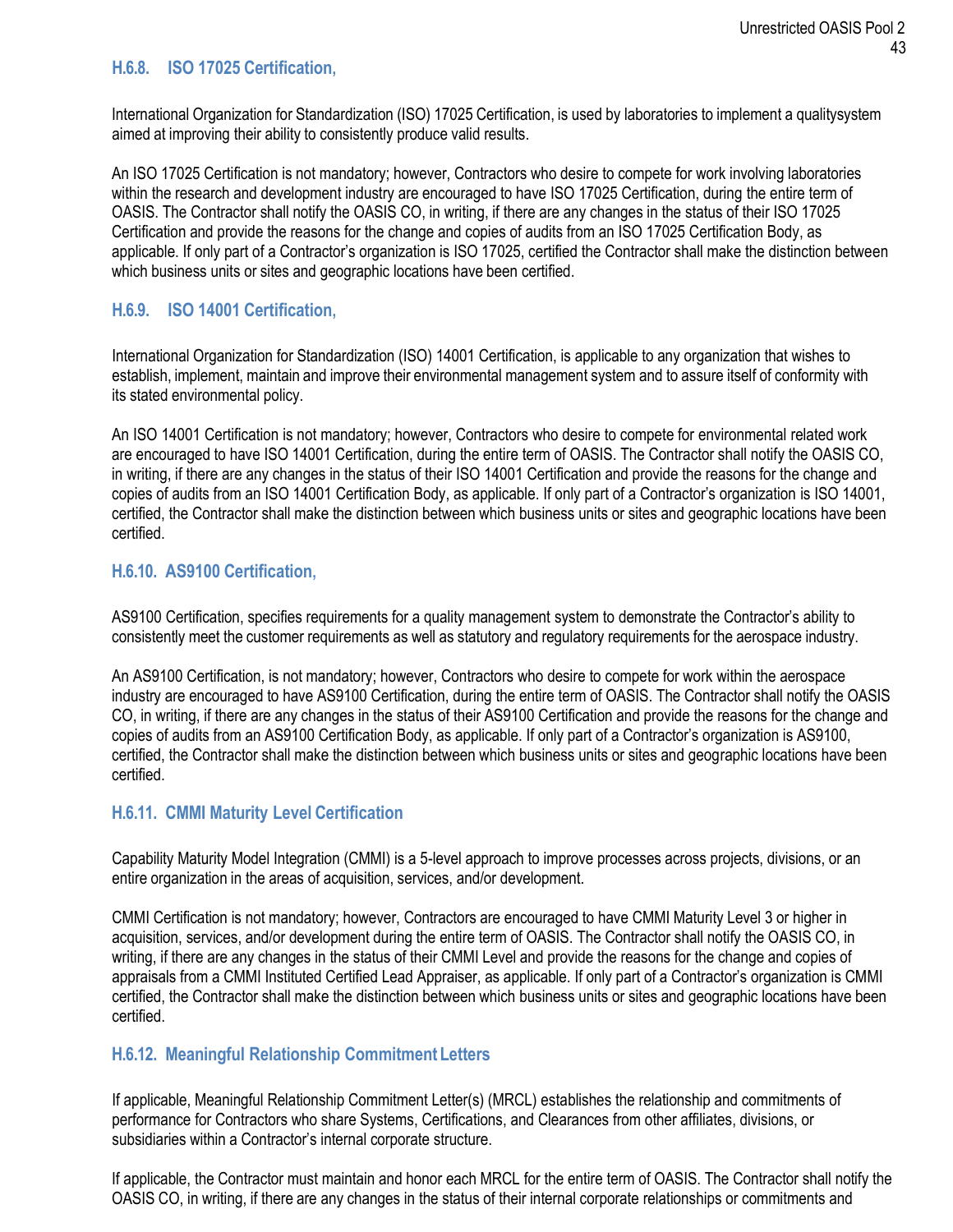provide the reasons for the change.

If applicable, the Contractor's MRCLs are incorporated by reference into the OASIS contract and the OASIS Program Office will provide MRCLs for the OCO upon request.

#### <span id="page-43-0"></span>**H.7. SECURITY CLEARANCE REQUIREMENTS**

The OCO must tailor security requirements (both facility and employee), clauses, provisions, and other applicable terms and conditions specific to each task order's solicitation and award.

Only those Contractors that meet the required security clearance levels on individual task order solicitations are eligible to compete for such task orders.

In general, all necessary facility and employee security clearances shall be at the expense of the Contractor. In some cases, Government offices that conduct background investigations do not have a means for accepting direct compensation from Contractors and instead charge customer agencies for the background investigations. In these cases, the Contractor shall be flexible in establishing ways of reimbursing the Government for these expenses. The individual task order should specify the terms and conditions for reimbursement, if any, for obtaining security clearances. The Contractor shall comply with all security requirements in task orders awarded under OASIS.

#### <span id="page-43-1"></span>**H.7.1. Facility Clearance Level**

A facility clearance level (FCL) is when a Contractor's facility is eligible for access to classified information at the Confidential, Secret, or Top-Secret level. The FCL includes the execution of a Department of Defense (DoD) Security Agreement (DD Form 441 and DD Form 441-1) and Certificate Pertaining to Foreign Interests (SF 328).

Under the terms of a FCL agreement, the Government agrees to issue the FCL and inform the Contractor as to the security classification of information to which the Contractor will have access. The Contractor, in turn, agrees to abide by the security requirements set forth in the National Industrial Security Program Operating Manual, commonly referred to as the NISPOM.

There are no mandatory levels of facility security clearance for Contractors under OASIS; however, task orders may require an FCL at any level, under OASIS.

The Contractor, at its own expense, must maintain their FCL by the Defense Security Service (DSS) for the entire term of OASIS. The Contractor shall notify the OASIS CO and designated OCO for affected task orders, in writing, if there are any changes in the status of their FCL and provide the reasons for the change. If only part of a Contractor's organization has a FCL, the Contractor shall make the distinction between which business units or sites and geographic locations have a FCL.

Only those Contractors that meet a required FCL level on task order solicitations shall be eligible to compete.

#### <span id="page-43-2"></span>**H.7.2. Employee Security Clearance**

Security clearances for Contractor employees, including Subcontractor employees, may require Confidential, Secret, Top Secret, Agency-Specific Clearances, and/or Special Background Investigations for Sensitive Compartmented Information or Special Access Programs. In such cases, the Contractor, at its own expense, is responsible for providing and maintaining personnel with the appropriate security clearances to ensure compliance with Government security regulations, as specified in the individual task order.

The Contractor shall fully cooperate on all security checks and investigations by furnishing requested information to verify the Contractor employee's trustworthiness and suitability for the position. Task orders containing classified work may also include a Contract Security Classification Specification, (i.e., DD Form 254 or civilian agency equivalent).

The Government has full and complete control over granting, denying, withholding or terminating security clearances for employees. The granting of a clearance shall not prevent, preclude, or bar the withdrawal or termination of any such clearance by the Government.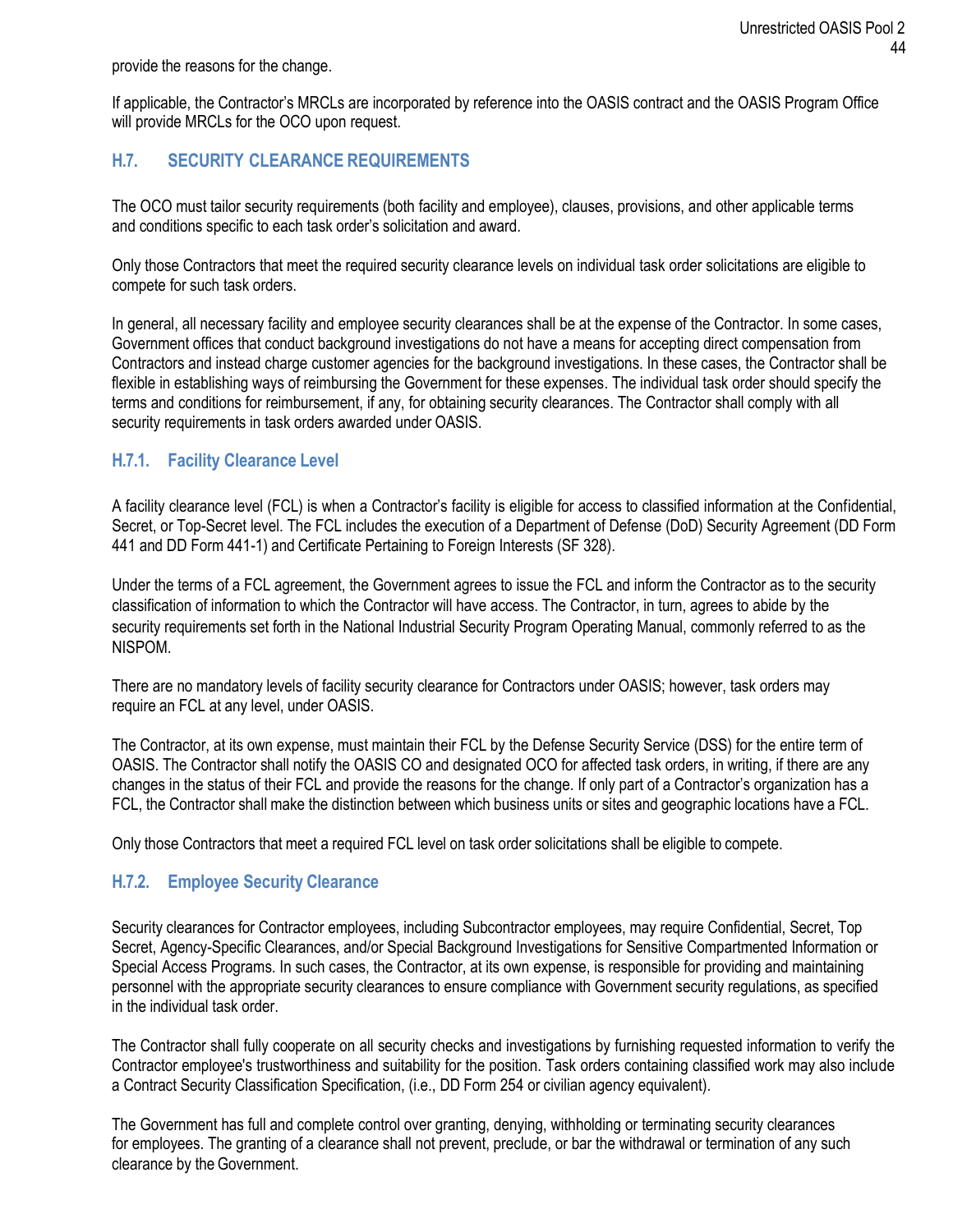#### <span id="page-44-0"></span>**H.7.3. HSPD-12**

When a Contractor or their Subcontractors are required to have physical access to a Federal controlled facility or access to a Federal information system, the Contractor shall comply with agency personal identity verification procedures in task orders that implement Homeland Security Presidential Directives-12 (HSPD-12).

#### <span id="page-44-1"></span>**H.8. SUSTAINABILITY**

OASIS seeks to benefit from the use of sustainable management practices by Contractors including tracking and seeking continual reductions in energy usage, greenhouse gas emissions, water consumption, solid waste and hazardous waste, and other relevant environmental impacts and associated costs.

Use of these sustainable management practices results in lower environmental impacts of delivered products and services, helping customers meet sustainable acquisition requirements under Executive Order 13514: Federal Leadership in Environmental, Energy and Economic Performance, and its precursors, successors and related regulations.

Public disclosures of environmental impacts and sustainable management practices have been associated with increased operational efficiency, lower overhead costs, and reduced supply chain and other business risks for disclosing companies.

Sustainability disclosures can help OASIS customers understand the major environmental impacts of procured products and services, familiarize themselves with the available strategies for reducing these impacts, and design projects and task order requirements which incorporate these strategies.

GSA encourages Contractors to provide the location(s) (Internet URL or URLs) of one or more sources of publicly available information regarding its company-wide environmental impacts and sustainable management practices (sustainability disclosures) on the Contractor's OASIS webpage. In making sustainability disclosures, the Contractor is requested to utilize existing, widely recognized third-party sustainability reporting portals and services such as the Global Reporting Initiative (GRI) Sustainability Disclosure Database (database of corporate social responsibility (CSR) reports) and the Carbon Disclosure Project (CDP) Climate Change and Water Disclosure Questionnaires. Additionally, it is strongly encouraged that all sustainability disclosure be kept up-to-date and accurate.

These sustainability-related standards, including estimates of the lifecycle costs and environmental impacts of proposed solutions, may apply at the task order level.

#### <span id="page-44-2"></span>**H.9. PROPRIETARY SOLUTIONS**

Contractors are discouraged from proposing proprietary solutions in response to OASIS task order requirements that necessitate the Contractor's proprietary process, system, maintenance, and/or solution that would prevent competition at a future point or require sustained and non-competitive support.

If a proprietary solution is proposed by a Contractor for a given task order requirement, the Contractor shall mark their proposal accordingly and make it clear to the OCO all limitations and costs associated with the solution.

#### <span id="page-44-3"></span>**H.10. RESERVED**

#### <span id="page-44-4"></span>**H.11. PARTNERING**

GSA intends to encourage the foundation of a cohesive partnership between the OASIS Contractors, GSA OASIS personnel, and Federal agency customers to identify and achieve reciprocal goals, with effective and efficient customer-focused service, in accordance with the terms of the OASIS contract.

Failure to attend meetings, maintain a Contractor OASIS webpage, or otherwise not comply with this section may result in activation of Dormant Status and/or result in a Contractor being Off-Ramped (See Sections H.16. and H.17.).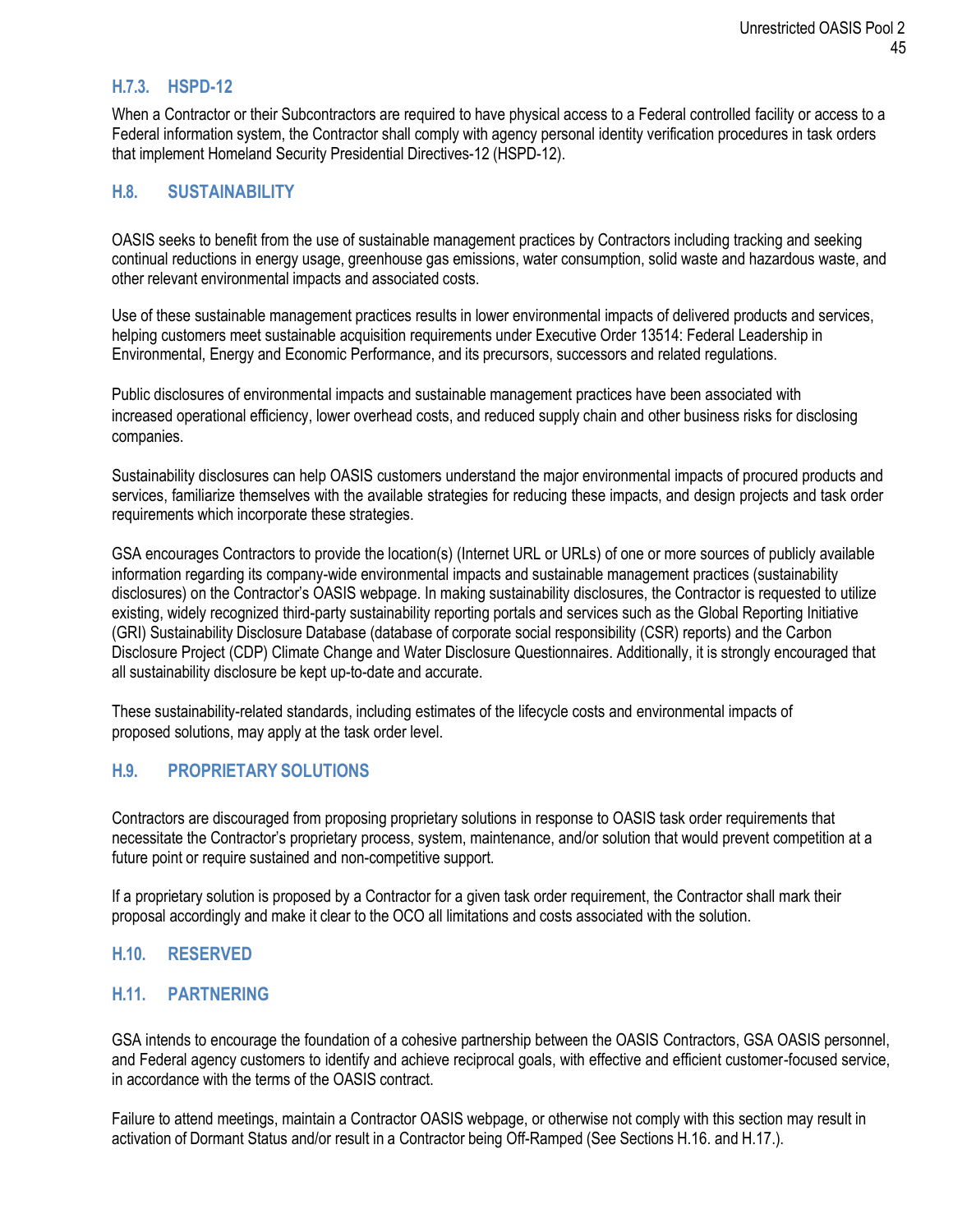#### <span id="page-45-0"></span>**H.11.1. Meetings**

From time to time, the Government may require Contractor attendance, including the attendance of Contractor Key Personnel, at meetings at various locations.

Meetings may be via webcasting, in-person at a government facility, a commercial conference center, or a mutually agreedupon Contractor facility on a rotational basis, as determined by the Government. Follow-up meetings may be held periodically throughout the duration of OASIS in order to assess performance against the goals and to reinforce partnering principles.

GSA may require up to four OASIS Program Management Review (PMR) meetings per year. The goal of the PMR meetings is to provide a platform for OASIS Contractors, OASIS staff, and other agency representatives to communicate current issues, resolve potential problems, discuss business and marketing opportunities, review future and ongoing GSA and Government-wide initiatives, and address OASIS fundamentals. Any Contractor costs associated to PMR Meetings shall be at no direct cost to the Government.

#### <span id="page-45-1"></span>**H.11.2. GSA OASIS Webpage**

GSA will establish an OASIS website for the purposes of informing our customers, stakeholders, and the general public of the attributes and procedures for OASIS.

The GSA OASIS webpage will include, but not be limited to, the following:

- 1. General overview of the attributes of OASIS
- 2. The OASIS conformed contract through the latest modification (Sections B through J)
- 3. GSA Key Personnel point of contact (POC) information (Names, Titles, Phone Numbers, E-mail Addresses)
- 4. Contractor Key Personnel POC information (Names, Titles, Phone Numbers, E-mailAddresses)
- 5. List of Contractor Numbers, Company Names by NAICS Pools and MA-IDIQ task order contracts, and direct POC for issuing task order solicitations by an OCO
- 6. Delegation of Procurement Authority (DPA) process for theOCO
- 7. OASIS Training and Ordering Guides
- 8. Sample procurement templates for the OCO
- 9. Scope review process for the OCO
- 10. Statistical information by Agency and Contractor
- 11. Links to other mandatory websites for reporting purposes or ordering procedures
- 12. List of Contractors not eligible for solicitations and awards due to Dormant Status or Off Ramped, if necessary.
- 13. Frequently Asked Questions

#### <span id="page-45-2"></span>**H.11.3. Contractor OASIS Webpage**

Within 30 days of the Notice to Proceed, the Contractor shall develop and maintain a current, publicly available webpage accessible via the Internet throughout the term of OASIS and task orders awarded under OASIS. The Contractor shall make their OASIS webpage Rehabilitation Act Section 508 compliant.

The purpose of the webpage is for the Contractor to communicate with potential customers regarding the Contractor's ability to provide professional support services under OASIS.

At a minimum, this webpage must include, but is not limited to the following:

- 1. Link to the GSA OASIS webpage
- 2. General Overview of OASIS
- 3. OASIS related marketing materials and news releases
- 4. Contractor Capabilities for OASIS
- 5. Contractor Key Personnel POC information (Names, Titles, Phone Numbers, E-mailAddresses)
- 6. The OASIS conformed contract through the latest modification (Sections B through J) in Adobe format
- 7. The OASIS Contract's Awarded DUNS Number and CAGECode
- 8. Sustainability Disclosures, if any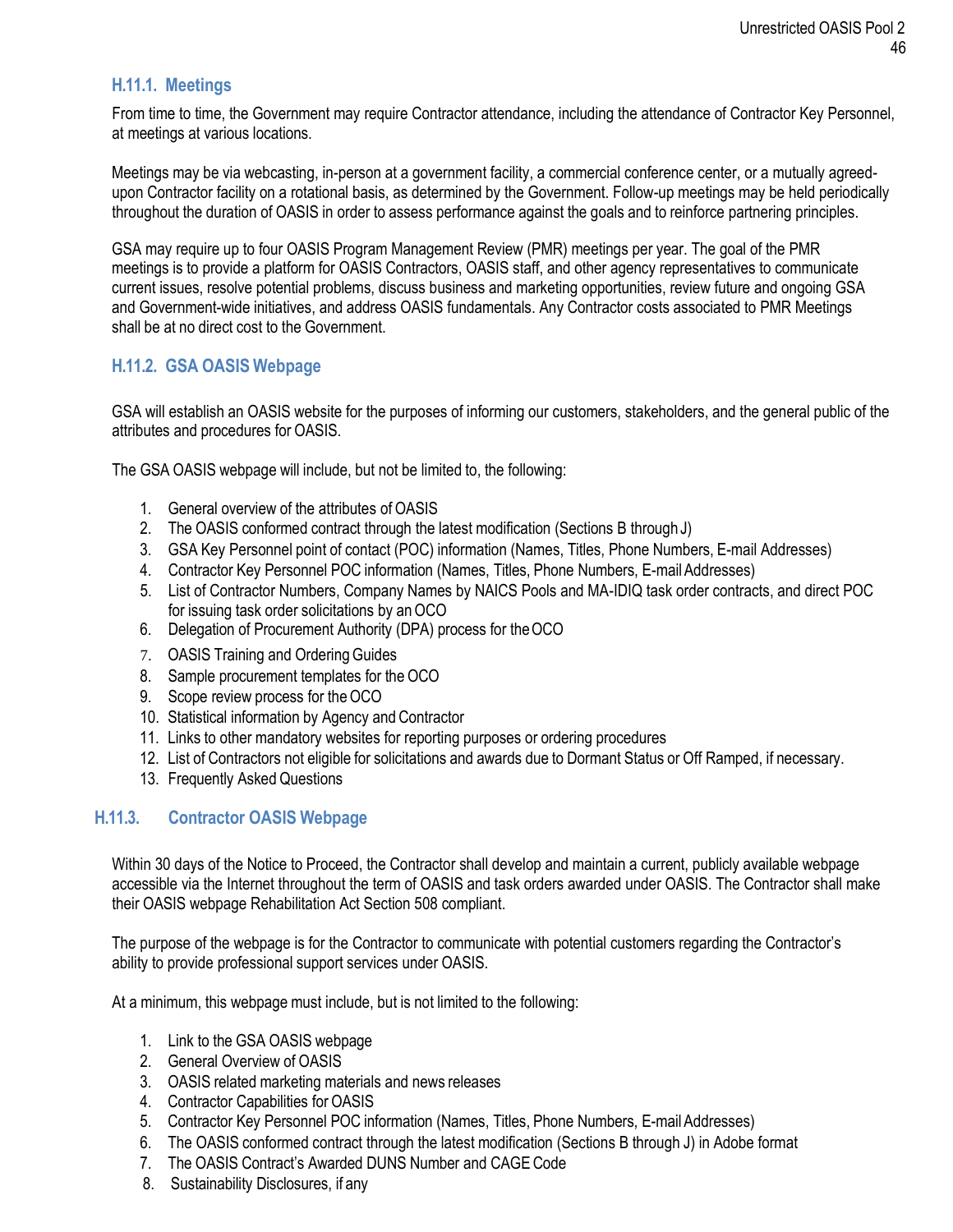#### <span id="page-46-0"></span>**H.11.4. Marketing**

The Contractor must maintain participation by actively pursuing work and competing for task order solicitations under OASIS.

The Contractor may develop company specific OASIS brochures for distribution at trade shows, conferences, seminars, etc., and distribute printed materials to enhance awareness of OASIS.

The Contractor may participate in various conferences and trade shows to facilitate outreach efforts for federal agency customers and to aid in the marketing of OASIS.

All marketing, promotional materials, and news releases in connection with OASIS or task order awards under OASIS, including information on the Contractor's OASIS webpage, may be co-branded with marks owned or licensed by the Contractor and GSA, as long as the Contractor complies with GSAM 552.203-71, Restriction on Advertising.

#### <span id="page-46-1"></span>**H.11.5. Reserved**

#### <span id="page-46-2"></span>**H.12. TRAINING AND PERMITS**

The Contactor shall provide fully trained and experienced personnel required for performance under task orders awarded under OASIS. The Contractor shall train Contractor personnel, at its own expense, except when the OCO has given prior approval for specific training to meet special requirements that are peculiar to a particular task order.

Except as otherwise provided in an individual task order, the Contractor shall, at its own expense, be responsible for obtaining any and all licenses, certifications, authorizations, approvals, and permits, and for complying with any applicable Federal, national, state, and municipal laws, codes, and regulations, and any applicable foreign work permits, authorizations, and/or visas in connection with the performance of any applicable task order issued under OASIS.

#### <span id="page-46-3"></span>**H.13. ETHICS AND CONDUCT**

Personal services are not authorized under OASIS. OASIS is strictly a non-personal services contract which means the personnel rendering the services are not subject, either by the contract's terms or by the manner of its administration, to the supervision and control usually prevailing in relationships between the Government and its employees.

The Contractor and its employees must conduct themselves with the highest degree of integrity and honesty and adhere to the policies and procedures as specified in FAR Part 3 and GSAM Part 503 Improper Business Practices and Personal Conflicts of Interest.

Failure to adhere to proper ethics and conduct may result in activation of Dormant Status and/or result in a Contractor being Off-Ramped (Sections H.16. and H.17.).

#### <span id="page-46-4"></span>**H.13.1. Supervision**

The Contactor shall not supervise, direct, or control the activities of Government personnel or the employee of any other Contractor under OASIS and the Government will not exercise any supervision or control over the Contractor in the performance of contractual services under OASIS. The Contractor is accountable to the Government for the actions of its personnel.

Contractor employees shall not represent themselves as Government employees, agents, or representatives or state orally or in writing at any time that they are acting on behalf of the Government.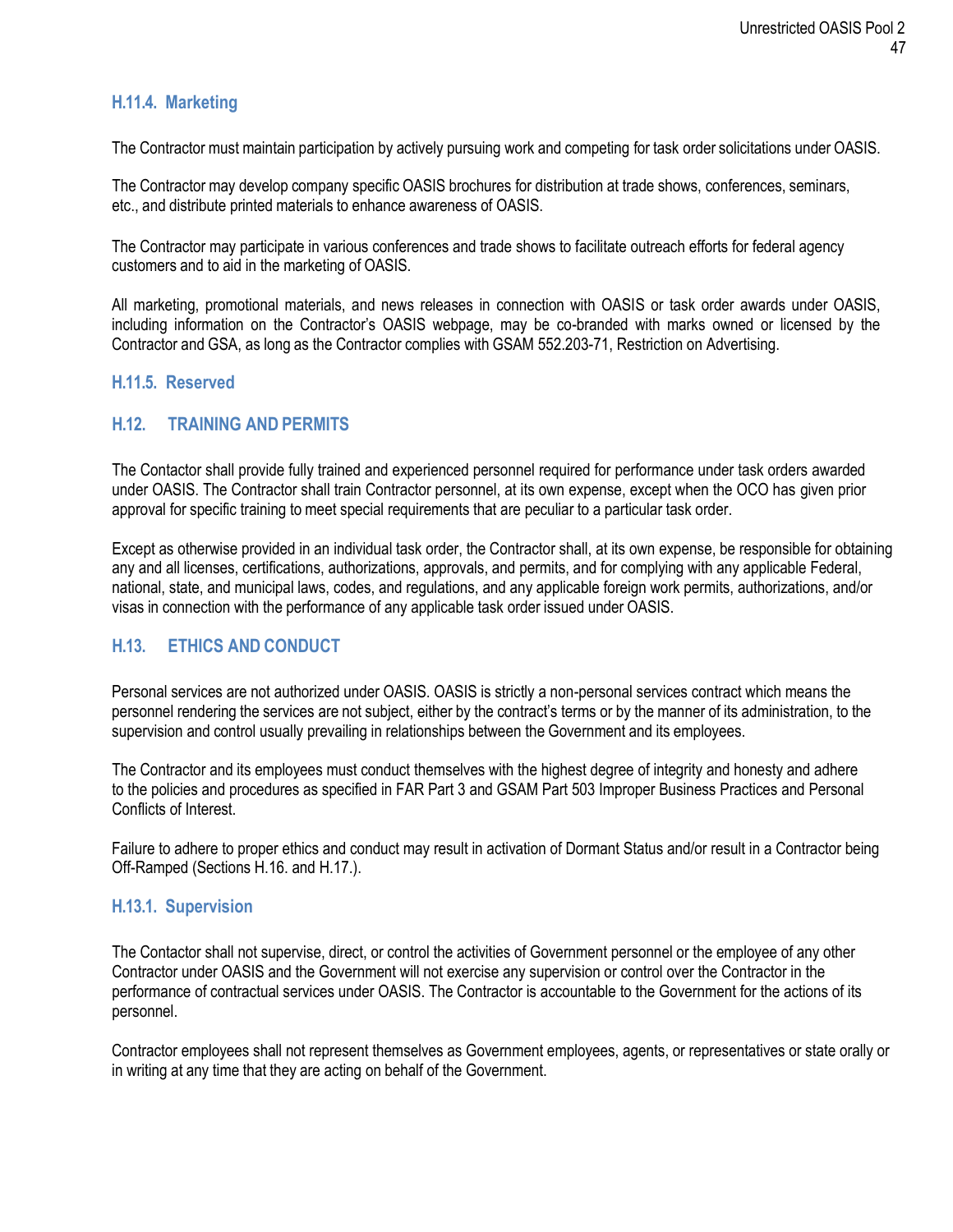In all communications with third parties in connection with OASIS, the Contractor must ensure that all Contractor employees identify themselves as Contractor employees and identify the name of the company for which they work and, must not carry out any direction that violates the terms and conditions ofOASIS.

The Contactor shall ensure that all of its employees, including Subcontractor employees, working under OASIS are informed of the substance of this Section.

If the Contractor believes any action or communication has been given that would create a personal services relationship between the Government and any Contractor employee or any other potential supervision or duty violation, the Contractor must notify the OCO and OASIS CO immediately of this communication or action.

#### <span id="page-47-0"></span>**H.13.2. Conduct**

The Contactor shall not discuss with unauthorized persons any information obtained in the performance of work under OASIS; conduct business other than that which is covered by OASIS during periods funded by the Government; conduct business not directly related to OASIS on Government premises; use Government computer systems and/or other Government facilities for company or personal business; recruit on Government premises; or otherwise act to disrupt official Government business.

The Contactor shall ensure that all of its employees, including Subcontractor employees, working under OASIS are informed of the substance of this clause.

If the Contractor believes any action or communication has been given that would create a business ethic or conduct violation, the Contractor must notify the OCO and OASIS CO immediately of this communication or action.

#### <span id="page-47-1"></span>**H.13.3. Conflicts of Interest**

The guidelines and procedures of FAR Subpart 9.5 and GSAM Subpart 509.5, Organizational and Consultant Conflicts of Interest, and FAR Part 3 and GSAM Part 3, Improper Business Practices and Personal Conflicts of Interest, will be used in identifying and resolving any issues of a conflict of interest under OASIS. The FAR and other applicable agency specific regulatory supplements will govern task orders awarded under OASIS.

Assuming no real or potential conflict of interest, an OASIS Prime Contractor may be a Subcontractor to another Prime Contractor on task orders solicited and awarded under OASIS or OASIS SB; however, the OCO may require that the Contractor sign an Organizational Conflict of Interest (OCI) Statement in which the Contractor (and any Subcontractors or teaming partners) agree not to submit any proposal or provide any support to any firm which is submitting (as Prime or Subcontractor) any proposal for any solicitation resulting from the work on a specific task order under OASIS.

All Contractor personnel (to include Subcontractors and Consultants) who will be personally and substantially involved in the performance of any task order issued under OASIS which requires the Contractor to act on behalf of, or provide advice with respect to any phase of an agency procurement shall execute and submit an "Employee/Contractor Non-Disclosure Agreement" Form. The OCO will provide the appropriate nondisclosure form specific to the procurement. This form shall be required prior to the commencement of any work on such task order and whenever replacement personnel are proposed under an ongoing task order.

The Contractor shall be responsible for identifying and preventing personal conflicts of interest of their employees. The Contractor shall prohibit employees who have access to non-public information by reason of performance on a Government contract from using that information for personal gain.

In the event that a task order requires activity that would create an actual or potential conflict of interest, the Contractor shall immediately notify the OCO of the conflict, submit a plan for mitigation, and not commence work until specifically notified by the OCO to proceed; or identify the conflict and recommend to the OCO an alternate approach to avoid the conflict.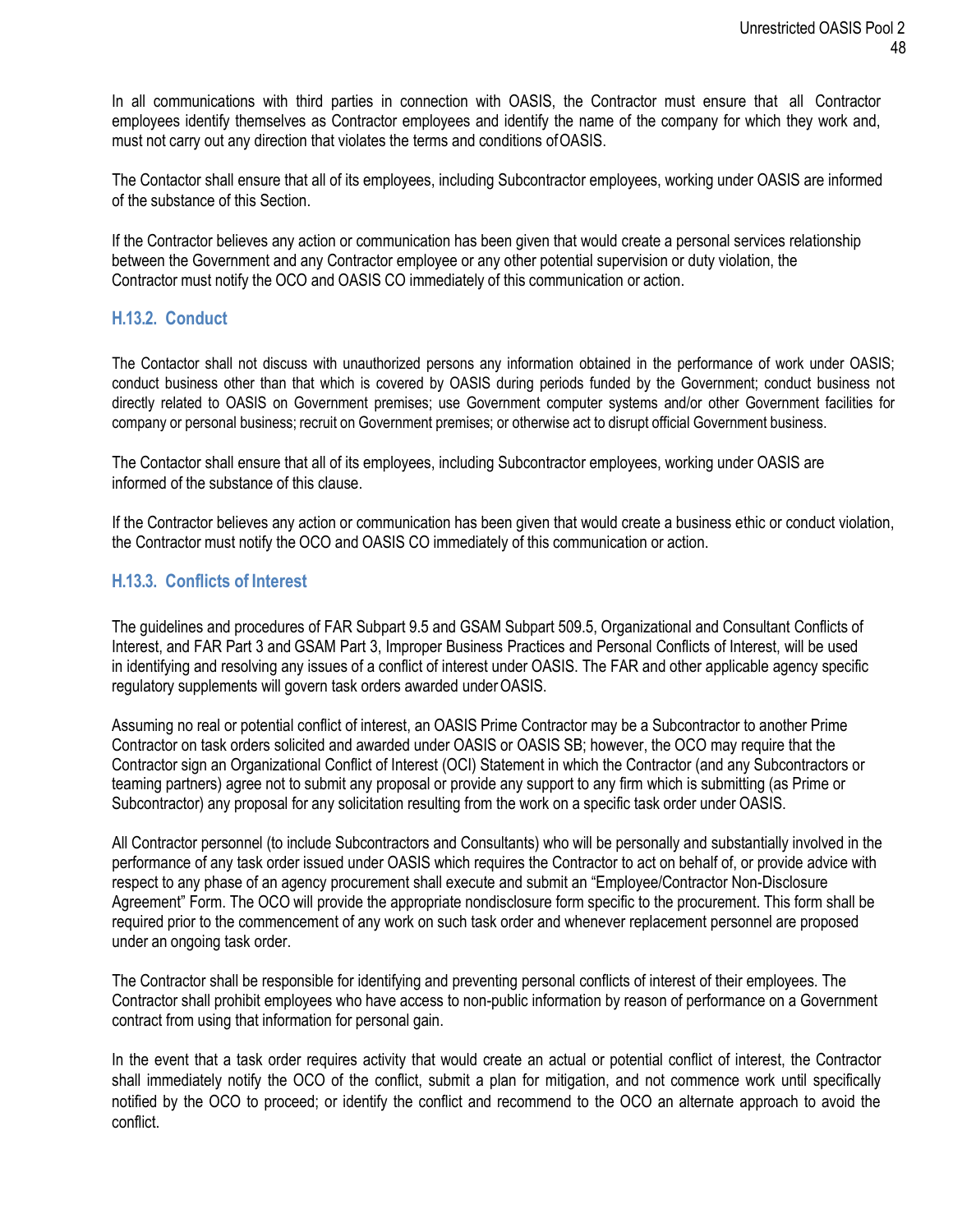The OCO or OASIS CO, if necessary, will review the information provided by the Contractor and make a determination whether to proceed with the task order and process a request for waiver, if necessary.

#### <span id="page-48-0"></span>**H.13.4. Cooperation with other Contractors on GovernmentSites**

The Government may undertake or award other contracts or task orders for work at or in close proximity to the site of the work under OASIS. The Contractor shall fully cooperate with the other Contractors and with Government employees and shall carefully adapt scheduling and performing the work under OASIS to accommodate the working environment, heeding any direction that may be provided by the OCO. The Contractor shall not commit or permit any act that will interfere with the performance of work by any other Contractor or by Government employees.

#### <span id="page-48-1"></span>**H.14. GOVERNMENT PROPERTY**

For task orders awarded under OASIS, Government property matters shall follow the same policies and procedures for Government property under FAR Part 45, Government Property and other applicable agency specific regulatory supplements.

FAR Part 45 does not apply to Government property that is incidental to the place of performance, when the task order requires Contractor personnel to be located on a Government site or installation, and when the property used by the Contractor within the location remains accountable to the Government.

Unless otherwise specified in a task order, the Contactor shall provide all office equipment and consumable supplies at the Contractor's sole and exclusive expense, including computers/workstations used in daily operation in support of OASIS.

The OCO must tailor property clauses, provisions, and other applicable terms and conditions specific to each task order solicitation and award.

#### <span id="page-48-2"></span>**H.14.1. Leasing of Real and Personal Property**

The Government contemplates that leases may be part of a task order solution offered by a Contractor, but the Government, where the Contractor's solution includes leasing, must not be the Lessee. Under no circumstances on any task order awarded under OASIS shall the Government be deemed to have privity-of-contract with the Owner/Lessor of the Leased Items; or, the Government be held liable for early Termination/Cancellation damages if the Government decides not to exercise an option period under a task order unless the Contractor has specifically disclosed the amount of such damages (or the formula by which such damages would be calculated) as part of its proposal and the OCO for the task order has specifically approved/allowed such damages as part of the task order terms and conditions.

#### <span id="page-48-3"></span>**H.14.2. Government Facilities**

The Contactor shall arrange with the OCO or other designated representative for means of access to premises, delivery and storage of materials and equipment, use of approaches, use of corridors, stairways, elevators, and similar matters.

A Contractor working in a government facility shall be responsible for maintaining satisfactory standards of employee competency, conduct, appearance, and integrity and shall be responsible for taking disciplinary action with respect to their employees as necessary.

The Contractor is responsible for ensuring that their employees do not disturb papers on desks, open desk drawers or cabinets, or use Government telephones, except as authorized. Each employee is expected to adhere to standards of behavior that reflect favorably on their employer and the Federal Government.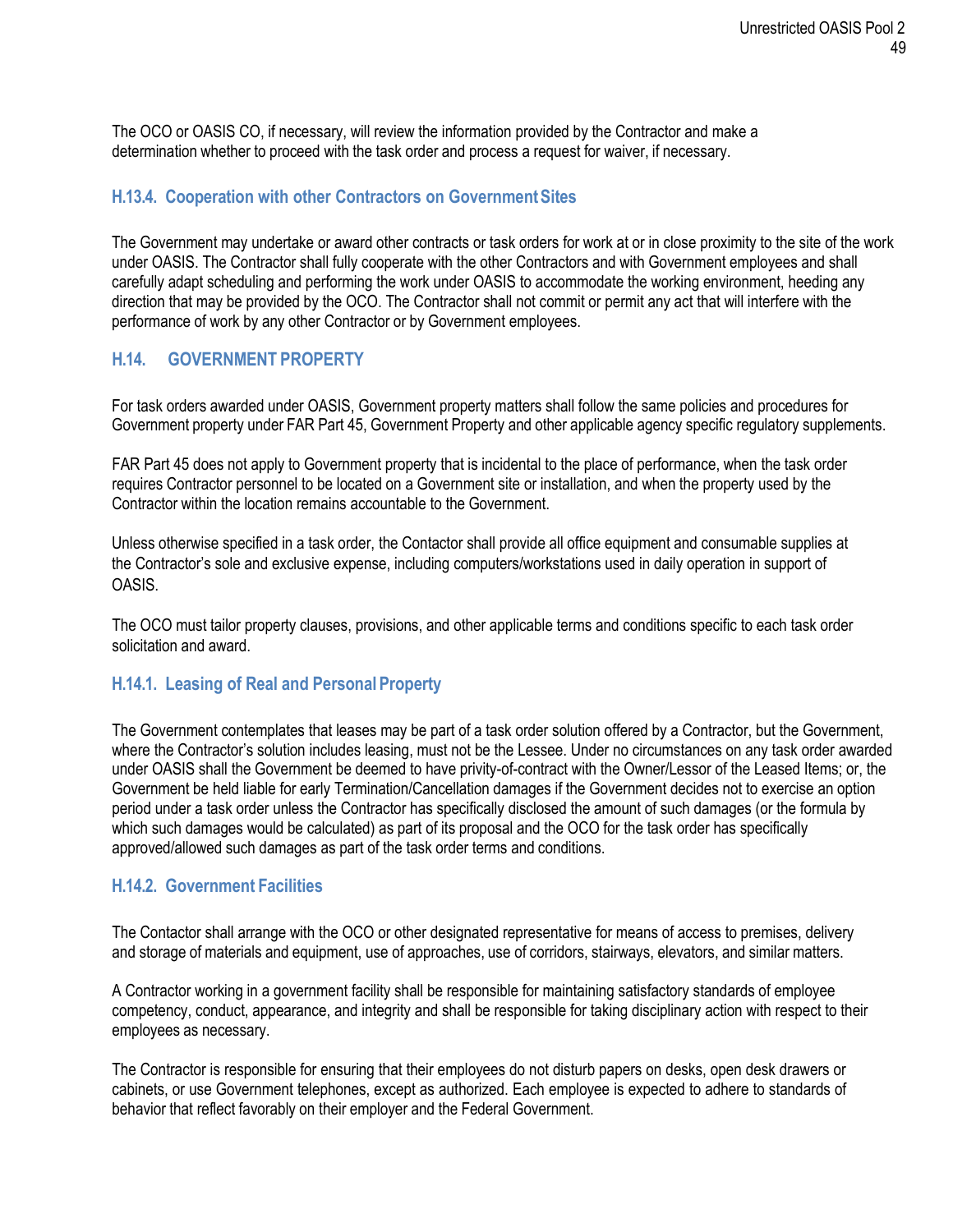The Contactor shall ensure that all of its employees, including Subcontractor employees, working under OASIS are informed of the substance of this clause.

#### <span id="page-49-0"></span>**H.14.3. Rights of Ingress and Egress**

The rights of ingress to, and egress from, Government facilities for the Contractor's personnel must be specified in the task order. Specific federally controlled facilities or those areas located within a given facility may have additional security clearance requirements must be specified in the task order.

Contractor employees, including Subcontractor employees, shall have in their possession, at all times while working, the specific Government identification credential issued by the Government. The identification credential shall be displayed and be visible at all times while on Government property.

During all operations on Government premises, the Contractor's personnel shall comply with the rules and regulations governing the facility access policies and the conduct of personnel. The Government reserves the right to require Contractor personnel to "sign-in" upon entry and "sign-out" upon departure from the Government facilities.

The Contactor shall be responsible for ensuring that all identification credentials are returned to the issuing agency whenever contract employees leave the contract, when the task order has been completed, employees leave the company, or employees are dismissed or terminated. The Contractor shall notify the issuing agency whenever employee badges are lost.

#### <span id="page-49-1"></span>**H.15. ON-RAMPING**

The total number of Contractors within any of the 7 OASIS Pools may fluctuate due to any number of reasons including but, not limited to, competition levels on task orders, mergers & acquisitions; the Government's exercise of the off-ramp process; and OASIS SB Contractors outgrowing their small business size status under their existing OASIS SB Contract.

It is in the Government's best interest that there remain an adequate number of Contractors eligible to compete for task orders in each OASIS Contract to meet the Government's professional service mission requirements.

Contractors are hereby notified that utilization of any on-ramping procedure below does not obligate the Government to perform any other on-ramping procedure. Furthermore, any on-ramping procedure may be performed for any single OASIS Pool at any time.

#### <span id="page-49-3"></span><span id="page-49-2"></span>**H.15.1. Reserved**

#### **H.15.2. Vertical ContractOn-Ramping**

The OASIS Program is a family of OASIS Pools and OASIS Small Business (SB) Pools with identical scopes. Each OASIS Pool is unrestricted, and each OASIS SB Pool is a 100% Small Business Set Aside contract.

For those OASIS SB Contractors who no longer certify as a small business for their respective OASIS SB Pool, the OASIS SB Contractor may elect to be considered to be placed on the corresponding OASIS unrestricted Pool. In order to be eligible to do this, the recertification as a large business of the company must not have been achieved on the basis of a merger or acquisition; or novation agreement in recognition of a successor in interest when Contractor assets are transferred during the term of OASIS SB.

For example, if Contractor X in OASIS SB Pool 2 (\$20.5M size standard), can no longer certify as a small business under the 1\$20.5M employee size standard, Contractor X may elect to be considered for OASIS Pool 2 as a large business.

In order to vertically on-ramp, the Contractor must: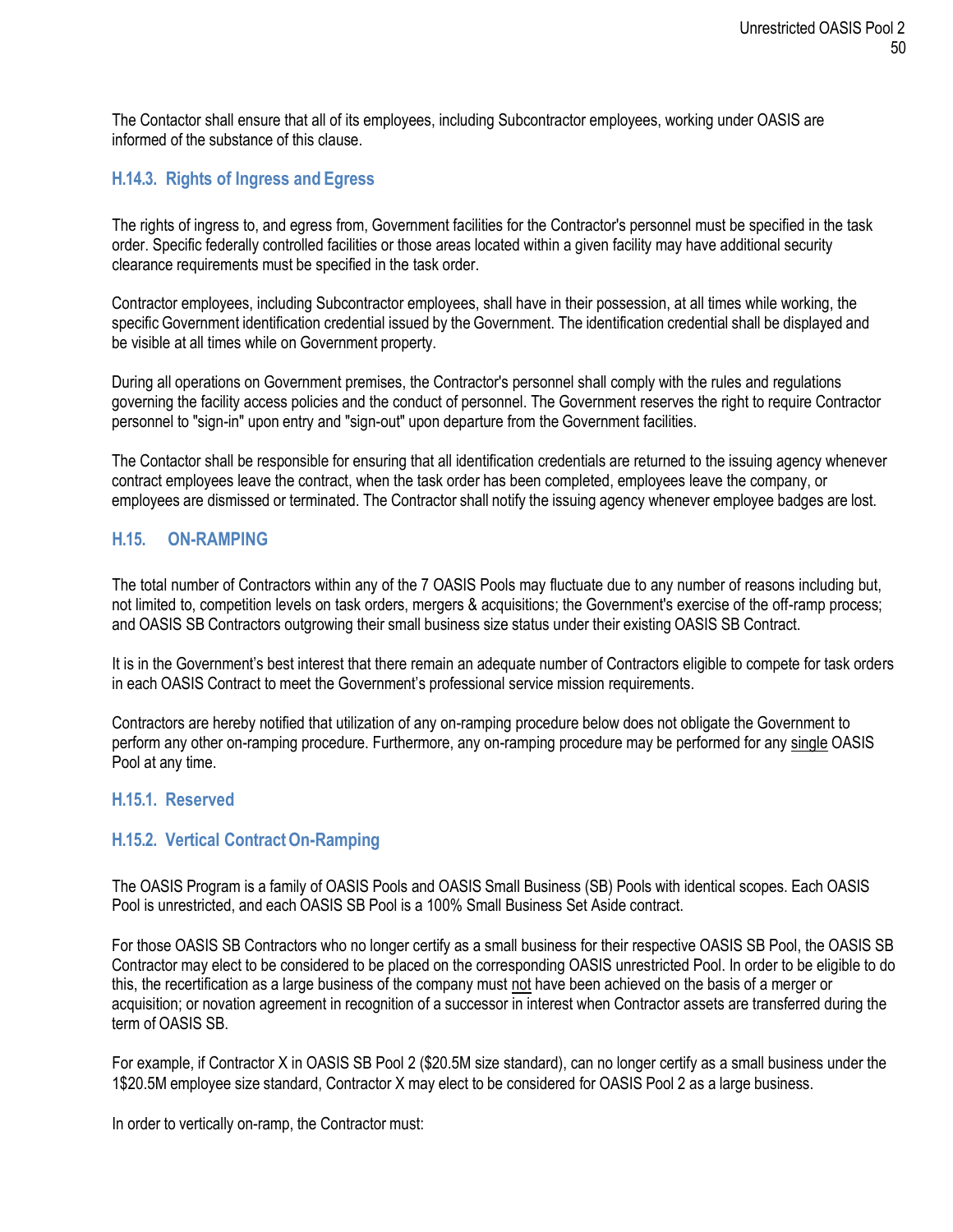- 1. Have outgrown their small business sized standard on the basis of natural growth, not on the basis of a merger, acquisition or novation agreement in recognition of a successor in interest when Contractor assets are transferred during the term of OASIS SB
- 2. Demonstrate successful performance under OASIS SB
- 3. Submit a proposal in response to a solicitation materially identical to the original version of the OASIS unrestricted solicitation
- 4. Meet all of the Pass/Fail Criteria of the original OASIS unrestricted solicitation and,
- 5. Receive a proposal score equal to or higher than the lowest scoring Contractor within the Pool being applied for. Note: The lowest scoring Contractor is based on the lowest evaluated numerical score within a given OASIS Pool in accordance with the scoring table in Section M.6. of the OASIS unrestricted solicitation at the time of the original OASIS unrestricted Pools.

The vertical Pool on-ramping solicitation will include the same evaluation factors/sub-factors as the original OASIS unrestricted solicitation. The terms and conditions of the resulting award will be materially identical to the existing version of OASIS unrestricted. The period of performance term will be coterminous with the existing term of all other OASIS unrestricted Contractors.

Immediately upon vertical on-ramping to OASIS unrestricted, the Contractor is eligible to submit a proposal in response to any task order solicitation and receive task order awards with the same rights and obligations as any other Contractor; however, the Contractor will be placed on Dormant Status under their OASIS SB Pool. The Contractor must continue performance on active task orders under their dormant OASIS SB Pool, including the exercise of options at the task order level at the discretion of the OCO, until all active task orders are closed-out.

The OASIS CO may conduct a vertical pool on-ramp without conducting any other form of on-ramp.

#### <span id="page-50-0"></span>**H.15.3. Open Season On-Ramping**

GSA will determine whether it would be in the Government's best interest to initiate an open season to add additional Contractors to any of the OASIS Pools at any time, subject to the following conditions:

- 1. An open season notice is published in Federal Business Opportunities in accordance with FAR Part 5, Publicizing Contract Action
- 2. An open season solicitation is issued under current Federal procurement law
- 3. The solicitation identifies the total anticipated number of new contracts that GSA intends toaward
- 4. Any Offeror that meets the eligibility requirements set forth in the open season solicitation may submit a proposal in response to the solicitation
- 5. The award decision under the open season solicitation is based upon substantially the same evaluation factors/sub-factors as the original solicitation
- 6. An Offeror's proposal must meet all of the Acceptability Pass/Fail Criteria of the original solicitation
- 7. If the intent of the on-ramp is to "replace" OASIS contractors acquired, merged, off-ramped, etc., an Offeror's proposal must receive a proposal score equal to or higher than the lowest scoring Contractor within the OASIS Pool being applied for Note: The lowest scoring Contractor is based on the lowest evaluated numerical score within a given OASIS Pool in accordance with the scoring table in SectionM.6. of the solicitation at the time of the original awards
- 8. If the intent of the on ramp is to "add" OASIS contractors such as Sub Pool development or to increase the totalnumber of contractors in a given pool beyond the original number of awards for competition purposes, a number of contracts to be added will be announced and the highest technically rated Offerors will receive those awards regardless of how their score compared to the original awardees.
- 9. The terms and conditions of any resulting awards are materially identical to the existing version of the OASIS Pool and,
- 10. The period of performance term for any new awards is coterminous with the existing term for all other Contractors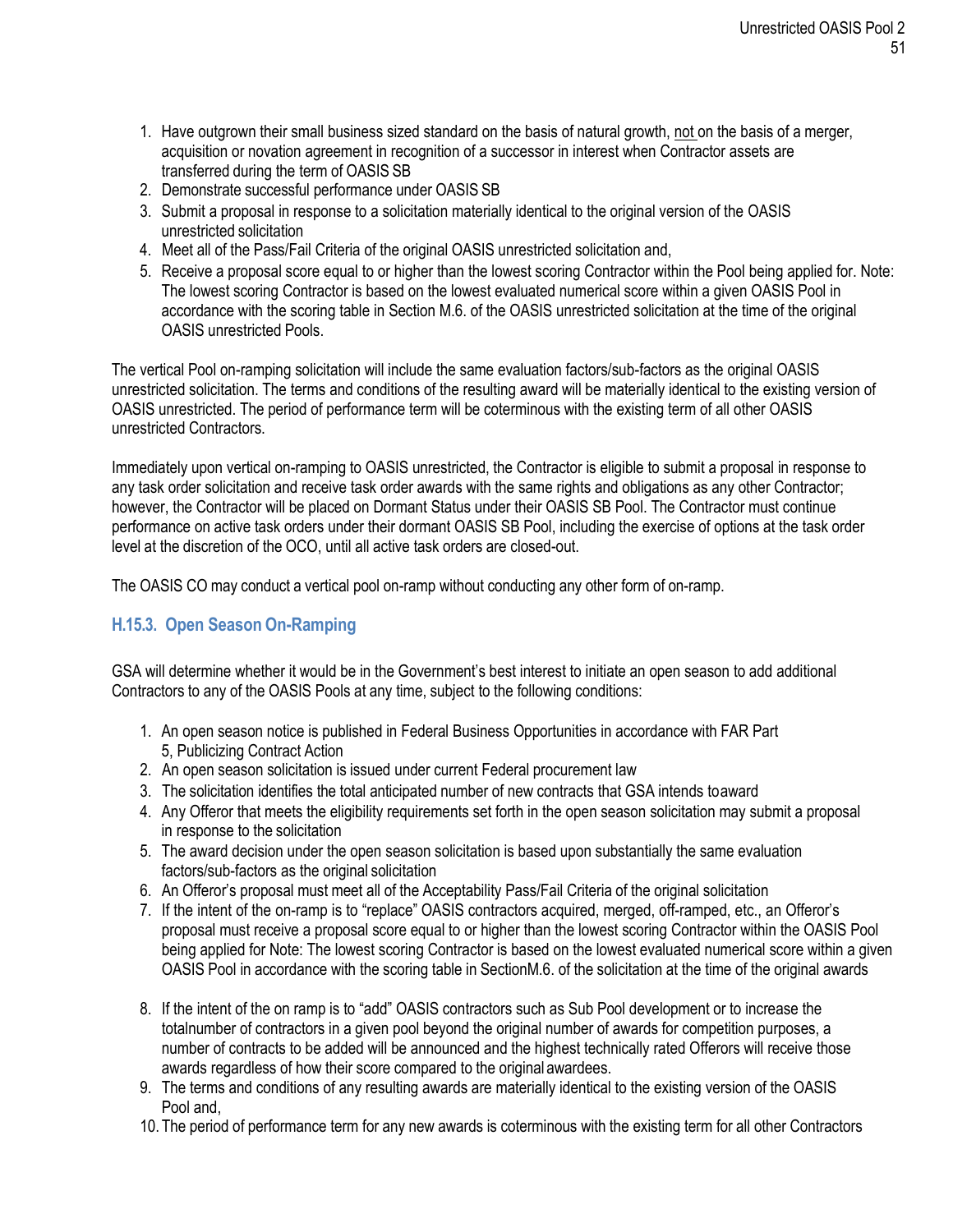Immediately upon on-ramping, the Contractor is eligible to submit a proposal in response to any task order solicitation and receive task order awards with the same rights and obligations as any other Contractor.

#### <span id="page-51-0"></span>**H.15.4. Focused On-Ramping (Sub Pool Creation)**

GSA will determine whether it would be in the Government's best interest to initiate an open season to create a Sub Pool within established OASIS Pools. This may be done in response to client needs, competition levels, or other factors. For example, Pool 2 consists of 5 different NAICS codes. Over time, the OASIS Program Office notices that competition levels for all NAICS are healthy except for NAICS Code 541720. In response to this and based on anticipated demand, a Sub Pool for NAICS Code 541720 could be created through this on-ramping procedure.

Implementation of this form of on-ramping would be subject to the following conditions.

- 1. An open season notice is published in Federal Business Opportunities in accordance with FAR Part 5, Publicizing Contract Action
- 2. An open season solicitation is issued under current Federal procurement law
- 3. The solicitation identifies the total anticipated number of new contracts that GSA intends toward
- 4. Any Offeror already possessing a contract in the affected Pool will automatically be included in the newly formed Sub Pool if the Offeror can provide Pool Qualification projects for the newSub Pool
- 5. Any Offeror that meets the eligibility requirements set forth in the open season solicitation may submit a proposal in response to the solicitation. This Sub Pool would require Pool Qualification projects associated with the NAICSCode/exception of the new Sub Pool.
- 6. The award decision under the open season solicitation is based upon substantially the same evaluation factors/sub-factors as the original solicitation. The newly formed Sub Pool will become a new MA-IDIQ contract inthe family of OASIS contracts.
- 7. An Offeror's proposal must meet all of the Acceptability Pass/Fail Criteria of the original solicitation
- 8. The terms and conditions of any resulting awards are materially identical to the existing version of the OASIS Pool and,
- 9. The period of performance term for any new awards is coterminous with the existing term for all other Contractors

#### <span id="page-51-1"></span>**H.16. DORMANT STATUS**

GSA is responsible for ensuring performance and compliance with the terms of OASIS and safeguarding the interests of the Government and the American taxpayer in its contractual relationships. Additionally, GSA must ensure that Contractors receive impartial, fair, and equitable treatment. OASIS must be reserved for high performing OASIS Contractors. Accordingly, if the OASIS CO determines that any requirement of OASIS is not being met an OASIS Contractor may be placed into Dormant Status. Dormant status may be activated for a given OASIS Pool that a Contractor has been awarded or Dormant Status may be activated for all OASIS Pools.

If Dormant Status is activated, the Contractor shall not be eligible to participate or compete in any subsequent task order solicitations while the Contractor is in Dormant Status; however, Contractors placed in Dormant Status shall continue performance on previously awarded and active task orders, including the exercise of options and modifications at the task order level.

Dormant Status is not a Debarment, Suspension, or Ineligibility as defined in FAR Subpart 9.4 or a Termination as defined in FAR Part 49. Dormant Status is a condition that applies to the OASIS contract only. Grounds for being placed in Dormant Status specifically include, but are not limited to, trends or patterns of behavior associated with the failure to meet the deliverables and compliances specified under Section F.4.

Dormant status will only be imposed after careful consideration of the situation and collaboration with the Contractor to resolve the issues. To place a Contractor in Dormant Status, the OASIS CO must first send a letter to the Contractor regarding the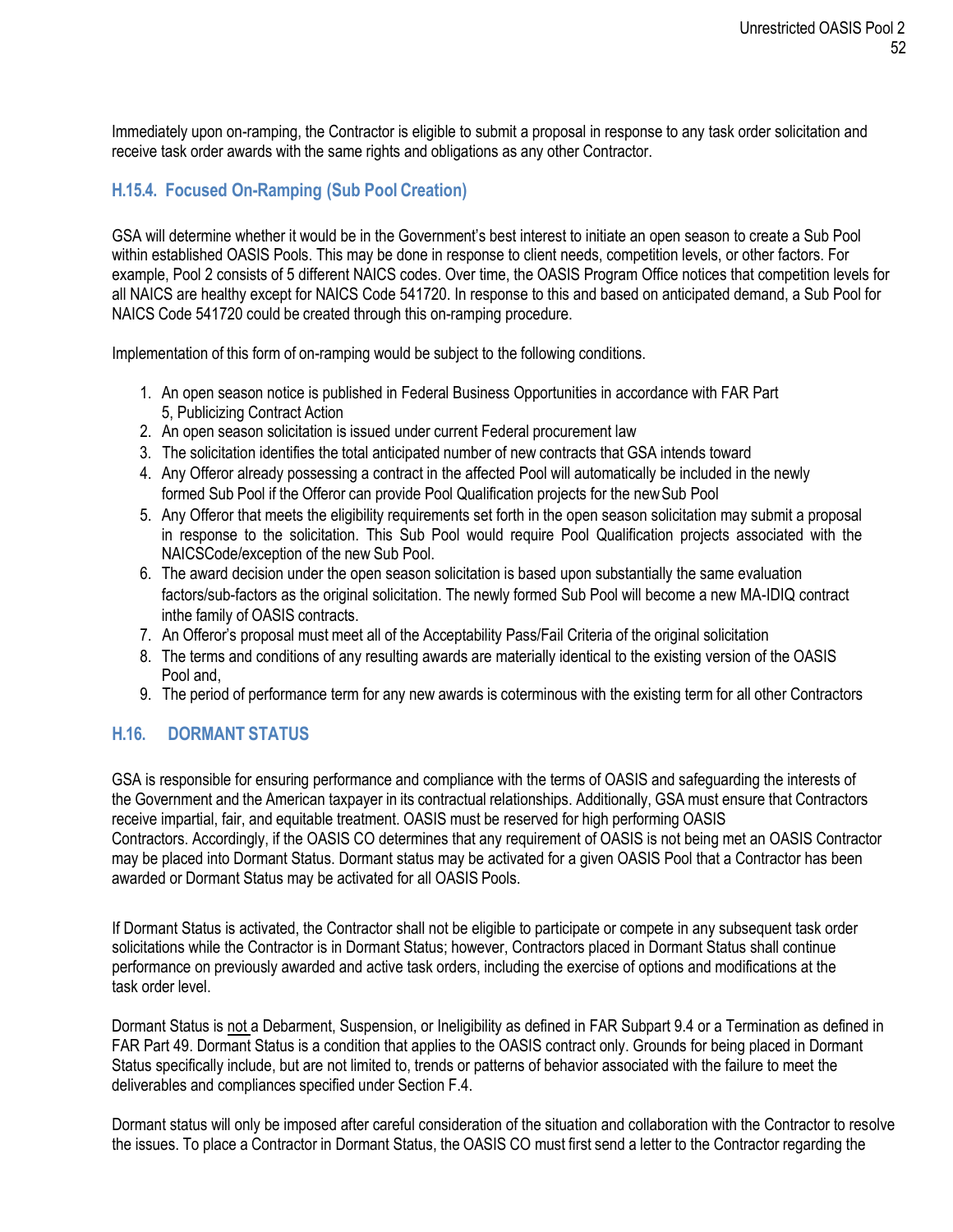poor performance or non-compliance issue. The Contractor shall have reasonable time, at the discretion of the OASIS CO, to provide the OASIS CO with a remediation plan to correct the deficiencies/issues. If the OASIS CO is satisfied with the Contractor's response, the Contractor will not be placed in Dormant Status. If the OASIS CO is not satisfied with the response, or the remediation plan is not effective, the OCO may issue a final decision, in writing, placing the Contractor in a Dormant Status. The OASIS CO final decision may be appealed to the OASIS Ombudsman under Alternative Disputes Resolution (ADR), as defined in FAR Subpart 33.201 and GSAM 533.214. Using ADR does not waive the Contractor's right to appeal to the Agency Board of Contract Appeals or United States Court of Federal Claims.

#### <span id="page-52-0"></span>**H.17. OFF-RAMPING**

GSA reserves the unilateral right to Off-Ramp non-performing Contractors. Contractors that are Off-Ramped have no active task orders under their OASIS Pool at the time of the Off-Ramping. Contractors under more than one OASIS Pool will only be off ramped from the OASIS Pool where the non-performing issues have occurred.

Off-ramping methods may result from one of the following conditions:

- 1. After a Contractor is placed in Dormant Status and the Contractor has completed all previously awarded task orders under OASIS
- 2. Debarment, Suspension, or Ineligibility as defined in FAR Subpart 9.4.
- 3. Termination as defined in FAR Part 49
- 4. Contractors who fail to meet the standards of performance, deliverables, or compliances
- 5. Taking any other action which may be permitted under the OASIS terms and conditions

(END OF SECTION H)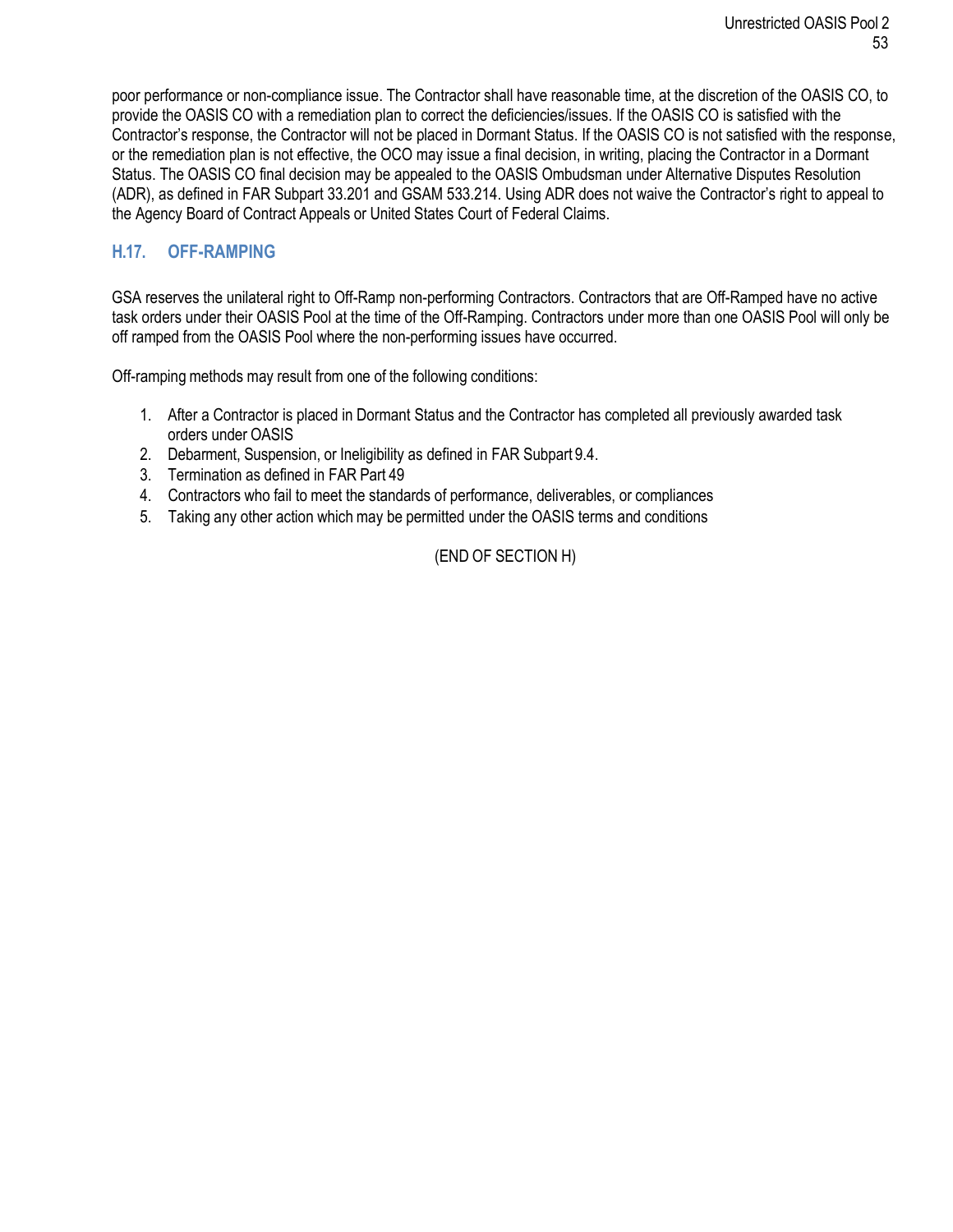## **PART II – CONTRACT CLAUSES SECTION I – CONTRACT CLAUSES**

#### <span id="page-53-1"></span><span id="page-53-0"></span>**I.1. TASK ORDER CLAUSES**

In accordance with FAR 52.301, Solicitation Provisions and Contract Clauses (Matrix), the OASIS master contracts cannot predetermine all the contract provisions/clauses for future individual task orders.

Representation and Certification Provisions from the OASIS master contracts automatically flow down to all OASIS task orders.

All "Applicable" and "Required" provisions/clauses set forth in FAR 52.301 automatically flow down to all OASIS task orders based on their specific contract type (e.g. cost, fixed price, etc.), statement of work, competition requirements, commercial or not commercial, and dollar value as of the date the task order solicitation is issued. (**Note:** Any Applicable and/or Required provisions/clauses that require fill-in information must be provided by the OCO in full text).

The OCO must identify any "Optional" provisions/clauses set forth in FAR 52.301 and/or any of the ordering agency's "Supplemental" provisions/clauses for each individual task order solicitation and subsequent award. (**Note:** For Optional and/or agency Supplemental provisions/clauses, the OCO must provide the Provision/Clause Number, Title, Date, and fill-in information (if any), as of the date the task order solicitation is issued)

The OCO must identify in the task order solicitation whether FAR Part 12 commercial clauses/provisions apply or do not apply.

For T&M and/or L-H task orders **ONLY**, the OCO must identify one of the following provisions in the task order solicitation:

- 1. FAR 52.216-29 Time-and-Materials/Labor-Hour Proposal Requirements—Non-Commercial Item Acquisition with Adequate Price Competition. (**Note:** For organizations within DoD, when selecting FAR 52.216-29, the OCO must also identify DFARs 252.216-7002, Alternate A).
- 2. FAR 52.216-30 Time-and-Materials/Labor-Hour Proposal Requirements—Non-Commercial Item Acquisition Without Adequate Price Competition
- 3. FAR 52.216-31 Time-and-Materials/Labor-Hour Proposal Requirements—Commercial Item Acquisition

#### <span id="page-53-2"></span>**I.2. OASIS CLAUSES**

The following clauses apply only to the OASIS MA-IDIQ task order contract. The clauses and dates remain unchanged throughout the term of OASIS unless changed through a bi-lateral modification to OASIS.

#### <span id="page-53-3"></span>**I.2.1. FAR 52.252-2 CLAUSES INCORPORATED BYREFERENCE**

This contract incorporates one or more clauses by reference, with the same force and effect as if they were given in full text. Upon request, the Contracting Officer will make their full text available. Also, the full text of a clause may be accessed electronically at this address: <http://acquisition.gov/>

#### <span id="page-53-4"></span>**I.2.2. GSAR 552.252-6 AUTHORIZED DEVIATIONS IN CLAUSES (DEVIATION FAR 52.252-6)(SEP1999)**

#### **(a)** *Deviations to FAR clauses***.**

(1) This solicitation or contract indicates any authorized deviation to a Federal AcquisitionRegulation (48 CFR Chapter 1) clause by the addition of "(DEVIATION)" after the date of the clause, if the clause is not published in the General Services Administration Acquisition Regulation (48 CFR Chapter 5).

(2) This solicitation indicates any authorized deviation to a Federal Acquisition Regulation (FAR) clause that is published in the General Services Administration Acquisition Regulation by the addition of "(DEVIATION (FAR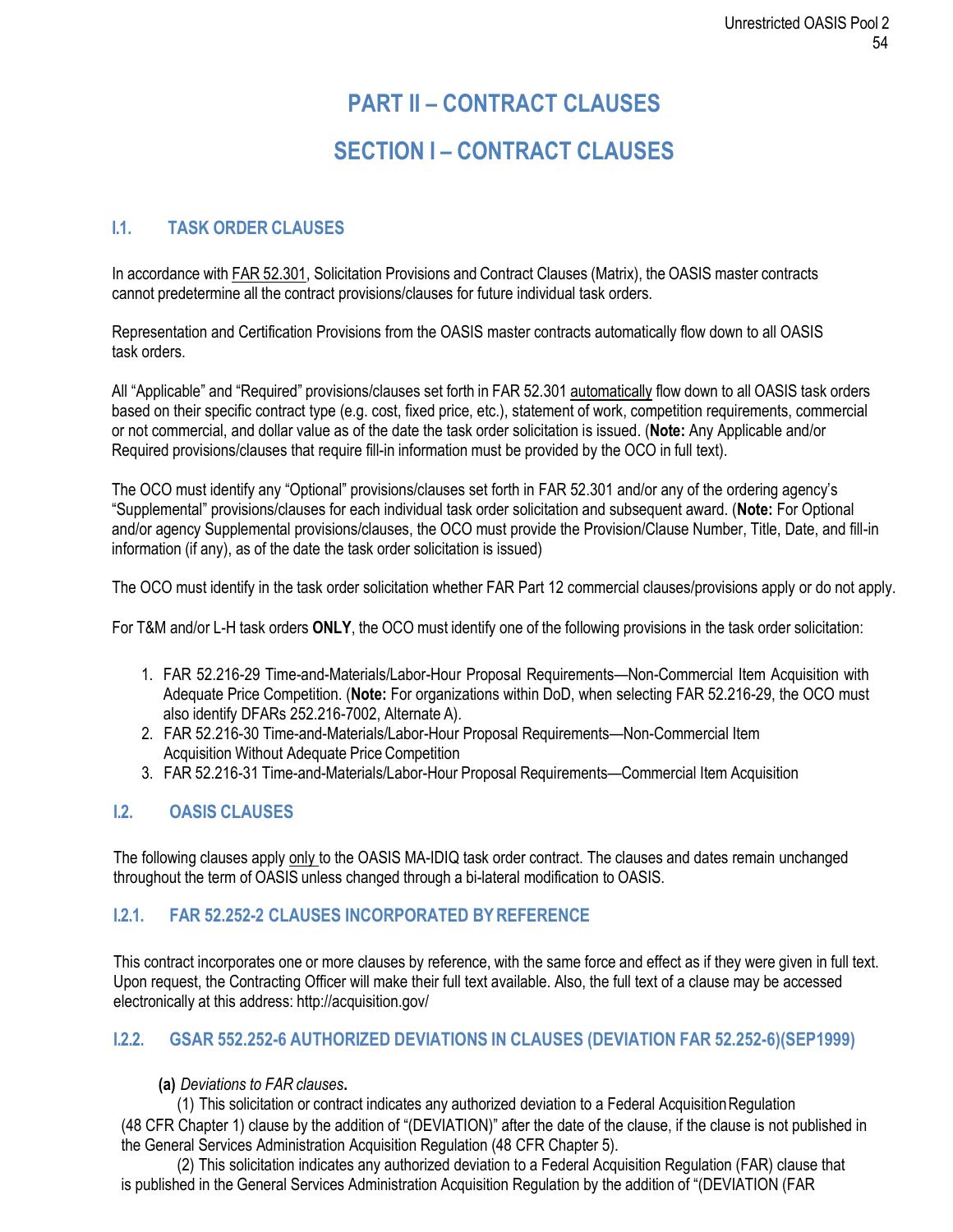clause no.))" after the date of the clause.

**(b)** *Deviations to GSAR clauses.* This solicitation indicates any authorized deviation to a General Services Administration Acquisition Regulation clause by the addition of "(DEVIATION)" after the date of the clause.

**(c)** *"Substantially the same as" clauses.* Changes in wording of clauses prescribed for use on a "substantially the same as" basis are not considered deviations.

| <b>FAR</b> | <b>TITLE</b>                                                                                            | <b>DATE</b>     |
|------------|---------------------------------------------------------------------------------------------------------|-----------------|
| 52.202-1   | Definitions                                                                                             | <b>NOV 2013</b> |
| 52.203-3   | <b>Gratuities</b>                                                                                       | <b>APR 1984</b> |
| 52.203-5   | <b>Covenant Against Contingent Fees</b>                                                                 | <b>MAY 2014</b> |
| 52.203-6   | Restrictions on Subcontractor Sales to the Government                                                   | <b>SEP 2006</b> |
| 52.203-7   | <b>Anti-Kickback Procedures</b>                                                                         | <b>MAY 2014</b> |
| 52.203-8   | Cancellation, Rescission, and Recovery of Funds for Illegal or Improper Activity                        | <b>MAY 2014</b> |
| 52.203-10  | Price or Fee Adjustment for Illegal or Improper Activity                                                | <b>MAY 2014</b> |
| 52.203-12  | Limitation on Payments to Influence Certain Federal Transactions                                        | <b>OCT 2010</b> |
| 52.203-13  | <b>Contractor Code of Business Ethics and Conduct</b>                                                   | <b>OCT 2015</b> |
| 52.203-14  | Display of Hotline Poster(s)                                                                            | <b>OCT 2015</b> |
| 52.203-16  | Preventing Personal Conflict of Interest                                                                | <b>DEC 2011</b> |
| 52.203-17  | Contractor Employee Whistleblower Rights and Requirement to Inform Employees of<br>Whistleblower rights | <b>APR 2014</b> |
| 52.204-2   | <b>Security Requirements</b>                                                                            | <b>AUG 1996</b> |
| 52.204-4   | Printed or Copied Double-Sided on Postconsumer Fiber Content Paper                                      | MAY 2011        |
| 52.204-9   | Personal Identity Verification of Contractor Personnel                                                  | <b>JAN 2011</b> |
| 52.204-10  | Reporting Executive Compensation and First-Tier Subcontract Awards                                      | <b>OCT 2016</b> |

|  |  | (End of clause) |  |
|--|--|-----------------|--|
|--|--|-----------------|--|

| <b>FAR</b> | <b>TITLE</b>                                                                                                                | <b>DATE</b>     |
|------------|-----------------------------------------------------------------------------------------------------------------------------|-----------------|
| 52.204-13  | System for Award Management Maintenance                                                                                     | OCT 2016        |
| 52.204-19  | incorporation by Reference of Representations and Certifications                                                            | <b>DEC 2014</b> |
| 52.204-21  | Basic Safeguarding of Covered Contractor Information Systems                                                                | <b>JUN 2016</b> |
| 52.209-6   | Protecting the Government's Interest When Subcontracting with Contractors Debarred,<br>Suspended, or Proposed for Debarment | <b>OCT 2015</b> |
| 52.209-9   | Updates of Publicly Available Information Regarding Responsibility Matters                                                  | <b>JUL 2013</b> |
| 52.209-10  | Prohibition on Contracting with Inverted Domestic Corporations                                                              | <b>NOV 2015</b> |
| 52.210-1   | <b>Market Research</b>                                                                                                      | <b>APR 2011</b> |
| 52.211-5   | <b>Materials Requirements</b>                                                                                               | <b>AUG 2000</b> |
| 52.215-2   | Audit and Records -Negotiation                                                                                              | <b>OCT 2010</b> |
| 52.215-8   | Order of Precedence - Uniform Contract Format                                                                               | <b>OCT 1997</b> |
| 52.215-14  | <b>Integrity of Unit Prices</b>                                                                                             | <b>OCT 2010</b> |
| 52.215-15  | Pension Adjustments and Asset Reversions                                                                                    | <b>OCT 2010</b> |
| 52.215-16  | <b>Facilities Capital Cost of Money</b>                                                                                     | <b>JUN 2003</b> |
| 52.215-17  | Waiver of Facilities Capital Cost of Money                                                                                  | OCT 1997        |
| 52.215-18  | Reversion or Adjustment of Plans for Postretirement Benefits (PRB) other than Pensions                                      | <b>JUL 2005</b> |
| 52.215-19  | Notification of Ownership Changes                                                                                           | <b>OCT 1997</b> |
| 52.215-21  | Requirements for Cost or Pricing Data or Information Other Than Cost or Pricing Data-<br>Modifications                      | <b>OCT 2010</b> |
| 52.215-21  | Alternate IV                                                                                                                | <b>OCT 2010</b> |
| 52.219-8   | <b>Utilization of Small Business Concerns</b>                                                                               | <b>NOV 2016</b> |
| 52.219-9   | <b>Small Business Subcontracting Plan</b>                                                                                   | <b>AUG 2018</b> |
| 52.219-9   | Alternate II                                                                                                                | <b>NOV 2016</b> |
| 52.219-16  | Liquidated Damages-Subcontracting Plan                                                                                      | <b>JAN 1999</b> |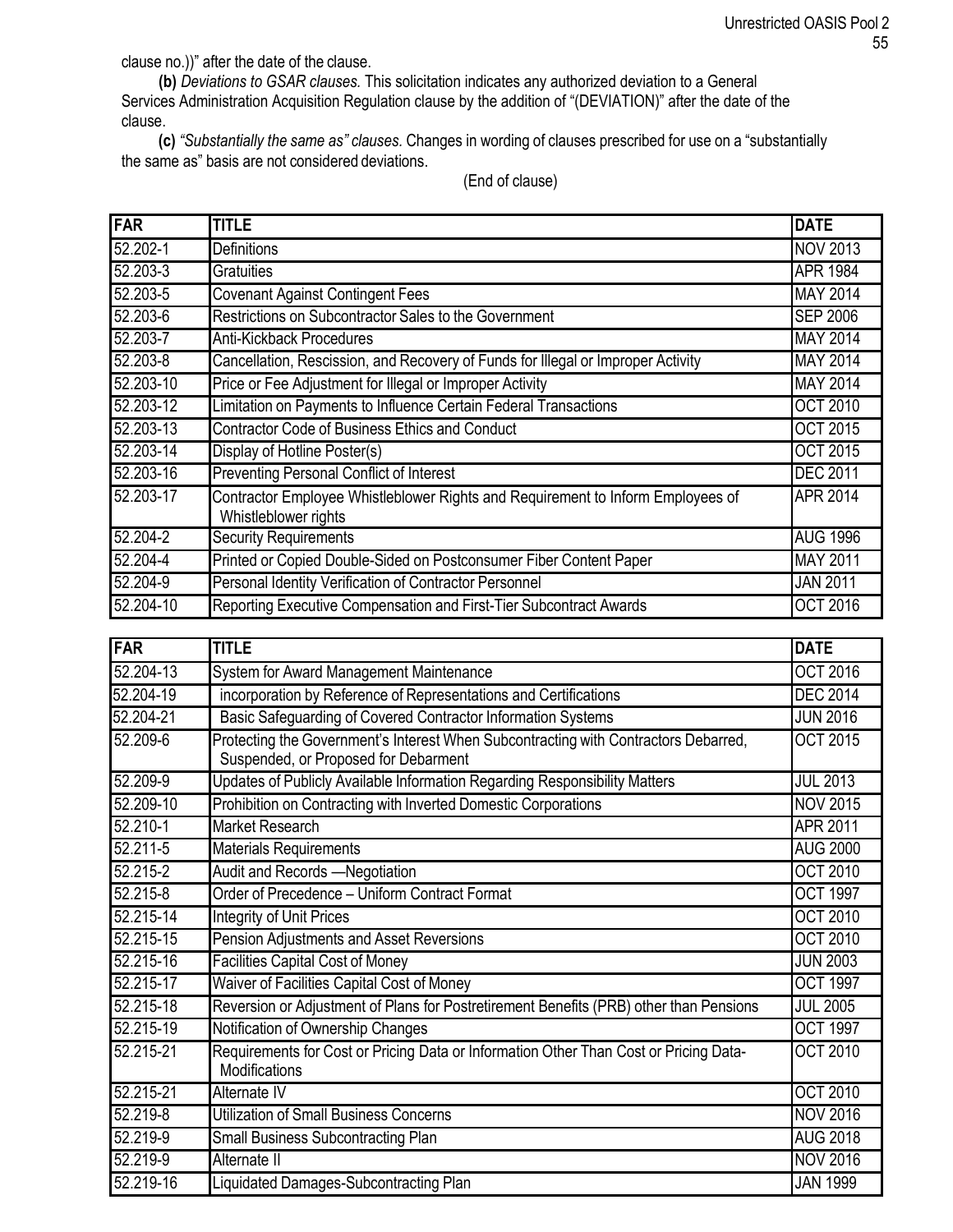|                                                                             | 56              |
|-----------------------------------------------------------------------------|-----------------|
| Post-Award Small Business Program Re-representation                         | <b>JUL 2013</b> |
| <b>Convict Labor</b>                                                        | <b>JUN 2003</b> |
| Contract Work Hours and Safety Standards Act - Overtime Compensation        | <b>MAY 2018</b> |
| Child Labor - Cooperation with Authorities and Remedies                     | <b>JAN 2018</b> |
| Prohibition of Segregated Facilities                                        | APR 2015        |
| <b>Equal Opportunity</b>                                                    | <b>SEP 2016</b> |
| <b>Equal Opportunity for Veterans</b>                                       | <b>OCT 2015</b> |
| Affirmative Action for Workers with Disabilities                            | <b>JUL 2014</b> |
| <b>Employment Reports Veterans</b>                                          | FEB 2016        |
| Compliance with Veterans Employment Reporting Requirements                  | FEB 2016        |
| Notification of Employee Rights Under the National Labor Relations Act      | <b>DEC 2010</b> |
| <b>Combating Trafficking in Persons</b>                                     | <b>MAR 2015</b> |
| <b>Employment Eligibility Verification</b>                                  | <b>OCT 2015</b> |
| Pollution Prevention and Right-To-Know Information                          | <b>MAY 2011</b> |
| Drug-Free Workplace                                                         | <b>MAY 2001</b> |
| Encouraging Contractor Policies to Ban Text Messaging While Driving         | <b>AUG 2011</b> |
| <b>Compliance with Environmental Management Systems</b>                     | <b>MAY 2011</b> |
| Privacy Act Notification                                                    | <b>APR 1984</b> |
| Privacy Act                                                                 | <b>APR 1984</b> |
| Restrictions on Certain Foreign Purchases                                   | <b>JUN 2008</b> |
| Contractors Performing Private Security Functions Outside the United States | <b>OCT 2016</b> |
| <b>Authorization and Consent</b>                                            | <b>DEC 2007</b> |
| Notice and Assistance Regarding Patent and Copyright Infringement           | <b>DEC 2007</b> |
| Patent Indemnity                                                            | <b>APR 1984</b> |
|                                                                             |                 |

| <b>FAR</b>    | <b>TITLE</b>                                                                                                     | <b>DATE</b>     |
|---------------|------------------------------------------------------------------------------------------------------------------|-----------------|
| 52.227-14     | <b>Rights in Data-General</b>                                                                                    | <b>MAY 2014</b> |
| 52.227-17     | <b>Rights in Data-Special Works</b>                                                                              | <b>DEC 2007</b> |
| 52.228-5      | insurance - Work on a Government Installation                                                                    | <b>JAN 1997</b> |
| 52.229-3      | Federal, State, and Local Taxes                                                                                  | FEB 2013        |
| 52.230-2      | Cost Accounting Standards (Deviation 2018-O0015) *                                                               | <b>MAY 2018</b> |
| 52.230-3      | Disclosure and Consistency of Cost Accounting Practices (Deviation 2018-O0015) *                                 | MAY 2018        |
| 52.230-4      | Disclosure and Consistency of Cost Accounting Practices-Foreign Concern (Deviation 2018-<br>$00015$ <sup>*</sup> | <b>MAY 2018</b> |
| 52.230-6      | Administration of Cost Accounting Standards                                                                      | <b>JUN 2010</b> |
| 52.232-8      | Discounts for Prompt Payment                                                                                     | <b>FEB 2002</b> |
| 52.232-9      | Limitation on Withholding of Payments                                                                            | <b>APR 1984</b> |
| 52.232-11     | <b>Extras</b>                                                                                                    | <b>APR 1984</b> |
| $52.232 - 17$ | Interest                                                                                                         | <b>MAY 2014</b> |
| 52.232-33     | Payment by Electronic Funds Transfer-System for Award Management                                                 | <b>JUL 2013</b> |
| 52.232-39     | Unenforceability of Unauthorized Obligations                                                                     | <b>JUN 2013</b> |
| 52.232-40     | Providing Accelerated payments to Small Business Subcontractors                                                  | EC 2013         |
| 52.233-1      | <b>Disputes</b>                                                                                                  | <b>MAY 2014</b> |
| 52.233-1      | Alternate I                                                                                                      | <b>DEC 1991</b> |
| 52.233-3      | <b>Protest After Award</b>                                                                                       | <b>AUG 1996</b> |
| 52.233-4      | Applicable Law for Breach of Contract Claim                                                                      | <b>OCT 2004</b> |
| 52.237-2      | Protection of Government Buildings, Equipment, and Vegetation                                                    | <b>APR 1984</b> |
| 52.237-3      | <b>Continuity of Services</b>                                                                                    | <b>JAN 1991</b> |
| 52.242-13     | <b>Bankruptcy</b>                                                                                                | <b>JUL 1995</b> |
| 52.243-1      | Changes - Fixed-Price                                                                                            | <b>AUG 1987</b> |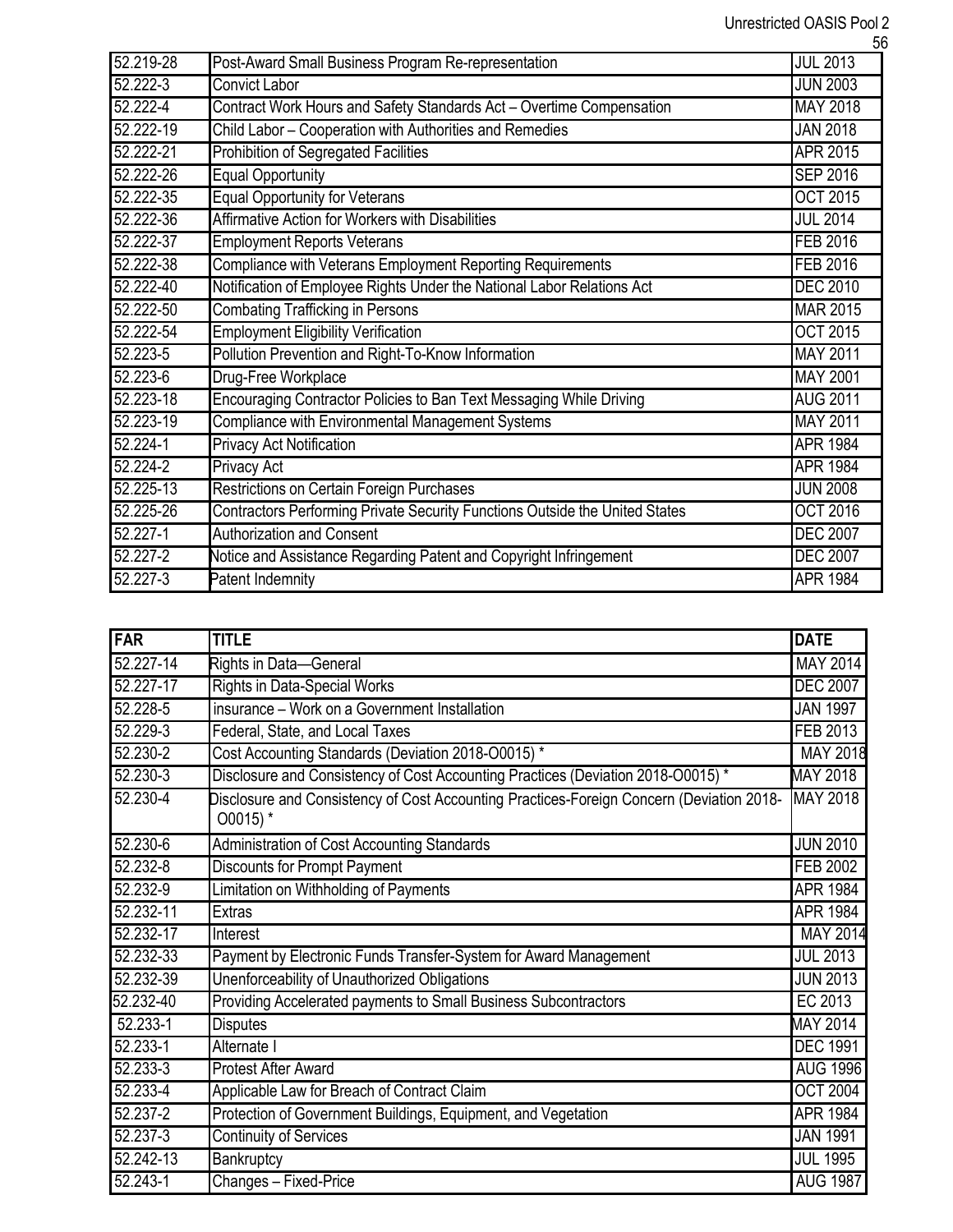| 52.243-1  | Alternate II                                                                                         | <b>APR 1984</b> |
|-----------|------------------------------------------------------------------------------------------------------|-----------------|
| 52.244-5  | <b>Competition in Subcontracting</b>                                                                 | <b>DEC 1996</b> |
| 52.244-6  | Subcontracts for Commercial Items                                                                    | <b>AUG 2018</b> |
| 52.245-1  | Government Property                                                                                  | <b>JAN 2017</b> |
| 52.245-9  | Use and Charges                                                                                      | APR 2012        |
| 52.246-4  | <b>Inspection of Services - Fixed Price</b>                                                          | <b>AUG 1996</b> |
| 52.246-25 | Limitation of Liability - Services                                                                   | <b>FEB 1997</b> |
| 52.249-2  | Termination for Convenience of the Government (Fixed-Price)                                          | <b>APR 2012</b> |
| 52.249-8  | Default (Fixed-Price Supply and Service)                                                             | <b>APR 1984</b> |
| 52.251-1  | <b>Government Supply Sources</b>                                                                     | APR 2012        |
| 52.253-1  | <b>Computer Generated Forms</b>                                                                      | <b>JAN 1991</b> |
| 52.204-24 | Representation Regarding Certain Telecommunications & Video Surveillance Services or Equipment       | <b>AUG 2019</b> |
| 52.204-25 | Prohibition on Contracting for Certain Telecommunications & Video Surveillance Services or Equipment | <b>AUG 2020</b> |

<span id="page-56-0"></span>\*full text for deviations is included below

#### **I.3. GSAR CLAUSES INCORPORATED BY REFERENCE**

| <b>GSAR</b> | <b>TITLE</b>                                                                                  | <b>DATE</b>     |
|-------------|-----------------------------------------------------------------------------------------------|-----------------|
| 552.203-71  | <b>Restriction on Advertising</b>                                                             | <b>SEP 1999</b> |
| 552.204-9   | Personal Identity Verification Requirements                                                   | <b>OCT 2012</b> |
| 552.215-70  | Examination of Records by GSA                                                                 | <b>JUL 2016</b> |
| 552.219-75  | GSA Mentor-Protégé Program                                                                    | <b>SEP 2009</b> |
| 552.228-5   | Government as Additional Insured                                                              | MAY 2009        |
| 552.232-1   | Payments (DEVIATION FAR 52.232-1)                                                             | <b>NOV 2009</b> |
| 552.232-23  | Assignment of Claims                                                                          | <b>SEP 1999</b> |
| 552.232-25  | Prompt Payment (DEVIATION FAR 52.232-25)                                                      | <b>NOV 2009</b> |
| 552.237-73  | Restriction on Disclosure of Information                                                      | <b>JUN 2009</b> |
| 552.237-70  | Representation Regarding Certain Telecommunication & Video Surveillance Services or Equipment | <b>AUG 2019</b> |

#### <span id="page-56-2"></span><span id="page-56-1"></span>**I.4. FAR AND GSAR CLAUSES IN FULL TEXT**

#### **I.4.1. FAR 52.209-9 Updates of Publicly Available Information Regarding Responsibility Matters (FEB 2012)**

(a) The Contractor shall update the information in the Federal Awardee Performance and Integrity Information System (FAPIIS) on a semi-annual basis, throughout the life of the contract, by posting the required information in the Central Contractor Registration database via [https://www.acquisition.gov.](https://www.acquisition.gov/)

(b) As required by section 3010 of the Supplemental Appropriations Act, 2010 (Pub. L. 111-212), all information posted in FAPIIS on or after April 15, 2011, except past performance reviews, will be publicly available. FAPIIS consists of two segments—

(1) The non-public segment, into which Government officials and the Contractor post information, which can only be viewed by—

(i) Government personnel and authorized users performing business on behalf of the Government;or

(ii) The Contractor, when viewing data on itself; and

(2) The publicly-available segment, to which all data in the non-public segment of FAPIIS is automatically transferred after a waiting period of 14 calendar days, except for—

(i) Past performance reviews required by subpart [42.15;](https://www.acquisition.gov/far/current/html/Subpart%2042_15.html#wp1075411)

(ii) Information that was entered prior to April 15, 2011; or

(iii) Information that is withdrawn during the 14-calendar-day waiting period by the Government official who posted it in accordance with paragraph (c)(1) of this clause.

(c) The Contractor will receive notification when the Government posts new information to the Contractor's record.

(1) If the Contractor asserts in writing within 7 calendar days, to the Government official who posted the information, that some of the information posted to the non-public segment of FAPIIS is covered by a disclosure exemption under the Freedom of Information Act, the Government official who posted the information shall within 7 calendar days remove the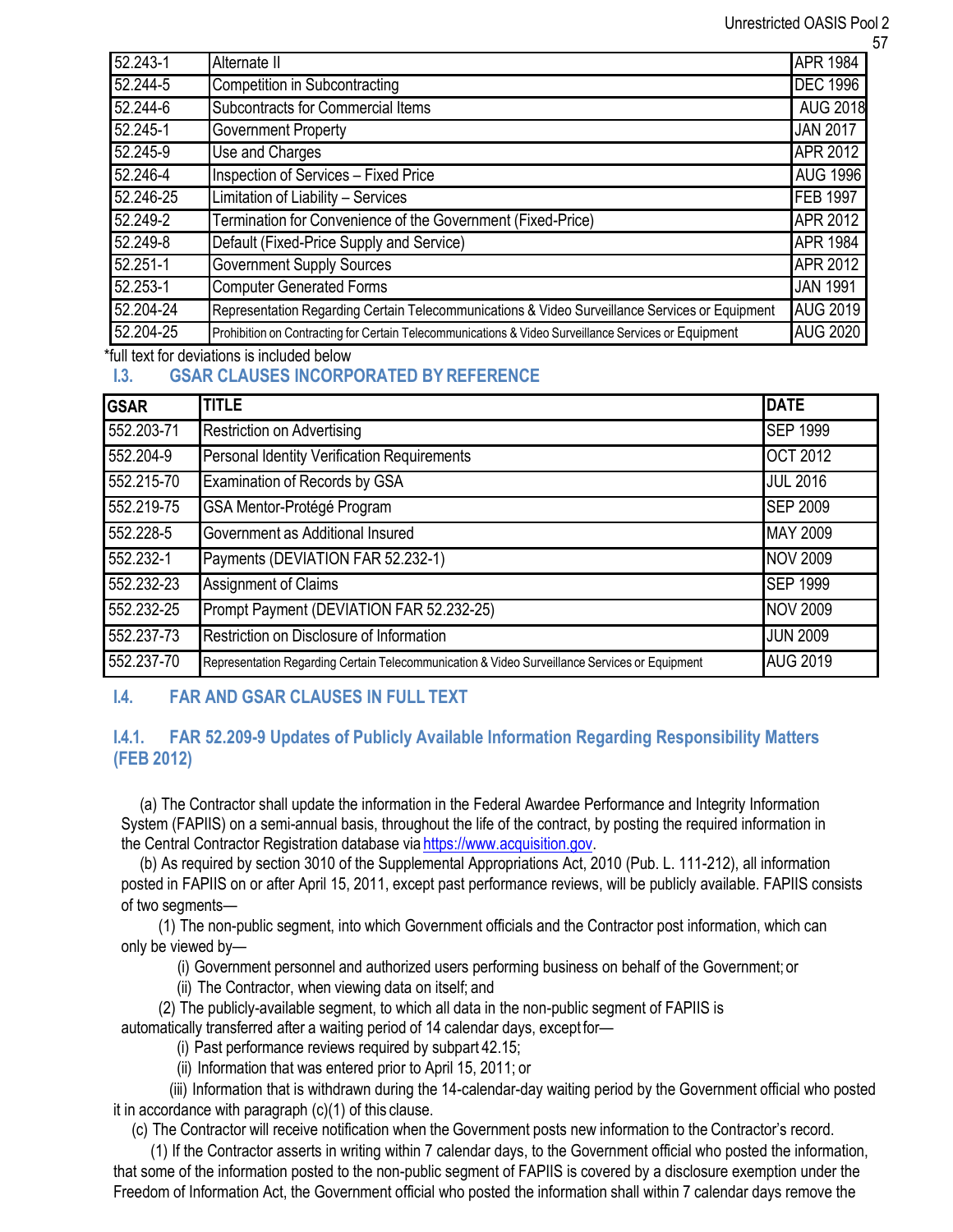posting from FAPIIS and resolve the issue in accordance with agency Freedom of Information procedures, prior to reposting the releasable information. The Contractor shall cit[e 52.209-9 a](https://www.acquisition.gov/far/current/html/52_207_211.html#wp1145644)nd request removal within 7 calendar days of the posting to FAPIIS.

(2) The Contractor will also have an opportunity to post comments regarding information that has been posted by the Government. The comments will be retained as long as the associated information is retained, *i.e.*, for a total period of 6 years. Contractor comments will remain a part of the record unless the Contractor revises them.

(3) As required by section 3010 of Pub. L. 111-212, all information posted in FAPIIS on or after April 15, 2011, except past performance reviews, will be publicly available.

(d) Public requests for system information posted prior to April 15, 2011, will be handled under Freedom of Information Act procedures, including, where appropriate, procedures promulgated under E.O.12600.

#### <span id="page-57-0"></span>**I.4.2. FAR 52.216-18 Ordering (OCT 1995)**

(a) Any supplies and services to be furnished under this contract shall be ordered by issuance of delivery orders or task orders by the individuals or activities designated in the Schedule. Such orders may be issued from contract start date through the contract end date.

(b) All delivery orders or task orders are subject to the terms and conditions of this contract. In the event of conflict between a delivery order or task order and this contract, the contract shall control.

(c) If mailed, a delivery order or task order is considered "issued" when the Government deposits the order in the mail. Orders may be issued orally, by facsimile, or by electronic commerce methods only if authorized in the Schedule.

#### <span id="page-57-1"></span>**I.4.3. FAR 52.216-19 Order Limitations (OCT 1995)**

(a) *Minimum order*. When the Government requires supplies or services covered by this contract in an amount of less than the Simplified Acquisition Threshold, as amended, the Government is not obligated to purchase, nor is the Contractor obligated to furnish, those supplies or services under the contract.

(b) *Maximum order*. The Contractor is not obligated to honor—

(1) Any order for a single item in excess of N/A per year

(2) Any order for a combination of items in excess of N/A per year

(3) A series of orders from the same ordering office within 365 days that together call for quantities exceeding the limitation in paragraph (b)(1) or (2) of this section.

(c) If this is a requirements contract (*i.e.,* includes the Requirements clause at subsection [52.216-21 o](https://www.acquisition.gov/far/current/html/52_216.html#wp1115057)f the Federal Acquisition Regulation (FAR)), the Government is not required to order a part of any one requirement from the Contractor if that requirement exceeds the maximum-order limitations in paragraph (b) of thissection.

(d) Notwithstanding paragraphs (b) and (c) of this section, the Contractor shall honor any order exceeding the maximum order limitations in paragraph (b), unless that order (or orders) is returned to the ordering office within 5 days after issuance, with written notice stating the Contractor's intent not to ship the item (or items) called for and the reasons. Upon receiving this notice, the Government may acquire the supplies or services from another source.

#### <span id="page-57-2"></span>**I.4.4. FAR 52.216-22 Indefinite Quantity (OCT 1995)**

(a) This is an indefinite-quantity contract for the supplies or services specified and effective for the period stated, in the Schedule. The quantities of supplies and services specified in the Schedule are estimates only and are not purchased by this contract.

(b) Delivery or performance shall be made only as authorized by orders issued in accordance with the Ordering clause. The Contractor shall furnish to the Government, when and if ordered, the supplies or services specified in the Schedule up to and including the quantity designated in the Schedule as the "maximum." The Government shall order at least the quantity of supplies or services designated in the Schedule as the "minimum."

(c) Except for any limitations on quantities in the Order Limitations clause or in the Schedule, there is no limit on the number of orders that may be issued. The Government may issue orders requiring delivery to multiple destinations or performance at multiple locations.

(d) Any order issued during the effective period of this contract and not completed within that period shall be completed by the Contractor within the time specified in the order. The contract shall govern the Contractor's and Government's rights and obligations with respect to that order to the same extent as if the order were completed during the contract's effective period; *provided*, that the Contractor shall not be required to make any deliveries under this contract after the completion of customer order, including order options, five years following the expiration of the contract ordering period.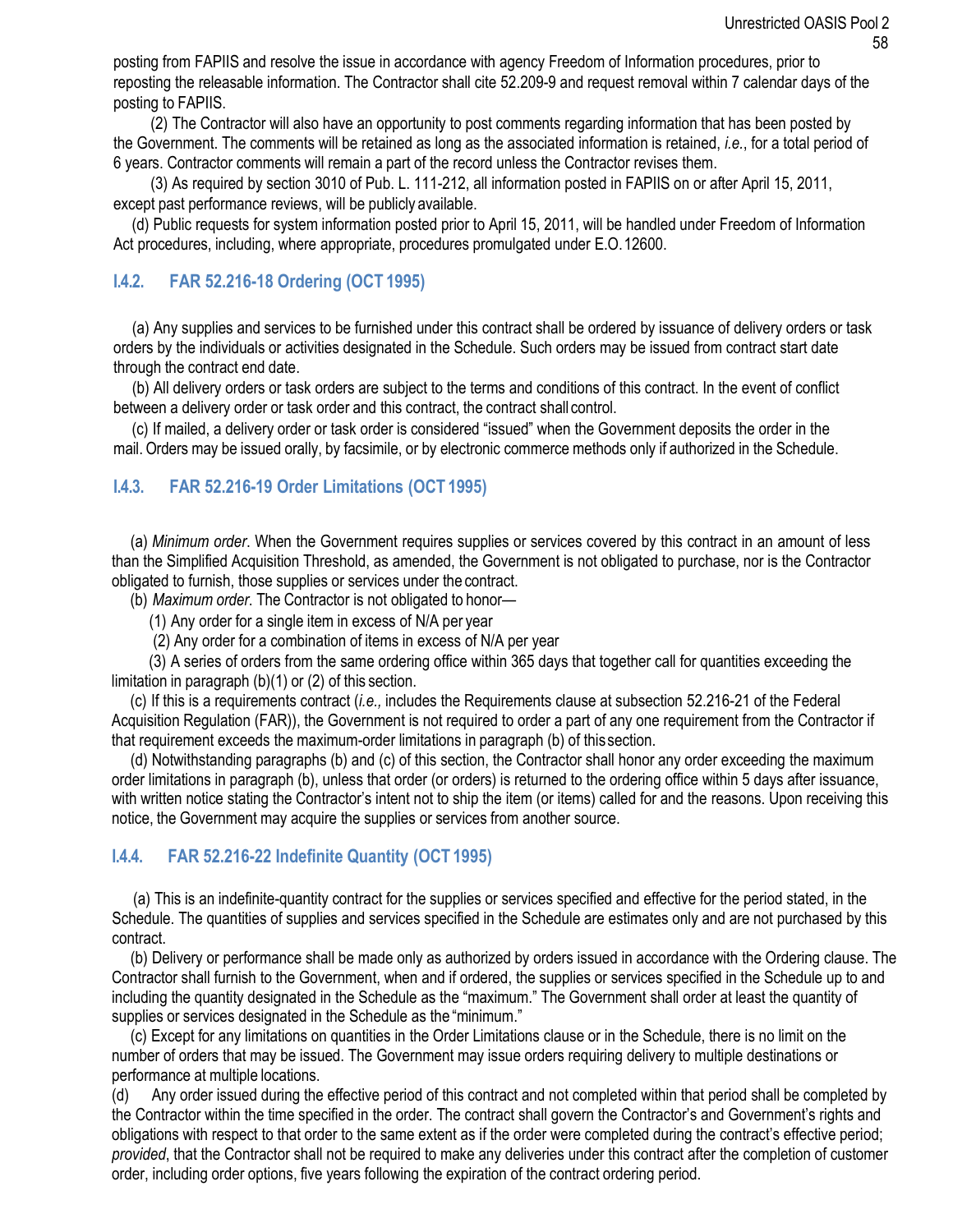#### <span id="page-58-0"></span>**I.4.5. 52.216-32 Task-Order and Delivery-Order Ombudsman. (Sept 2019)**

**(a) In accordance with [41 U.S.C. 4106\(](https://www.govinfo.gov/content/pkg/USCODE-2017-title41/html/USCODE-2017-title41-subtitleI-divsnC-chap41-sec4106.htm)g), the Agency has designated the following task-order and delivery-order Ombudsman for this contract. The Ombudsman must review complaints from the Contractor concerning all task-order and delivery-order actions for this contract and ensure the Contractor is afforded a fair opportunity for consideration in the award of orders, consistent with the procedures in the contract.**

GSA Ombudsman (only for GSA issued Task Orders) 1800 F St NW, 2nd Floor Washington, D.C. 20405 Email: [GSAOmbudsman@gsa.gov](mailto:GSAOmbudsman@gsa.gov) URL to OMBUDSMAN PAGE: [www.gsa.gov/ombudsman.](http://www.gsa.gov/ombudsman)

**(b) Consulting an ombudsman does not alter or postpone the timeline for any other process (e.g., protests).**

**(c) Before consulting with the Ombudsman, the Contractor is encouraged to first address complaints with the Contracting Officer for resolution. When requested by the Contractor, the Ombudsman may keep the identity of the concerned party or entity confidential, unless prohibited by law or agency procedure.(End of clause)**

*Alternate I (Sept 2019)*. **As prescribed in [16.506\(](https://www.acquisition.gov/far/16.506#FAR_16_506)j), add the following paragraph (d) to the basic clause.**

**(d) Contracts used by multiple agencies.**

**(1) This is a contract that is used by multiple agencies. Complaints from Contractors concerning orders placed under contracts used by multiple agencies are primarily reviewed by the task-order and delivery-order Ombudsman for the ordering activity.**

**(2) The ordering activity has designated the following task-order and delivery-order Ombudsman for this order:**

**[**TO BE COMPLETED AT THE TASK ORDER LEVEL FOR NON-GSA INITIATED/PLACED ORDERS: *The ordering activity's contracting officer to insert the name, address, telephone number, and email address for the ordering activity's Ombudsman or provide the URL address where this information may be found.***]**

**(3) Before consulting with the task-order and delivery-order Ombudsman for the ordering activity, the Contractor is encouraged to first address complaints with the ordering activity's Contracting Officer for resolution. When requested by the Contractor, the task-order and delivery-order Ombudsman for the ordering activity may keep the identity of the concerned party or entity confidential, unless prohibited by law or agency procedure.**

#### <span id="page-58-1"></span>**I.4.6. FAR 52.217-8 Option to Extend Services (NOV1999)**

The Government may require continued performance of any services within the limits and at the rates specified in the contract. These rates may be adjusted only as a result of revisions to prevailing labor rates provided by the Secretary of Labor. The option provision may be exercised more than once, but the total extension of performance hereunder shall not exceed 6 months. The Contracting Officer may exercise the option by written notice to the Contractor within 30 days.

#### <span id="page-58-2"></span>**I.4.7. FAR 52.217-9 Option to Extend the Term of the Contract (MAR2000)**

(a) The Government may extend the term of this contract by written notice to the Contractor within 30 days provided that the Government gives the Contractor a preliminary written notice of its intent to extend at least 60 days before the contract expires. The preliminary notice does not commit the Government to an extension.

(b) If the Government exercises this option, the extended contract shall be considered to include this option clause.

(c) The total duration of this contract, including the exercise of any options under this clause, shall not exceed 10 years.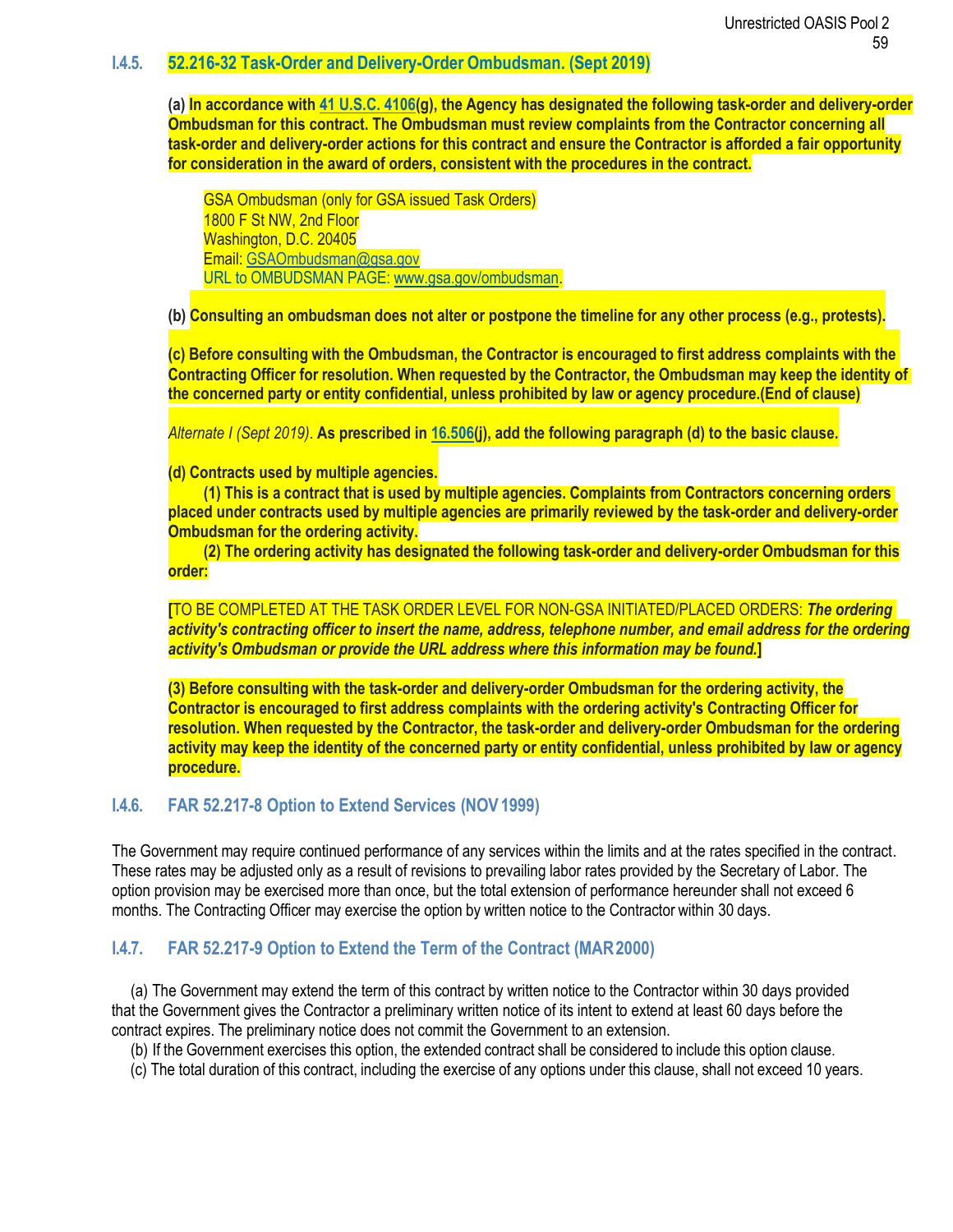#### **I.4.8. 52.223-99 ENSURING ADEQUATE COVID-19 SAFETY PROTOCOLS FOR FEDERAL CONTRACTORS (OCT 2021) (DEVIATION)**

(a) Definition. As used in this clause-

United States or its outlying areas means-

(1) The fifty States.

- (2) The District of Columbia.
- (3) The commonwealths of Puerto Rico and the Northern Mariana Islands.
- (4) The territories of American of Samoa, Guam, and the United Stated Virgin Islands; and
- (5) The minor outlying islands of Baker Island, Howland Island, Jarvis Island, Johnston Atoll, Kingdom Reef, Midway Islands, Navassa Island, Palmyra Atoll, and Wake Atoll.

(b) *Authority.* This clause implements Executive Order 14042, Ensuring Adequate COVID Safety Protocols for Federal Contractors, dated September 9, 2021 (published in the Federal Register on September 14, 2021, 86 FR 50985).

(c) *Compliance.* The Contractor shall comply with all guidance, including guidance conveyed through Frequently Asked Questions, as amended during the performance of this contract, for contractor or subcontractor workplace locations published by the Safer Federal Workforce Task Force (Task Force Guidance) at https:/www.saferfederalworkforce.gov/contractors/.

(d) *Subcontracts*. The Contractor shall include the substance of this clause, including this paragraph (d), in subcontracts at any tier that exceed the simplified acquisition threshold, as defined in Federal Acquisition Regulation 2.101 on the date of subcontract award, and are for services, including construction, performed in whole or in part within the United States or its outlying areas. (End of clause)

#### **I.4.9. FAR 52.230-2 Cost Accounting Standards (DEVIATION 2018-O0015) (MAY 2018) \***

(a) Unless the contract is exempt under 48 CFR 9903.201-1 and 9903.201-2, the provisions of 48 CFR Part 9903 are incorporated herein by reference and the Contractor, in connection with this contract, shall—

(1) (CAS-covered Contracts Only) By submission of a Disclosure Statement, disclose in writing the Contractor's cost accounting practices as required by 48 CFR 9903.202-1 through 9903.202-5, including methods of distinguishing direct costs from indirect costs and the basis used for allocating indirect costs. The practices disclosed for this contract shall be the same as the practices currently disclosed and applied on all other contracts and subcontracts being performed by the Contractor and which contain a Cost Accounting Standards (CAS) clause. If the Contractor has notified the Contracting Officer that the Disclosure Statement contains trade secrets and commercial or financial information which is privileged and confidential, the Disclosure Statement shall be protected and shall not be released outside of theGovernment.

(2) Follow consistently the Contractor's cost accounting practices in accumulating and reporting contract performance cost data concerning this contract. If any change in cost accounting practices is made for the purposes of any contract or subcontract subject to CAS requirements, the change must be applied prospectively to this contract and the Disclosure Statement must be amended accordingly. If the contract price or cost allowance of this contract is affected by such changes, adjustment shall be made in accordance with paragraph (a)(4) or (a)(5) of this clause, as appropriate.

(3) Comply with all CAS, including any modifications and interpretations indicated thereto contained in 48 CFR Part 9904, in effect on the date of award of this contract or, if the Contractor has submitted certified cost or pricing data, on the date of final agreement on price as shown on the Contractor's signed certificate of current cost or pricing data. The Contractor shall also comply with any CAS (or modifications to CAS) which hereafter become applicable to a contract or subcontract of the Contractor. Such compliance shall be required prospectively from the date of applicability to such contract or subcontract.

(4)(i) (Agree to an equitable adjustment as provided in the Changes clause of this contract if the contract cost is affected by a change which, pursuant to paragraph (a)(3) of this clause, the Contractor is required to make to the Contractor's established cost accounting practices.

(ii) Negotiate with the Contracting Officer to determine the terms and conditions under which a change may be made to a cost accounting practice, other than a change made under other provisions of paragraph (a)(4) of this clause; provided that no agreement may be made under this provision that will increase costs paid by the United States.

(iii) When the parties agree to a change to a cost accounting practice, other than a change under subdivision (a)(4)(i) of this clause, negotiate an equitable adjustment as provided in the Changes clause of this contract.

(5) Agree to an adjustment of the contract price or cost allowance, as appropriate, if the Contractor or a subcontractor fails to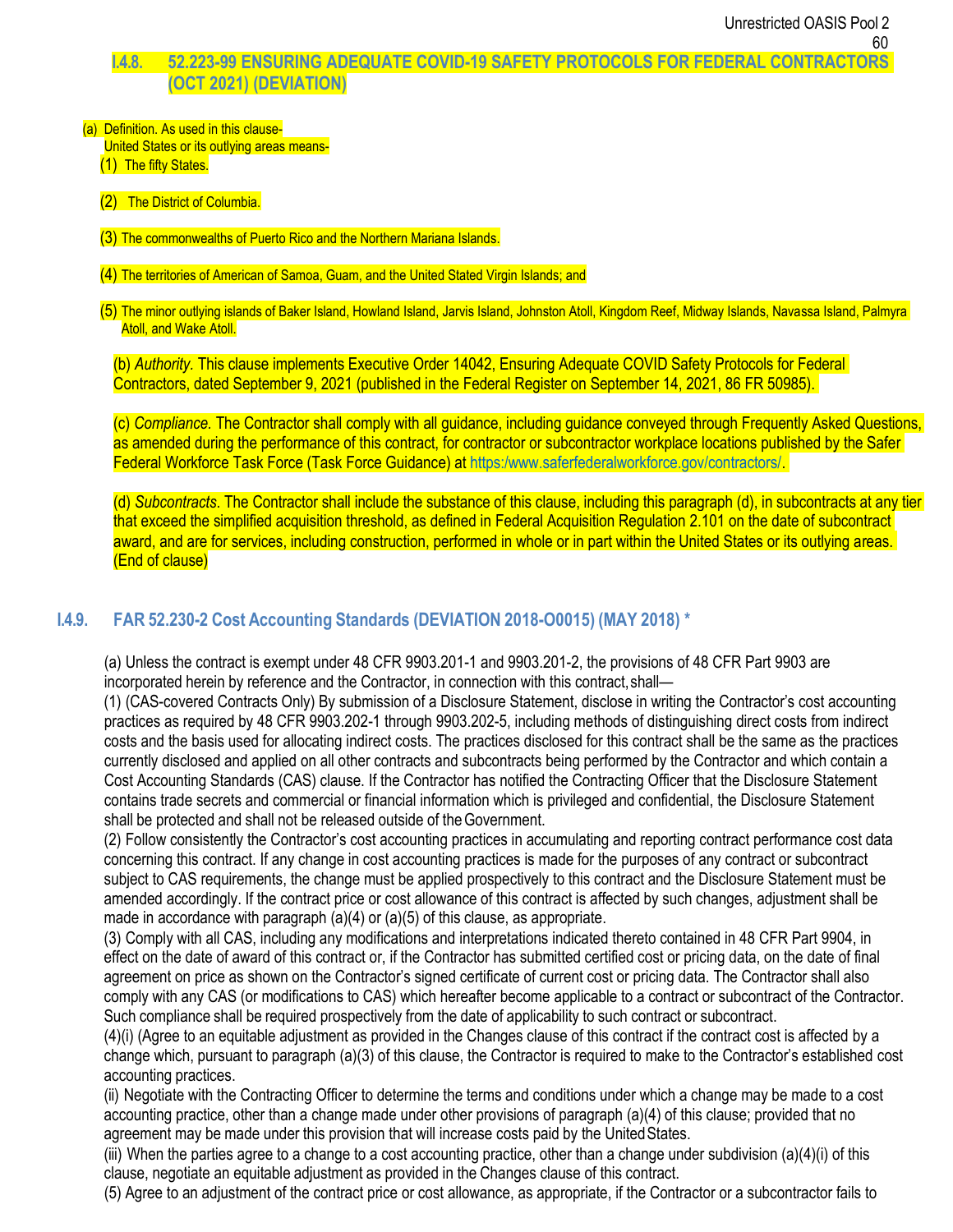comply with an applicable Cost Accounting Standard, or to follow any cost accounting practice consistently and such failure results in any increased costs paid by the United States. Such adjustment shall provide for recovery of the increased costs to the United States, together with interest thereon computed at the annual rate established under section 6621(a)(2) of the Internal Revenue Code of 1986 [\(26 U.S.C. 6621\(a\)\(2\)\)](http://http/uscode.house.gov/) for such period, from the time the payment by the United States was made to the time the adjustment is affected. In no case shall the Government recover costs greater than the increased cost to the Government, in the aggregate, on the relevant contracts subject to the price adjustment, unless the Contractor made a change in its cost accounting practices of which it was aware or should have been aware at the time of price negotiations and which it failed to disclose to the Government.

(b) If the parties fail to agree whether the Contractor or a subcontractor has complied with an applicable CAS in 48 CFR 9904 or a CAS rule or regulation in 48 CFR 9903 and as to any cost adjustment demanded by the United States, such failure to agree will constitute a dispute under [41 U.S.C. chapter](http://uscode.house.gov/) 71, Contract Disputes.

(c) The Contractor shall permit any authorized representatives of the Government to examine and make copies of any documents, papers, or records relating to compliance with the requirements of this clause.

(d) The Contractor shall include in all negotiated subcontracts which the Contractor enters into, the substance of this clause, except paragraph (b), and shall require such inclusion in all other subcontracts, of any tier, including the obligation to comply with all CAS in effect on the subcontractor's award date or if the subcontractor has submitted certified cost or pricing data, on the date of final agreement on price as shown on the subcontractor's signed Certificate of Current Cost or Pricing Data. If the subcontract is awarded to a business unit which pursuant to 48 CFR 9903.201-2 is subject to other types of CAS coverage, the substance of the applicable clause set forth in subsection [30.201-4](https://www.acquisition.gov/sites/default/files/current/far/html/Subpart%2030_2.html#wp1068153) of the Federal Acquisition Regulation shall be inserted.

This requirement shall apply only to negotiated subcontracts in excess of \$2 million, except that the requirement shall not apply to negotiated subcontracts otherwise exempt from the requirement to include a CAS clause as specified in 48 CFR 9903.201-1.

#### <span id="page-60-0"></span>**I.4.10. FAR 52.230-3 Disclosure and Consistency of Cost Accounting Practices (DEVIATION 2018-O0015) (MAY 2018) \***

(a) The Contractor, in connection with this contract, shall—

(1) Comply with the requirements of 48 CFR 9904.401, Consistency in Estimating, Accumulating, and Reporting Costs; 48 CFR 9904.402, Consistency in Allocating Costs Incurred for the Same Purpose; 48 CFR 9904.405, Accounting for Unallowable Costs; and 48 CFR 9904.406, Cost Accounting Standard—Cost Accounting Period, in effect on the date of award of this contract as indicated in 48 CFR Part 9904.

(2) (CAS-covered Contracts Only) If it is a business unit of a company required to submit a Disclosure Statement, disclose in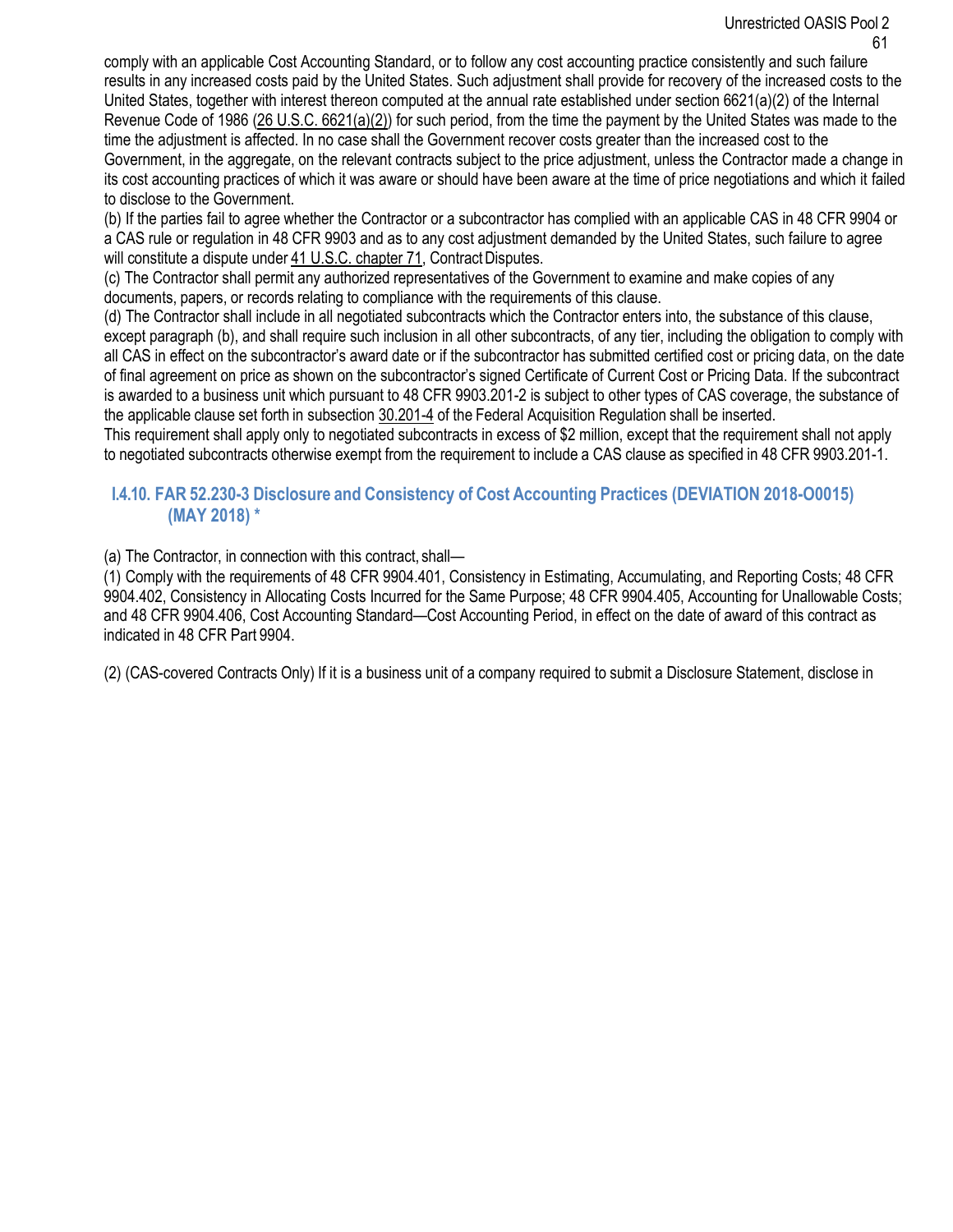writing its cost accounting practices as required by 48 CFR 9903.202-1 through 9903.202-5. If the Contractor has notified the Contracting Officer that the Disclosure Statement contains trade secrets and commercial or financial information which is privileged and confidential, the Disclosure Statement shall be protected and shall not be released outside of the Government. (3)(i) Follow consistently the Contractor's cost accounting practices. A change to such practices may be proposed, however, by either the Government or the Contractor, and the Contractor agrees to negotiate with the Contracting Officer the terms and conditions under which a change may be made. After the terms and conditions under which the change is to be made have been agreed to, the change must be applied prospectively to this contract, and the Disclosure Statement, if affected, must be amended accordingly.

(ii) The Contractor shall, when the parties agree to a change to a cost accounting practice and the Contracting Officer has made the finding required in 48 CFR 9903.201-6(c), that the change is desirable and not detrimental to the interests of the Government, negotiate an equitable adjustment as provided in the Changes clause of this contract. In the absence of the required finding, no agreement may be made under this contract clause that will increase costs paid by the United States. (4) Agree to an adjustment of the contract price or cost allowance, as appropriate, if the Contractor or a subcontractor fails to comply with the applicable CAS or to follow any cost accounting practice, and such failure results in any increased costs paid by the United States. Such adjustment shall provide for recovery of the increased costs to the United States together with interest thereon computed at the annual rate established under section 6621(a)(2) of the Internal Revenue Code of 1986 [\(26 U.S.C.](http://uscode.house.gov/uscode) [6621\(a\)\(2\)\)](http://uscode.house.gov/uscode), from the time the payment by the United States was made to the time the adjustment is affected.

(b) If the parties fail to agree whether the Contractor has complied with an applicable CAS, rule, or regulation as specified in 48 CFR 9903 and 9904 and as to any cost adjustment demanded by the United States, such failure to agree will constitute a dispute under [41 U.S.C. chapter](http://uscode.house.gov/) 71, Contract Disputes.

(c) The Contractor shall permit any authorized representatives of the Government to examine and make copies of any documents, papers, and records relating to compliance with the requirements of this clause.

(d) The Contractor shall include in all negotiated subcontracts, which the Contractor enters into, the substance of this clause, except paragraph (b), and shall require such inclusion in all other subcontracts of any tier, except that—

(1) If the subcontract is awarded to a business unit which pursuant to 48 CFR 9903.201-2 is subject to other types of CAS coverage, the substance of the applicable clause set forth in subsection [30.201-4 o](https://www.acquisition.gov/sites/default/files/current/far/html/Subpart%2030_2.html#wp1068153)f the Federal Acquisition Regulation shall be inserted.

(2) This requirement shall apply only to negotiated subcontracts in excess of \$2million.

(3) The requirement shall not apply to negotiated subcontracts otherwise exempt from the requirement to include a CAS clause as specified in 48 CFR 9903.201-1.

#### <span id="page-61-0"></span>**I.4.11. FAR 52.230-4 Disclosure and Consistency of Cost Accounting Practices-Foreign Concerns (DEVIATION 2018-O0015) (MAY 2018) \***

(a) The Contractor, in connection with this contract, shall—

(1) Comply with the requirements of 48 CFR 9904.401, Consistency in Estimating, Accumulating, and Reporting Costs; and 48 CFR 9904.402, Consistency in Allocating Costs Incurred for the Same Purpose, in effect on the date of award of this contract, as indicated in 48 CFR 9904.

(2) (Cost Accounting Standard (CAS)-covered Contracts Only). If it is a business unit of a company required to submit a Disclosure Statement, disclose in writing its cost accounting practices as required by 48 CFR 9903.202-1 through 48 CFR 9903.202-5. If the Contractor has notified the Contracting Officer that the Disclosure Statement contains trade secrets and commercial or financial information which is privileged and confidential, the Disclosure Statement shall be protected and shall not be released outside of the U.S. Government.

(3)(i) Follow consistently the Contractor's cost accounting practices. A change to such practices may be proposed, however, by either the U.S. Government or the Contractor, and the Contractor agrees to negotiate with the Contracting Officer the terms and conditions under which a change may be made. After the terms and conditions under which the change is to be made have been agreed to, the change must be applied prospectively to this contract, and the Disclosure Statement, if affected, must be amended accordingly.

(ii) The Contractor shall, when the parties agree to a change to a cost accounting practice and the Contracting Officer has made the finding required in 48 CFR 9903.201-6(c) that the change is desirable and not detrimental to the interests of the U.S. Government, negotiate an equitable adjustment as provided in the Changes clause of this contract. In the absence of the required finding, no agreement may be made under this contract clause that will increase costs paid by the U.S. Government. (4) Agree to an adjustment of the contract price or cost allowance, as appropriate, if the Contractor or a subcontractor fails to comply with the applicable CAS or to follow any cost accounting practice, and such failure results in any increased costs paid by the U.S. Government. Such adjustment shall provide for recovery of the increased costs to the U.S. Government, together with interest thereon computed at the annual rate established under section 6621(a)(2) of the Internal Revenue Code of 1986 [\(26](http://uscode.house.gov/)

[U.S.C. 6621\(a\)\(2\)\)](http://uscode.house.gov/) for such period, from the time the payment by the U.S. Government was made to the time the adjustment is affected.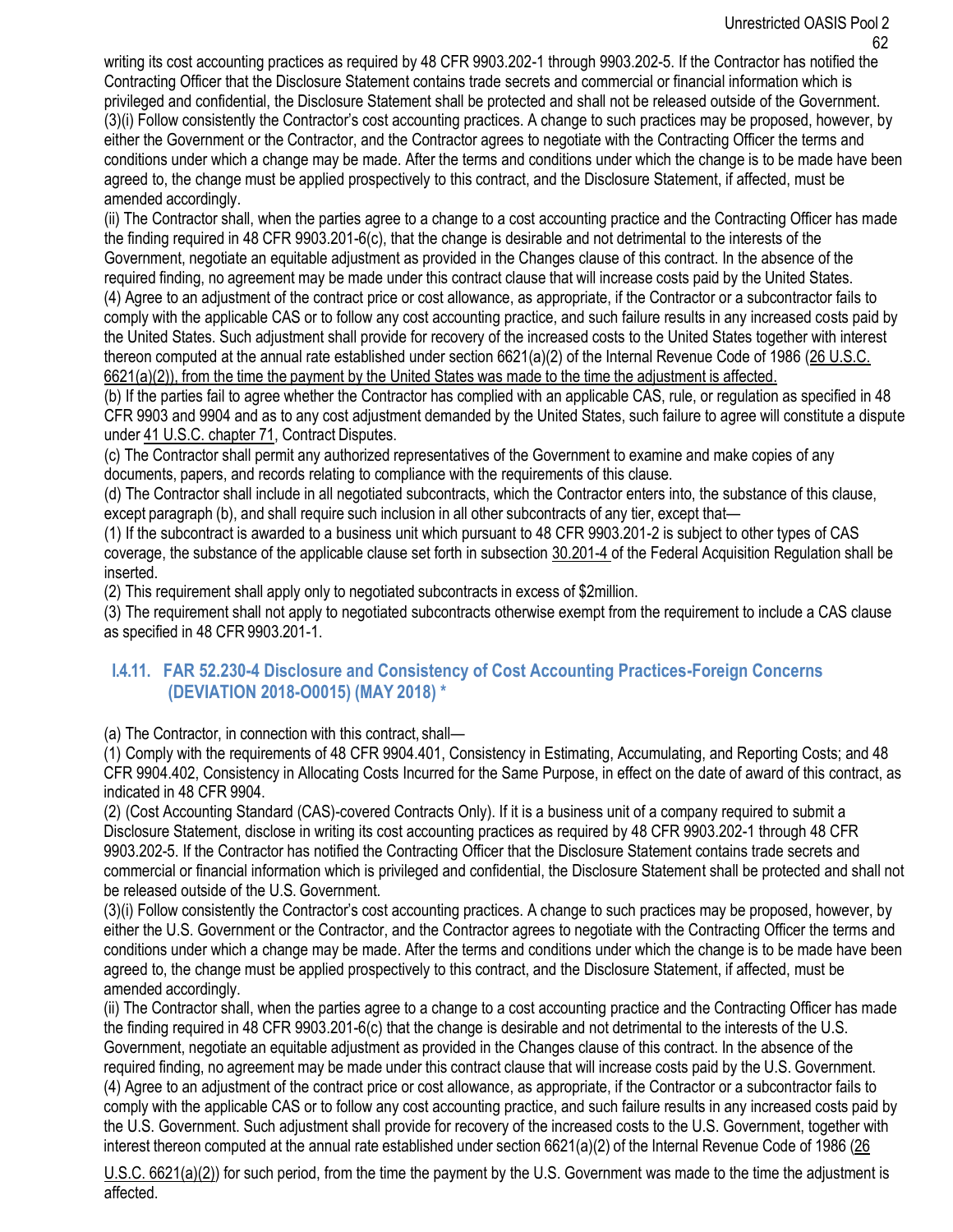(b) If the parties fail to agree whether the Contractor has complied with an applicable CAS rule, or regulation as specified in 48 CFR 9903 and 48 CFR 9904 and as to any cost adjustment demanded by the U.S. Government, such failure to agree will constitute a dispute under 41 [U.S.C. chapter](http://uscode.house.gov/) 71, Contract Disputes.

(c) The Contractor shall permit any authorized representatives of the U.S. Government to examine and make copies of any documents, papers, and records relating to compliance with the requirements of this clause.

(d) The Contractor shall include in all negotiated subcontracts, which the Contractor enters into, the substance of this clause, except paragraph (b), and shall require such inclusion in all other subcontracts of any tier, except that—

(1) If the subcontract is awarded to a business unit which pursuant to 48 CFR 9903.201-2 is subject to other types of CAS coverage, the substance of the applicable clause prescribed in FAR [30.201-4](https://www.acquisition.gov/sites/default/files/current/far/html/Subpart%2030_2.html#wp1068153) shall be inserted.

(2) This requirement shall apply only to negotiated subcontracts in excess of \$2million.

<span id="page-62-0"></span>(3) The requirement shall not apply to negotiated subcontracts otherwise exempt from the requirement to include a CAS clause as specified in 48 CFR 9903.201-1.

#### **I.4.12. FAR 52.204-24 Representation Regarding Certain Telecommunications and Video Surveillance Services or Equipment (AUG 2019).** *(THIS IS A REPRESENTATION PROVISION THAT MUST FLOW DOWN TO EACH TASK ORDER)*

(a) Definitions. As used in this provision— Covered telecommunications equipment or services, Critical technology, and Substantial or essential component have the meanings provided in clause 52.204-25, Prohibition on Contracting for Certain Telecommunications and Video Surveillance Services or Equipment.

(b) Prohibition. Section 889(a)(1)(A) of the John S. McCain National Defense Authorization Act for Fiscal Year 2019 (Pub. L. 115-232) prohibits the head of an executive agency on or after August 13, 2019, from procuring or obtaining, or extending or renewing a contract to procure or obtain, any equipment, system, or service that uses covered telecommunications equipment or services as a substantial or essential component of any system, or as critical technology as part of any system. Contractors are not prohibited from providing—

(1) A service that connects to the facilities of a third-party, such as backhaul, roaming, or interconnection arrangements; or

(2) Telecommunications equipment that cannot route or redirect user data traffic or permit visibility into any user data or packets that such equipment transmits or otherwise handles.

(c) Representation. The Offeror represents that— It [] will, [ ] will not provide covered telecommunications equipment or services to the Government in the performance of any contract, subcontract or other contractual instrument resulting from this solicitation.

(d) Disclosures. If the Offeror has responded affirmatively to the representation in paragraph (c) of this provision, the Offeror shall provide the following information as part of the offer—

(1) All covered telecommunications equipment and services offered (include brand; model number, such as original equipment manufacturer (OEM) number, manufacturer part number, or wholesaler number; and item description, as applicable);

(2) Explanation of the proposed use of covered telecommunications equipment and services and any factors relevant to determining if such use would be permissible under the prohibition in paragraph (b) of this provision.

(3) For services, the entity providing the covered telecommunications services (include entity name, unique entity identifier, and Commercial and Government Entity (CAGE) code, if known); and

(4) For equipment, the entity that produced the covered telecommunications equipment (include entity name, unique entity identifier, CAGE code, and whether the entity was the OEM or a distributor, if known).

(End of provision)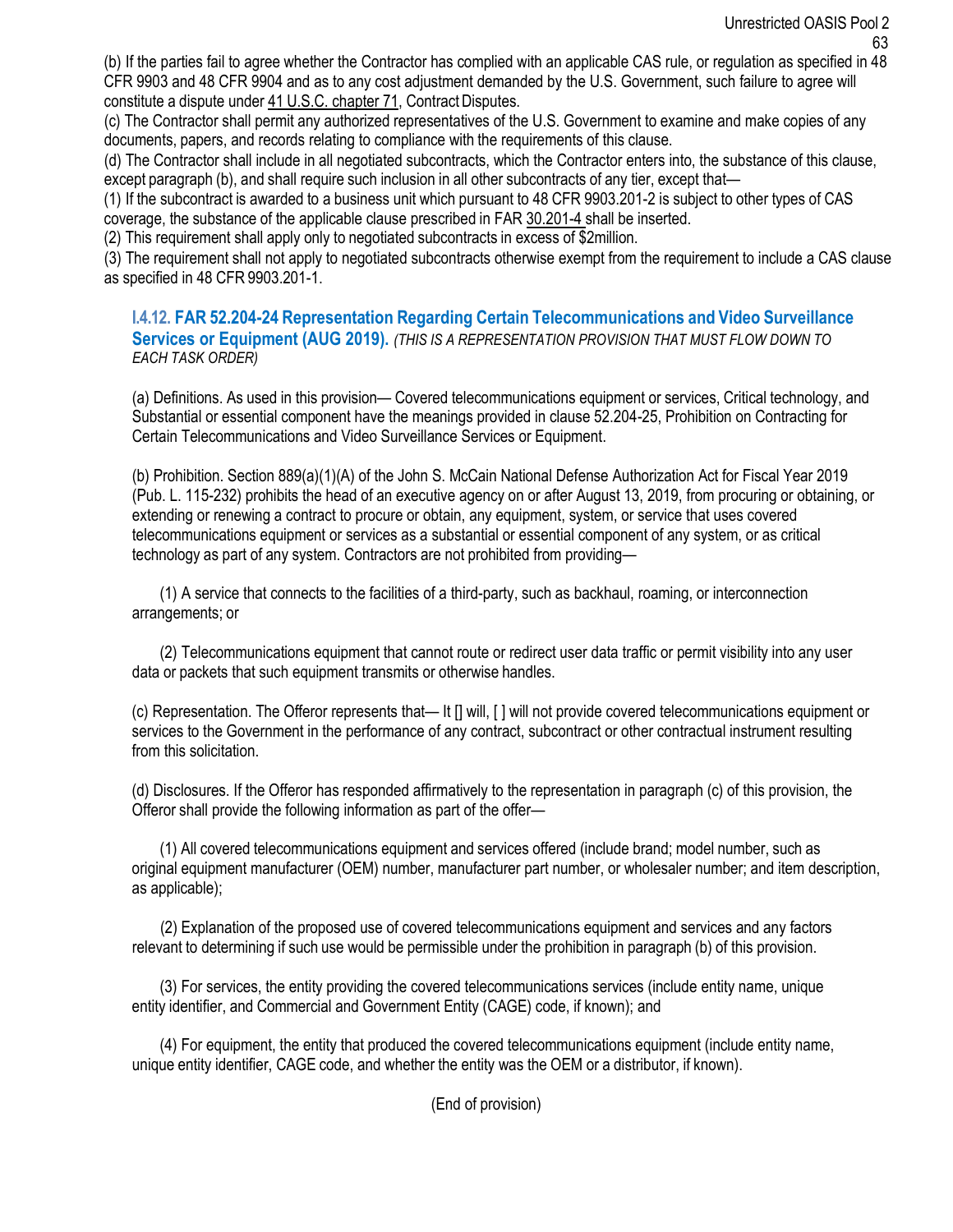#### **I.4.13. FAR 52.204-25 PROHIBITION ON CONTRACTING FOR CERTAIN TELECOMMUNICATIONS AND VIDEO SURVEILLANCE SERVICES OR EQUIPMENT (AUG 2020)**

(a) *Definitions.* As used in this clause—

*Backhaul* means intermediate links between the core network, or backbone network, and the small subnetworks at the edge of the network (*e.g.*, connecting cell phones/towers to the core telephone network). Backhaul can be wireless (e.g., microwave) or wired (*e.g.*, fiber optic, coaxial cable, Ethernet).

*Covered foreign country* means The People's Republic of China.

*Covered telecommunications equipment or services* means–

(1) Telecommunications equipment produced by Huawei Technologies Company or ZTE Corporation (or any subsidiary or affiliate of such entities);

(2) For the purpose of public safety, security of Government facilities, physical security surveillance of critical infrastructure, and other national security purposes, video surveillance and telecommunications equipment produced by Hytera Communications Corporation, Hangzhou Hikvision Digital Technology Company, or Dahua Technology Company (or any subsidiary or affiliate of such entities);

(3) Telecommunications or video surveillance services provided by such entities or using such equipment; or

(4) Telecommunications or video surveillance equipment or services produced or provided by an entity that the Secretary of Defense, in consultation with the Director of National Intelligence or the Director of the Federal Bureau of Investigation, reasonably believes to be an entity owned or controlled by, or otherwise connected to, the government of a covered foreign country.

*Critical technology* means–

(1) Defense articles or defense services included on the United States Munitions List set forth in the International Traffic in Arms Regulations under subchapter M of chapter I of title 22, Code of Federal Regulations.

(2) Items included on the Commerce Control List set forth in Supplement No. 1 to part 774 of the Export Administration Regulations under subchapter C of chapter VII of title 15, Code of Federal Regulations, and controlled-

(i) Pursuant to multilateral regimes, including for reasons relating to national security, chemical and biological weapons proliferation, nuclear nonproliferation, or missile technology; or

(ii) For reasons relating to regional stability or surreptitious listening;

(3) Specially designed and prepared nuclear equipment, parts and components, materials, software, and technology covered by part 810 of title 10, Code of Federal Regulations (relating to assistance to foreign atomic energy activities);

(4) Nuclear facilities, equipment, and material covered by part 110 of title 10, Code of Federal Regulations (relating to export and import of nuclear equipment and material);

(5) Select agents and toxins covered by part 331 of title 7, Code of Federal Regulations, part 121 of title 9 of such Code, or part 73 of title 42 of such Code; or

(6) Emerging and foundational technologies controlled pursuant to section 1758 of the Export Control Reform Act of 2018 (50 U.S.C. 4817).

*Interconnection arrangements* means arrangements governing the physical connection of two or more networks to allow the use of another's network to hand off traffic where it is ultimately delivered (*e.g.*, connection of a customer of telephone provider A to a customer of telephone company B) or sharing data and other information resources.

*Reasonable inquiry* means an inquiry designed to uncover any information in the entity's possession about the identity of the producer or provider of covered telecommunications equipment or services used by the entity that excludes the need to include an internal or third-party audit.

*Roaming* means cellular communications services (*e.g.*, voice, video, data) received from a visited network when unable to connect to the facilities of the home network either because signal coverage is too weak or because traffic is too high.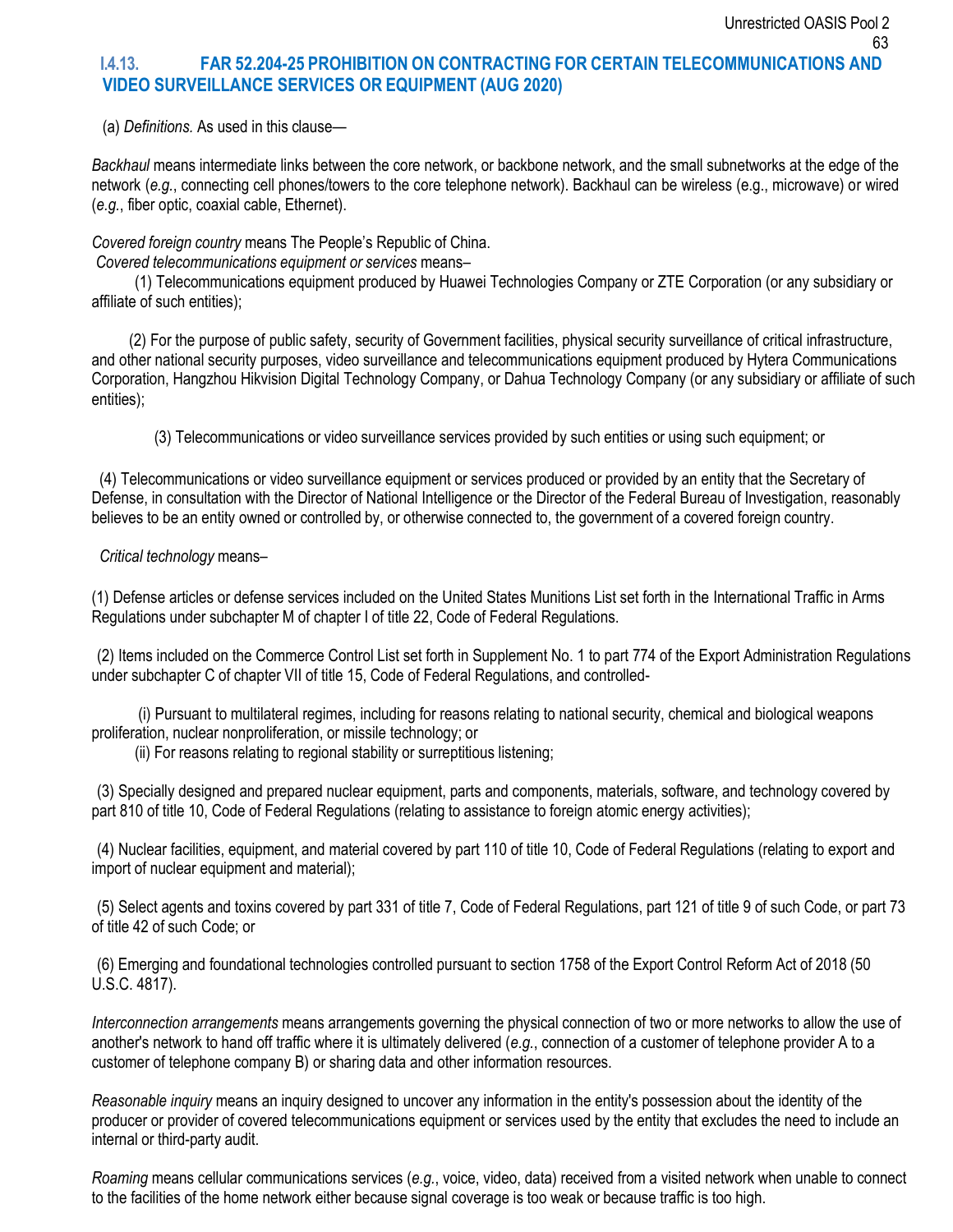*Substantial or essential component* means any component necessary for the proper function or performance of a piece of equipment, system, or service.

#### (b) *Prohibition*.

(1) Section 889(a)(1)(A) of the John S. McCain National Defense Authorization Act for Fiscal Year 2019 (Pub. L. 115-232) prohibits the head of an executive agency on or after August 13, 2019, from procuring or obtaining, or extending or renewing a contract to procure or obtain, any equipment, system, or service that uses covered telecommunications equipment or services as a substantial or essential component of any system, or as critical technology as part of any system. The Contractor is prohibited from providing to the Government any equipment, system, or service that uses covered telecommunications equipment or services as a substantial or essential component of any system, or as critical technology as part of any system, unless an exception at paragraph (c) of this clause applies or the covered telecommunication equipment or services are covered by a waiver described in FAR [4.2104.](https://www.acquisition.gov/far/part-4#FAR_4_2104)

(2) Section 889(a)(1)(B) of the John S. McCain National Defense Authorization Act for Fiscal Year 2019 (Pub. L. 115-232) prohibits the head of an executive agency on or after August 13, 2020, from entering into a contract, or extending or renewing a contract, with an entity that uses any equipment, system, or service that uses covered telecommunications equipment or services as a substantial or essential component of any system, or as critical technology as part of any system, unless an exception at paragraph (c) of this clause applies or the covered telecommunication equipment or services are covered by a waiver described in FAR [4.2104. T](https://www.acquisition.gov/far/part-4#FAR_4_2104)his prohibition applies to the use of covered telecommunications equipment or services, regardless of whether that use is in performance of work under a Federal contract.

(c) *Exceptions.* This clause does not prohibit contractors from providing—

(1) A service that connects to the facilities of a third-party, such as backhaul, roaming, or interconnection arrangements; or

(2) Telecommunications equipment that cannot route or redirect user data traffic or permit visibility into any user data or packets that such equipment transmits or otherwise handles.

#### (d) Reporting requirement.

(1) In the event the Contractor identifies covered telecommunications equipment or services used as a substantial or essential component of any system, or as critical technology as part of any system, during contract performance, or the Contractor is notified of such by a subcontractor at any tier or by any other source, the Contractor shall report the information in paragraph (d)(2) of this clause to the Contracting Officer, unless elsewhere in this contract are established procedures for reporting the information; in the case of the Department of Defense, the Contractor shall report to the website at [https://dibnet.dod.mil. F](https://dibnet.dod.mil/)or indefinite delivery contracts, the Contractor shall report to the Contracting Officer for the indefinite delivery contract and the Contracting Officer(s) for any affected order or, in the case of the Department of Defense, identify both the indefinite delivery contract and any affected orders in the report provided at [https://dibnet.dod.mil.](https://dibnet.dod.mil/)

(2) The Contractor shall report the following information pursuant to paragraph (d)(1) of this clause

(i) Within one business day from the date of such identification or notification: the contract number; the order number(s), if applicable; supplier name; supplier unique entity identifier (if known); supplier Commercial and Government Entity (CAGE) code (if known); brand; model number (original equipment manufacturer number, manufacturer part number, or wholesaler number); item description; and any readily available information about mitigation actions undertaken or recommended.

(ii) Within 10 business days of submitting the information in paragraph (d)(2)(i) of this clause: any further available information about mitigation actions undertaken or recommended. In addition, the Contractor shall describe the efforts it undertook to prevent use or submission of covered telecommunications equipment or services, and any additional efforts that will be incorporated to prevent future use or submission of covered telecommunications equipment or services.

(e) *Subcontracts.* The Contractor shall insert the substance of this clause, including this paragraph (e) and excluding paragraph (b)(2), in all subcontracts and other contractual instruments, including subcontracts for the acquisition of commercial items. (End of clause)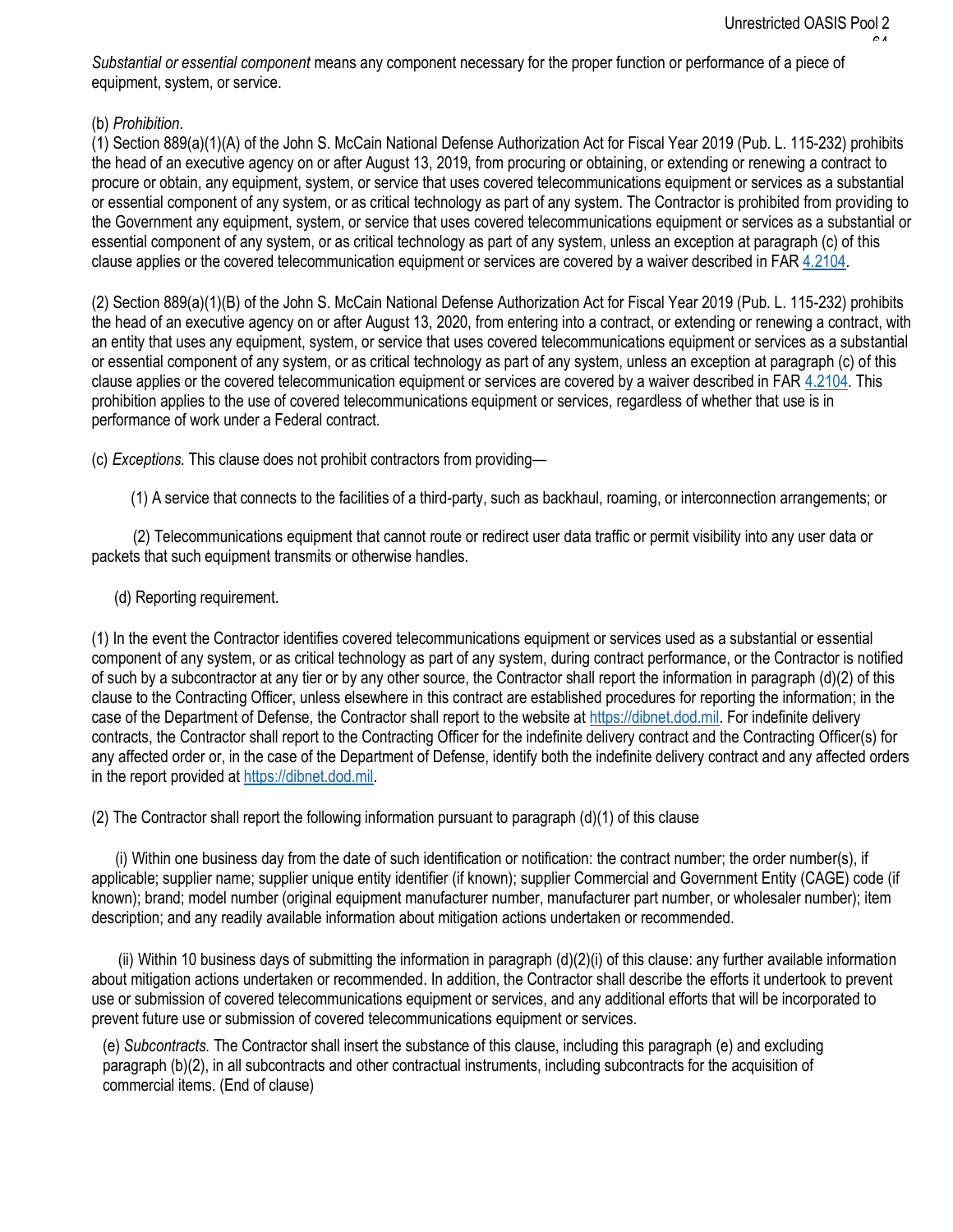#### <span id="page-65-0"></span>**I.4.14. GSAR 552.204-70 Representation Regarding Certain Telecommunications and Video Surveillance Services or Equipment (AUG 2019).**

(a) Definitions. As used in this clause- "Covered telecommunications equipment or services", "Critical technology", and "Substantial or essential component" have the meanings provided in FAR 52.204-25, Prohibition on Contracting for Certain Telecommunications and Video Surveillance Services or Equipment.

(b) Prohibition. Section 889(a)(1)(A) of the John S. McCain National Defense Authorization Act for Fiscal Year 2019 (Pub. L. 115-232) prohibits the head of an executive agency on or after August 13, 2019, from procuring or obtaining, or extending or renewing a contract to procure or obtain, any equipment, system, or service that uses covered

telecommunications equipment or services as a substantial or essential component of any system, or as critical technology as part of any system. Contractors are not prohibited from providing-

(1) A service that connects to the facilities of a third-party, such as backhaul, roaming, or interconnection arrangements; or

(2) Telecommunications equipment that cannot route or redirect user data traffic or permit visibility into any user data or packets that such equipment transmits or otherwise handles.

(c) Representation. The Offeror or Contractor represents that it [ ] will or [ ] will not [Contractor to complete and submit to the Contracting Officer] provide covered telecommunications equipment or services to the Government in the performance of any contract, subcontract, order, or other contractual instrument resulting from this contract. This representation shall be provided as part of the proposal and resubmitted on an annual basis from the date of award.

(d) Disclosures. If the Offeror or Contractor has responded affirmatively to the representation in paragraph (c) of this clause, the Offeror or Contractor shall provide the following additional information to the Contracting Officer—

(1) All covered telecommunications equipment and services offered or provided (include brand, model number, such as original equipment manufacturer (OEM) number, manufacturer part number, or wholesaler number; and item description, as applicable);

(2) Explanation of the proposed use of covered telecommunications equipment and services and any factors relevant to determining if such use would be permissible under the prohibition in paragraph (b) of this provision.

(3) For services, the entity providing the covered telecommunications services (include entity name, unique entity identifier, and Commercial and Government Entity (CAGE) code, if known); and

(4) For equipment, the entity that produced the covered telecommunications equipment (include entity name, unique entity identifier, CAGE code, and whether the entity was the OEM or a distributor, if known).

(End of clause)